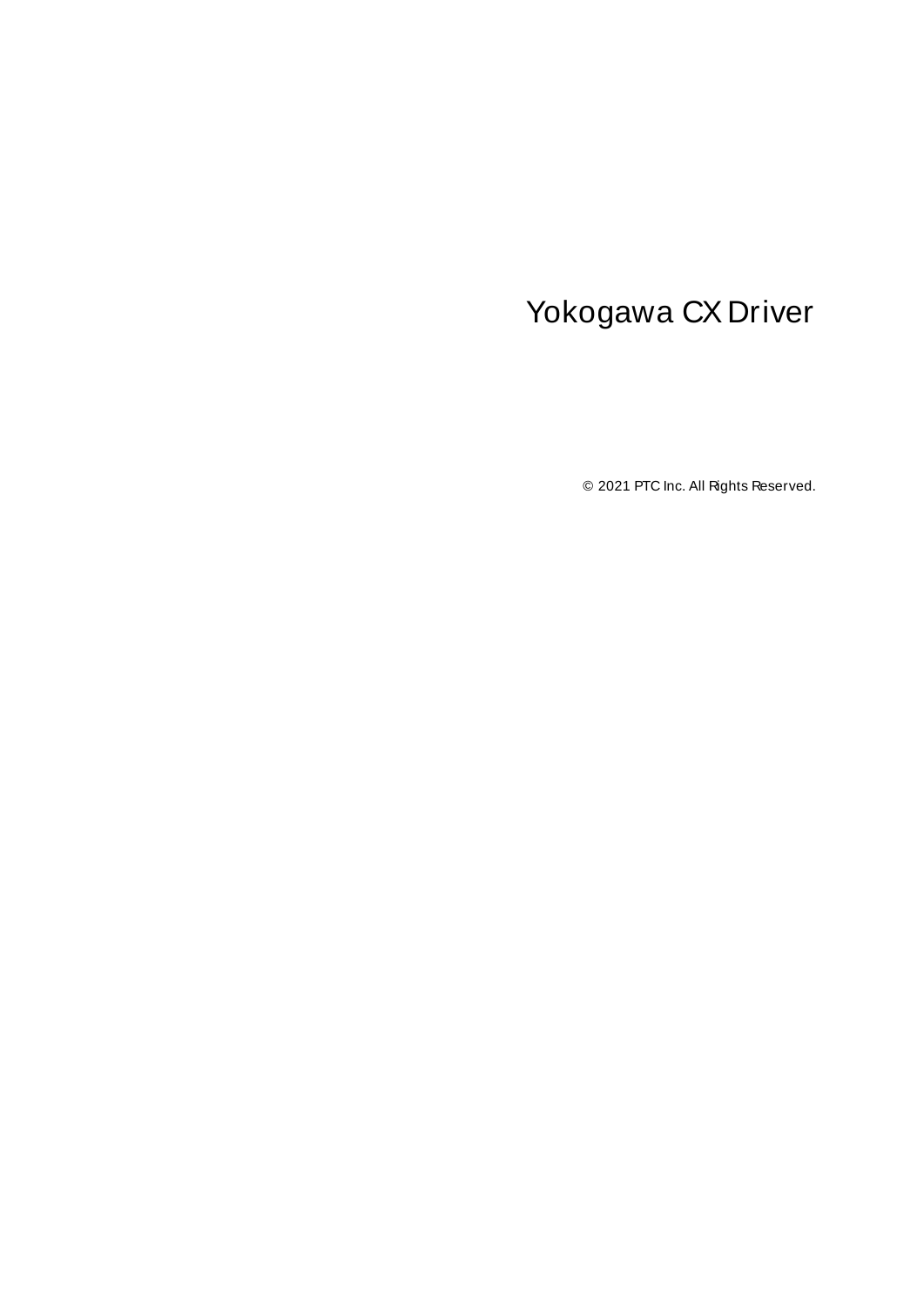# <span id="page-1-0"></span>Table of Contents

| Address' <address>' is out of range for the specified device or register  80</address> |
|----------------------------------------------------------------------------------------|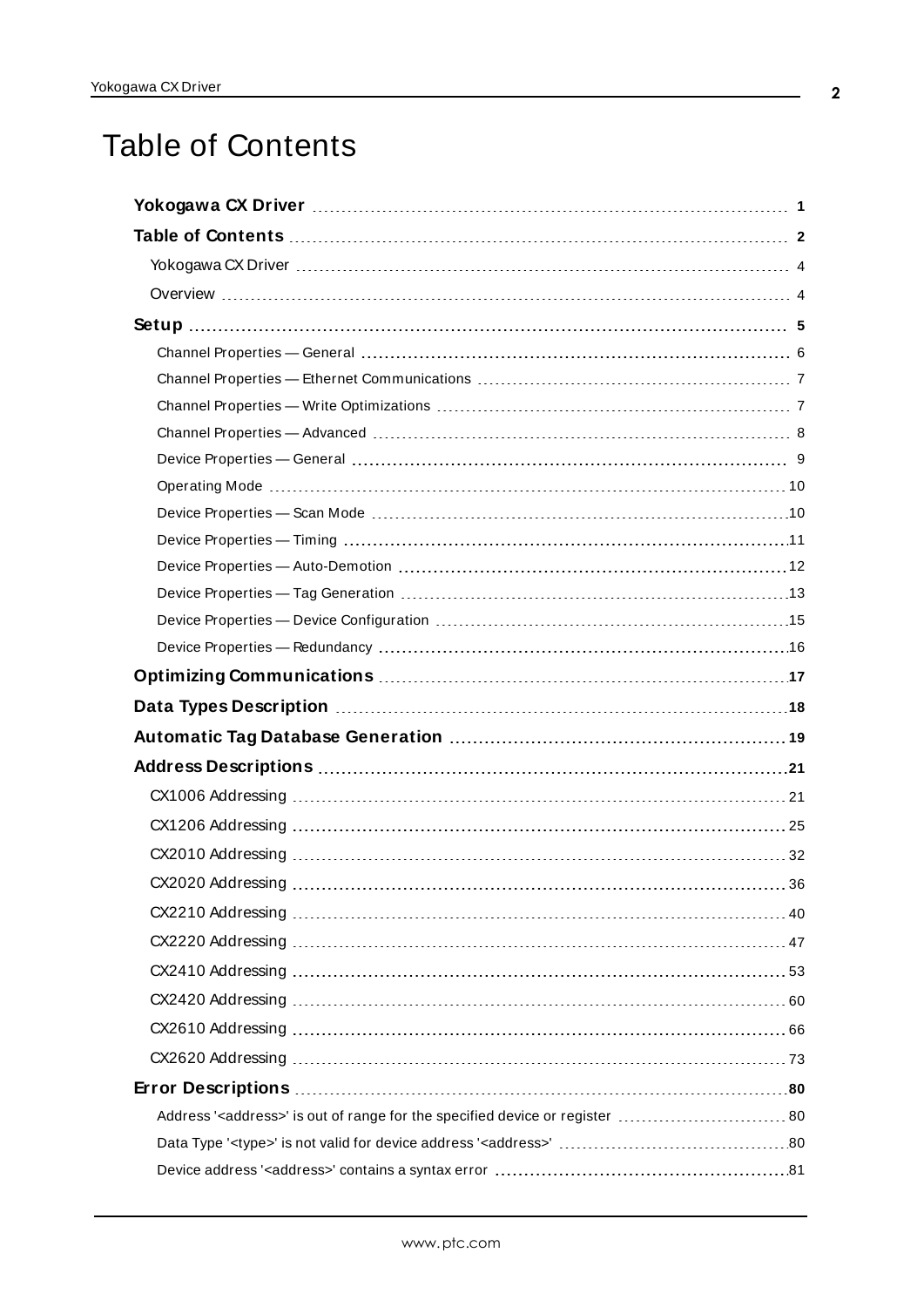| Device ' <device name="">' login not accepted. Choose username of 'admin' or 'user'  82</device>                    |  |
|---------------------------------------------------------------------------------------------------------------------|--|
|                                                                                                                     |  |
|                                                                                                                     |  |
|                                                                                                                     |  |
| 83 ('Write allowed for devices with math option only (Device ' <device name="">', Tag '<address></address></device> |  |
|                                                                                                                     |  |
| Winsock V1.1 or higher must be installed to use the Yokogawa CX Ethernet device driver  84                          |  |
|                                                                                                                     |  |
|                                                                                                                     |  |

<u> 1989 - Johann Barbara, martxa a</u>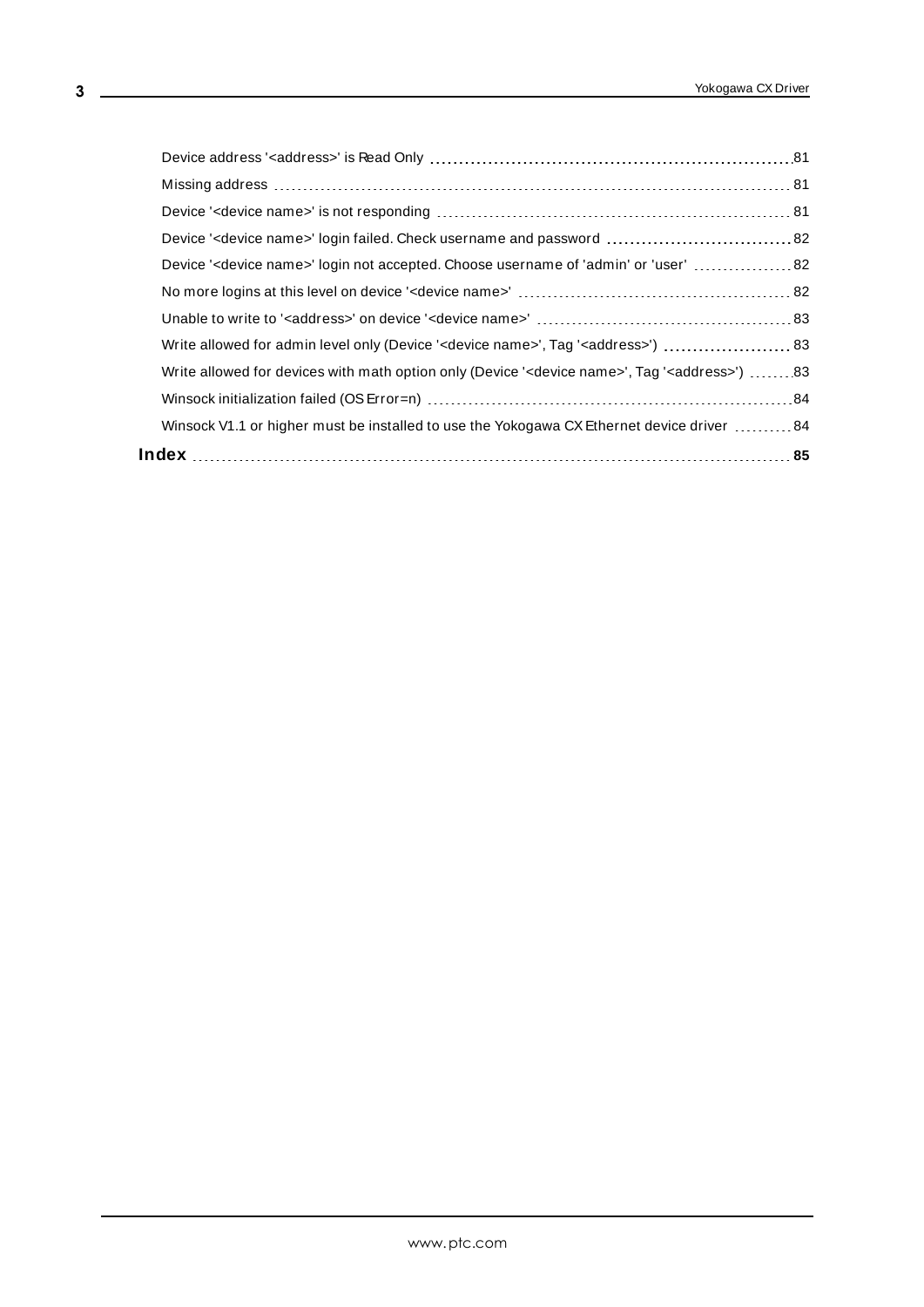# <span id="page-3-0"></span>**Yokogawa CX Driver**

Help version 1.028

#### **CONTENTS**

**[Overview](#page-3-1)** What is the Yokogawa CX Driver?

**[Setup](#page-4-0)** How do I configure a device for use with this driver?

### **Optimizing [Communications](#page-16-0)**

How do I get the best performance from the Yokogawa CX Driver?

# **Data Types [Description](#page-17-0)**

What data types does this driver support?

# **Automatic Tag Database [Generation](#page-18-0)**

How can I easily configure tags for the Yokogawa CX Driver?

#### **Address [Descriptions](#page-20-0)**

How do I address a data location on a Yokogawa CX device?

#### **Error [Descriptions](#page-79-0)**

<span id="page-3-1"></span>What error messages does the Yokogawa CX Driver produce?

#### **Overview**

The Yokogawa CX Driver provides an easy and reliable way to connect Yokogawa CXEthernet devices to OPC Client applications, including HMI, SCADA, Historian, MES, ERP and countless custom applications. It is intended for use with Yokogawa Data Acquisition and Data Recorder devices that support Ethernet TCP communications.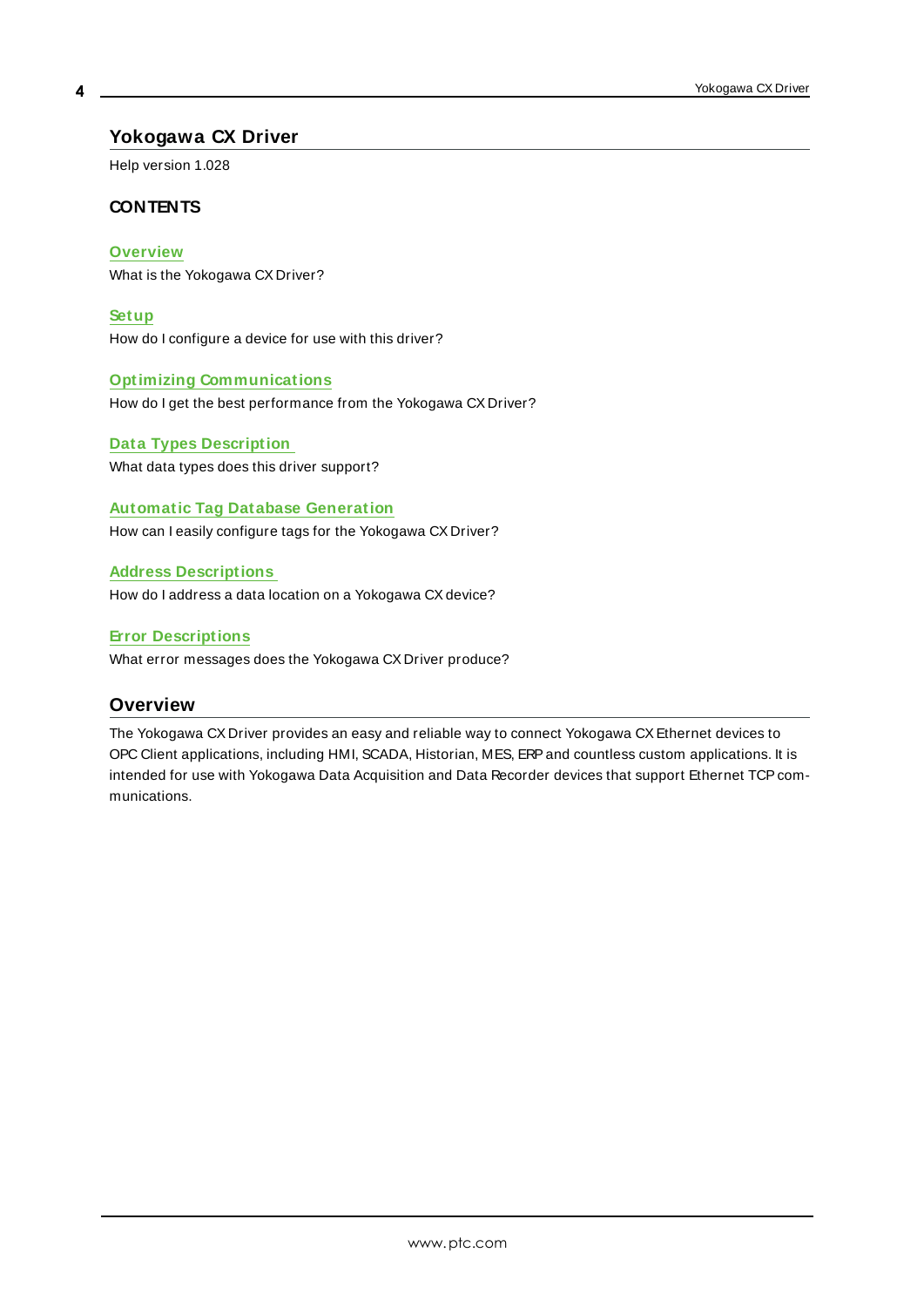#### <span id="page-4-0"></span>**Setup**

#### **Supported Devices**

CX1006 CX2410 CX1206 CX2420 CX2010 CX2610 CX2020 CX2620 CX2210 CX2220

#### **Connection Timeout**

This property specifies the time that the driver will wait for a connection to be made with a device. Depending on network load, the connect time may vary with each connection attempt. The valid range is 1 to 30 seconds. The default setting is 3 seconds.

#### **Request Timeout**

This property specifies the amount of time that the driver will wait for a response from the device before giving up and going on to the next request. Long timeouts will only affect performance if a device is not responding. The valid range is 100 to 30000 milliseconds. The default setting is 1000 milliseconds.

#### **Retry Attempts**

This property specifies the number of times that the driver will retry a message before giving up and going on to the next message. The valid range is 1 to 10. The default setting is 3 retries.

For more information on timeouts and retries, refer to the OPC server's help file.

#### **Channel and Device Limits**

The maximum number of channels supported by this driver is 100. The maximum number of devices supported by this driver is 1024 per channel.

#### **Device ID**

Yokogawa devices are networked using standard IPaddressing. In general, the Device ID has the following format: YYY.YYY.YYY, where YYYdesignates the device IP address. Each YYYbyte should be in the range of 0 to 255.

#### **Device Settings**

The CXunit should be configured with the Keep Alive function enabled. This allows the CXunit to drop the connection if there are no responses to periodic test packets at the TCPlevel. The function is set in the Communication (Control –Login Time out-) proeprty group in Setup Mode.

For more information, refer to the Yokogawa CXinstruction manual.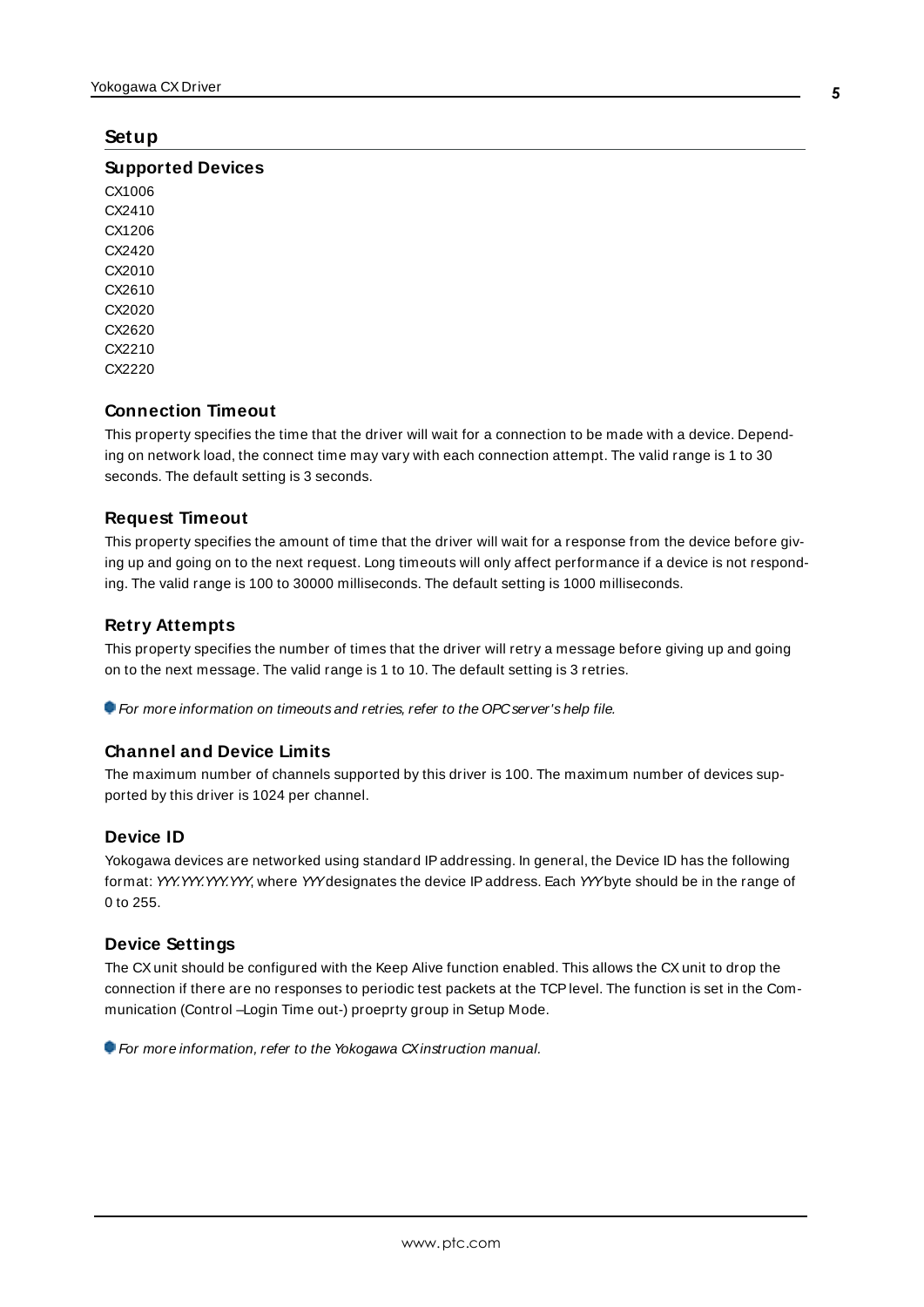# <span id="page-5-0"></span>**Channel Properties — General**

This server supports the use of multiple simultaneous communications drivers. Each protocol or driver used in a server project is called a channel. A server project may consist of many channels with the same communications driver or with unique communications drivers. A channel acts as the basic building block of an OPC link. This group is used to specify general channel properties, such as the identification attributes and operating mode.

| <b>Property Groups</b>          | <b>Identification</b><br>-1         |                |
|---------------------------------|-------------------------------------|----------------|
| General                         | Name                                |                |
| Write Optimizations<br>Advanced | Description                         |                |
|                                 | Driver                              |                |
|                                 | <b>Diagnostics</b><br>$\overline{}$ |                |
|                                 | <b>Diagnostics Capture</b>          | <b>Disable</b> |

#### **Identification**

**Name**: Specify the user-defined identity of this channel. In each server project, each channel name must be unique. Although names can be up to 256 characters, some client applications have a limited display window when browsing the OPC server's tag space. The channel name is part of the OPC browser information. The property is required for creating a channel.

For information on reserved characters, refer to "How To... Properly Name a Channel, Device, Tag, and Tag Group" in the server help.

**Description**: Specify user-defined information about this channel.

Many of these properties, including Description, have an associated system tag.

**Driver**: Specify the protocol / driver for this channel. This property specifies the device driver that was selected during channel creation. It is a disabled setting in the channel properties. The property is required for creating a channel.

**Note**: With the server's online full-time operation, these properties can be changed at any time. This includes changing the channel name to prevent clients from registering data with the server. If a client has already acquired an item from the server before the channel name is changed, the items are unaffected. If, after the channel name has been changed, the client application releases the item and attempts to reacquire using the old channel name, the item is not accepted. Changes to the properties should not be made once a large client application has been developed. Utilize proper user role and privilege management to prevent operators from changing properties or accessing server features.

#### **Diagnostics**

**Diagnostics Capture**: When enabled, this option makes the channel's diagnostic information available to OPC applications allows the usage of statistics tags that provide feedback to client applications regarding the operation of the channel. Because the server's diagnostic features require a minimal amount of overhead processing, it is recommended that they be utilized when needed and disabled when not. The default is disabled.

**Note:** This property is not available if the driver does not support diagnostics.

**• For more information, refer to "Communication Diagnostics" and "Statistics Tags" in the server help.**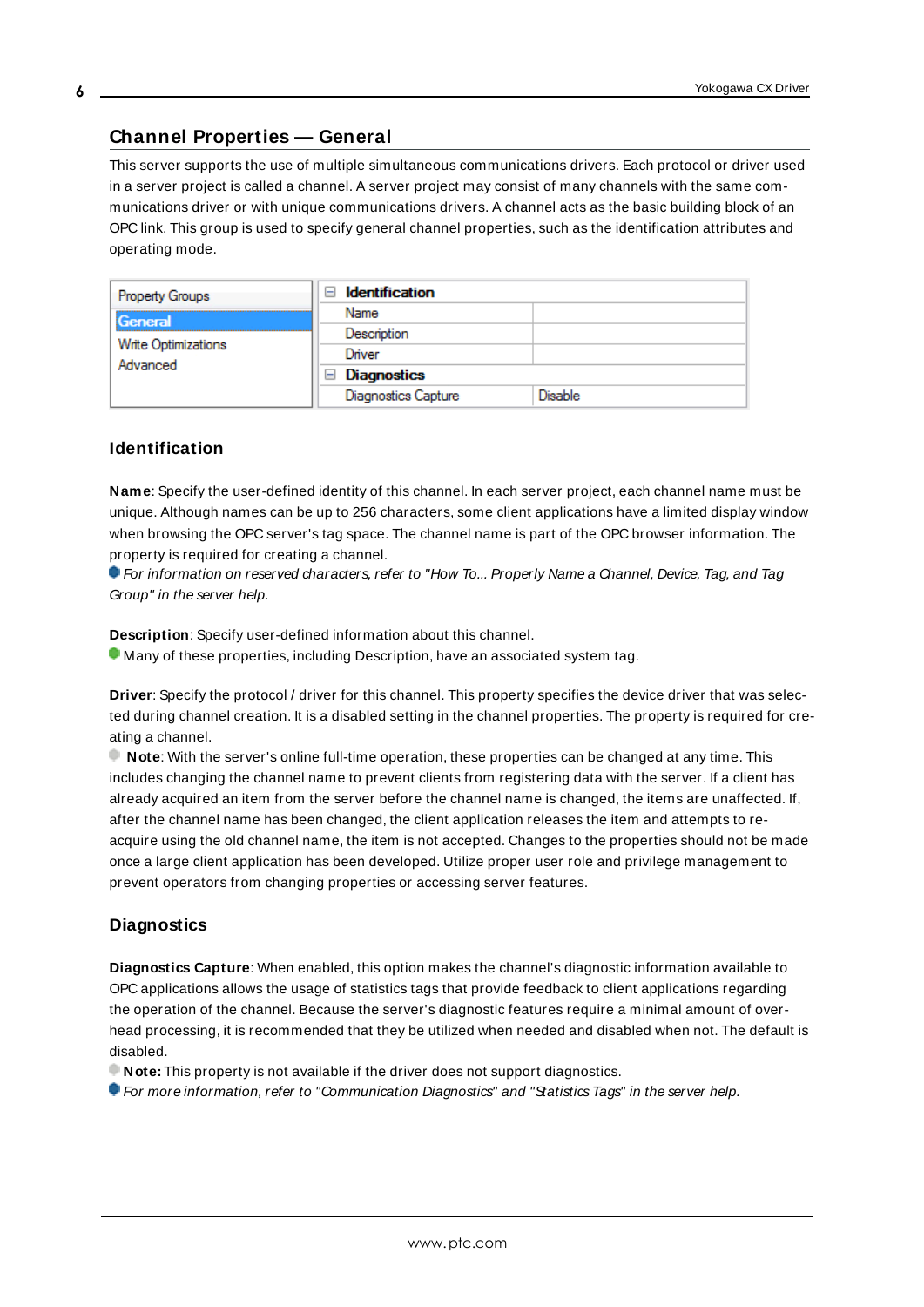# <span id="page-6-0"></span>**Channel Properties — Ethernet Communications**

Ethernet Communication can be used to communicate with devices.

| <b>Property Groups</b>         | <b>Ethernet Settings</b><br>$\equiv$ |         |  |
|--------------------------------|--------------------------------------|---------|--|
| General                        | Network Adapter                      | Default |  |
| <b>Ethernet Communications</b> |                                      |         |  |
| Write Optimizations            |                                      |         |  |
| Advanced                       |                                      |         |  |

#### **Ethernet Settings**

**Network Adapter**: Specify the network adapter to bind. When left blank or Default is selected, the operating system selects the default adapter.

# <span id="page-6-1"></span>**Channel Properties — Write Optimizations**

The server must ensure that the data written from the client application gets to the device on time. Given this goal, the server provides optimization properties to meet specific needs or improve application responsiveness.

| <b>Property Groups</b>     | $\Box$ Write Optimizations |                                      |
|----------------------------|----------------------------|--------------------------------------|
| General                    | <b>Optimization Method</b> | Write Only Latest Value for All Tags |
|                            | Duty Cycle                 |                                      |
| <b>Write Optimizations</b> |                            |                                      |

#### **Write Optimizations**

**Optimization Method**: Controls how write data is passed to the underlying communications driver. The options are:

- <sup>l</sup> **Write All Values for All Tags**: This option forces the server to attempt to write every value to the controller. In this mode, the server continues to gather write requests and add them to the server's internal write queue. The server processes the write queue and attempts to empty it by writing data to the device as quickly as possible. This mode ensures that everything written from the client applications is sent to the target device. This mode should be selected if the write operation order or the write item's content must uniquely be seen at the target device.
- <sup>l</sup> **Write Only Latest Value for Non-Boolean Tags**: Many consecutive writes to the same value can accumulate in the write queue due to the time required to actually send the data to the device. If the server updates a write value that has already been placed in the write queue, far fewer writes are needed to reach the same final output value. In this way, no extra writes accumulate in the server's queue. When the user stops moving the slide switch, the value in the device is at the correct value at virtually the same time. As the mode states, any value that is not a Boolean value is updated in the server's internal write queue and sent to the device at the next possible opportunity. This can greatly improve the application performance.

**Note**: This option does not attempt to optimize writes to Boolean values. It allows users to optimize the operation of HMI data without causing problems with Boolean operations, such as a momentary push button.

**• Write Only Latest Value for All Tags**: This option takes the theory behind the second optimization mode and applies it to all tags. It is especially useful if the application only needs to send the latest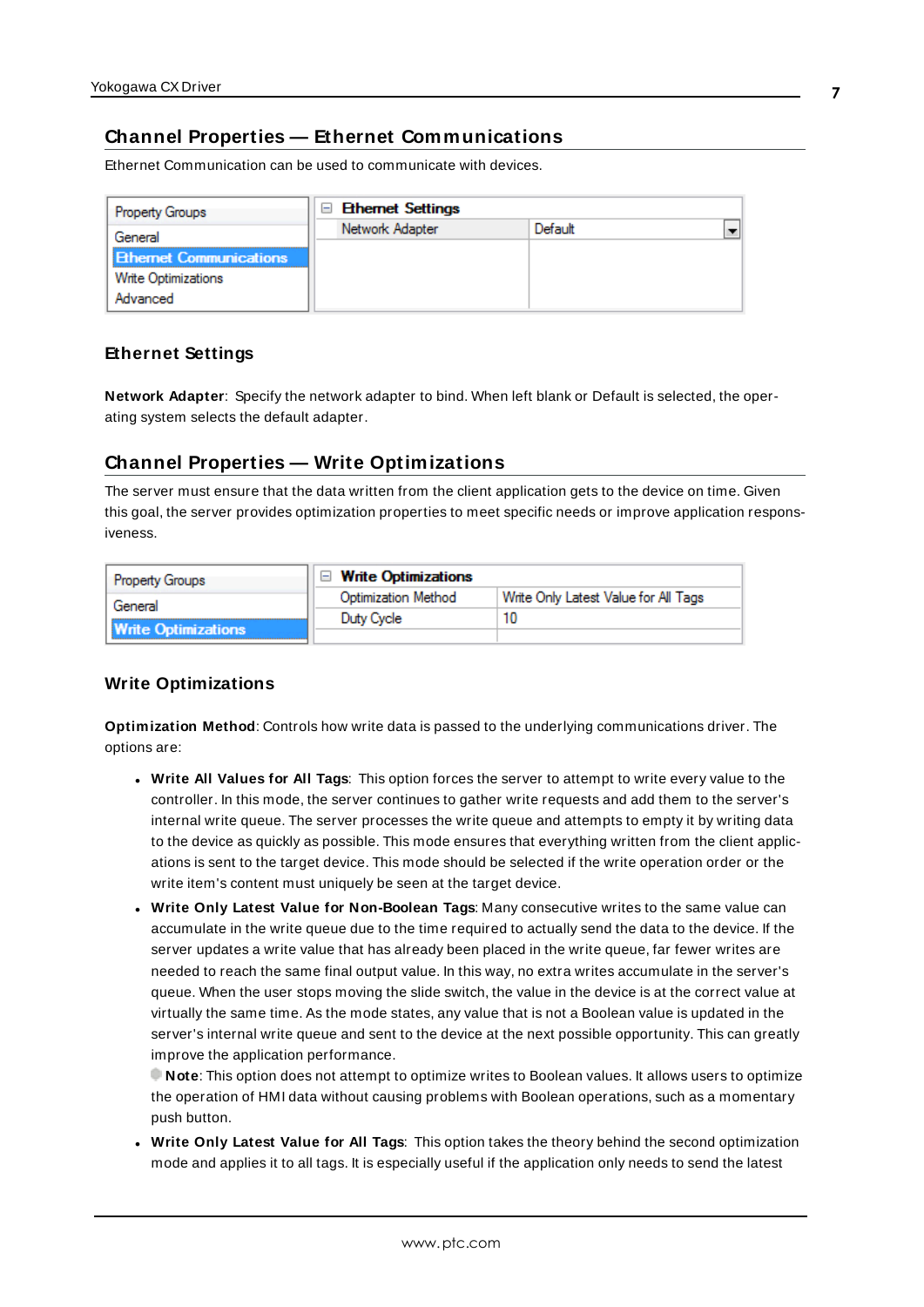value to the device. This mode optimizes all writes by updating the tags currently in the write queue before they are sent. This is the default mode.

**Duty Cycle**: is used to control the ratio of write to read operations. The ratio is always based on one read for every one to ten writes. The duty cycle is set to ten by default, meaning that ten writes occur for each read operation. Although the application is performing a large number of continuous writes, it must be ensured that read data is still given time to process. A setting of one results in one read operation for every write operation. If there are no write operations to perform, reads are processed continuously. This allows optimization for applications with continuous writes versus a more balanced back and forth data flow. **Note**: It is recommended that the application be characterized for compatibility with the write optimization enhancements before being used in a production environment.

# <span id="page-7-0"></span>**Channel Properties — Advanced**

This group is used to specify advanced channel properties. Not all drivers support all properties; so the Advanced group does not appear for those devices.

| <b>Property Groups</b>         | $\Box$ Non-Normalized Float Handling        |                   |
|--------------------------------|---------------------------------------------|-------------------|
| General<br>Write Optimizations | <b>Floating-Point Values</b>                | Replace with Zero |
|                                | <b>Inter-Device Delay</b><br>$\blacksquare$ |                   |
| Advanced                       | Inter-Device Delay (ms)                     |                   |
|                                |                                             |                   |

**Non-Normalized Float Handling**: A non-normalized value is defined as Infinity, Not-a-Number (NaN), or as a Denormalized Number. The default is Replace with Zero. Drivers that have native float handling may default to Unmodified. Non-normalized float handling allows users to specify how a driver handles non-normalized IEEE-754 floating point data. Descriptions of the options are as follows:

- <sup>l</sup> **Replace with Zero**: This option allows a driver to replace non-normalized IEEE-754 floating point values with zero before being transferred to clients.
- <sup>l</sup> **Unmodified**: This option allows a driver to transfer IEEE-754 denormalized, normalized, non-number, and infinity values to clients without any conversion or changes.

**Note:** This property is not available if the driver does not support floating-point values or if it only supports the option that is displayed. According to the channel's float normalization setting, only real-time driver tags (such as values and arrays) are subject to float normalization. For example, EFM data is not affected by this setting.

For more information on the floating-point values, refer to "How To ... Work with Non-Normalized Floating-Point Values" in the server help.

**Inter-Device Delay**: Specify the amount of time the communications channel waits to send new requests to the next device after data is received from the current device on the same channel. Zero (0) disables the delay.

**Note:** This property is not available for all drivers, models, and dependent settings.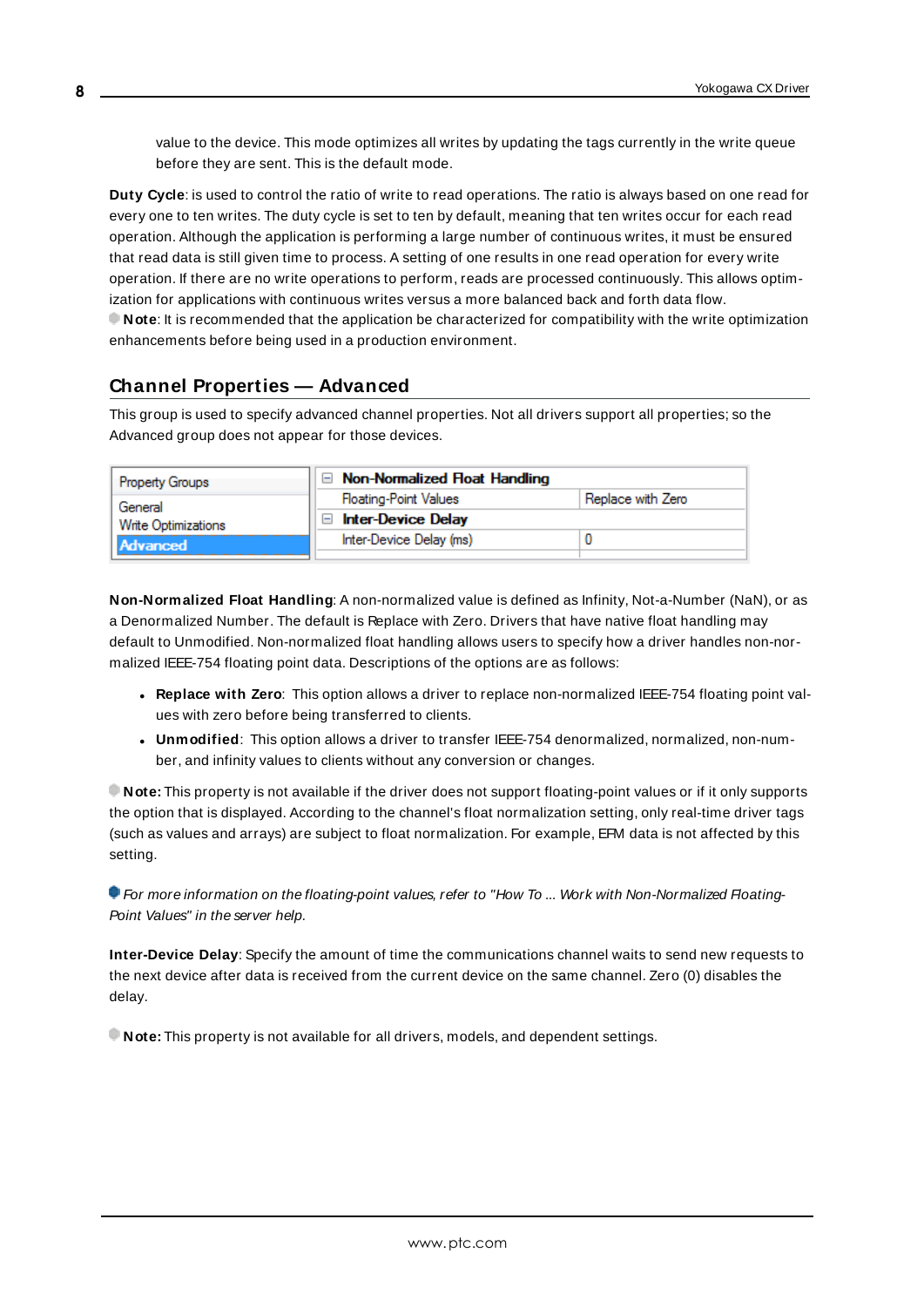## <span id="page-8-0"></span>**Device Properties — General**

A device represents a single target on a communications channel. If the driver supports multiple controllers, users must enter a device ID for each controller.

| Property Groups | <b>Identification</b><br>$=$ |         |
|-----------------|------------------------------|---------|
| General         | Name                         |         |
| Scan Mode       | Description                  |         |
|                 | Channel Assignment           |         |
|                 | Driver                       |         |
|                 | Model                        |         |
|                 | <b>ID</b> Format             | Decimal |
|                 | ID                           | э       |

#### **Identification**

**Name**: Specify the name of the device. It is a logical user-defined name that can be up to 256 characters long and may be used on multiple channels.

**Note**: Although descriptive names are generally a good idea, some OPC client applications may have a limited display window when browsing the OPC server's tag space. The device name and channel name become part of the browse tree information as well. Within an OPC client, the combination of channel name and device name would appear as "ChannelName.DeviceName".

For more information, refer to "How To... Properly Name a Channel, Device, Tag, and Tag Group" in server help.

**Description**: Specify the user-defined information about this device.

**Many of these properties, including Description, have an associated system tag.** 

**Channel Assignment**: Specify the user-defined name of the channel to which this device currently belongs.

**Driver**: Selected protocol driver for this device.

**Model**: Specify the type of device that is associated with this ID. The contents of the drop-down menu depend on the type of communications driver being used. Models that are not supported by a driver are disabled. If the communications driver supports multiple device models, the model selection can only be changed when there are no client applications connected to the device.

**Note:** If the communication driver supports multiple models, users should try to match the model selection to the physical device. If the device is not represented in the drop-down menu, select a model that conforms closest to the target device. Some drivers support a model selection called "Open," which allows users to communicate without knowing the specific details of the target device. For more information, refer to the driver help documentation.

**ID**: Specify the device's driver-specific station or node. The type of ID entered depends on the communications driver being used. For many communication drivers, the ID is a numeric value. Drivers that support a Numeric ID provide users with the option to enter a numeric value whose format can be changed to suit the needs of the application or the characteristics of the selected communications driver. The format is set by the driver by default. Options include Decimal, Octal, and Hexadecimal.

**Note**: If the driver is Ethernet-based or supports an unconventional station or node name, the device's TCP/IPaddress may be used as the device ID. TCP/IPaddresses consist of four values that are separated by periods, with each value in the range of 0 to 255. Some device IDs are string based. There may be additional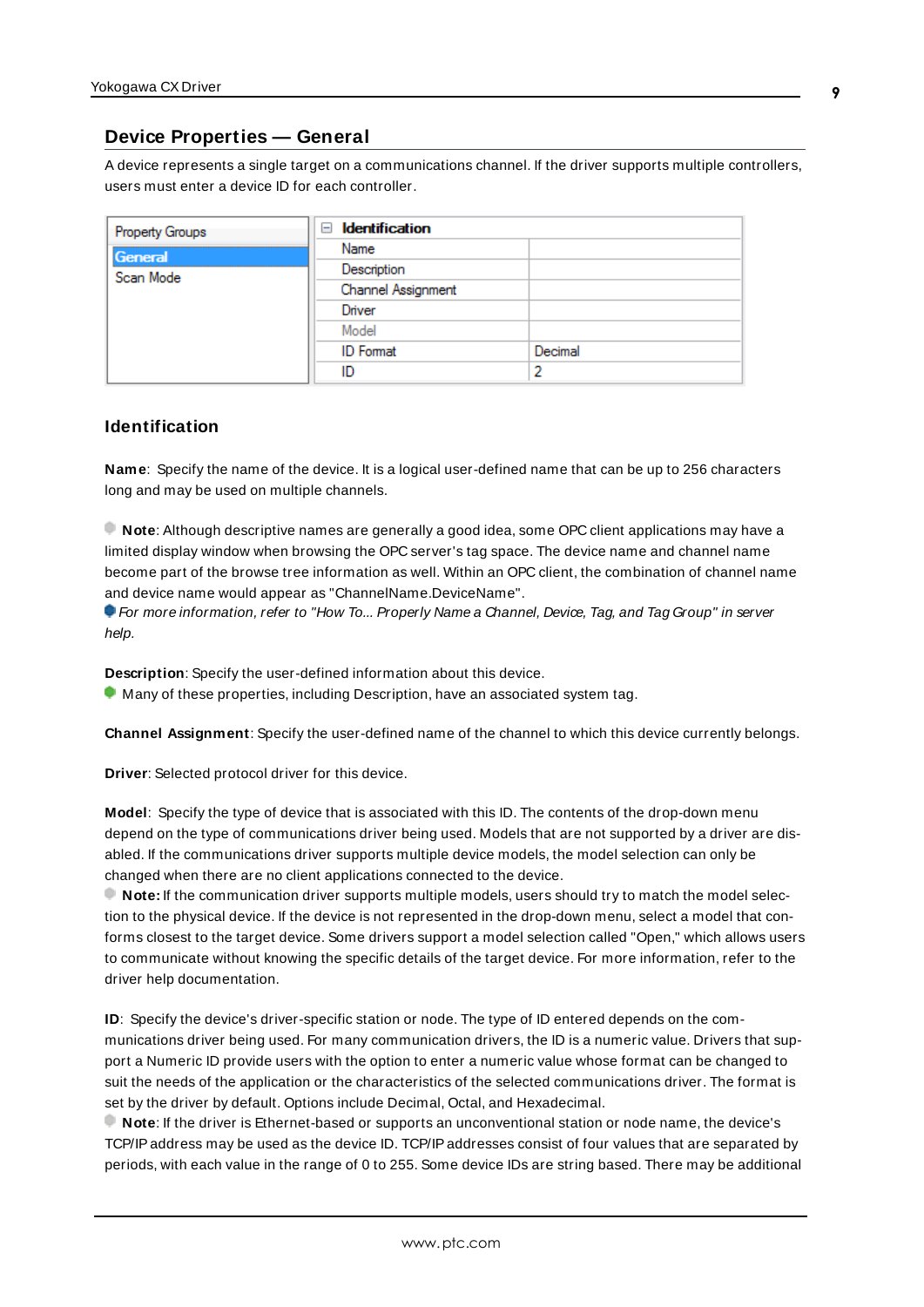properties to configure within the ID field, depending on the driver. For more information, refer to the driver's help documentation.

# <span id="page-9-0"></span>**Operating Mode**

| <b>Property Groups</b> | Identification        |        |
|------------------------|-----------------------|--------|
| General<br>Scan Mode   | $\Box$ Operating Mode |        |
|                        | Data Collection       | Enable |
|                        | Simulated             | No     |

**Data Collection**: This property controls the device's active state. Although device communications are enabled by default, this property can be used to disable a physical device. Communications are not attempted when a device is disabled. From a client standpoint, the data is marked as invalid and write operations are not accepted. This property can be changed at any time through this property or the device system tags.

**Simulated**: Place the device into or out of Simulation Mode. In this mode, the driver does not attempt to communicate with the physical device, but the server continues to return valid OPC data. Simulated stops physical communications with the device, but allows OPC data to be returned to the OPC client as valid data. While in Simulation Mode, the server treats all device data as reflective: whatever is written to the simulated device is read back and each OPC item is treated individually. The item's memory map is based on the group Update Rate. The data is not saved if the server removes the item (such as when the server is reinitialized). The default is No.

**Notes:**

- 1. This System tag (Simulated) is read only and cannot be written to for runtime protection. The System tag allows this property to be monitored from the client.
- 2. In Simulation mode, the item's memory map is based on client update rate(s) (Group Update Rate for OPC clients or Scan Rate for native and DDEinterfaces). This means that two clients that reference the same item with different update rates return different data.

 Simulation Mode is for test and simulation purposes only. It should never be used in a production environment.

# <span id="page-9-1"></span>**Device Properties — Scan Mode**

The Scan Mode specifies the subscribed-client requested scan rate for tags that require device communications. Synchronous and asynchronous device reads and writes are processed as soon as possible; unaffected by the Scan Mode properties.

| <b>Property Groups</b> | Scan Mode                  |                                      |
|------------------------|----------------------------|--------------------------------------|
| General                | Scan Mode                  | Respect Client-Specified Scan Rate v |
| Scan Mode              | Initial Updates from Cache | Disable                              |
|                        |                            |                                      |

**Scan Mode**: Specify how tags in the device are scanned for updates sent to subscribing clients. Descriptions of the options are:

- <sup>l</sup> **Respect Client-Specified Scan Rate**: This mode uses the scan rate requested by the client.
- <sup>l</sup> **Request Data No Faster than Scan Rate**: This mode specifies the value set as the maximum scan rate. The valid range is 10 to 99999990 milliseconds. The default is 1000 milliseconds.

**Note**: When the server has an active client and items for the device and the scan rate value is

**10**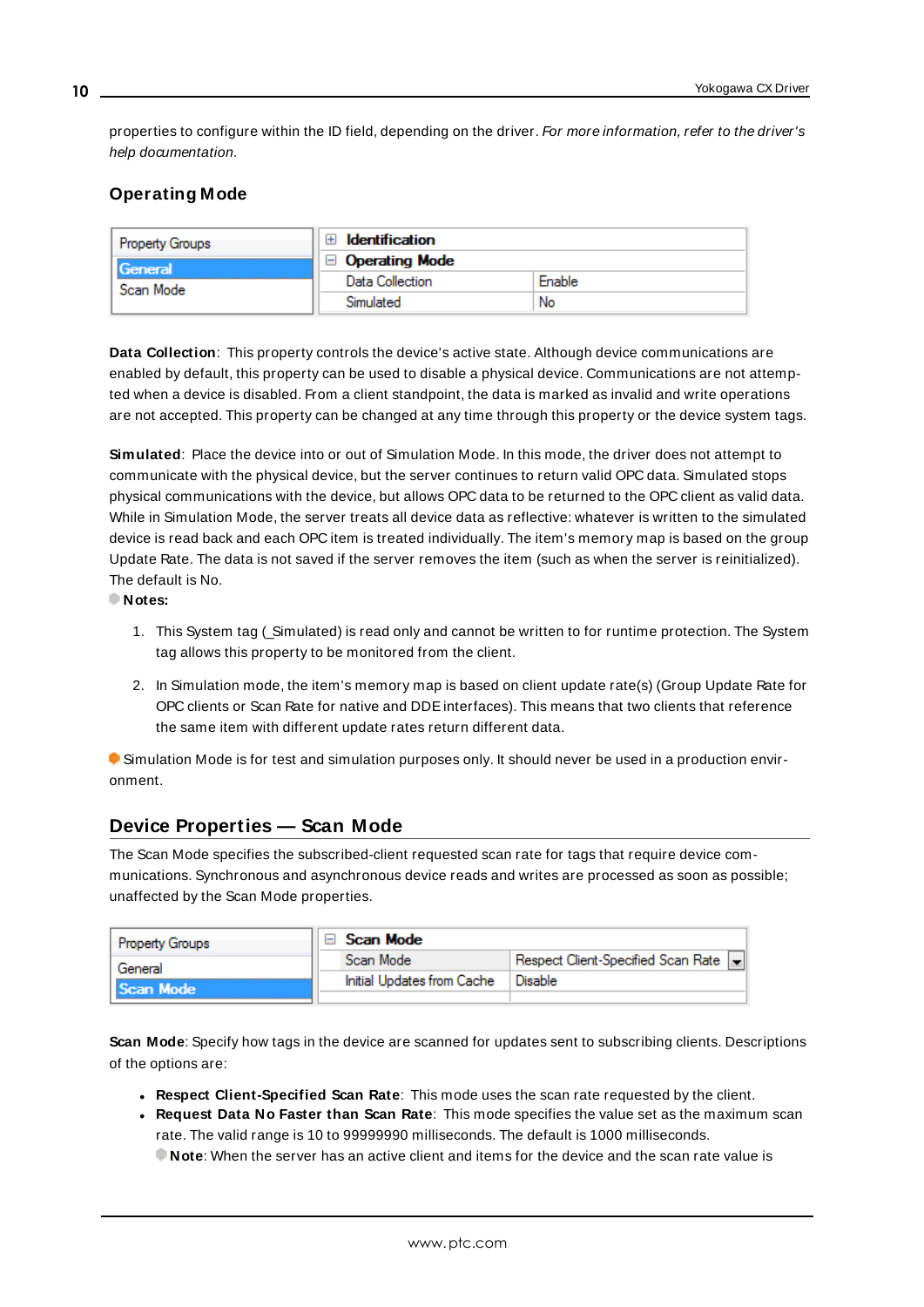increased, the changes take effect immediately. When the scan rate value is decreased, the changes do not take effect until all client applications have been disconnected.

- <sup>l</sup> **Request All Data at Scan Rate**: This mode forces tags to be scanned at the specified rate for subscribed clients. The valid range is 10 to 99999990 milliseconds. The default is 1000 milliseconds.
- <sup>l</sup> **Do Not Scan, Demand Poll Only**: This mode does not periodically poll tags that belong to the device nor perform a read to get an item's initial value once it becomes active. It is the OPC client's responsibility to poll for updates, either by writing to the \_DemandPoll tag or by issuing explicit device reads for individual items. For more information, refer to "Device Demand Poll" in server help.
- <sup>l</sup> **Respect Tag-Specified Scan Rate**: This mode forces static tags to be scanned at the rate specified in their static configuration tag properties. Dynamic tags are scanned at the client-specified scan rate.

**Initial Updates from Cache**: When enabled, this option allows the server to provide the first updates for newly activated tag references from stored (cached) data. Cache updates can only be provided when the new item reference shares the same address, scan rate, data type, client access, and scaling properties. A device read is used for the initial update for the first client reference only. The default is disabled; any time a client activates a tag reference the server attempts to read the initial value from the device.

# <span id="page-10-0"></span>**Device Properties — Timing**

The device Timing properties allow the driver's response to error conditions to be tailored to fit the application's needs. In many cases, the environment requires changes to these properties for optimum performance. Factors such as electrically generated noise, modem delays, and poor physical connections can influence how many errors or timeouts a communications driver encounters. Timing properties are specific to each configured device.

| <b>Property Groups</b> | $\Box$ Communication Timeouts |      |
|------------------------|-------------------------------|------|
| General                | Connect Timeout (s)           |      |
| Scan Mode              | Request Timeout (ms)          | 1000 |
| <b>Timing</b>          | Attempts Before Timeout       |      |
|                        | Timing<br>ь                   |      |
| Redundancy             | Inter-Request Delay (ms)      |      |

#### **Communications Timeouts**

**Connect Timeout**: This property (which is used primarily by Ethernet based drivers) controls the amount of time required to establish a socket connection to a remote device. The device's connection time often takes longer than normal communications requests to that same device. The valid range is 1 to 30 seconds. The default is typically 3 seconds, but can vary depending on the driver's specific nature. If this setting is not supported by the driver, it is disabled.

**Note:** Due to the nature of UDP connections, the connection timeout setting is not applicable when communicating via UDP.

**Request Timeout**: Specify an interval used by all drivers to determine how long the driver waits for a response from the target device to complete. The valid range is 50 to 9,999,999 milliseconds (167.6667 minutes). The default is usually 1000 milliseconds, but can vary depending on the driver. The default timeout for most serial drivers is based on a baud rate of 9600 baud or better. When using a driver at lower baud rates, increase the timeout to compensate for the increased time required to acquire data.

**Attempts Before Timeout**: Specify how many times the driver issues a communications request before considering the request to have failed and the device to be in error. The valid range is 1 to 10. The default is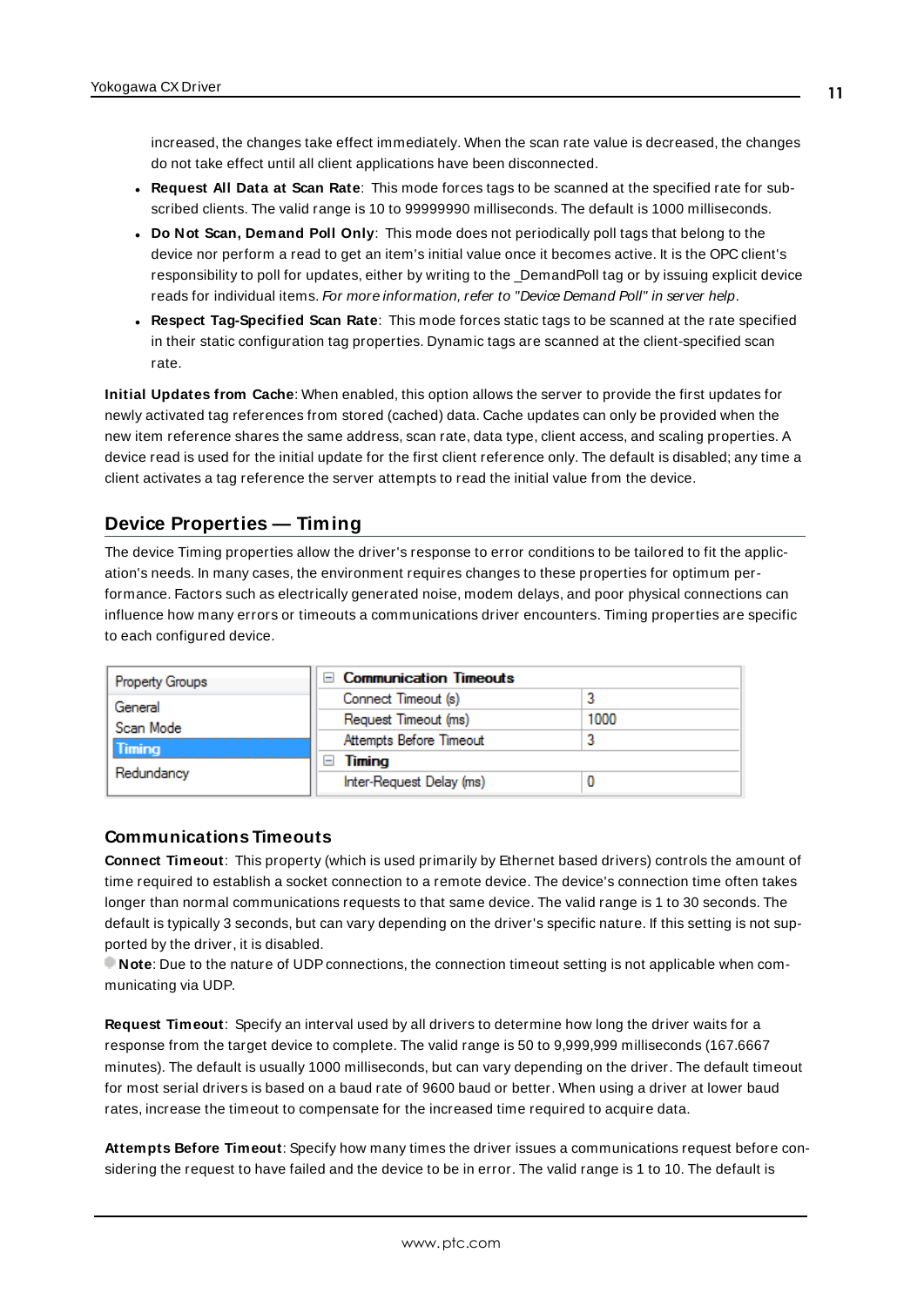typically 3, but can vary depending on the driver's specific nature. The number of attempts configured for an application depends largely on the communications environment. This property applies to both connection attempts and request attempts.

# **Timing**

**Inter-Request Delay**: Specify how long the driver waits before sending the next request to the target device. It overrides the normal polling frequency of tags associated with the device, as well as one-time reads and writes. This delay can be useful when dealing with devices with slow turnaround times and in cases where network load is a concern. Configuring a delay for a device affects communications with all other devices on the channel. It is recommended that users separate any device that requires an interrequest delay to a separate channel if possible. Other communications properties (such as communication serialization) can extend this delay. The valid range is 0 to 300,000 milliseconds; however, some drivers may limit the maximum value due to a function of their particular design. The default is 0, which indicates no delay between requests with the target device.

<span id="page-11-0"></span>**Note**: Not all drivers support Inter-Request Delay. This setting does not appear if it is not available.

# **Device Properties — Auto-Demotion**

The Auto-Demotion properties can temporarily place a device off-scan in the event that a device is not responding. By placing a non-responsive device offline for a specific time period, the driver can continue to optimize its communications with other devices on the same channel. After the time period has been reached, the driver re-attempts to communicate with the non-responsive device. If the device is responsive, the device is placed on-scan; otherwise, it restarts its off-scan time period.

|  | <b>Property Groups</b> | <b>Auto-Demotion</b>                    |               |  |
|--|------------------------|-----------------------------------------|---------------|--|
|  | General                | Demote on Failure                       | <b>Enable</b> |  |
|  | Scan Mode              | Timeouts to Demote                      |               |  |
|  | Timina                 | Demotion Period (ms)                    | 10000         |  |
|  | <b>Auto-Demotion</b>   | Discard Requests when Demoted   Disable |               |  |
|  |                        |                                         |               |  |

**Demote on Failure**: When enabled, the device is automatically taken off-scan until it is responding again. **Tip:** Determine when a device is off-scan by monitoring its demoted state using the \_AutoDemoted system tag.

**Timeouts to Demote**: Specify how many successive cycles of request timeouts and retries occur before the device is placed off-scan. The valid range is 1 to 30 successive failures. The default is 3.

**Demotion Period**: Indicate how long the device should be placed off-scan when the timeouts value is reached. During this period, no read requests are sent to the device and all data associated with the read requests are set to bad quality. When this period expires, the driver places the device on-scan and allows for another attempt at communications. The valid range is 100 to 3600000 milliseconds. The default is 10000 milliseconds.

**Discard Requests when Demoted**: Select whether or not write requests should be attempted during the off-scan period. Disable to always send write requests regardless of the demotion period. Enable to discard writes; the server automatically fails any write request received from a client and does not post a message to the Event Log.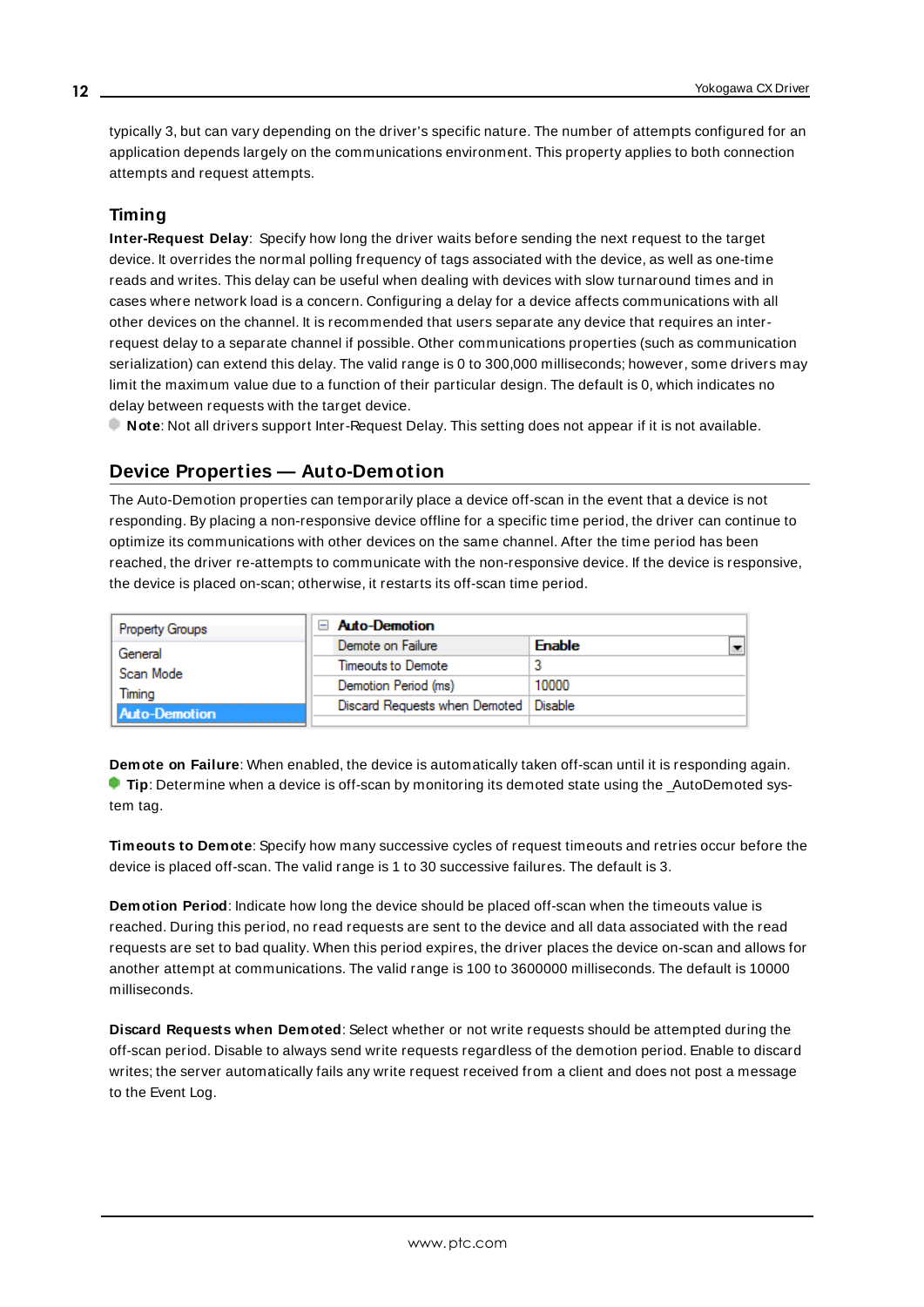# <span id="page-12-0"></span>**Device Properties — Tag Generation**

The automatic tag database generation features make setting up an application a plug-and-play operation. Select communications drivers can be configured to automatically build a list of tags that correspond to device-specific data. These automatically generated tags (which depend on the nature of the supporting driver) can be browsed from the clients.

Not all devices and drivers support full automatic tag database generation and not all support the same data types. Consult the data types descriptions or the supported data type lists for each driver for specifics.

If the target device supports its own local tag database, the driver reads the device's tag information and uses the data to generate tags within the server. If the device does not natively support named tags, the driver creates a list of tags based on driver-specific information. An example of these two conditions is as follows:

- 1. If a data acquisition system supports its own local tag database, the communications driver uses the tag names found in the device to build the server's tags.
- 2. If an Ethernet I/O system supports detection of its own available I/O module types, the communications driver automatically generates tags in the server that are based on the types of I/O modules plugged into the Ethernet I/O rack.

**Note**: Automatic tag database generation's mode of operation is completely configurable. For more information, refer to the property descriptions below.

| Property Groups       | <b>Tag Generation</b><br>$=$            |                            |
|-----------------------|-----------------------------------------|----------------------------|
| General               | On Property Change                      | Yes                        |
| Scan Mode             | On Device Startup                       | Do Not Generate on Startup |
| Timina                | On Duplicate Tag                        | Delete on Create           |
| Auto-Demotion         | Parent Group                            |                            |
| <b>Tag Generation</b> | Allow Automatically Generated Subgroups | Enable                     |
|                       | Create                                  | Create tags                |
| Redundancy            |                                         |                            |

**On Property Change**: If the device supports automatic tag generation when certain properties change, the **On Property Change** option is shown. It is set to **Yes** by default, but it can be set to **No** to control over when tag generation is performed. In this case, the **Create tags** action must be manually invoked to perform tag generation. To invoke via the Configuration API service, access /config/v1/project/channels/{name}/devices/ {name}/services/TagGeneration.

**On Device Startup**: Specify when OPC tags are automatically generated. Descriptions of the options are as follows:

- <sup>l</sup> **Do Not Generate on Startup**: This option prevents the driver from adding any OPC tags to the tag space of the server. This is the default setting.
- <sup>l</sup> **Always Generate on Startup**: This option causes the driver to evaluate the device for tag information. It also adds tags to the tag space of the server every time the server is launched.
- <sup>l</sup> **Generate on First Startup**: This option causes the driver to evaluate the target device for tag information the first time the project is run. It also adds any OPC tags to the server tag space as needed.

**Note**: When the option to automatically generate OPC tags is selected, any tags that are added to the server's tag space must be saved with the project. Users can configure the project to automatically save from the **Tools** | **Options** menu.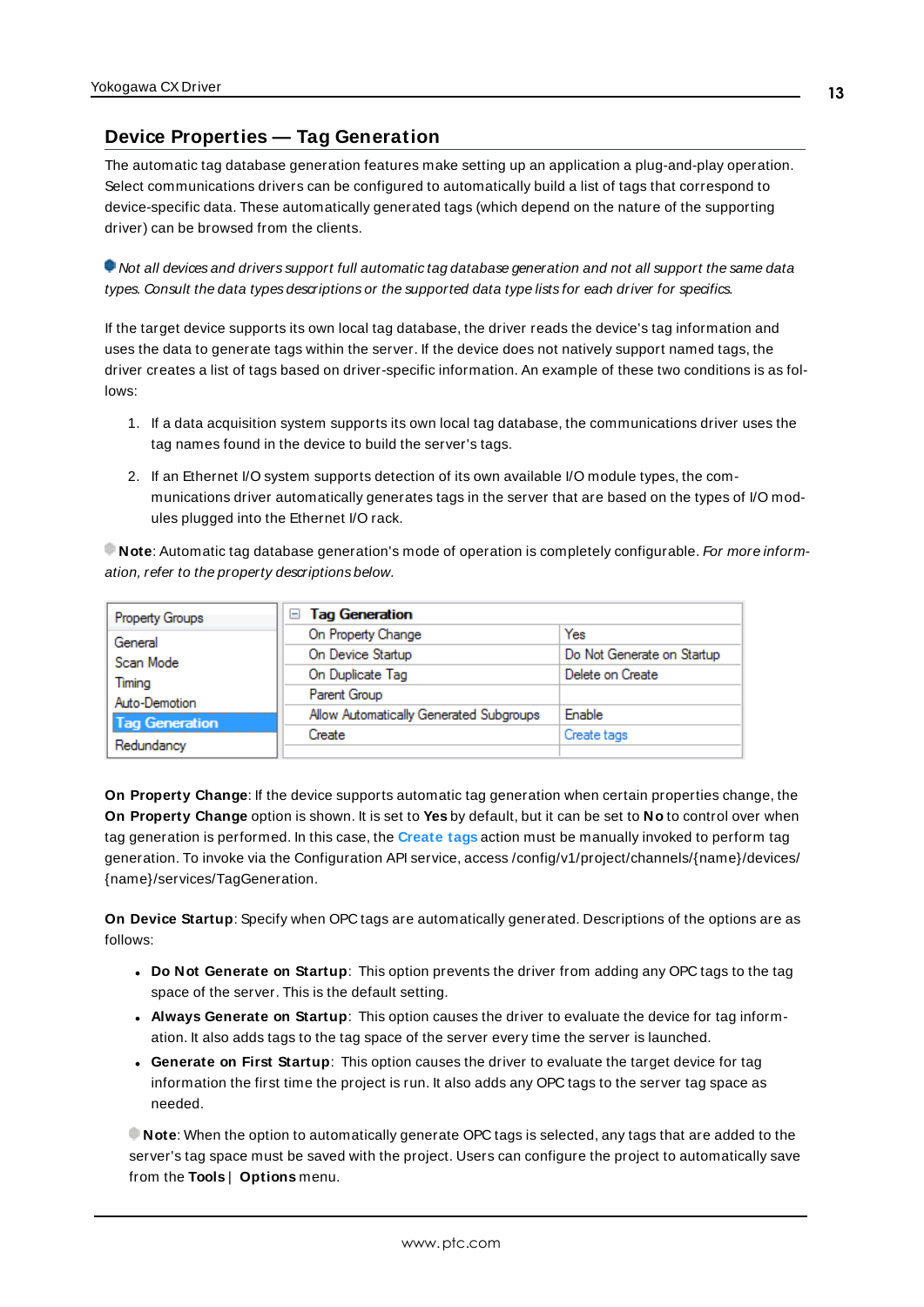**On Duplicate Tag**: When automatic tag database generation is enabled, the server needs to know what to do with the tags that it may have previously added or with tags that have been added or modified after the communications driver since their original creation. This setting controls how the server handles OPC tags that were automatically generated and currently exist in the project. It also prevents automatically generated tags from accumulating in the server.

For example, if a user changes the I/O modules in the rack with the server configured to **Always Generate on Startup**, new tags would be added to the server every time the communications driver detected a new I/O module. If the old tags were not removed, many unused tags could accumulate in the server's tag space. The options are:

- **.** Delete on Create: This option deletes any tags that were previously added to the tag space before any new tags are added. This is the default setting.
- <sup>l</sup> **Overwrite as Necessary**: This option instructs the server to only remove the tags that the communications driver is replacing with new tags. Any tags that are not being overwritten remain in the server's tag space.
- **.** Do not Overwrite: This option prevents the server from removing any tags that were previously generated or already existed in the server. The communications driver can only add tags that are completely new.
- <sup>l</sup> **Do not Overwrite, Log Error**: This option has the same effect as the prior option, and also posts an error message to the server's Event Log when a tag overwrite would have occurred.

**Note:** Removing OPC tags affects tags that have been automatically generated by the communications driver as well as any tags that have been added using names that match generated tags. Users should avoid adding tags to the server using names that may match tags that are automatically generated by the driver.

**Parent Group**: This property keeps automatically generated tags from mixing with tags that have been entered manually by specifying a group to be used for automatically generated tags. The name of the group can be up to 256 characters. This parent group provides a root branch to which all automatically generated tags are added.

**Allow Automatically Generated Subgroups**: This property controls whether the server automatically creates subgroups for the automatically generated tags. This is the default setting. If disabled, the server generates the device's tags in a flat list without any grouping. In the server project, the resulting tags are named with the address value. For example, the tag names are not retained during the generation process. **Note**: If, as the server is generating tags, a tag is assigned the same name as an existing tag, the system automatically increments to the next highest number so that the tag name is not duplicated. For example, if the generation process creates a tag named "AI22" that already exists, it creates the tag as "AI23" instead.

**Create**: Initiates the creation of automatically generated OPC tags. If the device's configuration has been modified, **Create tags** forces the driver to reevaluate the device for possible tag changes. Its ability to be accessed from the System tags allows a client application to initiate tag database creation. **Note**: **Create tags** is disabled if the Configuration edits a project offline.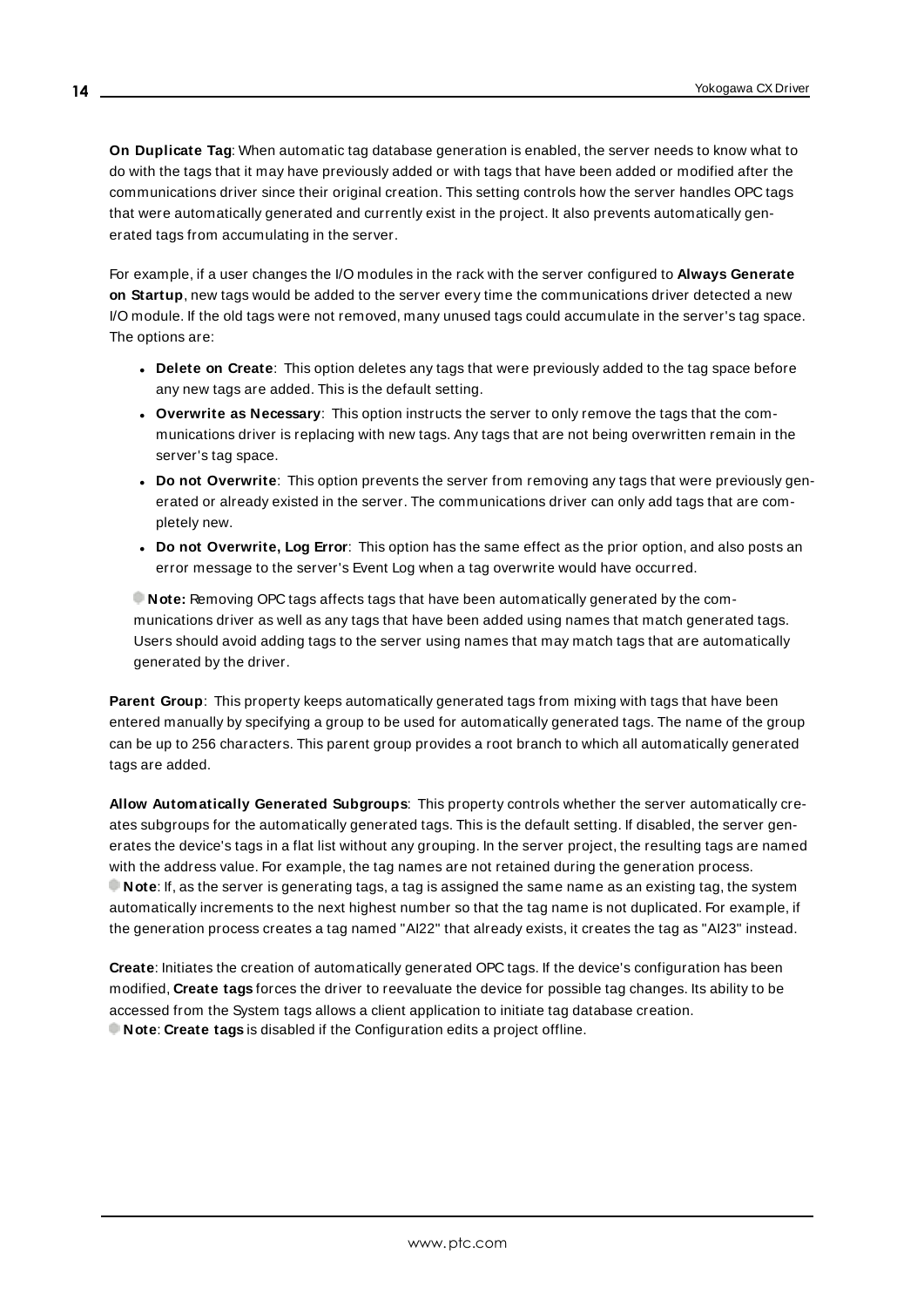# <span id="page-14-0"></span>**Device Properties — Device Configuration**

| Property Groups             | General<br>$\overline{ }$   |                         |
|-----------------------------|-----------------------------|-------------------------|
| General                     | Port                        | Ethemet                 |
| Scan Mode                   | Data Handling               | None                    |
| Timina                      | Polling Interval (ms)       | 1000                    |
| Auto-Demotion               | Start Math on Start         | <b>Disable</b>          |
| <b>Tag Generation</b>       | $\Box$ Time Settings        |                         |
| <b>Device Configuration</b> | Date and Time               | Device Time             |
| Redundancy                  | Date Format                 | MM/DD/YY                |
|                             | Set Clock on Start          | <b>Disable</b>          |
|                             | Tagnames<br>$=$             |                         |
|                             | Generate Tag Database Using | Physical Channel Number |
|                             | $\Box$ Login                |                         |
|                             | Usemame                     | admin                   |
|                             | Password                    | -------                 |

Descriptions of the properties are as follows:

- Port: This property specifies the port number the remote device will be configured to use. This driver is currently set to use the Ethernet Exclusive port (Port Number 34150) only, and requires Winsock V1.1 or higher.
- <sup>l</sup> **Data Handling:** This property specifies how the driver will return specific data values for numerical out of range and error conditions that are received from the device. Options include None, +INF, and - INF. The default setting is None. For more information, refer to **Data [Handling](#page-15-1)**.
- <sup>l</sup> **Polling Interval:** This property specifies a fixed time interval for all communications with a device. It can be used to prevent the driver from making excessive requests to the device, and to prevent the OPC client from forcing the driver to run at its maximum update rate. The default setting is 1000.
- <sup>l</sup> **Start Math on Start:** When enabled, this option will inform the driver to send a command to the device at communication startup that will start the math computation. The default setting is disabled.

**Note:** When math is stopped manually on the device, the server must be restarted to initiate the command the next time a connection is made with a client application.

- **Date and Time:** This property specifies the origin of the data value of the Date and Time data types (which represent the date and time of the latest data). Options include Device Time and System Time. The default setting is Device Time. Descriptions of the options are as follows:
	- **.** Device Time: When selected, this option will cause the Date and Time tags to return the date and time read from the device. This date and time represents the date and time that the latest data was measured or computed based on the internal device clock.
	- <sup>l</sup> **System Time:** When selected, this option will cause the Date and Time tags to return the date and time that the requested data was returned from the device based on the internal system clock.
- Date Format: This property specifies the format of the return string for the Date data type. Options include MM/DD/YY(month/day/year), YY/MM/DD (year/month/day), or DD/MM/YY(day/month/year).
- <sup>l</sup> **Set Clock on Start:** When enabled, this option informs the driver to send a command to the device at communication startup that will set the device clock to the date and time settings of the system clock. The default setting is disabled.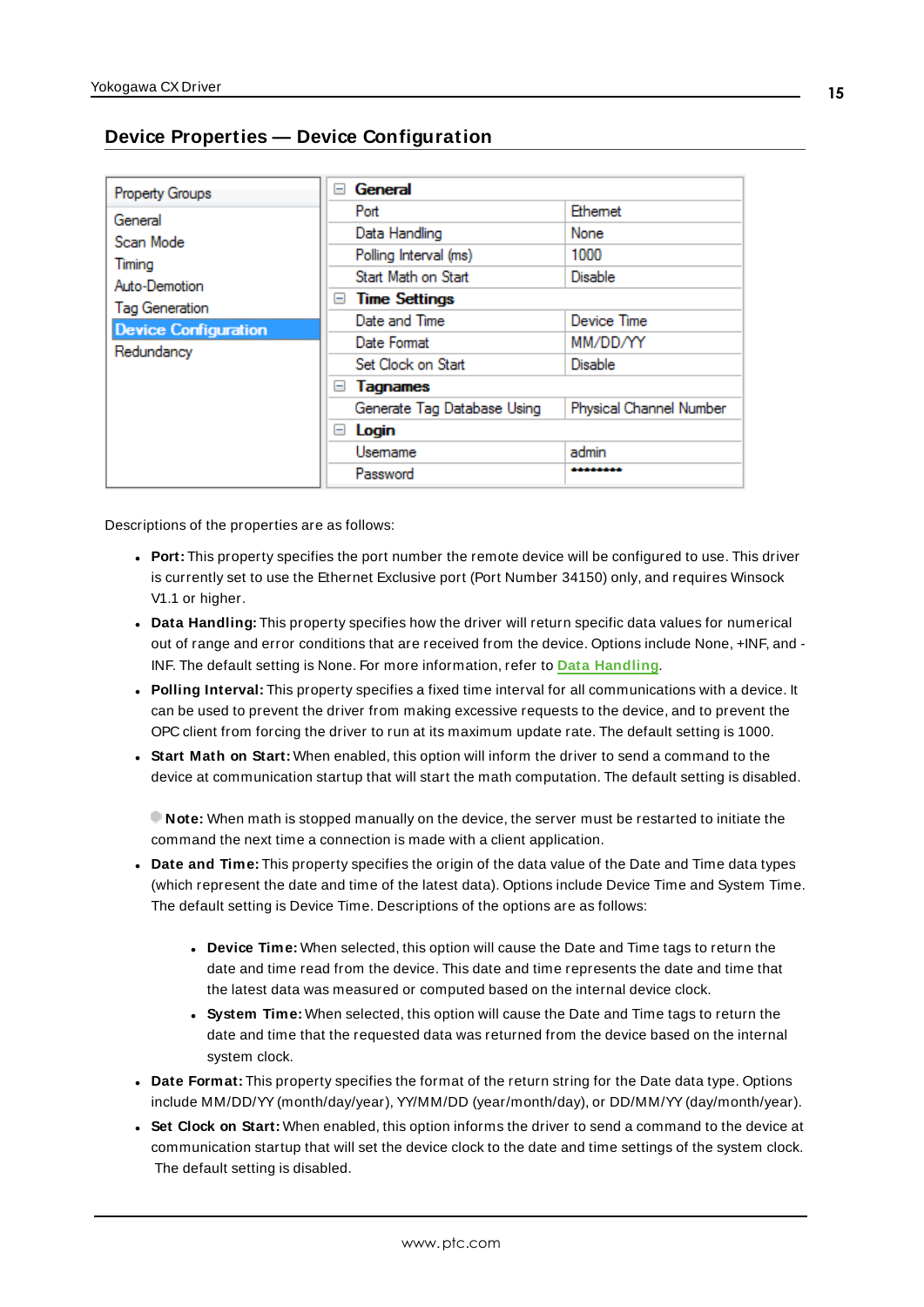- <sup>l</sup> **Generate tag database using:** This property specifies the origin of the tag name used when automatically generating a tag database. Options include Physical Channel Number and Device Tag Name. The default setting is Physical Channel Number. Descriptions of the options are as follows:
	- <sup>l</sup> **Physical Channel Number:** When selected, the driver will generate tag names based on the channel number of an item. For example, "CH01" or " CH01\_alarm1".
	- **.** Device Tag Name: When selected, the driver will generate tag names using the tag name returned by the device for a channel. For example, "Flow" or "Flow\_alarm1".
- **Username:** This property specifies the registered username that is required by CX devices for login. When the device is configured with the login function enabled, only users that are registered can login to the CX. A maximum of 16 alphanumeric characters are allowed. The username is case sensitive. The default setting is admin.

**Note:** Users must specify a user level to communicate with CXdevices regardless of whether it is configured with the login function disabled. Enter the username "admin" or "user" to indicate the user level. In this case, a password is not required.

<span id="page-15-1"></span>**Password:** This property specifies the username's registered password for when the device is configured with the login function enabled. A maximum of 6 alphanumeric characters are allowed. The password entry will not be displayed on the screen.

# **Data Handling**

The Data Handling property specifies how the driver will return specific data values for numerical out of range and error conditions that are received from the device. Options include None, +INF, and -INF. Descriptions of the options are as follows:

- <sup>l</sup> **None:** When selected, the special data values will be returned with the actual data value received from the device. For example, the data value of a measuring channel Over Range would be returned as 32,767 and the data value of a math channel Over Range would be returned as 2,147,450,879.
- **+INF:** When selected, the special data values will be returned as a numerical representation of positive infinity (#INF). The exception is an Under Range condition, which will always be returned as negative infinity.
- **-INF:** When selected, the special data values will be returned as a numerical representation of negative infinity (-#INF). The exception is an Over Range condition, which will always be returned as positive infinity.

# <span id="page-15-0"></span>**Device Properties — Redundancy**

| <b>Property Groups</b>     | Redundancy<br>$=$      |                                    |
|----------------------------|------------------------|------------------------------------|
| General                    | Secondary Path         | <b>Channel</b> Device1<br>$\cdots$ |
| Scan Mode                  | <b>Operating Mode</b>  | Switch On Failure                  |
| Timing                     | Monitor Item           |                                    |
| Auto-Demotion              | Monitor Interval (s)   | 300                                |
| Tag Generation             | Return to Primary ASAP | Yes                                |
| <b>Tag Import Settings</b> |                        |                                    |
| Redundancy                 |                        |                                    |

Redundancy is available with the Media-Level Redundancy Plug-In.

Consult the website, a sales representative, or the **user [manual](https://www.kepware.com/getattachment/35461efd-b53a-4219-a109-a89fad20b230/media-level-redundancy-manual.pdf)** for more information.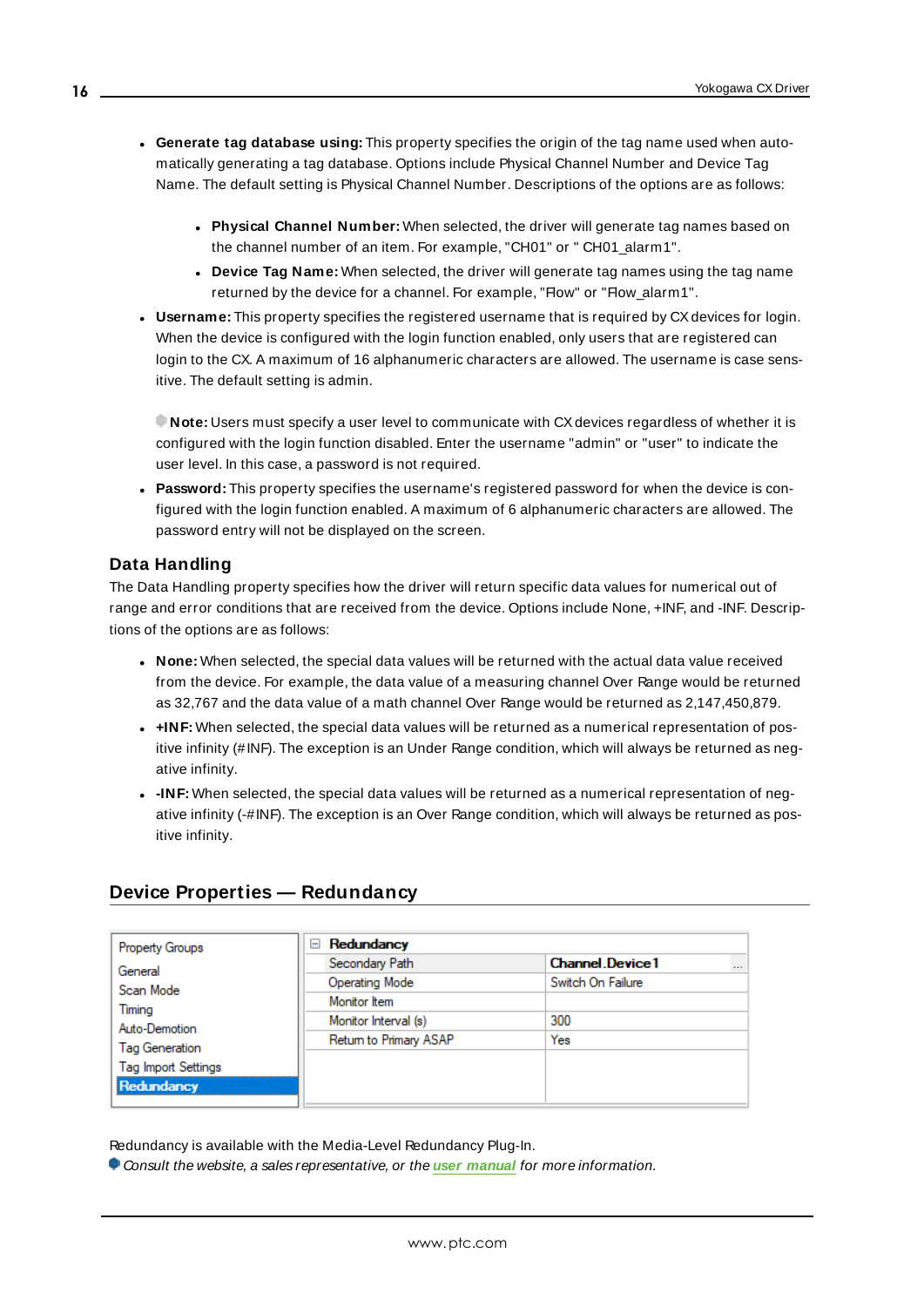# <span id="page-16-0"></span>**Optimizing Communications**

The Yokogawa CX Driver has been designed to provide the best performance with the least amount of impact on the system's overall performance. While the Yokogawa CX Driver is fast, there are a couple of guidelines that can be used to control and optimize the application and gain maximum performance.

This server refers to communications protocols like Yokogawa CX Ethernet Device as a channel. Each channel defined in the application represents a separate path of execution in the server. Once a channel has been defined, a series of devices must then be defined under that channel. Each of these devices represents a single Yokogawa CXEthernet Device from which data will be collected. While this approach to defining the application will provide a high level of performance, it won't take full advantage of the Yokogawa CX Driver or the network. An example of how the application may appear when configured using a single channel is shown below.



Each device appears under a single channel. In this configuration, the driver must move from one device to the next as quickly as possible to gather information at an effective rate. As more devices are added or more information is requested from a  $\left\Vert \cdot \right\Vert$  Device2 single device, the overall update rate begins to suffer.

If the Yokogawa CX Driver could only define one single channel, then the example shown above would be the only option available; however, the Yokogawa CX Driver can define multiple channels. Using multiple channels distributes the data collection workload by simultaneously issuing multiple requests to the network. An example of how the same application may appear when configured using multiple channels to improve performance is shown below.



Each device can be defined under its own channel. In this configuration, a single path of execution is dedicated to the task of gathering data from each device. If the application has 100 or fewer devices, it can be optimized in this manner.

The performance will improve even if the application has more devices. While fewer  $\Box$  $\Box$  $\Box$  Device1 devices may be ideal, the application will still benefit from additional channels. Although by spreading the device load across all channels will cause the server to move from device to device again, it can now do so with far less devices to process Device1 on a single channel.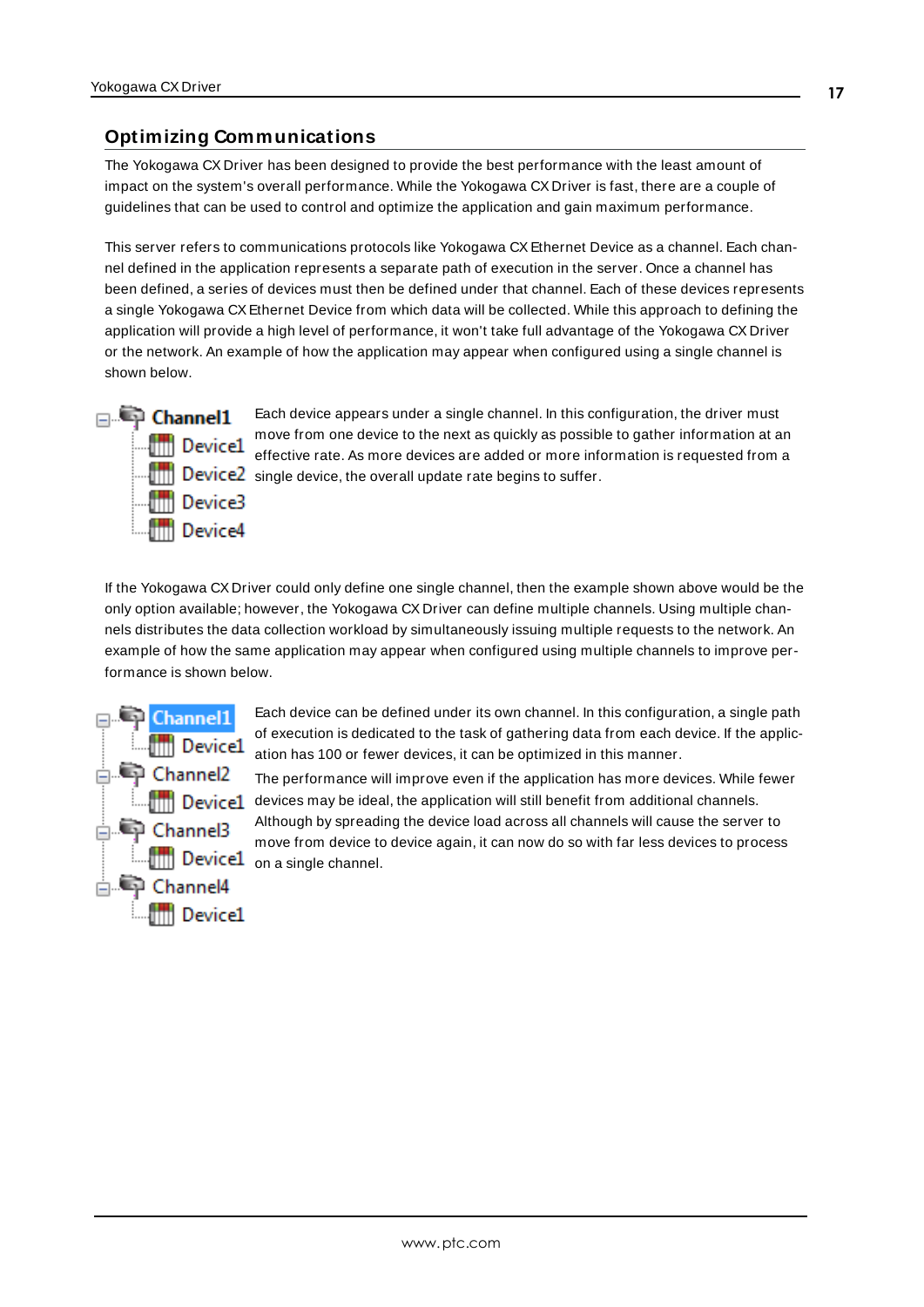# <span id="page-17-0"></span>**Data Types Description**

| Data Type      | <b>Description</b>                                                       |
|----------------|--------------------------------------------------------------------------|
| <b>Boolean</b> | Single bit                                                               |
|                | Unsigned 8-bit value                                                     |
| <b>Byte</b>    | bit 0 is the low bit<br>bit 7 is the high bit                            |
|                | Unsigned 16-bit value                                                    |
| Word           | bit 0 is the low bit<br>bit 15 is the high bit                           |
|                | Signed 16-bit value                                                      |
| Short          | bit 0 is the low bit<br>bit 14 is the high bit<br>bit 15 is the sign bit |
| <b>Float</b>   | 32-bit floating point value                                              |
| Double         | 64-bit floating point value                                              |
| String         | Null-terminated ASCII string                                             |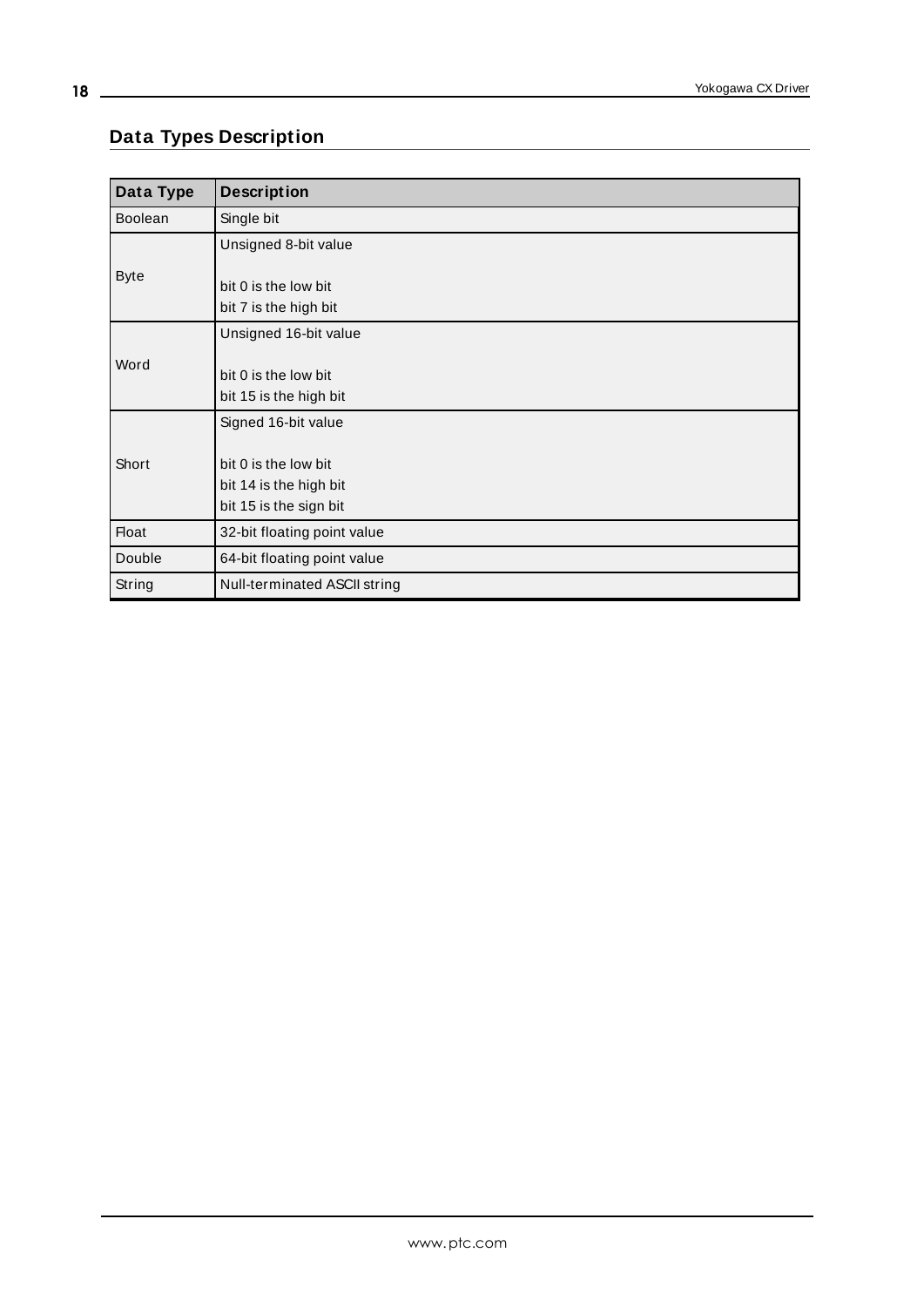# <span id="page-18-0"></span>**Automatic Tag Database Generation**

This driver's Automatic OPC Tag Database Generation features have been designed to make configuring the OPC application a plug-and-play operation. This driver can be configured to automatically build a list of OPC tags within the OPC server that correspond to device-specific data. The automatically-generated OPC tags can then be browsed from the OPC client.

The OPC tags that are generated depend on the nature of the driver. If the target device supports its own local tag database, the driver will read the device's tag information and then use this data to generate OPC tags within the OPC server. If the device does not natively support its own named tags, the driver will create a list of tags based on information specific to the driver. An example of these two conditions may be as follows:

- 1. A Data acquisition system that supports its own local tag database. The driver will use the tags names found in the device to build the OPC server's OPC tags.
- 2. An Ethernet I/O system that supports the detection of an I/O module type. The driver in this case will automatically generate OPC tags in the OPC server that are based on the types of I/O modules plugged into the Ethernet I/O rack.

Automatic Tag Database Generation is completely configurable. The following property group is used to define how the OPC Server and the associated communications driver will handle Automatic OPC Tag Database Generation:

| □ Tag Generation                        |                            |
|-----------------------------------------|----------------------------|
| On Device Startup                       | Do Not Generate on Startup |
| On Duplicate Tag                        | Delete on Create           |
| Parent Group                            |                            |
| Allow Automatically Generated Subgroups | Enable                     |
| Create                                  | Create tags                |

The **Automatic tag database generation on device startup** selection is used to configure when OPC tags will be automatically generated. Descriptions of the options are as follows:

- <sup>l</sup> **Do not generate on startup:** This option prevents the driver from adding any OPC tags to the OPC Server's tag space. It is the default setting.
- <sup>l</sup> **Always generate on startup:** This option causes the driver to evaluate the device for tag information. OPC tags will be added to the tag space of the server each time the server is launched.
- <sup>l</sup> **Generate on first startup:** This option causes the driver to evaluate the target device for tag information the first time the OPC Server project runs. OPC tags will be added to the server tag space as needed.

**Note:** Any tags that are added to the server's tag space must be saved with the project. The OPC Server project can be configured to automatically save from the **Tools** | **Options** menu.

When automatic tag generation is enabled, the server needs to know what to do with the OPC tags that were added from previous runs (or with the OPC tags that have been added or modified after being added by the communications driver originally). The selection **Perform the following action** controls how the server will handle OPC tags that were automatically generated and currently exist in the OPC Server project. This feature prevents automatically-generated tags from piling up in the server. In the Ethernet I/O example above, this would occur if users continued to change the I/O modules in the rack while the OPC Server was configured to always generate new OPC tags on startup. Under this condition, tags would be added to the server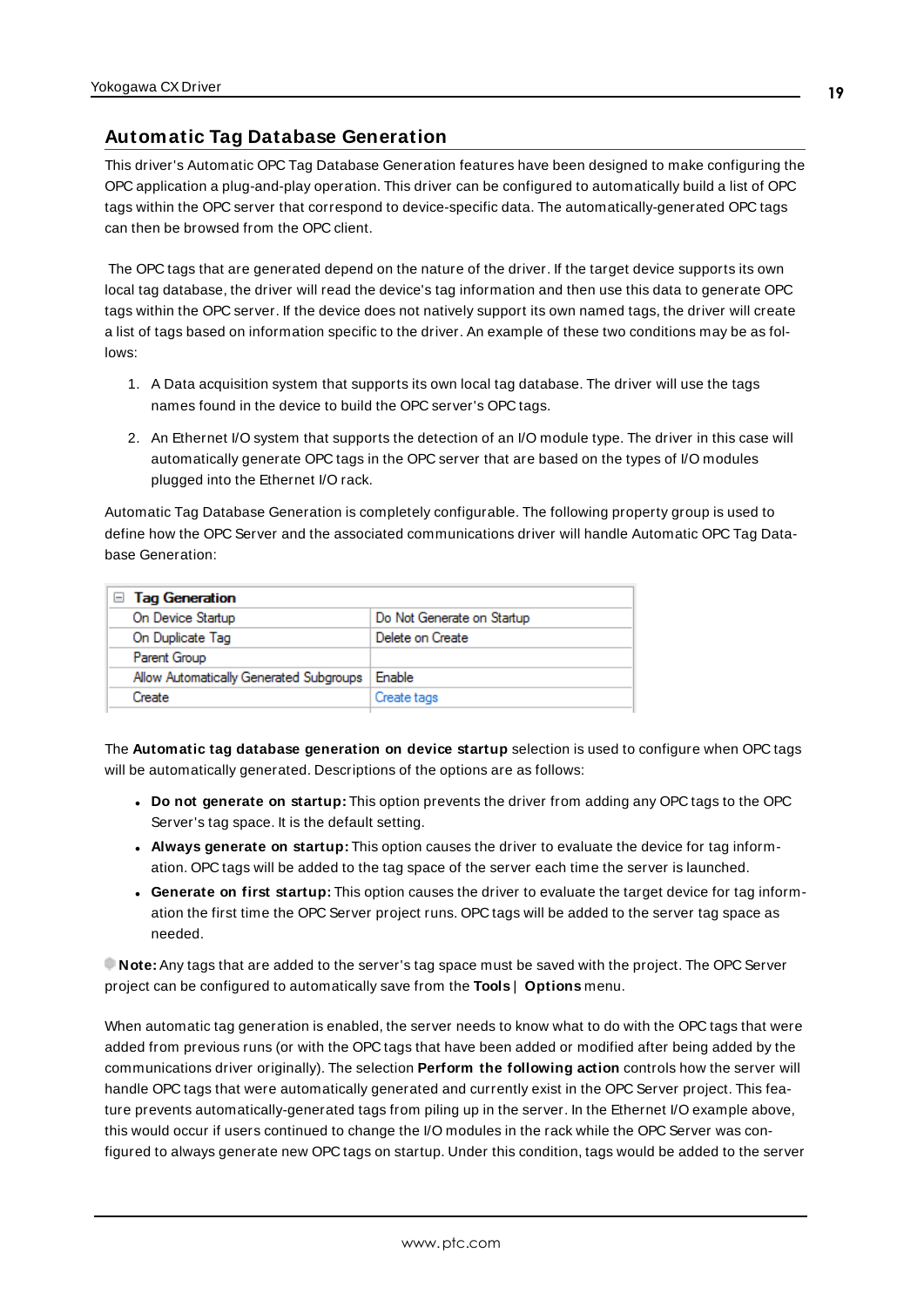every time the communications driver detected a new I/O module. If the old tags are not removed, they will accumulate in the server's tag space. Descriptions of the selections are as follows:

- 1. **Delete on create:** This option allows the server to remove any tags that have previously been added to the tag space before any new tags can be added by the communications driver.
- 2. **Overwrite as necessary:** This option allows the server to only remove tags that the communications driver will replace with new tags. Any tags that are not being overwritten will remain in the server's tag space.
- 3. **Do not overwrite:** This option prevents the server from removing any tags that had previously been generated or that already exist in the server. With this selection, the communications driver can only add tags that are completely new.
- 4. **Do not overwrite, log error:** This option has the same effect as the third option, but also posts an error message to the OPC Server's Event Log when a tag overwrite would have occurred.

**Note:** The removal of OPC tags not only affects tags that have been automatically generated by the communications driver, but also any tags that have been added using names that match generated tags. It is recommended that users avoid adding tags to the server using names that match tags that may be automatically generated by the driver.

**Add generated tags to the following group** can be used to keep automatically-generated tags from mixing with tags that have been entered manually. This property specifies a sub group that will be used when adding all automatically-generated tags for this device. The name of the sub group can be up to 31 characters in length. The following image displays demonstrate how this property affects where automaticallygenerated tags are placed in the server's tag space. It provides a root branch to which all automatically-generated tags will be added.



**No sub group specified.** 



#### **Sub group named MyGroup specified.**

**Auto Create** manually initiates the creation of automatically-generated OPC tags, and also forces the communications driver to reevaluate the device for possible tag changes. It can be accessed from the System Tags, thus allowing the OPC client application to initiate tag database creation.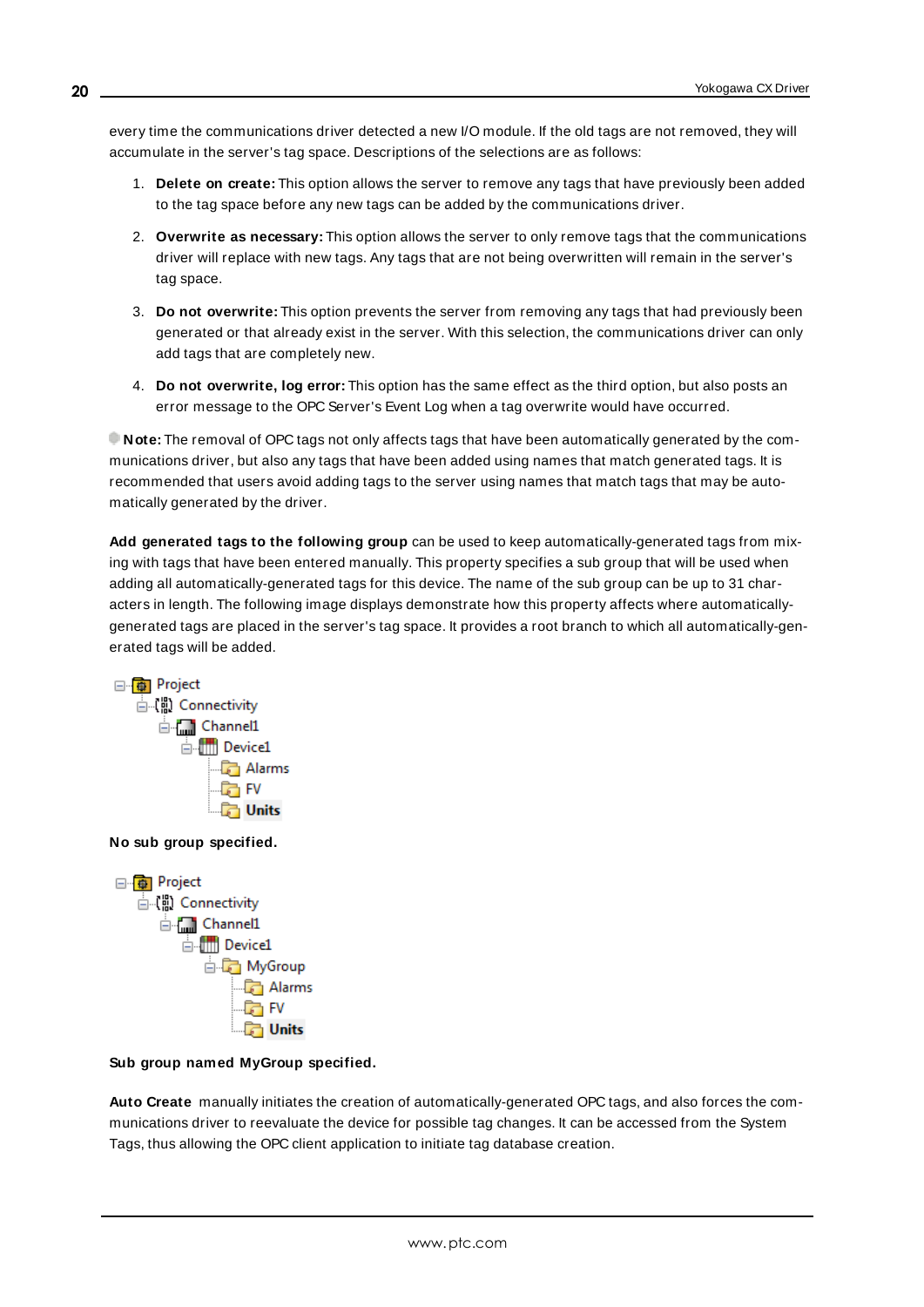#### <span id="page-20-0"></span>**Address Descriptions**

Address specifications vary depending on the model in use. Select a link from the following list to obtain specific address information for the model of interest.

**CX1006 [Addressing](#page-20-1) CX1206 [Addressing](#page-24-0) CX2010 [Addressing](#page-31-0) CX2020 [Addressing](#page-35-0) CX2210 [Addressing](#page-39-0) CX2220 [Addressing](#page-46-0) CX2410 [Addressing](#page-52-0) CX2420 [Addressing](#page-59-0) CX2610 [Addressing](#page-65-0) CX2620 [Addressing](#page-72-0)**

#### <span id="page-20-1"></span>**CX1006 Addressing**

The driver supports the following addresses for this device. The default data type for each address type is shown in **bold**.

#### **Measured Channels**

| <b>Address Type</b>                | <b>Format</b>                               | Range     | Data Types                         | <b>Access</b> |
|------------------------------------|---------------------------------------------|-----------|------------------------------------|---------------|
| Process Value of Channel           | CH <sub>xx</sub> or<br>CH <sub>xx</sub> .PV | $01 - 06$ | Double, Float                      | Read Only     |
| Alarm Summary of Channel           | CHxx.Alarm                                  | $01 - 06$ | DWord, Short, Word,<br><b>Byte</b> | Read Only     |
| Alarm Level1 Status of Channel     | CHxx.Alarm1                                 | $01 - 06$ | Short, Word, Byte                  | Read Only     |
| Alarm Level2 Status of Channel     | CHxx.Alarm2                                 | $01 - 06$ | Short, Word, Byte                  | Read Only     |
| Alarm Level3 Status of Channel     | CHxx.Alarm3                                 | $01 - 06$ | Short, Word, Byte                  | Read Only     |
| Alarm Level4 Status of Channel     | CHxx.Alarm4                                 | $01 - 06$ | <b>Short, Word, Byte</b>           | Read Only     |
| Set and Read Level1 Alarm Setpoint | CHxx.ASP1                                   | $01 - 06$ | Double, Float                      | Read/Write    |
| Set and Read Level2 Alarm Setpoint | CHxx.ASP2                                   | $01 - 06$ | Double, Float                      | Read/Write    |
| Set and Read Level3 Alarm Setpoint | CHxx ASP3                                   | $01 - 06$ | Double, Float                      | Read/Write    |
| Set and Read Level4 Alarm Setpoint | CHxx.ASP4                                   | $01 - 06$ | Double, Float                      | Read/Write    |
| Upper Scale Value of Channel*      | CHxx.scale Hi                               | $01 - 06$ | Double, Float                      | Read Only     |
| Lower Scale Value of Channel*      | CHxx.scale_Lo                               | $01 - 06$ | Double, Float                      | Read Only     |
| Unit String of Channel*            | CHxx.unit                                   | $01 - 06$ | String                             | Read Only     |
| Tagname of Channel*                | CHxx.tag                                    | $01 - 06$ | String                             | Read Only     |
| Status of Channel*                 | CHxx.status                                 | $01 - 06$ | Strina                             | Read Only     |
| Precision of Channel*              | CHxx.Precision                              | $01 - 06$ | Short, Word, Byte                  | Read Only     |
| Lowest Measuring Channel*          | CH.Low                                      |           | Short, Word, Byte                  | Read Only     |
| Highest Measuring Channel*         | CH.High                                     |           | Short, Word, Byte                  | Read Only     |

## **External Loops**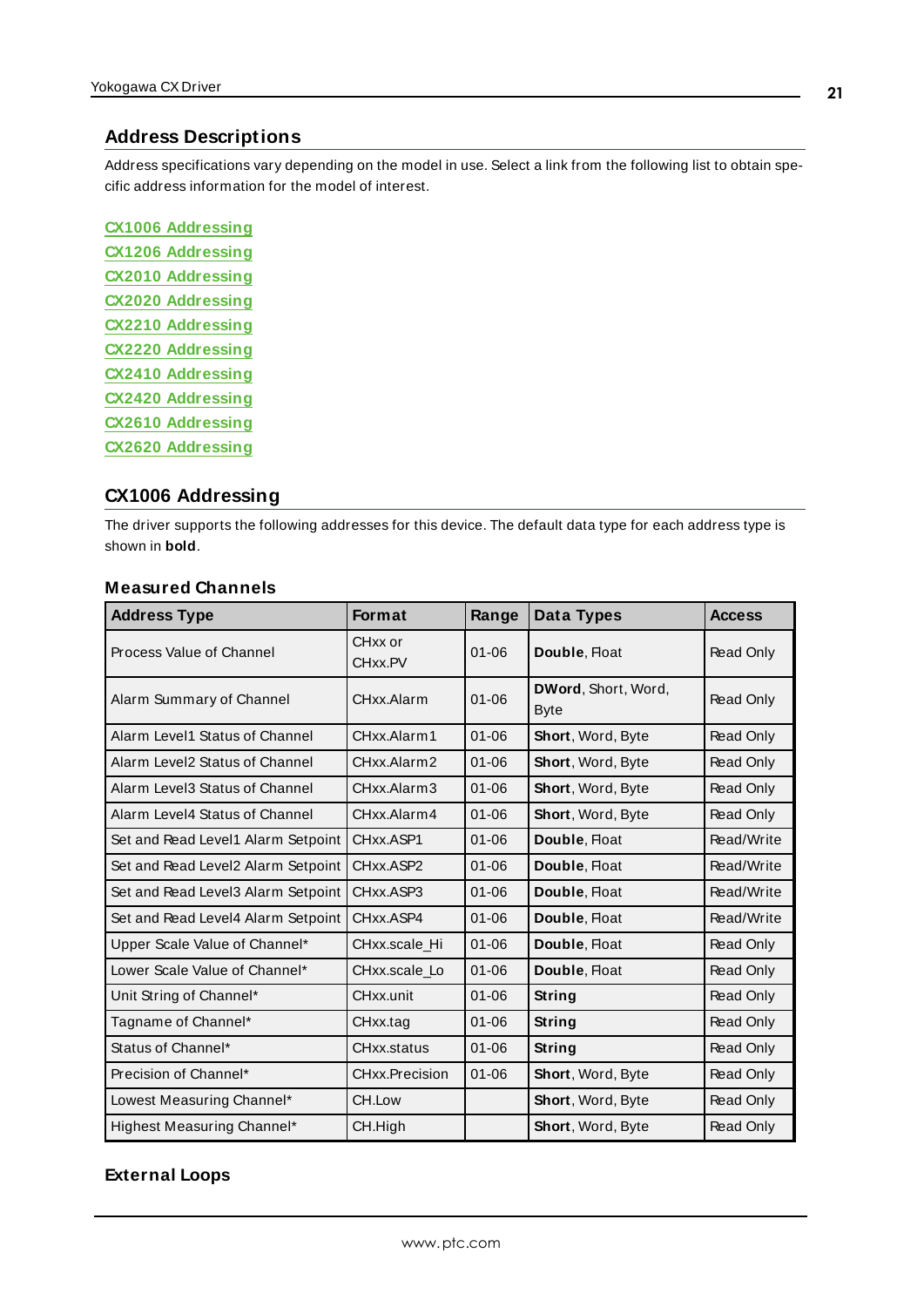| <b>Address Type</b>                            | <b>Format</b>                            | Range     | Data Types                  | <b>Access</b> |
|------------------------------------------------|------------------------------------------|-----------|-----------------------------|---------------|
| Process Value of External<br>Loop              | LPExx or LPExx.PV                        | $01 - 04$ | Double, Float               | Read Only     |
| Setpoint Value of External<br>Loop             | LPExx.SP                                 | 01-04     | Double, Float               | Read/Write    |
| Output Value of External<br>Loop               | LPExx.OUT                                | $01 - 04$ | Double, Float               | Read/Write    |
| Alarm Summary of External<br>Loop              | LPExx.Alarm                              | $01 - 04$ | DWord, Short,<br>Word, Byte | Read Only     |
| Alarm Level1 Status of<br><b>External Loop</b> | LPExx.Alarm1                             | $01 - 04$ | Short, Word, Byte           | Read Only     |
| Alarm Level2 Status of<br><b>External Loop</b> | LPExx.Alarm2                             | $01 - 04$ | Short, Word, Byte           | Read Only     |
| Alarm Level3 Status of<br><b>External Loop</b> | LPExx.Alarm3                             | $01 - 04$ | Short, Word, Byte           | Read Only     |
| Alarm Level4 Status of<br><b>External Loop</b> | LPExx.Alarm4                             | $01 - 04$ | Short, Word, Byte           | Read Only     |
| Upper Scale Value of<br>External Loop*         | LPExx.scale_Hi                           | $01 - 04$ | Double, Float               | Read Only     |
| Lower Scale Value of<br>External Loop*         | LPExx.scale_Lo                           | $01 - 04$ | Double, Float               | Read Only     |
| Unit String of External Loop<br>$(PV)^*$       | LPExx.unit or LPExx.PV.unit              | $01 - 04$ | String                      | Read Only     |
| Unit String of External Loop<br>SP*            | LPExx.SP.unit                            | $01 - 04$ | String                      | Read Only     |
| Unit String of External Loop<br>OUT*           | LPExx.OUT.unit                           | $01 - 04$ | <b>String</b>               | Read Only     |
| Tagname of External Loop*                      | LPExx.tag                                | $01 - 04$ | <b>String</b>               | Read Only     |
| Tagname of External Loop<br>PV*                | PExx.PV.tag                              | $01 - 04$ | <b>String</b>               | Read Only     |
| Tagname of External Loop<br>$SP*$              | LPExx.SP.tag                             | $01 - 04$ | String                      | Read Only     |
| Tagname of External Loop<br>OUT*               | LPExx.OUT.tag                            | $01 - 04$ | String                      | Read Only     |
| Status of External Loop (PV)*                  | LPExx.status or<br>LPExx.PV.status       | $01 - 04$ | String                      | Read Only     |
| Status of External Loop SP*                    | LPExx.SP.status                          | $01 - 04$ | String                      | Read Only     |
| Status of External Loop<br>OUT*                | LPExx.OUT.status                         | $01 - 04$ | String                      | Read Only     |
| Precision of External Loop<br>$(PV)^*$         | LPExx.Precision or<br>LPExx.PV.Precision | $01 - 04$ | Short, Word, Byte           | Read Only     |
| Precision of External Loop*                    | LPExx.SP.Precision                       | $01 - 04$ | Short, Word, Byte           | Read Only     |
| Precision of External Loop*                    | LPExx.OUT.Precision                      | $01 - 04$ | Short, Word, Byte           | Read Only     |
| Lowest External Loop Num-<br>ber*              | LPE.Low                                  |           | Short, Word, Byte           | Read Only     |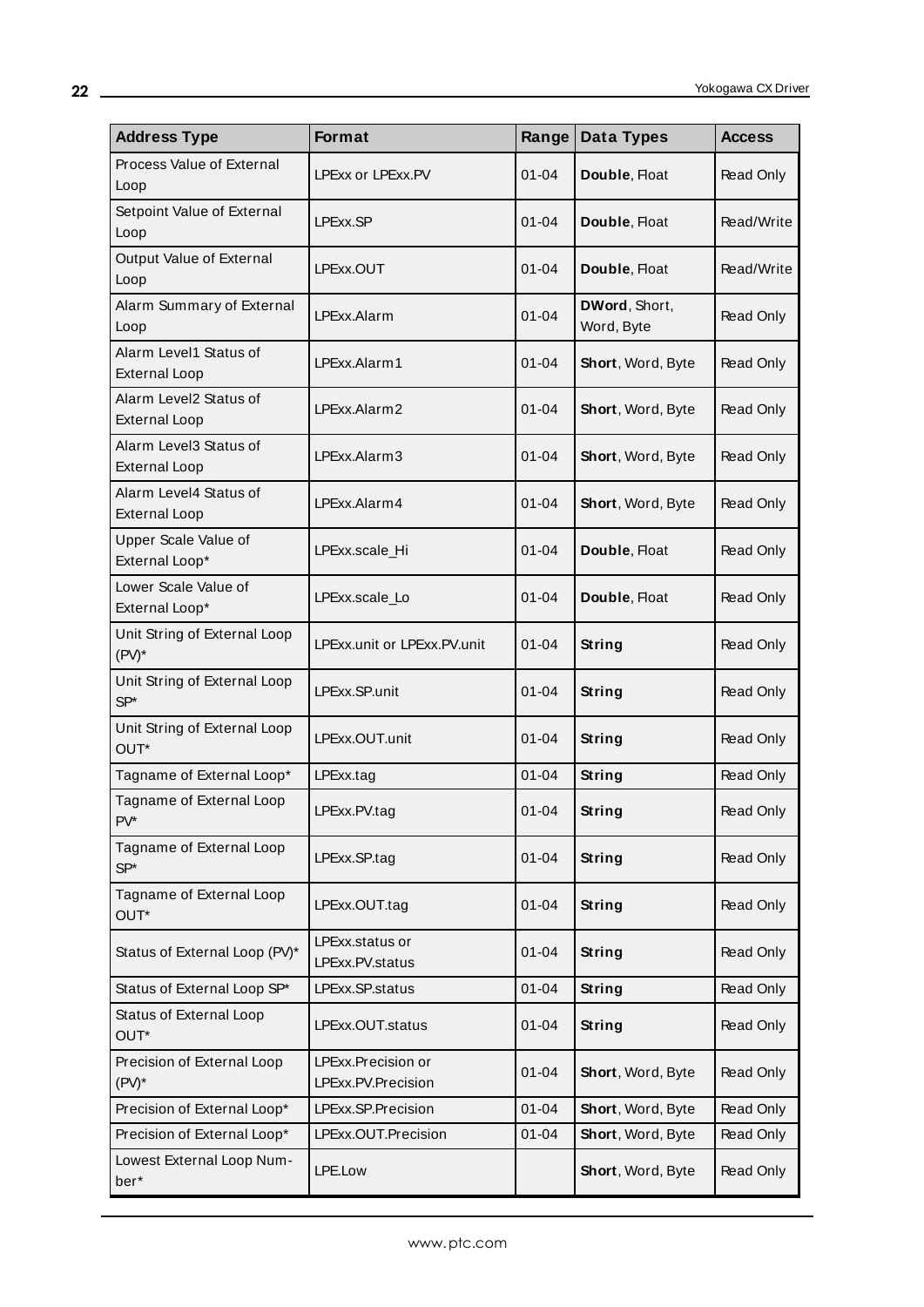| <b>Address Type</b>                | Format   | Range   Data Types        | <b>Access</b> |
|------------------------------------|----------|---------------------------|---------------|
| Highest External Loop Num-<br>ber* | LPE.High | <b>Short</b> , Word, Byte | Read Only     |

# **Math Channels**

| <b>Address Type</b>                       | Format                          | Range     | <b>Data Types</b>                  | <b>Access</b> |
|-------------------------------------------|---------------------------------|-----------|------------------------------------|---------------|
| Process Value of Math Channel             | CHxx or<br>$31 - 42$<br>CHxx.PV |           | Double, Float                      | Read Only     |
| Alarm Summary of Math Channel             | CHxx.Alarm                      | $31 - 42$ | DWord, Short, Word,<br><b>Byte</b> | Read Only     |
| Alarm Level1 Status of Math Chan-<br>nel  | CHxx.Alarm1                     | $31 - 42$ | Short, Word, Byte                  | Read Only     |
| Alarm Level2 Status of Math Chan-<br>nel  | CHxx.Alarm2                     | $31 - 42$ | Short, Word, Byte                  | Read Only     |
| Alarm Level3 Status of Math Chan-<br>nel  | CHxx.Alarm3                     | $31 - 42$ | Short, Word, Byte                  | Read Only     |
| Alarm Level4 Status of Math Chan-<br>nel  | CHxx.Alarm4                     | $31 - 42$ | Short, Word, Byte                  | Read Only     |
| Set and Read Level1 Alarm Setpoint        | CHxx.ASP1                       | $31 - 42$ | Double, Float                      | Read/Write    |
| Set and Read Level2 Alarm Setpoint        | CHxx.ASP2                       | $31 - 42$ | Double, Float                      | Read/Write    |
| Set and Read Level3 Alarm Setpoint        | CHxx.ASP3                       | $31 - 42$ | Double, Float                      | Read/Write    |
| Set and Read Level4 Alarm Setpoint        | CHxx.ASP4                       | $31 - 42$ | Double, Float                      | Read/Write    |
| Upper Scale Value of Math Chan-<br>$nel*$ | CHxx.scale Hi                   | $31 - 42$ | Double, Float                      | Read Only     |
| Lower Scale Value of Math Channel*        | CHxx.scale_Lo                   | $31 - 42$ | Double, Float                      | Read Only     |
| Unit String of Math Channel*              | CHxx.unit                       | $31 - 42$ | String                             | Read Only     |
| Tagname of Math Channel*                  | CHxx.tag                        | $31 - 42$ | String                             | Read Only     |
| Status of Math Channel*                   | CHxx.status                     | $31 - 42$ | String                             | Read Only     |
| Precision of Math Channel*                | CHxx.Precision                  | $31 - 42$ | Short, Word, Byte                  | Read Only     |
| Lowest Math Channel*                      | CHA.Low                         |           | Short, Word, Byte                  | Read Only     |
| Highest Math Channel*                     | CHA.High                        |           | Short, Word, Byte                  | Read Only     |

\* The data associated with these addresses is only read from the device at the start of a communications session. Once read, the values will not be refreshed until the server has been restarted or the Reset Tag has been invoked. To invoke a reset, write a non-zero value to the Reset Tag. Once the Reset Tag has been invoked, the driver will reinitialize all startup data from the device.

| DI/DO DATA and Internal Switch Status (Style Number S3 or Later) |  |
|------------------------------------------------------------------|--|
|------------------------------------------------------------------|--|

| <b>Address Type</b>            | <b>Format</b> | Range       | Data Types     | <b>Access</b> |
|--------------------------------|---------------|-------------|----------------|---------------|
| Control Digital Inputs         | DI            | DI001-DI006 | <b>Boolean</b> | Read Only     |
| <b>Control Digital Outputs</b> | DO            | DO001-DO006 | <b>Boolean</b> | Read/Write    |
| <b>Internal Switches</b>       | SW            | SW001-SW018 | <b>Boolean</b> | Read/Write    |

# **Alarm Setpoints**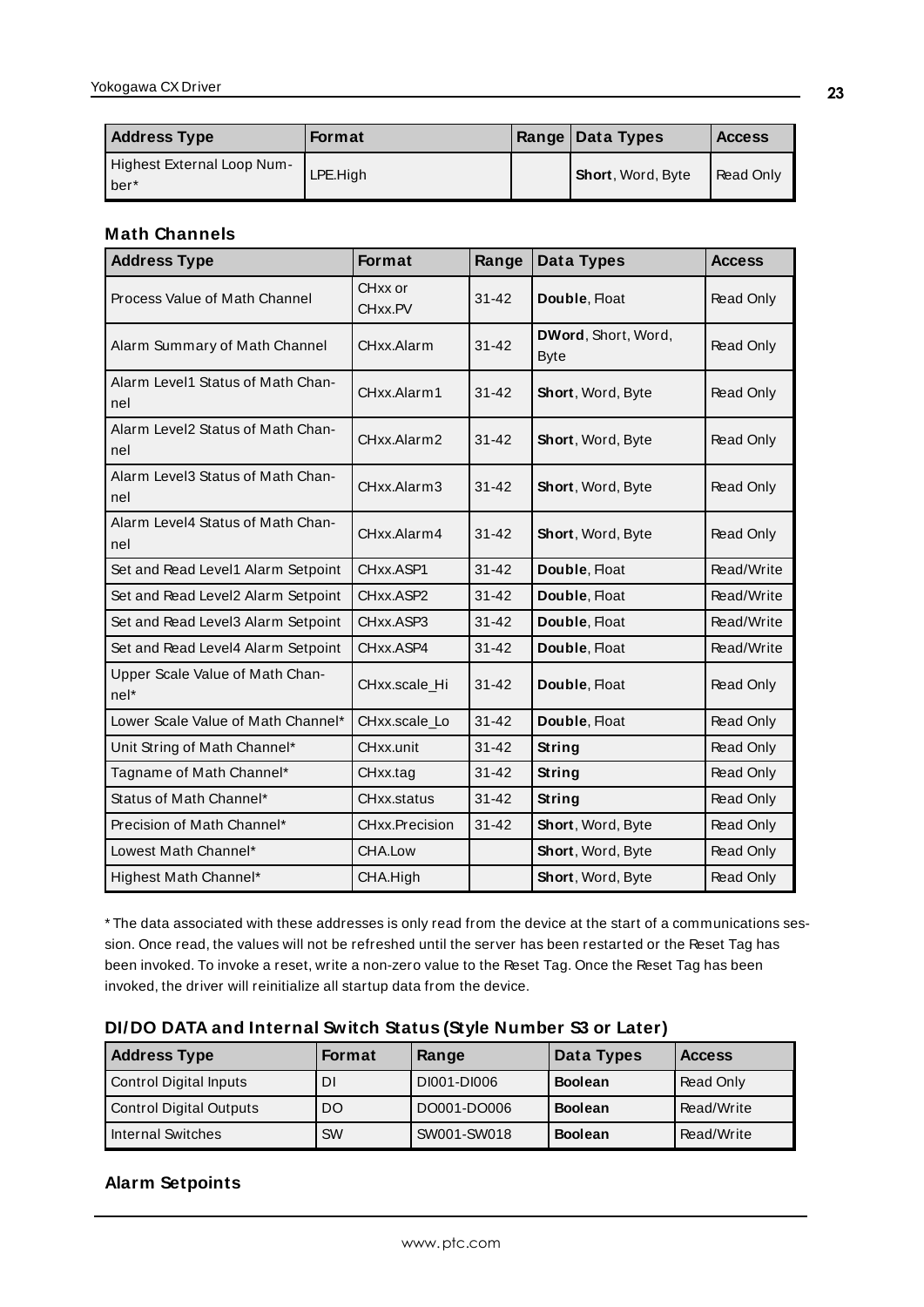Data associated with the addresses denoted in the device will be returned as +INF. Data values can only be written to Alarm Setpoints that are defined in the device: write operations to undefined Alarm Setpoints will return an error. Write operations are available only for users logged in at the Administrator level and will return an error otherwise.

#### **Scales**

Data values for Scale\_Hi and Scale\_Lo for channels that are skipped will be returned as +INF.

## **Tag Names**

For devices that have unspecified tag names, the driver will construct an internal tag name based on the channel number. For example, the tag name of address 'CH01' will be returned as 'CH01'.

| <b>Address Type</b>               | <b>Format</b><br>Range |           | Data Types               | <b>Access</b> |
|-----------------------------------|------------------------|-----------|--------------------------|---------------|
| Administrator Level               | Admin                  |           | <b>Boolean</b>           | Read Only     |
| Date of Last Data                 | Date                   |           | String                   | Read Only     |
| Time of Last Data                 | Time                   |           | String                   | Read Only     |
| Model Name of Device              | Model                  |           | String                   | Read Only     |
| <b>Host Name of Device</b>        | Hostname               |           | String                   | Read Only     |
| Serial Number of Device           | SerialNumber           |           | String                   | Read Only     |
| <b>IP Address of Device</b>       | IP                     |           | String                   | Read Only     |
| <b>Math Communication Data</b>    | <b>CDxx</b>            | $01 - 12$ | <b>Float</b>             | Write Only    |
| <b>Control Math Execution</b>     | MathControl            |           | <b>Short, Word, Byte</b> | Write Only    |
| <b>Reset Alarms</b>               | <b>Alarm Reset</b>     |           | <b>Boolean</b>           | Write Only    |
| Control Command and Response      | Command                |           | String                   | Read/Write    |
| Previous Screen                   | PreScreen              |           | <b>Boolean</b>           | Write Only    |
| Direct Reloading of Configuration | Reset                  |           | <b>Boolean</b>           | Write Only    |
| SetTime*                          | Tag                    |           | <b>Boolean</b>           | Write Only    |

#### **General Device Data**

\* The SetTime tag will cause the device time to be updated. Writing 0 or 1 to the tag will update the Device Date and Time, which can be verified from the Date tag and the Time tag. The SetTime tag will always display 0 as it is a Write Only tag. After a successful update, the following message will be posted: "Device Clock set to system time [Device <device\_name>]."

# **Administrator Level**

The Admin address type has a value of '1' or 'true' when the user has logged on at the Administrator level and a value of '0' or 'false' when the user has logged on at the User level.

# **Math Communication Data**

The CD address type is only valid for devices equipped with the math option. Write operations to CD addresses for non-math equipped devices will return an error. Write operations are available only for users logged in at the Administrator level and will return an error otherwise.

# **Model Name of Device**

The Model address type will have a string value of 'CX1000' or 'CX2000,' indicating the model series returned by the device.

**24**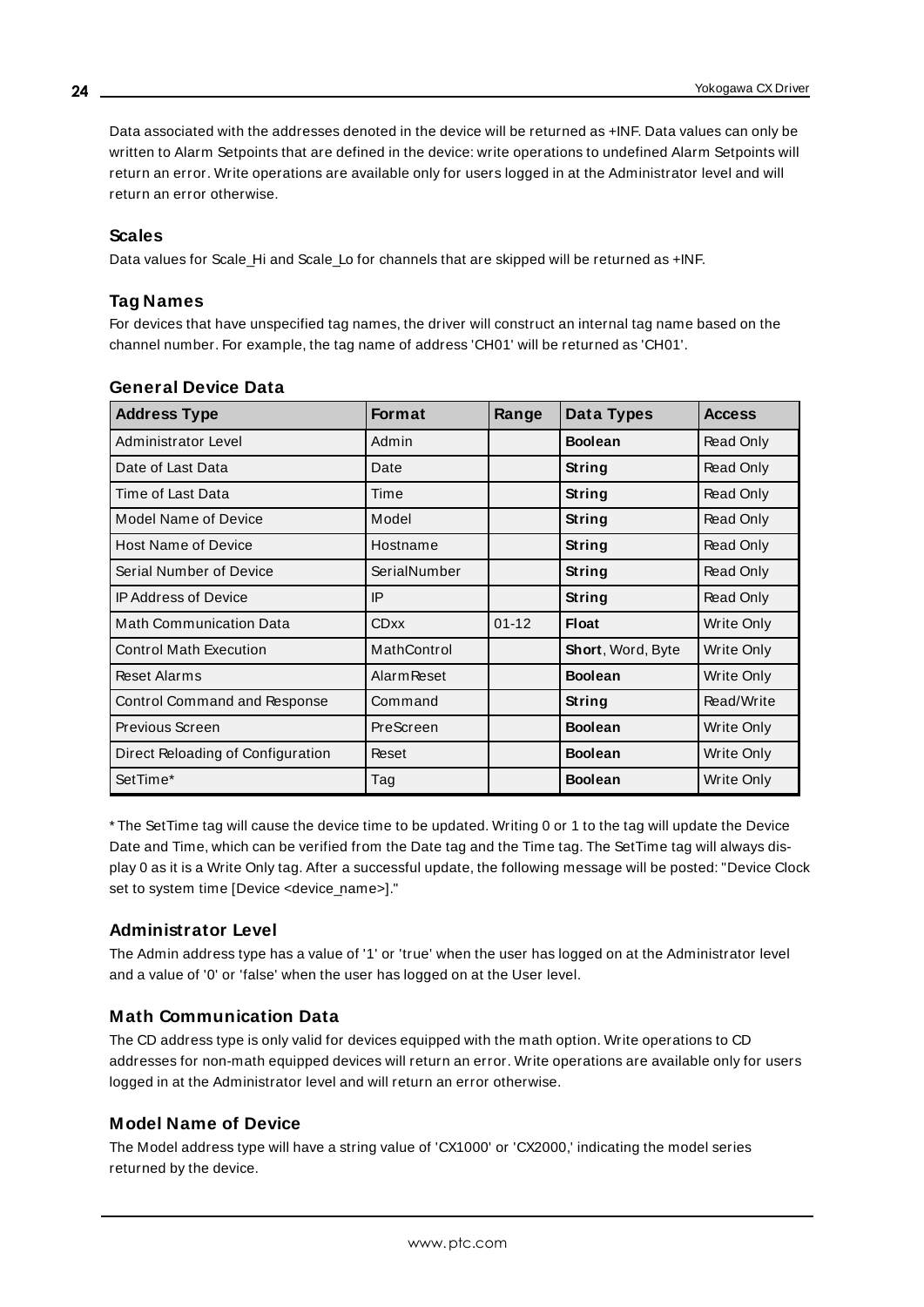#### **Control Math Execution**

The MathControl address type is only available for devices equipped with the math option. Write operations to the MathControl tag for non-math equipped devices will return an error.

#### **Control Command and Response**

The Command address allows the user to send a string command and receive a string response to and from the device. This allows the user to send any command to the device, including commands not directly supported by the driver. This tag is only available to users logged in at the Administrator level. Otherwise, write operations will return an error.

Use caution when performing write operations using the Command address.

**Note:** The actual number of addresses available for each type depends on the configuration of the Yokogawa device. If the driver finds that an address is not present in the device at Runtime, it will post an error message and remove the tag from its scan list.

Addresses that have Write Only access are assigned a default access of Read/Write; however, data values are unreadable for these addresses and the associated tags are not included in the scan list. The current data value for these tags will always be 0 for numeric data types and null string for string data types.

# <span id="page-24-0"></span>**CX1206 Addressing**

The driver supports the following addresses for this device. The default data type for each address type is shown in **bold**.

|  | <b>Measured Channels</b> |
|--|--------------------------|
|--|--------------------------|

| <b>Address Type</b>                | <b>Format</b>      | Range     | Data Types                  | <b>Access</b> |
|------------------------------------|--------------------|-----------|-----------------------------|---------------|
| Process Value of Channel           | CHxx or<br>CHxx.PV | $01 - 06$ | Double, Float               | Read Only     |
| Alarm Summary of Channel           | CHxx.Alarm         | $01 - 06$ | DWord, Short, Word,<br>Byte | Read Only     |
| Alarm Level1 Status of Channel     | CHxx.Alarm1        | $01 - 06$ | Short, Word, Byte           | Read Only     |
| Alarm Level2 Status of Channel     | CHxx.Alarm2        | $01 - 06$ | Short, Word, Byte           | Read Only     |
| Alarm Level3 Status of Channel     | CHxx.Alarm3        | $01 - 06$ | Short, Word, Byte           | Read Only     |
| Alarm Level4 Status of Channel     | CHxx Alarm4        | $01 - 06$ | <b>Short, Word, Byte</b>    | Read Only     |
| Set and Read Level1 Alarm Setpoint | CHxx.ASP1          | $01 - 06$ | Double, Float               | Read/Write    |
| Set and Read Level2 Alarm Setpoint | CHxx.ASP2          | $01 - 06$ | Double, Float               | Read/Write    |
| Set and Read Level3 Alarm Setpoint | CHxx.ASP3          | $01 - 06$ | Double, Float               | Read/Write    |
| Set and Read Level4 Alarm Setpoint | CHxx ASP4          | $01 - 06$ | Double, Float               | Read/Write    |
| Upper Scale Value of Channel*      | CHxx.scale_Hi      | $01 - 06$ | Double, Float               | Read Only     |
| Lower Scale Value of Channel*      | CHxx.scale Lo      | $01 - 06$ | Double, Float               | Read Only     |
| Unit String of Channel*            | CHxx.unit          | $01 - 06$ | String                      | Read Only     |
| Tagname of Channel*                | CHxx.tag           | $01 - 06$ | String                      | Read Only     |
| Status of Channel*                 | CHxx.status        | $01 - 06$ | String                      | Read Only     |
| Precision of Channel*              | CHxx.Precision     | $01 - 06$ | Short, Word, Byte           | Read Only     |
| Lowest Measuring Channel*          | CH.Low             |           | <b>Short, Word, Byte</b>    | Read Only     |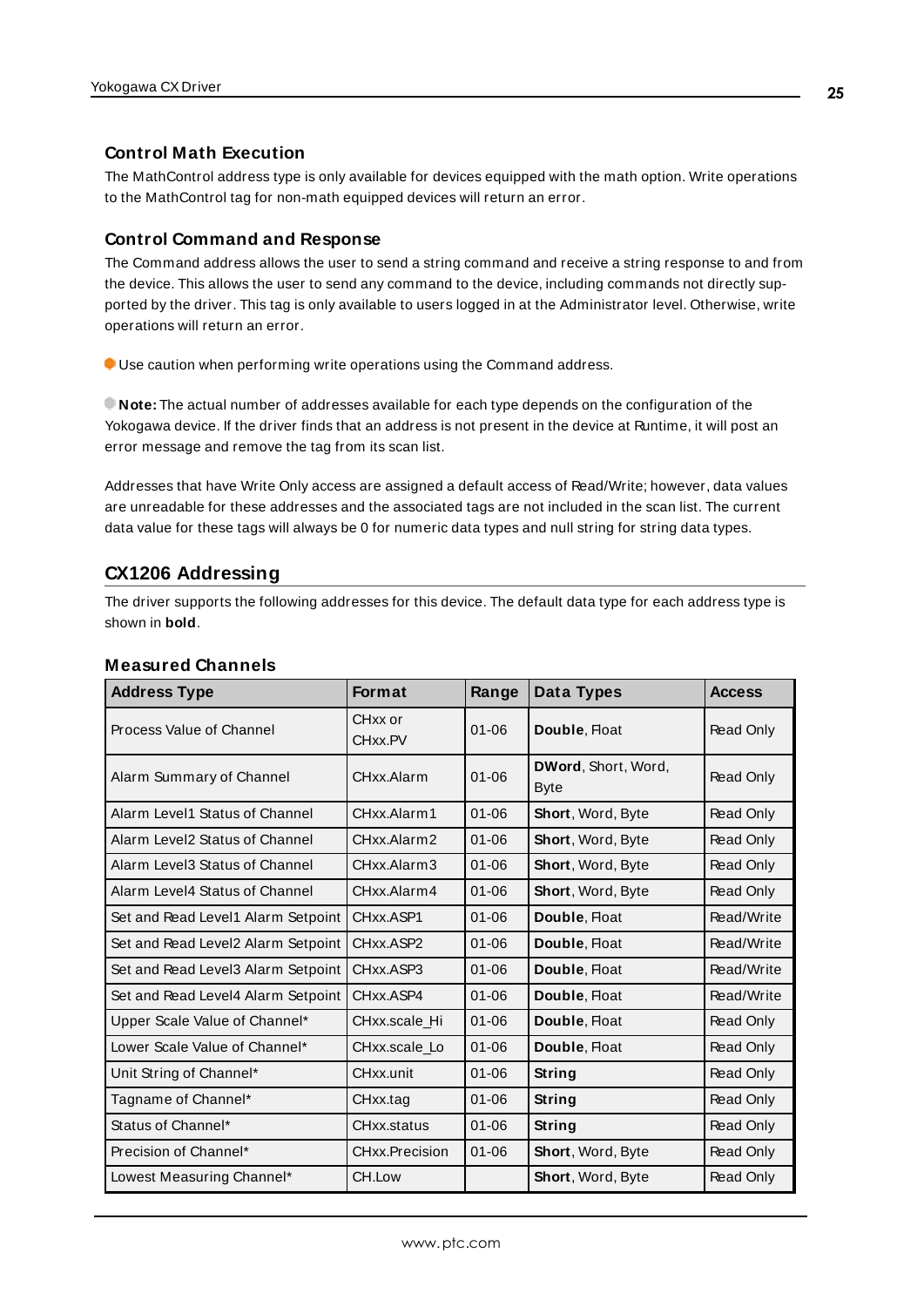| <b>Address Type</b>        | <b>Format</b> | Range | Data Types        | <b>Access</b> |
|----------------------------|---------------|-------|-------------------|---------------|
| Highest Measuring Channel* | CH.High       |       | Short, Word, Byte | Read Only     |

# **Internal Loops**

| <b>Address Type</b>                                                   | Format          | Range                          | Data Types                  | <b>Access</b> |
|-----------------------------------------------------------------------|-----------------|--------------------------------|-----------------------------|---------------|
| Process Value of Internal Loop                                        | LPxx or LPxx.PV | $01 - 02$                      | Double, Float               | Read Only     |
| Setpoint Value of Internal Loop<br>forcurrent SP number               | LPxx.SP         | 01-02                          | Double, Float               | Read/Write    |
| Setpoint Value of Internal Loop for specified<br>SP <sub>number</sub> | LPxx.SP.n       | $xx=01-$<br>02<br>$n = 1 - 8$  | Double, Float               | Read/Write    |
| Current SP number for Internal Loop                                   | LPxx.SP.Num     | $01 - 02$                      |                             | Read/Write    |
|                                                                       |                 |                                | Short, Word,                |               |
| Output Value of Internal Loop                                         | LPxx.OUT        | $01 - 02$                      | Double, Float               | Read/Write    |
| Alarm Summary of Internal Loop                                        | LPxx.Alarm      | $01 - 02$                      | DWord, Short,<br>Word, Byte | Read Only     |
| Alarm Level1 Status of Internal Loop                                  | LPxx.Alarm1     | $01 - 02$                      | Short, Word,<br><b>Byte</b> | Read Only     |
| Alarm Level2 Status of Internal Loop                                  | LPxx.Alarm2     | $01 - 02$                      | Short, Word,<br><b>Byte</b> | Read Only     |
| Alarm Level3 Status of Internal Loop                                  | LPxx.Alarm3     | $01 - 02$                      | Short, Word,<br><b>Byte</b> | Read Only     |
| Alarm Level4 Status of Internal Loop                                  | LPxx.Alarm4     | $01 - 02$                      | Short, Word,<br><b>Byte</b> | Read Only     |
| Set and Read Level1 Alarm Setpoint                                    | LPxx.ASP1       | $01 - 02$                      | Double, Float               | Read/Write    |
| Set and Read Level2 Alarm Setpoint                                    | LPxx.ASP2       | $01 - 02$                      | Double, Float               | Read/Write    |
| Set and Read Level3 Alarm Setpoint                                    | LPxx.ASP3       | $01 - 02$                      | Double, Float               | Read/Write    |
| Set and Read Level4 Alarm Setpoint                                    | LPxx.ASP4       | $01 - 02$                      | Double, Float               | Read/Write    |
| Set and Read Level1 Alarm<br>Setpoint of specified PID#               | LPxx.ASP1.n     | $xx=01-$<br>02<br>$n = 1 - 8$  | Double, Float               | Read/Write    |
| Set and Read Level2 Alarm<br>Setpoint of specified PID#               | LPxx.ASP2.n     | $xx=01$ -<br>02<br>$n = 1 - 8$ | Double, Float               | Read/Write    |
| Set and Read Level3 Alarm<br>Setpoint of specified PID#               | LPxx.ASP3.n     | $xx=01-$<br>02<br>$n = 1 - 8$  | Double, Float               | Read/Write    |
| Set and Read Level4 Alarm<br>Setpoint of specified PID#               | LPxx.ASP4.n     | $xx=01-$<br>02<br>$n = 1 - 8$  | Double, Float               | Read/Write    |
| Upper Scale Value of Internal Loop*                                   | LPxx.scale_Hi   | $01 - 02$                      | Double, Float               | Read Only     |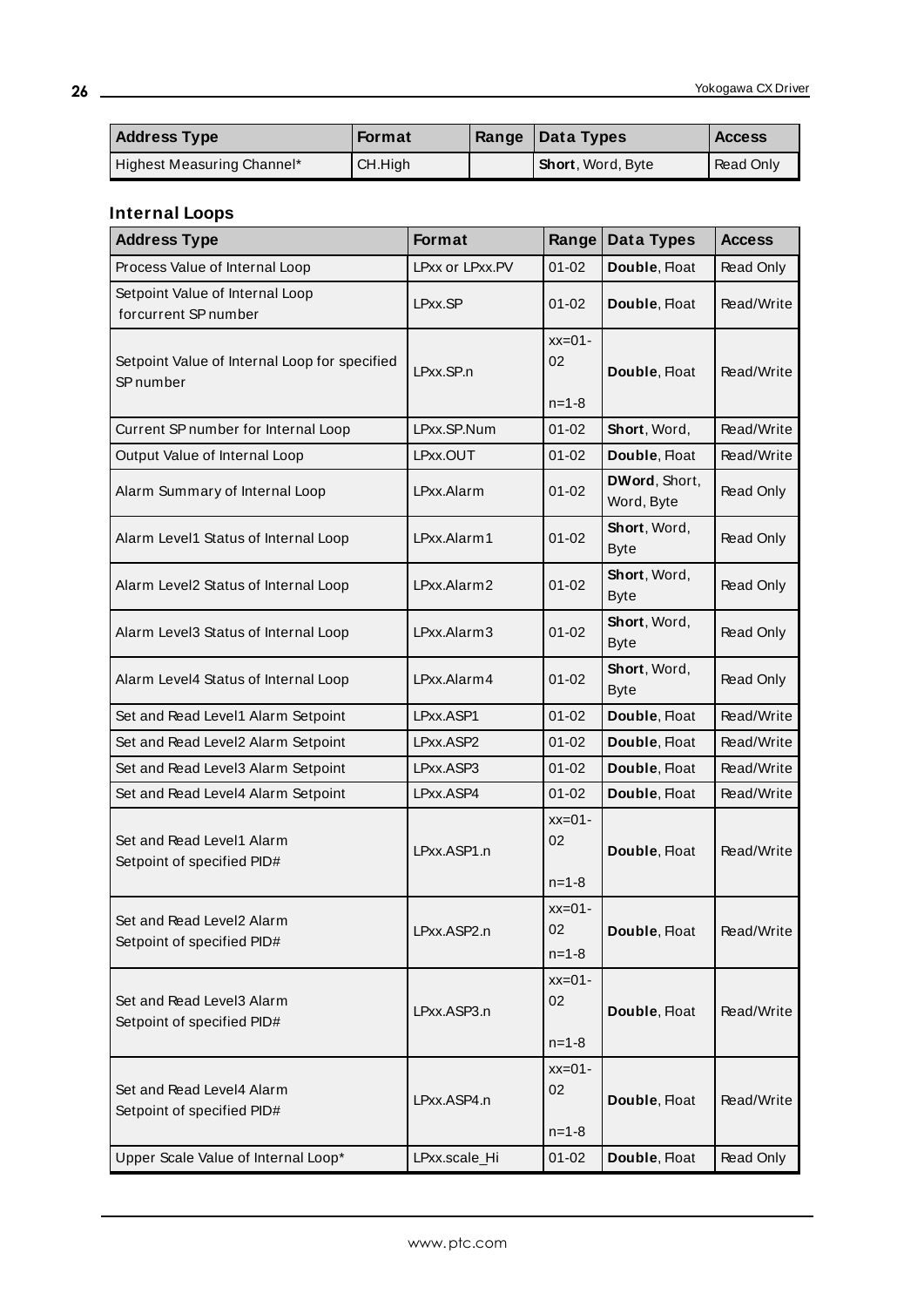| <b>Address Type</b>                                                  | Format                           | Range                         | Data Types                  | <b>Access</b> |
|----------------------------------------------------------------------|----------------------------------|-------------------------------|-----------------------------|---------------|
| Lower Scale Value of Internal Loop*                                  | LPxx.scale_Lo                    | $01 - 02$                     | Double, Float               | Read Only     |
| Unit String of Internal Loop (PV)*                                   | LPxx.unit or<br>LPxx.PV.unit     | $01 - 02$                     | <b>String</b>               | Read Only     |
| Unit String of Internal Loop SP*                                     | LPxx.SP.unit                     | $01 - 02$                     | <b>String</b>               | Read Only     |
| Unit String of Internal Loop OUT*                                    | LPxx.OUT.unit                    | $01 - 02$                     | <b>String</b>               | Read Only     |
| Tagname of Internal Loop*                                            | $L$ Pxx.tag                      | $01 - 02$                     | <b>String</b>               | Read Only     |
| Tagname of Internal Loop PV*                                         | LPxx.PV.tag                      | $01 - 02$                     | <b>String</b>               | Read Only     |
| Tagname of Internal Loop SP*                                         | LPxx.SP.tag                      | $01 - 02$                     | <b>String</b>               | Read Only     |
| Tagname of Internal Loop OUT*                                        | LPxx.OUT.tag                     | $01 - 02$                     | <b>String</b>               | Read Only     |
| Status of Internal Loop (PV)*                                        | LPxx.status or<br>LPxx.PV.status | $01 - 02$                     | <b>String</b>               | Read Only     |
| Status of Internal Loop SP*                                          | LPxx.SP.status                   | $01 - 02$                     | <b>String</b>               | Read Only     |
| Status of Internal Loop OUT*                                         | LPxx.OUT.status                  | $01 - 02$                     | <b>String</b>               | Read Only     |
| Precision of Internal Loop (PV)*                                     | LPxx.Precision or                | $01 - 02$                     | Short, Word,<br><b>Byte</b> | Read Only     |
|                                                                      | LPxx.PV.Precision                |                               |                             |               |
| Precision of Internal Loop SP*                                       | LPxx.SP.Precision                | $01 - 02$                     | Short, Word,<br><b>Byte</b> | Read Only     |
| Precision of Internal Loop OUT*                                      | LPxx.OUT.Precision               | $01 - 02$                     | Short, Word,<br><b>Byte</b> | Read Only     |
| Proportional band value of Internal Loop for<br>current PID number   | LPxx.PID.P                       | $01 - 02$                     | Double, Float               | Read/Write    |
| Proportional band value of Internal Loop for<br>specified PID number | LPxx.PID.P.n                     | $xx=01-$<br>02<br>$n = 1 - 8$ | Double, Float               | Read/Write    |
| Integral time value of Internal Loop for cur-<br>rent PID number     | LPxx.PID.I                       | $01 - 02$                     | Double, Float               | Read/Write    |
| Integral time value of Internal Loop for spe-<br>cified PID number   | LPxx.PID.I.n                     | $xx=01-$<br>02<br>$n = 1 - 8$ | Double, Float               | Read/Write    |
| Derivative time value of Internal Loop for<br>current PID number     | LPxx.PID.D                       | $01 - 02$                     | Double, Float               | Read/Write    |
| Derivative time value of Internal Loop for<br>specified PID number   | LPxx.PID.D.n                     | $xx=01-$<br>02<br>$n = 1 - 8$ | Double, Float               | Read/Write    |
| Current PID number for Internal Loop                                 | LPxx.PID.Num                     | $01 - 02$                     | Short, Word,<br><b>Byte</b> | Read Only     |
| Set and Read Run/Stop<br>$(0=Stop, 1=Run)$                           | LPxx.RUN                         | $01 - 02$                     | Short, Word,<br><b>Byte</b> | Read/Write    |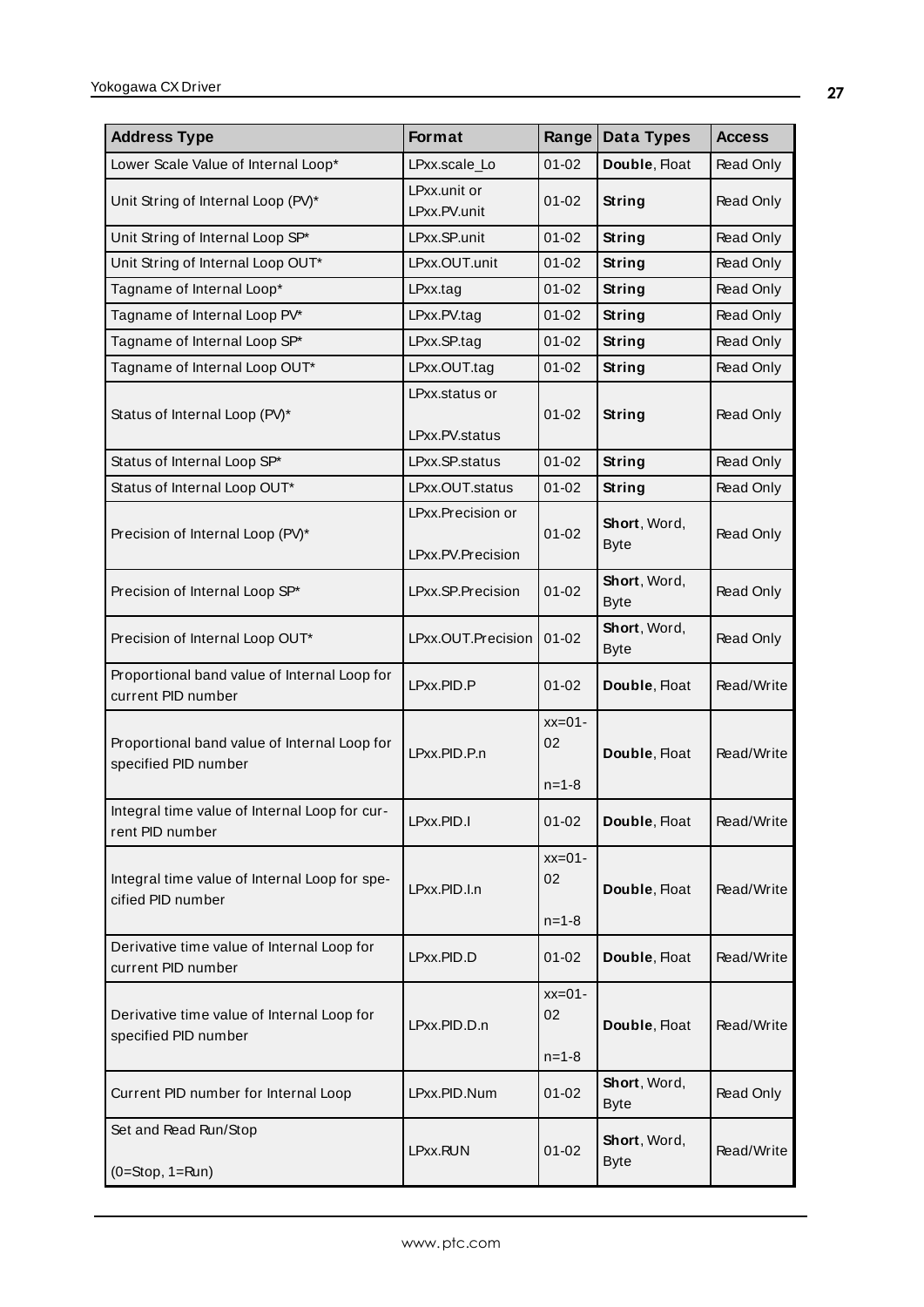| <b>Address Type</b>                                                       | <b>Format</b>              | Range     | Data Types                  | <b>Access</b>    |
|---------------------------------------------------------------------------|----------------------------|-----------|-----------------------------|------------------|
| Set and Read Remote/Local<br>$(0 = Local, 1 = Remove)$                    | LPxx.Remote                | $01 - 02$ | Short, Word,<br><b>Byte</b> | Read/Write       |
| Set and Read auto/manual/cascade<br>$(0 = Auto, 1 = Manual, 2 = Cascade)$ | LPxx.Mode                  | $01 - 02$ | Short, Word,<br><b>Byte</b> | Read/Write       |
| Lowest Internal Loop Number*                                              | LP.Low                     |           | Short, Word,<br><b>Byte</b> | <b>Read Only</b> |
| Highest Internal Loop Number*                                             | LP.High                    |           | Short, Word,<br><b>Byte</b> | <b>Read Only</b> |
| Ramp Up Rate**                                                            | LPxx.RUR<br>xx=loop number | $01 - 02$ | Double, Float               | Read/Write       |
| Ramp Down Rate**                                                          | LPxx.RDR<br>xx=loop number | $01 - 02$ | Double, Float               | Read/Write       |

# **External Loops**

| <b>Address Type</b>                            | <b>Format</b>               | Range     | Data Types                  | <b>Access</b> |
|------------------------------------------------|-----------------------------|-----------|-----------------------------|---------------|
| Process Value of External<br>Loop              | LPExx or LPExx.PV           | $01 - 04$ | Double, Float               | Read Only     |
| Setpoint Value of External<br>Loop             | LPExx.SP                    | $01 - 04$ | Double, Float               | Read/Write    |
| Output Value of External Loop                  | LPExx.OUT                   | $01 - 04$ | Double, Float               | Read/Write    |
| Alarm Summary of External<br>Loop              | LPExx.Alarm                 | $01 - 04$ | DWord, Short,<br>Word, Byte | Read Only     |
| Alarm Level1 Status of<br><b>External Loop</b> | LPExx.Alarm1                | $01 - 04$ | Short, Word, Byte           | Read Only     |
| Alarm Level2 Status of<br><b>External Loop</b> | LPExx.Alarm2                | $01 - 04$ | Short, Word, Byte           | Read Only     |
| Alarm Level3 Status of<br><b>External Loop</b> | LPExx.Alarm3                | $01 - 04$ | Short, Word, Byte           | Read Only     |
| Alarm Level4 Status of<br><b>External Loop</b> | LPExx.Alarm4                | $01 - 04$ | Short, Word, Byte           | Read Only     |
| Upper Scale Value of External<br>Loop*         | LPExx.scale_Hi              | $01 - 04$ | Double, Float               | Read Only     |
| Lower Scale Value of External<br>Loop*         | LPExx.scale_Lo              | $01 - 04$ | Double, Float               | Read Only     |
| Unit String of External Loop<br>$(PV)^*$       | LPExx.unit or LPExx.PV.unit | $01 - 04$ | <b>String</b>               | Read Only     |
| Unit String of External Loop<br>$SP*$          | LPExx.SP.unit               | $01 - 04$ | String                      | Read Only     |
| Unit String of External Loop<br>OUT*           | LPExx.OUT.unit              | $01 - 04$ | String                      | Read Only     |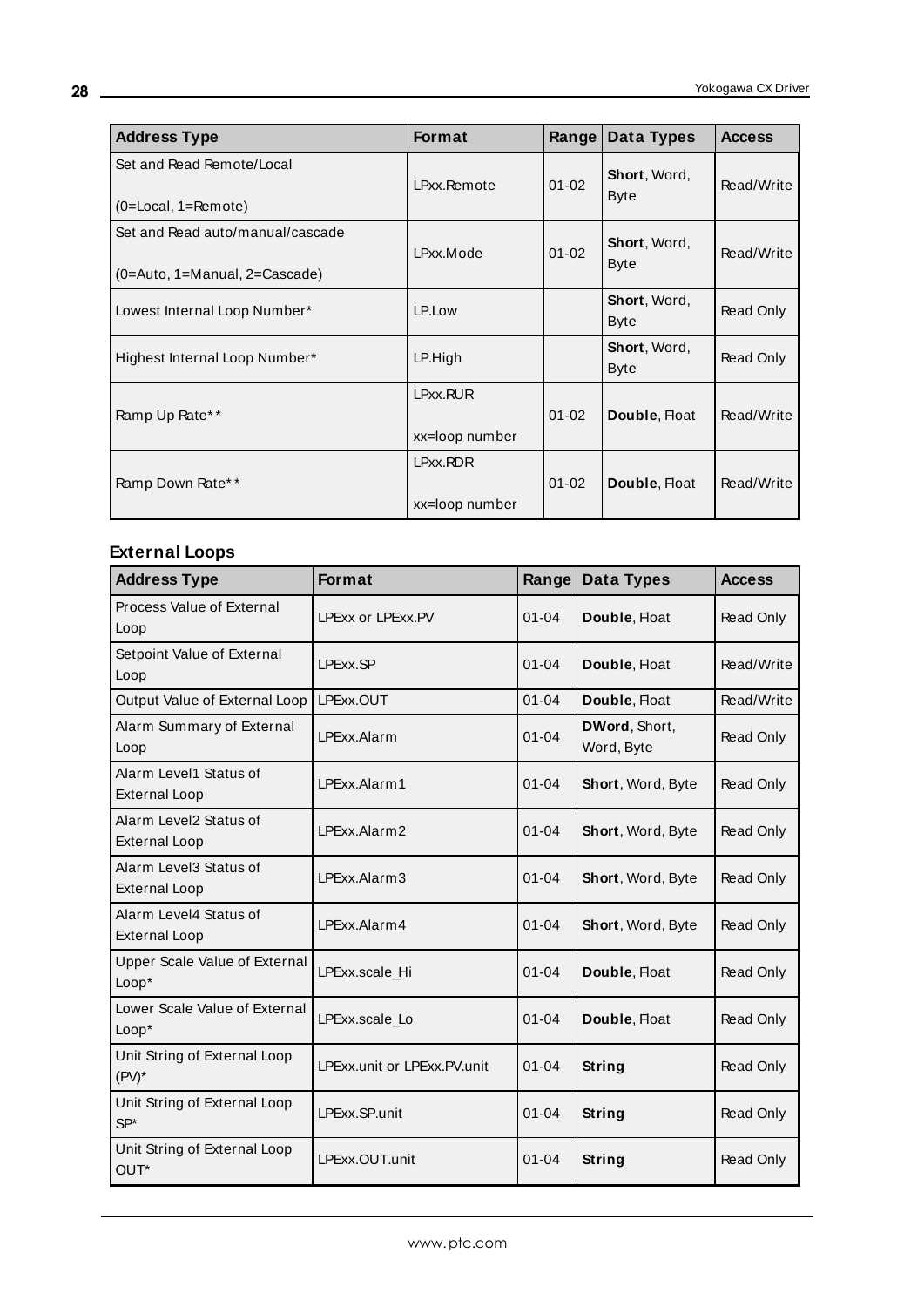| <b>Address Type</b>                                                          | <b>Format</b>                            | Range     | <b>Data Types</b> | <b>Access</b> |
|------------------------------------------------------------------------------|------------------------------------------|-----------|-------------------|---------------|
| Tagname of External Loop*                                                    | LPExx.tag                                | $01 - 04$ | <b>String</b>     | Read Only     |
| Tagname of External Loop<br>$PV^*$                                           | LPExx.PV.tag                             | $01 - 04$ | String            | Read Only     |
| Tagname of External Loop<br>$SP*$                                            | LPExx.SP.tag                             | $01 - 04$ | String            | Read Only     |
| Tagname of External Loop<br>OUT*                                             | LPExx.OUT.tag                            | $01 - 04$ | String            | Read Only     |
| Status of External Loop (PV)*                                                | LPExx.status or<br>LPExx.PV.status       | $01 - 04$ | String            | Read Only     |
| Status of External Loop SP*                                                  | LPExx.SP.status                          | $01 - 04$ | <b>String</b>     | Read Only     |
| Status of External Loop OUT*                                                 | LPExx.OUT.status                         | $01 - 04$ | <b>String</b>     | Read Only     |
| Precision of External Loop<br>$(PV)^*$                                       | LPExx.Precision or<br>LPExx.PV.Precision | $01 - 04$ | Short, Word, Byte | Read Only     |
| Precision of External Loop*                                                  | LPExx.SP.Precision                       | $01 - 04$ | Short, Word, Byte | Read Only     |
| Precision of External Loop*                                                  | LPExx.OUT.Precision                      | $01 - 04$ | Short, Word, Byte | Read Only     |
| Set and Read auto/-<br>manual/cascade<br>(0=Auto, 1=Manual, 2=Ca-<br>ascade) | LPExx.MODE                               | $01 - 02$ | Short, Word, Byte | Read/Write    |
| Lowest External Loop Num-<br>ber*                                            | LPE.Low                                  |           | Short, Word, Byte | Read Only     |
| Highest External Loop Num-<br>ber*                                           | LPE.High                                 |           | Short, Word, Byte | Read Only     |

# **Math Channels**

| <b>Address Type</b>                      | <b>Format</b>                   | Range     | Data Types                         | <b>Access</b> |
|------------------------------------------|---------------------------------|-----------|------------------------------------|---------------|
| Process Value of Math Channel            | CHxx or<br>CH <sub>xx</sub> .PV | $31 - 42$ | Double, Float                      | Read Only     |
| Alarm Summary of Math Channel            | CHxx.Alarm                      | $31 - 42$ | DWord, Short, Word,<br><b>Byte</b> | Read Only     |
| Alarm Level1 Status of Math Chan-<br>nel | CHxx.Alarm1                     | $31 - 42$ | Short, Word, Byte                  | Read Only     |
| Alarm Level2 Status of Math Chan-<br>nel | CHxx.Alarm2                     | $31 - 42$ | <b>Short, Word, Byte</b>           | Read Only     |
| Alarm Level3 Status of Math Chan-<br>nel | CHxx.Alarm3                     | $31 - 42$ | <b>Short, Word, Byte</b>           | Read Only     |
| Alarm Level4 Status of Math Chan-<br>nel | CHxx.Alarm4                     | $31 - 42$ | <b>Short, Word, Byte</b>           | Read Only     |
| Set and Read Level1 Alarm Setpoint       | CHxx.ASP1                       | $31 - 42$ | Double, Float                      | Read/Write    |
| Set and Read Level2 Alarm Setpoint       | CHxx.ASP2                       | $31 - 42$ | Double, Float                      | Read/Write    |
| Set and Read Level3 Alarm Setpoint       | CHxx.ASP3                       | $31 - 42$ | Double, Float                      | Read/Write    |
| Set and Read Level4 Alarm Setpoint       | CHxx.ASP4                       | $31 - 42$ | Double, Float                      | Read/Write    |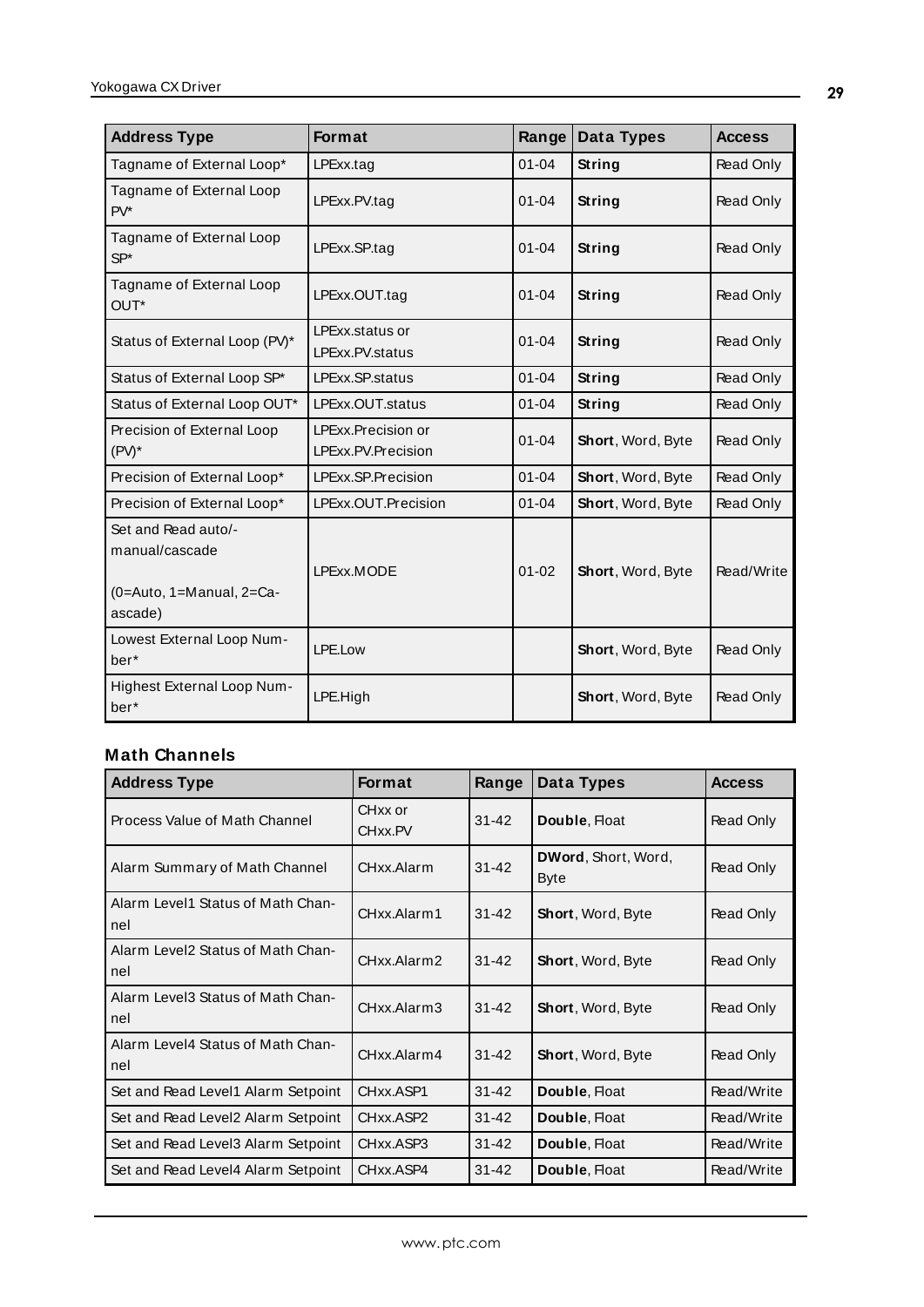| <b>Address Type</b>                     | <b>Format</b>  | Range     | Data Types               | <b>Access</b> |
|-----------------------------------------|----------------|-----------|--------------------------|---------------|
| Upper Scale Value of Math Chan-<br>nel* | CHxx.scale Hi  | $31 - 42$ | Double, Float            | Read Only     |
| Lower Scale Value of Math Channel*      | CHxx.scale Lo  | $31 - 42$ | Double, Float            | Read Only     |
| Unit String of Math Channel*            | CHxx.unit      | $31 - 42$ | <b>String</b>            | Read Only     |
| Tagname of Math Channel*                | CHxx.tag       | $31 - 42$ | String                   | Read Only     |
| Status of Math Channel*                 | CHxx.status    | $31 - 42$ | <b>String</b>            | Read Only     |
| Precision of Math Channel*              | CHxx.Precision | $31 - 42$ | <b>Short, Word, Byte</b> | Read Only     |
| Lowest Math Channel*                    | CHA.Low        |           | <b>Short, Word, Byte</b> | Read Only     |
| Highest Math Channel*                   | CHA.High       |           | Short, Word, Byte        | Read Only     |

\* The data associated with these addresses is only read from the device at the start of a communications session. Once read, the values will not be refreshed until the server has been restarted or the Reset Tag has been invoked. To invoke a reset, write a non-zero value to the Reset Tag. Once the Reset Tag has been invoked, the driver will reinitialize all startup data from the device.

\* \* Zero (0) can be written to the tag to disable the ramp parameters. When a 0 is written to the tag, the tag will display +1.inf upon successful disabling.

| <b>Address Type</b>     | <b>Format</b> | Range       | Data Types     | <b>Access</b> |
|-------------------------|---------------|-------------|----------------|---------------|
| Control Digital Inputs  | DI            | DI001-DI006 | <b>Boolean</b> | Read Only     |
| Control Digital Outputs | <b>DO</b>     | DO001-DO006 | <b>Boolean</b> | Read/Write    |
| Internal Switches       | <b>SW</b>     | SW001-SW018 | <b>Boolean</b> | Read/Write    |

#### **DI/DO DATA and Internal Switch Status (Style Number S3 or Later)**

# **Alarm Setpoints**

Data associated with the addresses denoted in the device will be returned as +INF. Data values can only be written to Alarm Setpoints that are defined in the device: write operations to undefined Alarm Setpoints will return an error. Write operations are available only for users logged in at the Administrator level and will return an error otherwise.

#### **Scales**

Data values for Scale\_Hi and Scale\_Lo for channels that are skipped will be returned as +INF.

#### **Tag Names**

For devices that have unspecified tag names, the driver will construct an internal tag name based on the channel number. For example, the tag name of address 'CH01' will be returned as 'CH01'.

| <b>Address Type</b>  | <b>Format</b> | Range | Data Types     | <b>Access</b> |
|----------------------|---------------|-------|----------------|---------------|
| Administrator Level  | Admin         |       | <b>Boolean</b> | Read Only     |
| Date of Last Data    | Date          |       | String         | Read Only     |
| Time of Last Data    | Time          |       | String         | Read Only     |
| Model Name of Device | Model         |       | String         | Read Only     |

#### **General Device Data**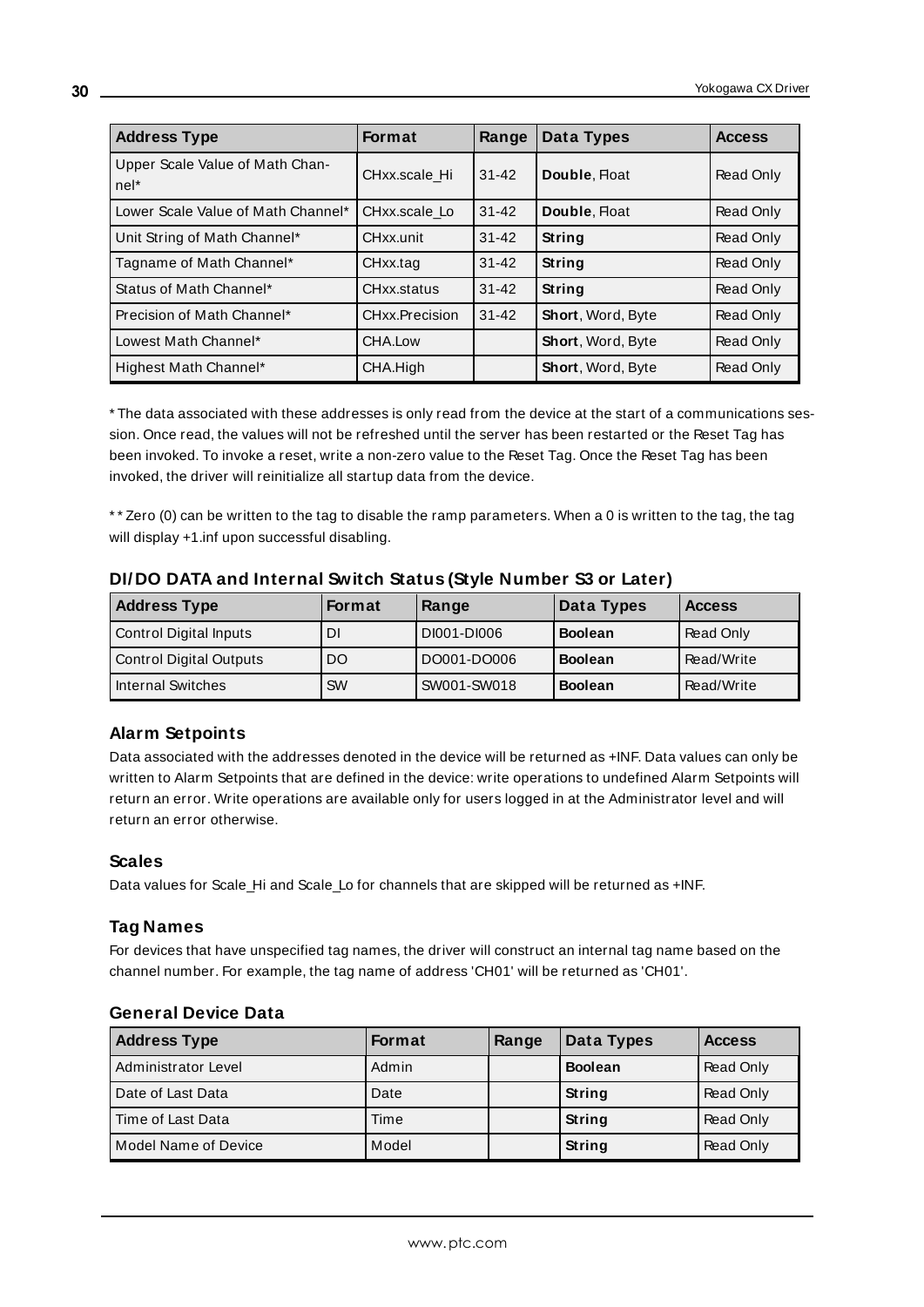| <b>Address Type</b>               | <b>Format</b>      | Range     | Data Types        | <b>Access</b>     |
|-----------------------------------|--------------------|-----------|-------------------|-------------------|
| <b>Host Name of Device</b>        | Hostname           |           | String            | Read Only         |
| Serial Number of Device           | SerialNumber       |           | String            | Read Only         |
| <b>IP Address of Device</b>       | IP                 |           | String            | <b>Read Only</b>  |
| <b>Math Communication Data</b>    | <b>CDxx</b>        | $01 - 12$ | <b>Float</b>      | Write Only        |
| <b>Control Math Execution</b>     | MathControl        |           | Short, Word, Byte | Write Only        |
| <b>Reset Alarms</b>               | <b>Alarm Reset</b> |           | <b>Boolean</b>    | <b>Write Only</b> |
| Control Command and Response      | Command            |           | String            | Read/Write        |
| Previous Screen                   | PreScreen          |           | <b>Boolean</b>    | Write Only        |
| Direct Reloading of Configuration | Reset              |           | <b>Boolean</b>    | Write Only        |
| SetTime*                          | Tag                |           | <b>Boolean</b>    | Write Only        |

\* The SetTime tag will cause the device time to be updated. Writing 0 or 1 to the tag will update the Device Date and Time, which can be verified from the Date tag and the Time tag. The SetTime tag will always display 0 as it is a Write Only tag. After a successful update, the following message will be posted: "Device Clock set to system time [Device <device\_name>]."

#### **Administrator Level**

The Admin address type has a value of '1' or 'true' when the user has logged on at the Administrator level and a value of '0' or 'false' when the user has logged on at the User level.

#### **Math Communication Data**

The CD address type is only valid for devices equipped with the math option. Write operations to CD addresses for non-math equipped devices will return an error. Write operations are available only for users logged in at the Administrator level and will return an error otherwise.

#### **Model Name of Device**

The Model address type will have a string value of 'CX1000' or 'CX2000,' indicating the model series returned by the device.

# **Control Math Execution**

The MathControl address type is only available for devices equipped with the math option. Write operations to the MathControl tag for non-math equipped devices will return an error.

#### **Control Command nd Response**

The Command address allows the user to send a string command and receive a string response to and from the device. This allows the user to send any command to the device, including commands not directly supported by the driver. This tag is only available to users logged in at the Administrator level. Otherwise, write operations will return an error.

Use caution when performing write operations using the Command address.

**Note:** The actual number of addresses available for each type depends on the configuration of the Yokogawa device. If the driver finds that an address is not present in the device at Runtime, it will post an error message and remove the tag from its scan list.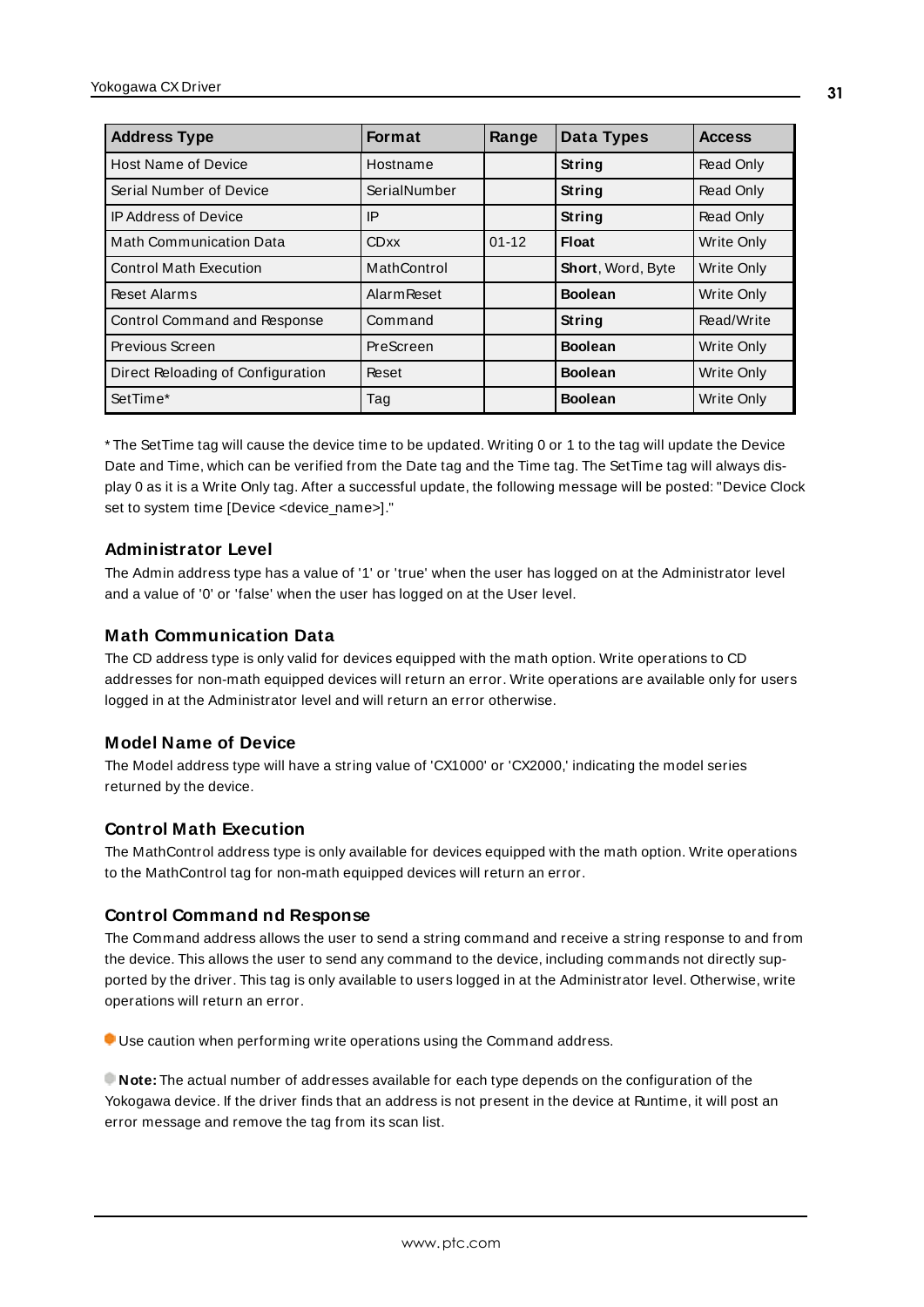Addresses that have Write Only access are assigned a default access of Read/Write; however, data values are unreadable for these addresses and the associated tags are not included in the scan list. The current data value for these tags will always be 0 for numeric data types and null string for string data types.

# <span id="page-31-0"></span>**CX2010 Addressing**

The driver supports the following addresses for this device. The default data type for each address type is shown in **bold**.

| <b>Address Type</b>                | <b>Format</b>      | Range     | Data Types                         | <b>Access</b>    |
|------------------------------------|--------------------|-----------|------------------------------------|------------------|
| Process Value of Channel           | CHxx or<br>CHxx.PV | $01 - 10$ | Double, Float                      | <b>Read Only</b> |
| Alarm Summary of Channel           | CHxx.Alarm         | $01 - 10$ | DWord, Short, Word,<br><b>Byte</b> | <b>Read Only</b> |
| Alarm Level1 Status of Channel     | CHxx.Alarm1        | $01 - 10$ | Short, Word, Byte                  | <b>Read Only</b> |
| Alarm Level2 Status of Channel     | CHxx.Alarm2        | $01 - 10$ | <b>Short, Word, Byte</b>           | <b>Read Only</b> |
| Alarm Level3 Status of Channel     | CHxx.Alarm3        | $01 - 10$ | Short, Word, Byte                  | Read Only        |
| Alarm Level4 Status of Channel     | CHxx.Alarm4        | $01 - 10$ | Short, Word, Byte                  | Read Only        |
| Set and Read Level1 Alarm Setpoint | CHxx.ASP1          | $01 - 10$ | Double, Float                      | Read/Write       |
| Set and Read Level2 Alarm Setpoint | CHxx.ASP2          | $01 - 10$ | Double, Float                      | Read/Write       |
| Set and Read Level3 Alarm Setpoint | CHxx.ASP3          | $01 - 10$ | Double, Float                      | Read/Write       |
| Set and Read Level4 Alarm Setpoint | CHxx.ASP4          | $01 - 10$ | Double, Float                      | Read/Write       |
| Upper Scale Value of Channel*      | CHxx.scale_Hi      | $01 - 10$ | Double, Float                      | Read Only        |
| Lower Scale Value of Channel*      | CHxx.scale_Lo      | $01 - 10$ | Double, Float                      | Read Only        |
| Unit String of Channel*            | CHxx.unit          | $01 - 10$ | String                             | Read Only        |
| Tagname of Channel*                | CHxx.tag           | $01 - 10$ | String                             | Read Only        |
| Status of Channel*                 | CHxx.status        | $01 - 10$ | String                             | Read Only        |
| Precision of Channel*              | CHxx.Precision     | $01 - 10$ | Short, Word, Byte                  | Read Only        |
| Lowest Measuring Channel*          | CH.Low             |           | <b>Short, Word, Byte</b>           | Read Only        |
| Highest Measuring Channel*         | CH.High            |           | Short, Word, Byte                  | Read Only        |

#### **Measured Channels**

# **External Loops**

| <b>Address Type</b>                     | <b>Format</b>     | Range     | Data Types                  | <b>Access</b>    |
|-----------------------------------------|-------------------|-----------|-----------------------------|------------------|
| Process Value of External<br>Loop       | LPExx or LPExx.PV | $01 - 16$ | Double, Float               | Read Only        |
| Setpoint Value of External<br>Loop      | LPExx.SP          | $01 - 16$ | Double, Float               | Read/Write       |
| Output Value of External<br>Loop        | LPExx.OUT         | $01 - 16$ | Double, Float               | Read/Write       |
| Alarm Summary of External<br>Loop       | LPExx.Alarm       | $01 - 16$ | DWord, Short,<br>Word, Byte | <b>Read Only</b> |
| Alarm Level1 Status of<br>External Loop | LPExx.Alarm1      | $01 - 16$ | <b>Short, Word, Byte</b>    | Read Only        |

**32**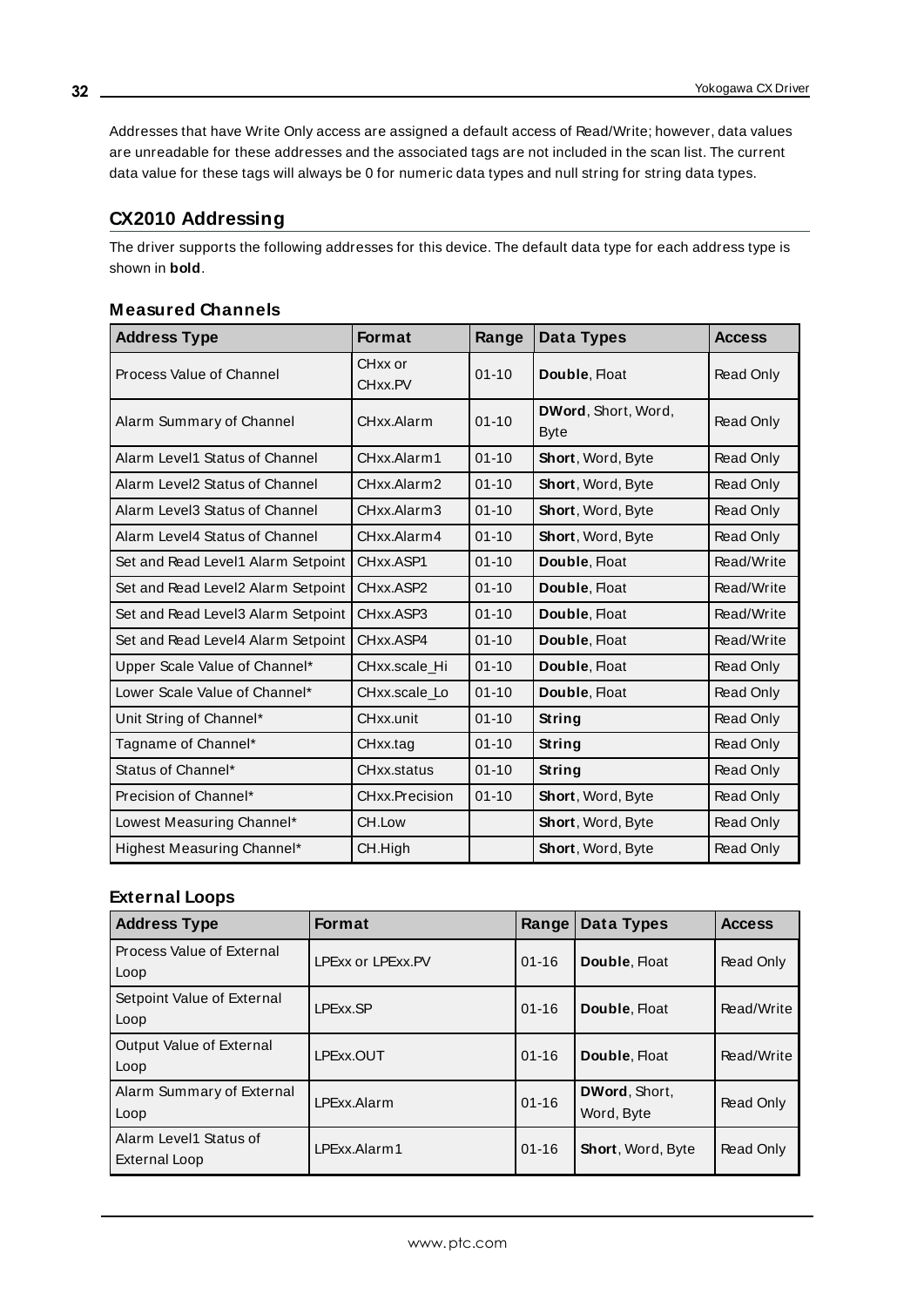| <b>Address Type</b>                            | <b>Format</b>                            | Range     | Data Types        | <b>Access</b>    |
|------------------------------------------------|------------------------------------------|-----------|-------------------|------------------|
| Alarm Level2 Status of<br><b>External Loop</b> | LPExx.Alarm2                             | $01 - 16$ | Short, Word, Byte | Read Only        |
| Alarm Level3 Status of<br><b>External Loop</b> | LPExx.Alarm3                             | $01 - 16$ | Short, Word, Byte | Read Only        |
| Alarm Level4 Status of<br><b>External Loop</b> | LPExx.Alarm4                             | $01 - 16$ | Short, Word, Byte | Read Only        |
| Upper Scale Value of<br>External Loop*         | LPExx.scale_Hi                           | $01 - 16$ | Double, Float     | Read Only        |
| Lower Scale Value of<br>External Loop*         | LPExx.scale_Lo                           | $01 - 16$ | Double, Float     | <b>Read Only</b> |
| Unit String of External Loop<br>$(PV)^*$       | LPExx.unit or LPExx.PV.unit              | $01 - 16$ | <b>String</b>     | Read Only        |
| Unit String of External Loop<br>$SP*$          | LPExx.SP.unit                            | $01 - 16$ | String            | <b>Read Only</b> |
| Unit String of External Loop<br>OUT*           | LPExx.OUT.unit                           | $01 - 16$ | String            | Read Only        |
| Tagname of External Loop*                      | LPExx.tag                                | $01 - 16$ | String            | Read Only        |
| Tagname of External Loop<br>$PV^*$             | LPExx.PV.tag                             | $01 - 16$ | String            | Read Only        |
| Tagname of External Loop<br>$SP*$              | LPExx.SP.tag<br>$01 - 16$<br>String      |           |                   | <b>Read Only</b> |
| Tagname of External Loop<br>OUT*               | LPExx.OUT.tag                            | $01 - 16$ | <b>String</b>     | Read Only        |
| Status of External Loop (PV)*                  | LPExx.status or<br>LPExx.PV.status       | $01 - 16$ | String            | Read Only        |
| Status of External Loop SP*                    | LPExx.SP.status                          | $01 - 16$ | String            | Read Only        |
| Status of External Loop<br>OUT*                | LPExx.OUT.status                         | $01 - 16$ | String            | <b>Read Only</b> |
| Precision of External Loop<br>$(PV)^*$         | LPExx.Precision or<br>LPExx.PV.Precision | $01 - 16$ | Short, Word, Byte | <b>Read Only</b> |
| Precision of External Loop*                    | LPExx.SP.Precision                       | $01 - 16$ | Short, Word, Byte | Read Only        |
| Precision of External Loop*                    | LPExx.OUT.Precision                      | $01 - 16$ | Short, Word, Byte | Read Only        |
| Lowest External Loop Num-<br>ber*              | LPE.Low                                  |           | Short, Word, Byte | Read Only        |
| Highest External Loop Num-<br>ber*             | LPE.High                                 |           | Short, Word, Byte | Read Only        |

# **Math Channels**

| <b>Address Type</b>           | <b>Format</b>                  | Range     | Data Types                         | <b>Access</b> |
|-------------------------------|--------------------------------|-----------|------------------------------------|---------------|
| Process Value of Math Channel | CH <sub>xx</sub> or<br>CHxx.PV | $31 - 60$ | Double, Float                      | Read Only     |
| Alarm Summary of Math Channel | CHxx.Alarm                     | $31 - 60$ | DWord, Short, Word,<br><b>Byte</b> | Read Only     |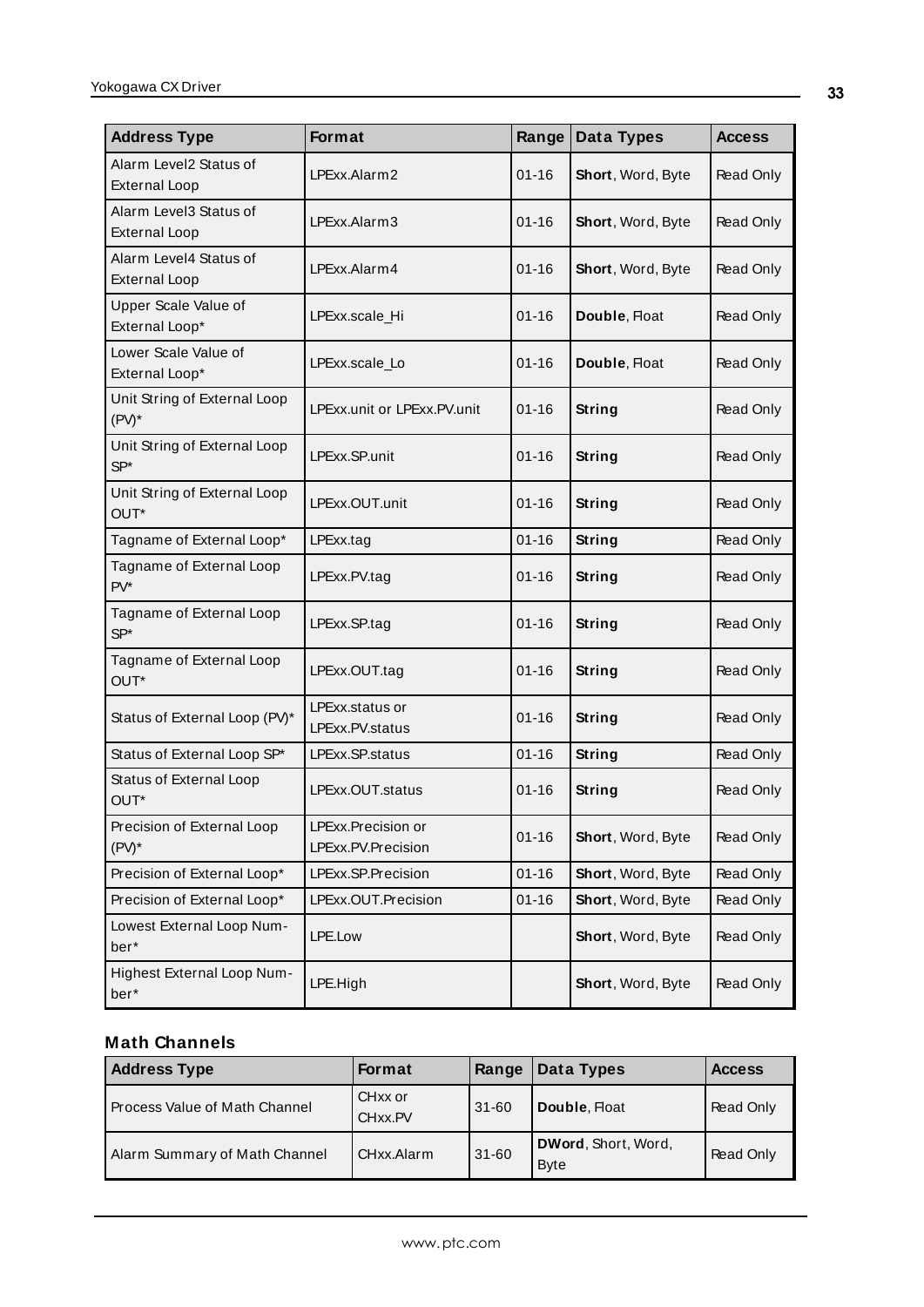| <b>Address Type</b>                       | <b>Format</b>  | Range     | Data Types               | <b>Access</b> |
|-------------------------------------------|----------------|-----------|--------------------------|---------------|
| Alarm Level1 Status of Math Chan-<br>nel  | CHxx.Alarm1    | $31 - 60$ | <b>Short, Word, Byte</b> | Read Only     |
| Alarm Level2 Status of Math Chan-<br>nel  | CHxx.Alarm2    | $31 - 60$ | Short, Word, Byte        | Read Only     |
| Alarm Level3 Status of Math Chan-<br>nel  | CHxx.Alarm3    | $31 - 60$ | Short, Word, Byte        | Read Only     |
| Alarm Level4 Status of Math Chan-<br>nel  | CHxx.Alarm4    | $31 - 60$ | Short, Word, Byte        | Read Only     |
| Set and Read Level1 Alarm Setpoint        | CHxx.ASP1      | $31 - 60$ | Double, Float            | Read/Write    |
| Set and Read Level2 Alarm Setpoint        | CHxx.ASP2      | $31 - 60$ | Double, Float            | Read/Write    |
| Set and Read Level3 Alarm Setpoint        | CHxx.ASP3      | $31 - 60$ | Double, Float            | Read/Write    |
| Set and Read Level4 Alarm Setpoint        | CHxx.ASP4      | $31 - 60$ | Double, Float            | Read/Write    |
| Upper Scale Value of Math Chan-<br>$nel*$ | CHxx.scale Hi  | $31 - 60$ | Double, Float            | Read Only     |
| Lower Scale Value of Math Channel*        | CHxx.scale Lo  | $31 - 60$ | Double, Float            | Read Only     |
| Unit String of Math Channel*              | CHxx.unit      | $31 - 60$ | String                   | Read Only     |
| Tagname of Math Channel*                  | CHxx.tag       | $31 - 60$ | String                   | Read Only     |
| Status of Math Channel*                   | CHxx.status    | $31 - 60$ | String                   | Read Only     |
| Precision of Math Channel*                | CHxx.Precision | $31 - 60$ | Short, Word, Byte        | Read Only     |
| Lowest Math Channel*                      | CHA.Low        |           | Short, Word, Byte        | Read Only     |
| Highest Math Channel*                     | CHA.High       |           | Short, Word, Byte        | Read Only     |

\* The data associated with these addresses is only read from the device at the start of a communications session. Once read, the values will not be refreshed until the server has been restarted or the Reset Tag has been invoked. To invoke a reset, write a non zero value to the Reset Tag. Once the Reset Tag has been invoked, the driver will reinitialize all startup data from the device.

| <b>Address Type</b>              | <b>Format</b> | Range       | Data Types     | <b>Access</b> |
|----------------------------------|---------------|-------------|----------------|---------------|
| Control Digital Inputs           | DI            | DI001-DI006 | <b>Boolean</b> | Read Only     |
| Control Digital Outputs          | DO            | DO001-DO006 | <b>Boolean</b> | Read/Write    |
| <b>Expansion Digital Inputs</b>  | RI            | RI001-RI012 | <b>Boolean</b> | Read/Write    |
| <b>Expansion Digital Outputs</b> | Read Only     | RO001-RO012 | <b>Boolean</b> | Read/Write    |
| I Internal Switches              | <b>SW</b>     | SW001-SW036 | <b>Boolean</b> | Read/Write    |

**DI/DO DATA and Internal Switch Status (Style Number S3 or Later)**

# **Alarm Setpoints**

Data associated with the addresses denoted in the device will be returned as +INF. Data values can only be written to Alarm Setpoints that are defined in the device: write operations to undefined Alarm Setpoints will return an error. Write operations are available only for users logged in at the Administrator level and will return an error otherwise.

# **Scales**

Data values for Scale\_Hi and Scale\_Lo for channels that are skipped will be returned as +INF.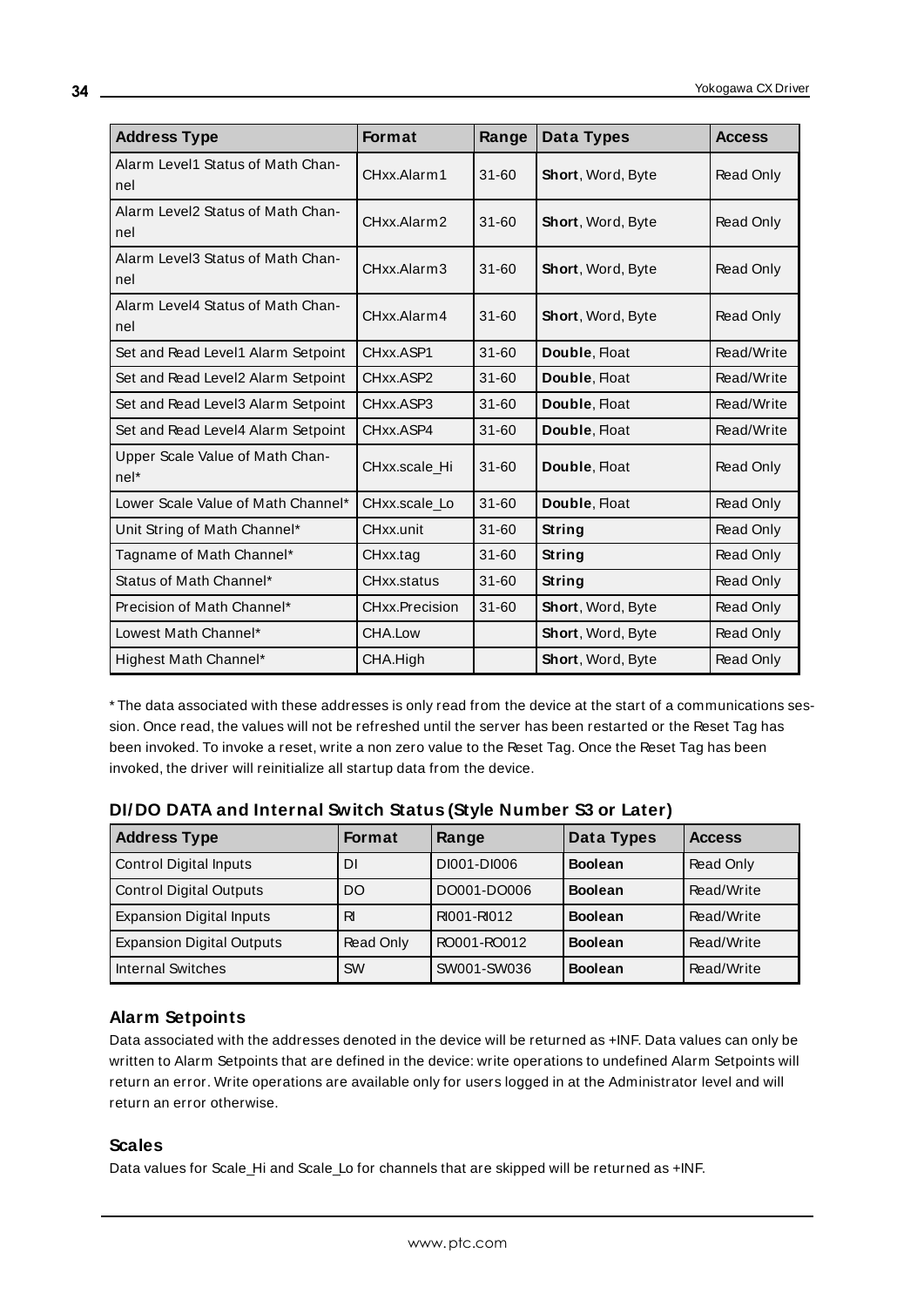# **Tag Names**

For devices that have unspecified tag names, the driver will construct an internal tag name based on the channel number. For example, the tag name of address 'CH01' will be returned as 'CH01'.

| <b>Address Type</b>               | <b>Format</b>      | Range     | Data Types        | <b>Access</b> |
|-----------------------------------|--------------------|-----------|-------------------|---------------|
| Administrator Level               | Admin              |           | <b>Boolean</b>    | Read Only     |
| Date of Last Data                 | Date               |           | String            | Read Only     |
| Time of Last Data                 | Time               |           | String            | Read Only     |
| Model Name of Device              | Model              |           | String            | Read Only     |
| <b>Host Name of Device</b>        | Hostname           |           | String            | Read Only     |
| Serial Number of Device           | SerialNumber       |           | String            | Read Only     |
| <b>IP Address of Device</b>       | IP                 |           | String            | Read Only     |
| <b>Math Communication Data</b>    | <b>CDxx</b>        | $01 - 30$ | <b>Float</b>      | Write Only    |
| <b>Control Math Execution</b>     | MathControl        |           | Short, Word, Byte | Write Only    |
| <b>Reset Alarms</b>               | <b>Alarm Reset</b> |           | <b>Boolean</b>    | Write Only    |
| Control Command and Response      | Command            |           | String            | Read/Write    |
| Previous Screen                   | PreScreen          |           | <b>Boolean</b>    | Write Only    |
| Direct Reloading of Configuration | Reset              |           | <b>Boolean</b>    | Write Only    |
| SetTime*                          | Tag                |           | <b>Boolean</b>    | Write Only    |

\* The SetTime tag will cause the device time to be updated. Writing 0 or 1 to the tag will update the Device Date and Time, which can be verified from the Date tag and the Time tag. The SetTime tag will always display 0 as it is a Write Only tag. After a successful update, the following message will be posted: "Device Clock set to system time [Device <device\_name>]."

# **Administrator Level**

The Admin address type has a value of '1' or 'true' when the user has logged on at the Administrator level and a value of '0' or 'false' when the user has logged on at the User level.

# **Math Communication Data**

The CD address type is only valid for devices equipped with the math option. Write operations to CD addresses for non-math equipped devices will return an error. Write operations are available only for users logged in at the Administrator level and will return an error otherwise.

# **Model Name of Device**

The Model address type will have a string value of 'CX1000' or 'CX2000,' indicating the model series returned by the device.

# **Control Math Execution**

The MathControl address type is only available for devices equipped with the math option. Write operations to the MathControl tag for non-math equipped devices will return an error.

# **Control Command and Response**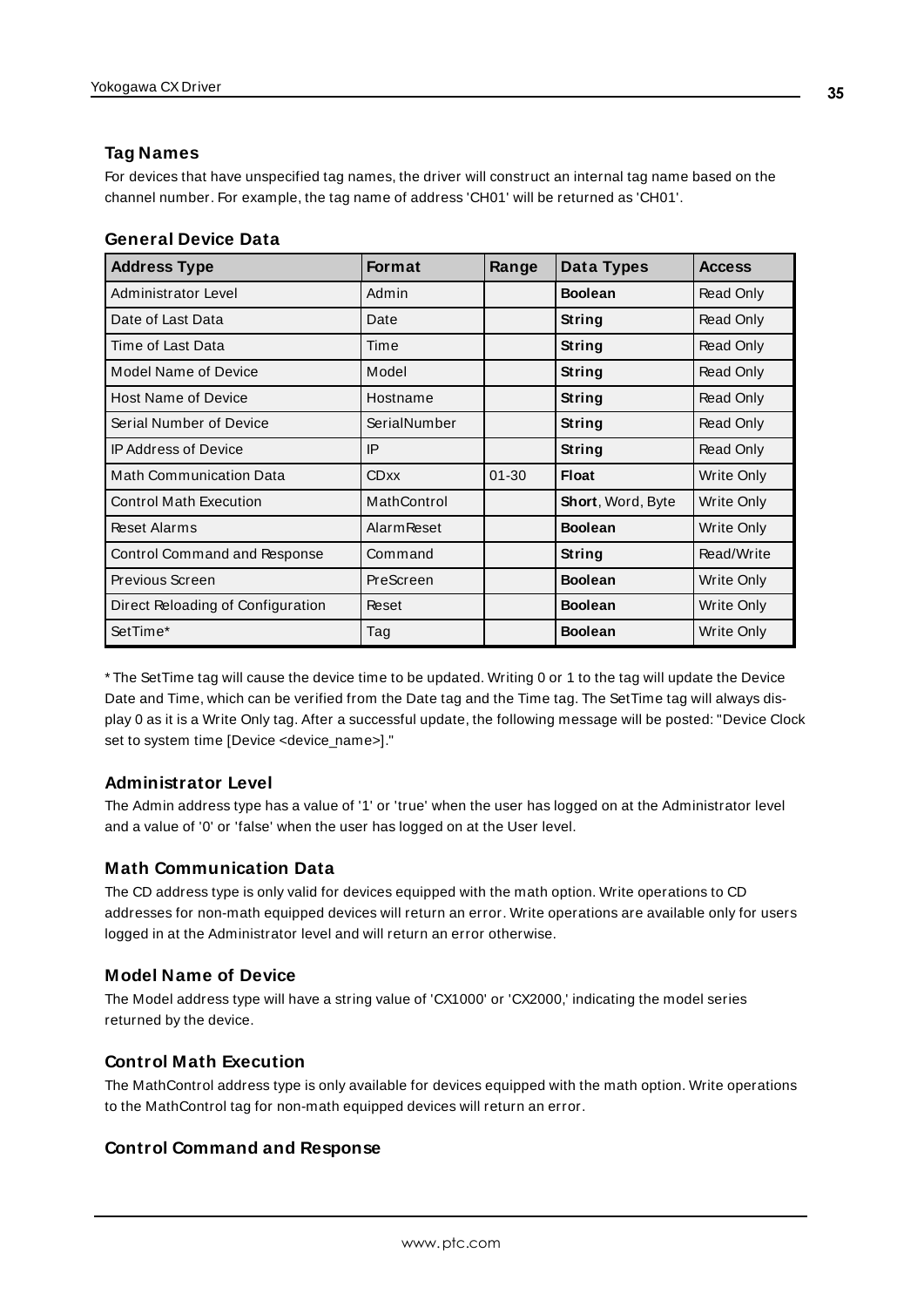The Command address allows the user to send a string command and receive a string response to and from the device. This allows the user to send any command to the device, including commands not directly supported by the driver. This tag is only available to users logged in at the Administrator level. Otherwise, write operations will return an error.

Use caution when performing write operations using the Command address.

**Note:** The actual number of addresses available for each type depends on the configuration of the Yokogawa device. If the driver finds that an address is not present in the device at Runtime, it will post an error message and remove the tag from its scan list.

Addresses that have Write Only access are assigned a default access of Read/Write; however, data values are unreadable for these addresses and the associated tags are not included in the scan list. The current data value for these tags will always be 0 for numeric data types and null string for string data types.

# <span id="page-35-0"></span>**CX2020 Addressing**

The driver supports the following addresses for this device. The default data type for each address type is shown in **bold**.

| <b>Address Type</b>                | <b>Format</b>      | Range     | Data Types                         | <b>Access</b> |
|------------------------------------|--------------------|-----------|------------------------------------|---------------|
| Process Value of Channel           | CHxx or<br>CHxx.PV | $01 - 20$ | Double, Float                      | Read Only     |
| Alarm Summary of Channel           | CHxx.Alarm         | $01 - 20$ | DWord, Short, Word,<br><b>Byte</b> | Read Only     |
| Alarm Level1 Status of Channel     | CHxx.Alarm1        | $01 - 20$ | Short, Word, Byte                  | Read Only     |
| Alarm Level2 Status of Channel     | CHxx.Alarm2        | $01 - 20$ | Short, Word, Byte                  | Read Only     |
| Alarm Level3 Status of Channel     | CHxx.Alarm3        | $01 - 20$ | Short, Word, Byte                  | Read Only     |
| Alarm Level4 Status of Channel     | CHxx.Alarm4        | $01 - 20$ | Short, Word, Byte                  | Read Only     |
| Set and Read Level1 Alarm Setpoint | CHxx.ASP1          | $01 - 20$ | Double, Float                      | Read/Write    |
| Set and Read Level2 Alarm Setpoint | CHxx.ASP2          | $01 - 20$ | Double, Float                      | Read/Write    |
| Set and Read Level3 Alarm Setpoint | CHxx.ASP3          | $01 - 20$ | Double, Float                      | Read/Write    |
| Set and Read Level4 Alarm Setpoint | CHxx.ASP4          | $01 - 20$ | Double, Float                      | Read/Write    |
| Upper Scale Value of Channel*      | CHxx.scale Hi      | $01 - 20$ | Double, Float                      | Read Only     |
| Lower Scale Value of Channel*      | CHxx.scale_Lo      | $01 - 20$ | Double, Float                      | Read Only     |
| Unit String of Channel*            | CHxx.unit          | $01 - 20$ | String                             | Read Only     |
| Tagname of Channel*                | CHxx.tag           | $01 - 20$ | String                             | Read Only     |
| Status of Channel*                 | CHxx.status        | $01 - 20$ | String                             | Read Only     |
| Precision of Channel*              | CHxx.Precision     | $01 - 20$ | Short, Word, Byte                  | Read Only     |
| Lowest Measuring Channel*          | CH.Low             |           | Short, Word, Byte                  | Read Only     |
| Highest Measuring Channel*         | CH.High            |           | Short, Word, Byte                  | Read Only     |

#### **Measured Channels**

#### **External Loops**

| <b>Address Type</b>              | Format            |           | Range   Data Types     | <b>Access</b>    |
|----------------------------------|-------------------|-----------|------------------------|------------------|
| <b>Process Value of External</b> | LPExx or LPExx.PV | $01 - 16$ | <b>I</b> Double, Float | <b>Read Only</b> |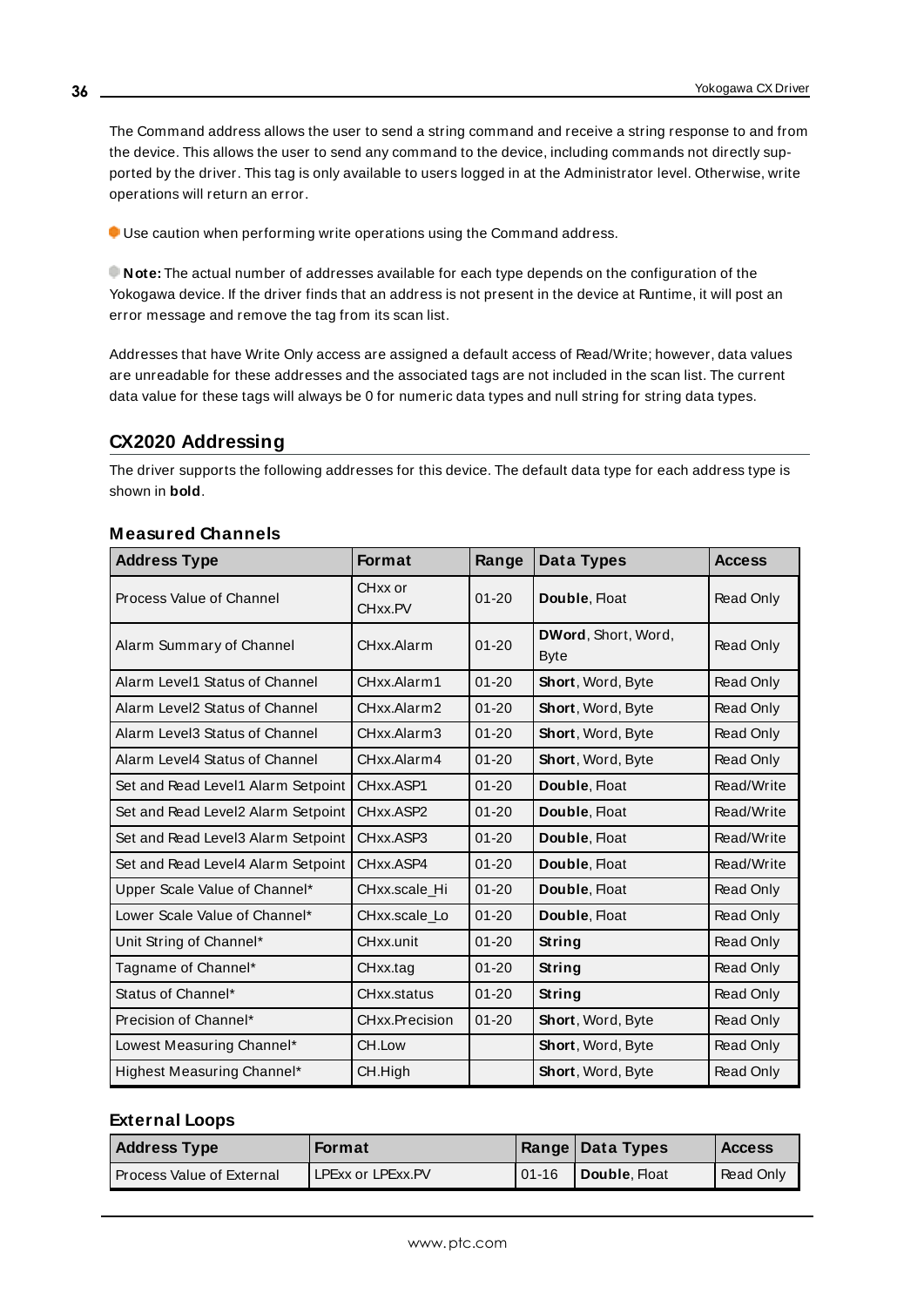| <b>Address Type</b>                            | Format                                   | Range     | Data Types                  | <b>Access</b> |
|------------------------------------------------|------------------------------------------|-----------|-----------------------------|---------------|
| Loop                                           |                                          |           |                             |               |
| Setpoint Value of External<br>Loop             | LPExx.SP                                 | $01 - 16$ | Double, Float               | Read/Write    |
| Output Value of External<br>Loop               | LPExx.OUT                                | $01 - 16$ | Double, Float               | Read/Write    |
| Alarm Summary of External<br>Loop              | LPExx.Alarm                              | $01 - 16$ | DWord, Short,<br>Word, Byte | Read Only     |
| Alarm Level1 Status of<br><b>External Loop</b> | LPExx.Alarm1                             | $01 - 16$ | Short, Word, Byte           | Read Only     |
| Alarm Level2 Status of<br><b>External Loop</b> | LPExx.Alarm2                             | $01 - 16$ | Short, Word, Byte           | Read Only     |
| Alarm Level3 Status of<br><b>External Loop</b> | LPExx.Alarm3                             | $01 - 16$ | Short, Word, Byte           | Read Only     |
| Alarm Level4 Status of<br><b>External Loop</b> | LPExx.Alarm4                             | $01 - 16$ | Short, Word, Byte           | Read Only     |
| Upper Scale Value of<br>External Loop*         | LPExx.scale Hi                           | $01 - 16$ | Double, Float               | Read Only     |
| Lower Scale Value of<br>External Loop*         | LPExx.scale Lo                           | $01 - 16$ | Double, Float               | Read Only     |
| Unit String of External Loop<br>$(PV)^*$       | LPExx.unit or LPExx.PV.unit              | $01 - 16$ | String                      | Read Only     |
| Unit String of External Loop<br>$SP*$          | LPExx.SP.unit                            | $01 - 16$ | <b>String</b>               | Read Only     |
| Unit String of External Loop<br>OUT*           | LPExx.OUT.unit                           | $01 - 16$ | String                      | Read Only     |
| Tagname of External Loop*                      | LPExx.tag                                | $01 - 16$ | <b>String</b>               | Read Only     |
| Tagname of External Loop<br>$PV^*$             | LPExx.PV.tag                             | $01 - 16$ | String                      | Read Only     |
| Tagname of External Loop<br>$SP*$              | LPExx.SP.tag                             | $01 - 16$ | String                      | Read Only     |
| Tagname of External Loop<br>OUT*               | LPExx.OUT.tag                            | $01 - 16$ | <b>String</b>               | Read Only     |
| Status of External Loop (PV)*                  | LPExx.status or<br>LPExx.PV.status       | $01 - 16$ | String                      | Read Only     |
| Status of External Loop SP*                    | LPExx.SP.status                          | $01 - 16$ | String                      | Read Only     |
| Status of External Loop<br>OUT*                | LPExx.OUT.status                         | $01 - 16$ | String                      | Read Only     |
| Precision of External Loop<br>$(PV)^*$         | LPExx.Precision or<br>LPExx.PV.Precision | $01 - 16$ | Short, Word, Byte           | Read Only     |
| Precision of External Loop*                    | LPExx.SP.Precision                       | $01 - 16$ | Short, Word, Byte           | Read Only     |
| Precision of External Loop*                    | LPExx.OUT.Precision                      | $01 - 16$ | Short, Word, Byte           | Read Only     |
| Lowest External Loop Num-<br>ber*              | LPE.Low                                  |           | Short, Word, Byte           | Read Only     |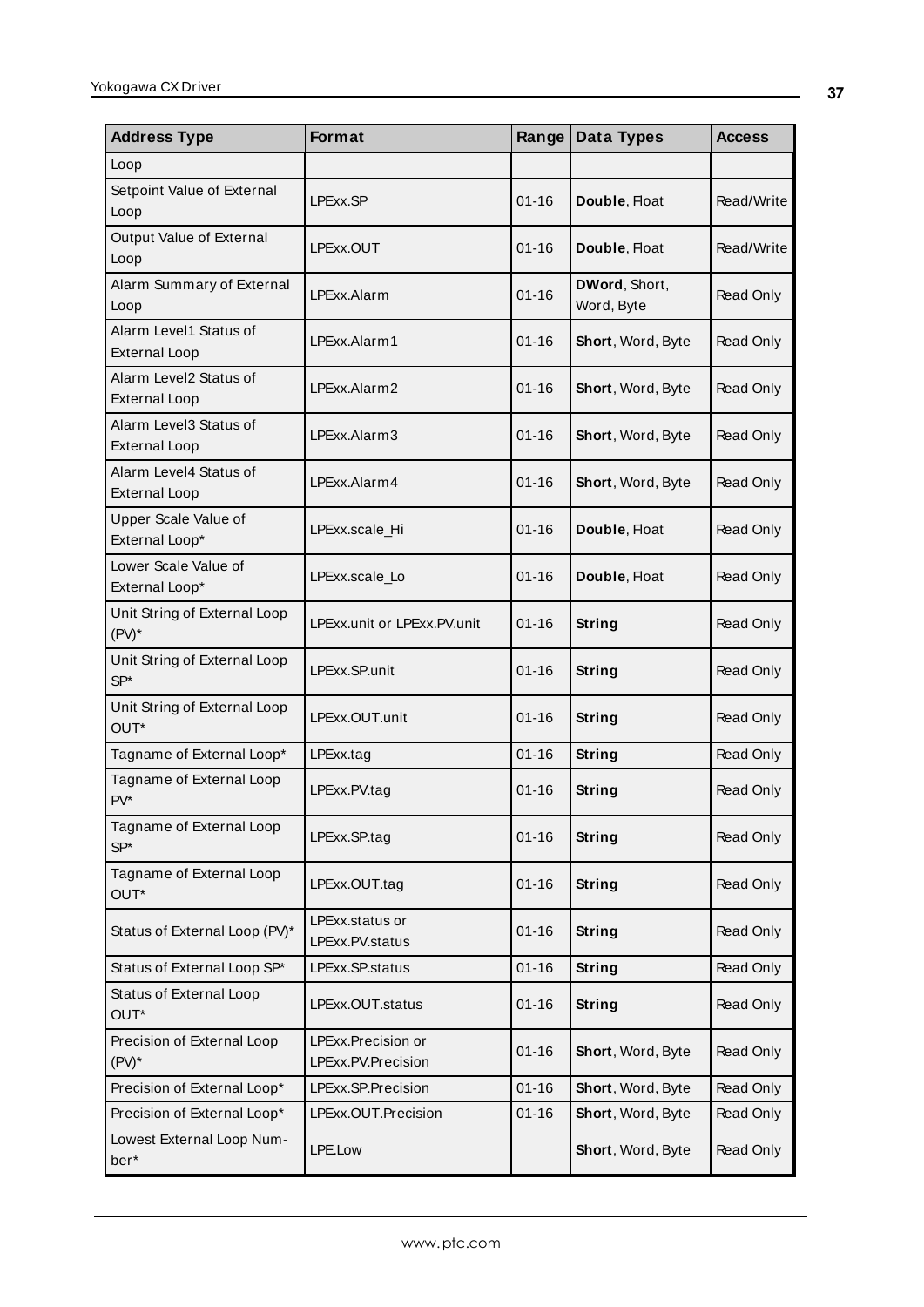| <b>Address Type</b>                | Format   | <b>Range Data Types</b>  | <b>Access</b> |
|------------------------------------|----------|--------------------------|---------------|
| Highest External Loop Num-<br>ber* | LPE.High | <b>Short, Word, Byte</b> | Read Only     |

## **Math Channels**

| <b>Address Type</b>                       | <b>Format</b>         | Range     | Data Types                         | <b>Access</b> |
|-------------------------------------------|-----------------------|-----------|------------------------------------|---------------|
| Process Value of Math Channel             | CHxx or<br>CHxx.PV    | $31 - 60$ | Double, Float                      | Read Only     |
| Alarm Summary of Math Channel             | CHxx.Alarm            | $31 - 60$ | DWord, Short, Word,<br><b>Byte</b> | Read Only     |
| Alarm Level1 Status of Math Chan-<br>nel  | CHxx.Alarm1           | $31 - 60$ | Short, Word, Byte                  | Read Only     |
| Alarm Level2 Status of Math Chan-<br>nel  | CHxx.Alarm2           | $31 - 60$ | Short, Word, Byte                  | Read Only     |
| Alarm Level3 Status of Math Chan-<br>nel  | CHxx.Alarm3           | $31 - 60$ | Short, Word, Byte                  | Read Only     |
| Alarm Level4 Status of Math Chan-<br>nel  | CHxx.Alarm4           | $31 - 60$ | Short, Word, Byte                  | Read Only     |
| Set and Read Level1 Alarm Setpoint        | CHxx.ASP1             | 31-60     | Double, Float                      | Read/Write    |
| Set and Read Level2 Alarm Setpoint        | CHxx.ASP2             | $31 - 60$ | Double, Float                      | Read/Write    |
| Set and Read Level3 Alarm Setpoint        | CHxx.ASP3             | $31 - 60$ | Double, Float                      | Read/Write    |
| Set and Read Level4 Alarm Setpoint        | CHxx.ASP4             | $31 - 60$ | Double, Float                      | Read/Write    |
| Upper Scale Value of Math Chan-<br>$nel*$ | CHxx.scale Hi         | $31 - 60$ | Double, Float                      | Read Only     |
| Lower Scale Value of Math Channel*        | CHxx.scale_Lo         | $31 - 60$ | Double, Float                      | Read Only     |
| Unit String of Math Channel*              | CHxx.unit             | $31 - 60$ | String                             | Read Only     |
| Tagname of Math Channel*                  | CHxx.tag              | $31 - 60$ | String                             | Read Only     |
| Status of Math Channel*                   | CHxx.status           | $31 - 60$ | String                             | Read Only     |
| Precision of Math Channel*                | <b>CHxx.Precision</b> | $31 - 60$ | Short, Word, Byte                  | Read Only     |
| Lowest Math Channel*                      | CHA.Low               |           | Short, Word, Byte                  | Read Only     |
| Highest Math Channel*                     | CHA.High              |           | Short, Word, Byte                  | Read Only     |

\* The data associated with these addresses is only read from the device at the start of a communications session. Once read, the values will not be refreshed until the server has been restarted or the Reset Tag has been invoked. To invoke a reset, write a non zero value to the Reset Tag. Once the Reset Tag has been invoked, the driver will reinitialize all startup data from the device.

| <b>Address Type</b>              | <b>Format</b> | Range       | Data Types     | <b>Access</b> |  |
|----------------------------------|---------------|-------------|----------------|---------------|--|
| <b>Control Digital Inputs</b>    | DI            | DI001-DI006 | <b>Boolean</b> | Read Only     |  |
| <b>Control Digital Outputs</b>   | DO            | DO001-DO006 | <b>Boolean</b> | Read/Write    |  |
| <b>Expansion Digital Inputs</b>  | R             | RI001-RI012 | <b>Boolean</b> | Read/Write    |  |
| <b>Expansion Digital Outputs</b> | Read Only     | RO001-RO012 | <b>Boolean</b> | Read/Write    |  |

## **DI/DO DATA and Internal Switch Status (Style Number S3 or Later)**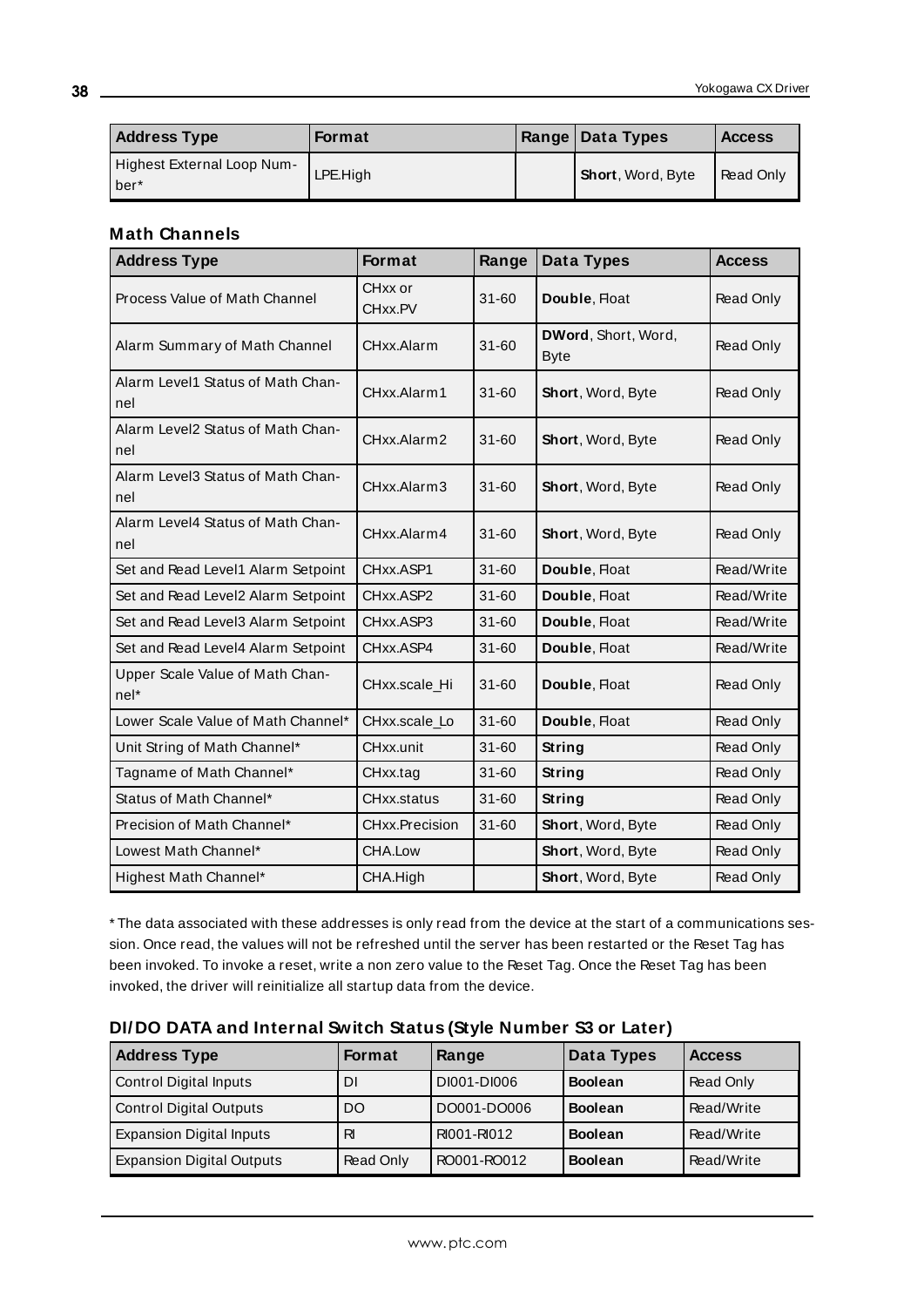| <b>Address Type</b> | <b>Format</b> | Range       | Data Types     | <b>Access</b> |
|---------------------|---------------|-------------|----------------|---------------|
| l Internal Switches | SW            | SW001-SW036 | <b>Boolean</b> | Read/Write    |

### **Alarm Setpoints**

Data associated with the addresses denoted in the device will be returned as +INF. Data values can only be written to Alarm Setpoints that are defined in the device: write operations to undefined Alarm Setpoints will return an error. Write operations are available only for users logged in at the Administrator level and will return an error otherwise.

## **Scales**

Data values for Scale\_Hi and Scale\_Lo for channels that are skipped will be returned as +INF.

## **Tag Names**

For devices that have unspecified tag names, the driver will construct an internal tag name based on the channel number. For example, the tag name of address 'CH01' will be returned as 'CH01'.

#### **General Device Data**

| <b>Address Type</b>               | <b>Format</b>      | Range     | Data Types        | <b>Access</b>     |
|-----------------------------------|--------------------|-----------|-------------------|-------------------|
| Administrator Level               | Admin              |           | <b>Boolean</b>    | Read Only         |
| Date of Last Data                 | Date               |           | String            | Read Only         |
| Time of Last Data                 | Time               |           | String            | Read Only         |
| <b>Model Name of Device</b>       | Model              |           | String            | Read Only         |
| <b>Host Name of Device</b>        | Hostname           |           | String            | Read Only         |
| Serial Number of Device           | SerialNumber       |           | String            | Read Only         |
| <b>IP Address of Device</b>       | IP                 |           | String            | Read Only         |
| <b>Math Communication Data</b>    | <b>CDxx</b>        | $01 - 30$ | <b>Float</b>      | Write Only        |
| <b>Control Math Execution</b>     | MathControl        |           | Short, Word, Byte | Write Only        |
| <b>Reset Alarms</b>               | <b>Alarm Reset</b> |           | <b>Boolean</b>    | Write Only        |
| Control Command and Response      | Command            |           | String            | Read/Write        |
| Previous Screen                   | PreScreen          |           | <b>Boolean</b>    | Write Only        |
| Direct Reloading of Configuration | Reset              |           | <b>Boolean</b>    | Write Only        |
| SetTime*                          | Tag                |           | <b>Boolean</b>    | <b>Write Only</b> |

\* The SetTime tag will cause the device time to be updated. Writing 0 or 1 to the tag will update the Device Date and Time, which can be verified from the Date tag and the Time tag. The SetTime tag will always display 0 as it is a Write Only tag. After a successful update, the following message will be posted: "Device Clock set to system time [Device <device\_name>]."

## **Administrator Level**

The Admin address type has a value of '1' or 'true' when the user has logged on at the Administrator level and a value of '0' or 'false' when the user has logged on at the User level.

## **Math Communication Data**

The CD address type is only valid for devices equipped with the math option. Write operations to CD addresses for non-math equipped devices will return an error. Write operations are available only for users logged in at the Administrator level and will return an error otherwise.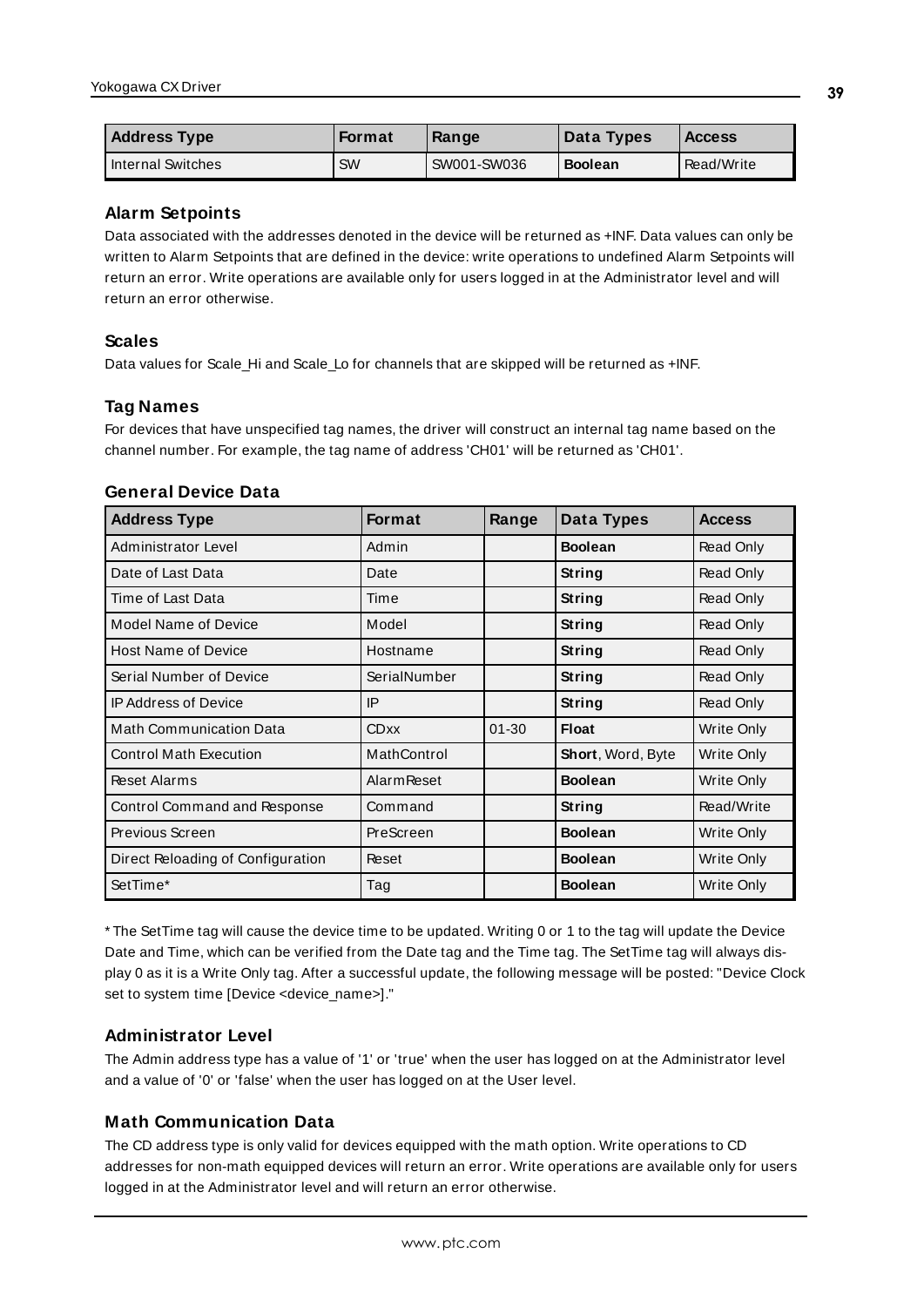### **Model Name of Device**

The Model address type will have a string value of 'CX1000' or 'CX2000,' indicating the model series returned by the device.

### **Control Math Execution**

The MathControl address type is only available for devices equipped with the math option. Write operations to the MathControl tag for non-math equipped devices will return an error.

### **Control Command and Response**

The Command address allows the user to send a string command and receive a string response to and from the device. This allows the user to send any command to the device, including commands not directly supported by the driver. This tag is only available to users logged in at the Administrator level. Otherwise, write operations will return an error.

Use caution when performing write operations using the Command address.

**Note:** The actual number of addresses available for each type depends on the configuration of the Yokogawa device. If the driver finds that an address is not present in the device at Runtime, it will post an error message and remove the tag from its scan list.

Addresses that have Write Only access are assigned a default access of Read/Write; however, data values are unreadable for these addresses and the associated tags are not included in the scan list. The current data value for these tags will always be 0 for numeric data types and null string for string data types.

## **CX2210 Addressing**

The driver supports the following addresses for this device. The default data type for each address type is shown in **bold**.

| <b>Address Type</b>                 | <b>Format</b>                   | Range     | Data Types                  | <b>Access</b> |
|-------------------------------------|---------------------------------|-----------|-----------------------------|---------------|
| Process Value of Channel            | CHxx or<br>CH <sub>xx</sub> .PV | $01 - 10$ | Double, Float               | Read Only     |
| Alarm Summary of Channel            | CHxx.Alarm                      | $01 - 10$ | DWord, Short, Word,<br>Byte | Read Only     |
| Alarm Level1 Status of Channel      | CHxx.Alarm1                     | $01 - 10$ | <b>Short, Word, Byte</b>    | Read Only     |
| Alarm Level2 Status of Channel      | CHxx.Alarm2                     | $01 - 10$ | <b>Short, Word, Byte</b>    | Read Only     |
| Alarm Level3 Status of Channel      | CHxx.Alarm3                     | $01 - 10$ | Short, Word, Byte           | Read Only     |
| Alarm Level4 Status of Channel      | CHxx.Alarm4                     | $01 - 10$ | Short, Word, Byte           | Read Only     |
| Set and Read Level1 Alarm Setpoint  | CHxx.ASP1                       | $01 - 10$ | Double, Float               | Read/Write    |
| Set and Read Level2 Alarm Setpoint  | CHxx.ASP2                       | $01 - 10$ | Double, Float               | Read/Write    |
| Set and Read Level 3 Alarm Setpoint | CHxx.ASP3                       | $01 - 10$ | Double, Float               | Read/Write    |
| Set and Read Level4 Alarm Setpoint  | CH <sub>xx</sub> .ASP4          | $01 - 10$ | Double, Float               | Read/Write    |
| Upper Scale Value of Channel*       | CHxx.scale Hi                   | $01 - 10$ | Double, Float               | Read Only     |
| Lower Scale Value of Channel*       | CHxx.scale_Lo                   | $01 - 10$ | Double, Float               | Read Only     |
| Unit String of Channel*             | CHxx.unit                       | $01 - 10$ | String                      | Read Only     |

### **Measured Channels**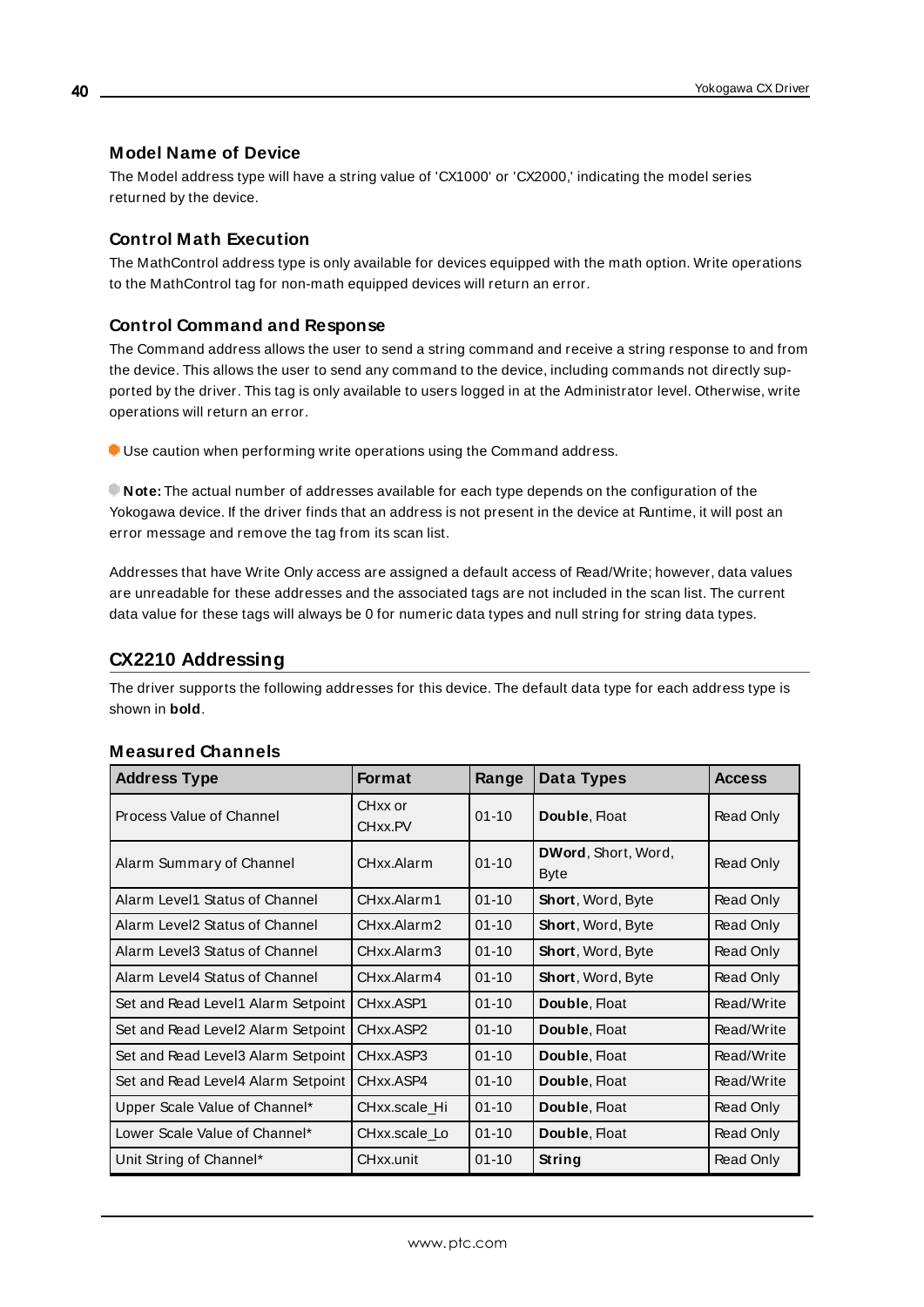| <b>Address Type</b>        | <b>Format</b>  | Range     | Data Types        | <b>Access</b> |
|----------------------------|----------------|-----------|-------------------|---------------|
| Tagname of Channel*        | CHxx.tag       | $01 - 10$ | String            | Read Only     |
| Status of Channel*         | CHxx.status    | $01 - 10$ | String            | Read Only     |
| Precision of Channel*      | CHxx.Precision | $01 - 10$ | Short, Word, Byte | Read Only     |
| Lowest Measuring Channel*  | CH.Low         |           | Short, Word, Byte | Read Only     |
| Highest Measuring Channel* | CH.High        |           | Short, Word, Byte | Read Only     |

# **Internal Loops**

| <b>Address Type</b>                                          | Format          | Range                         | Data Types                  | <b>Access</b> |
|--------------------------------------------------------------|-----------------|-------------------------------|-----------------------------|---------------|
| Process Value of Internal Loop                               | LPxx or LPxx.PV | $01 - 02$                     | Double, Float               | Read Only     |
| Setpoint Value of Internal Loop for current<br>SP number     | LPxx.SP         | $01 - 02$                     | Double, Float               | Read/Write    |
| Setpoint Value of Internal Loop for spe-<br>cified SP number | LPxx.SP.n       | $xx=01-$<br>02<br>$n = 1 - 8$ | Double, Float               | Read/Write    |
| Current SP number for Internal Loop                          | LPxx.SP.Num     | $01 - 02$                     | Short, Word                 | Read/Write    |
| Output Value of Internal Loop                                | LPxx.OUT        | $01 - 02$                     | Double, Float               | Read/Write    |
| Alarm Summary of Internal Loop                               | LPxx.Alarm      | $01 - 02$                     | DWord, Short,<br>Word, Byte | Read Only     |
| Alarm Level1 Status of Internal Loop                         | LPxx.Alarm1     | $01 - 02$                     | Short, Word,<br><b>Byte</b> | Read Only     |
| Alarm Level2 Status of Internal Loop                         | LPxx.Alarm2     | $01 - 02$                     | Short, Word,<br><b>Byte</b> | Read Only     |
| Alarm Level3 Status of Internal Loop                         | LPxx.Alarm3     | $01 - 02$                     | Short, Word,<br><b>Byte</b> | Read Only     |
| Alarm Level4 Status of Internal Loop                         | LPxx.Alarm4     | $01 - 02$                     | Short, Word,<br><b>Byte</b> | Read Only     |
| Set and Read Level1 Alarm Setpoint                           | LPxx.ASP1       | $01 - 02$                     | Double, Float               | Read/Write    |
| Set and Read Level2 Alarm Setpoint                           | LPxx.ASP2       | $01 - 02$                     | Double, Float               | Read/Write    |
| Set and Read Level3 Alarm Setpoint                           | LPxx.ASP3       | $01 - 02$                     | Double, Float               | Read/Write    |
| Set and Read Level4 Alarm Setpoint                           | LPxx.ASP4       | $01 - 02$                     | Double, Float               | Read/Write    |
| Set and Read Level1 Alarm Setpoint of<br>specified PID#      | LPxx.ASP1.n     | $xx=01-$<br>02<br>$n = 1 - 8$ | Double, Float               | Read/Write    |
| Set and Read Level2 Alarm Setpoint of<br>specified PID#      | LPxx.ASP2.n     | $xx=01-$<br>02<br>$n = 1 - 8$ | Double, Float               | Read/Write    |
| Set and Read Level3 Alarm Setpoint of<br>specified PID#      | LPxx.ASP3.n     | $xx=01-$<br>02<br>$n = 1 - 8$ | Double, Float               | Read/Write    |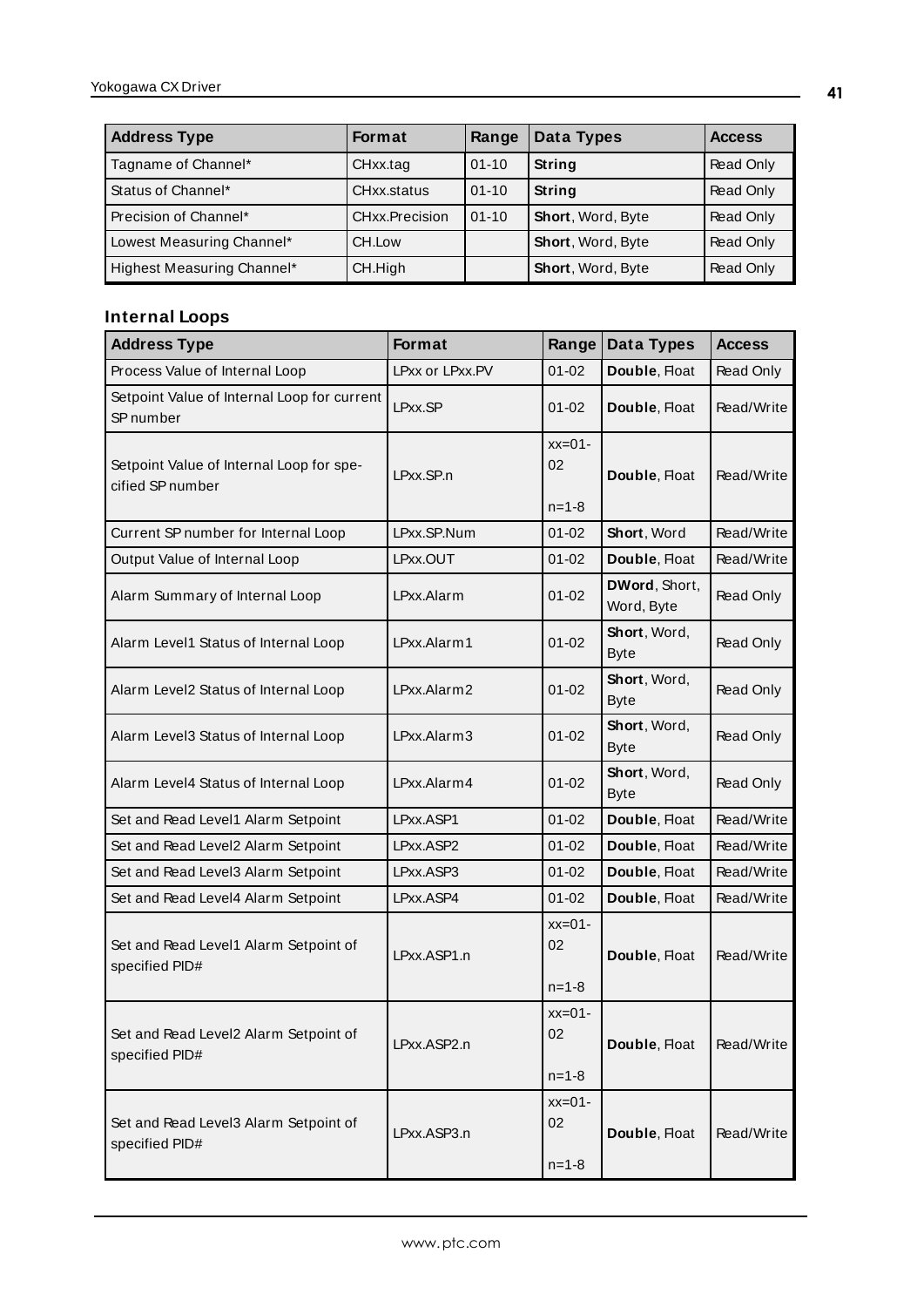| <b>Address Type</b>                                                  | Format                                 | Range                         | Data Types                  | <b>Access</b> |
|----------------------------------------------------------------------|----------------------------------------|-------------------------------|-----------------------------|---------------|
| Set and Read Level4 Alarm Setpoint of<br>specified PID#              | LPxx.ASP4.n                            | $xx=01-$<br>02<br>$n = 1 - 8$ | Double, Float               | Read/Write    |
| Upper Scale Value of Internal Loop*                                  | LPxx.scale_Hi                          | $01 - 02$                     | Double, Float               | Read Only     |
| Lower Scale Value of Internal Loop*                                  | LPxx.scale_Lo                          | $01 - 02$                     | Double, Float               | Read Only     |
| Unit String of Internal Loop (PV)*                                   | LPxx.unit or<br>LPxx.PV.unit           | $01 - 02$                     | String                      | Read Only     |
| Unit String of Internal Loop SP*                                     | LPxx.SP.unit                           | $01 - 02$                     | <b>String</b>               | Read Only     |
| Unit String of Internal Loop OUT*                                    | LPxx.OUT.unit                          | $01 - 02$                     | <b>String</b>               | Read Only     |
| Tagname of Internal Loop*                                            | LPxx.tag                               | $01 - 02$                     | String                      | Read Only     |
| Tagname of Internal Loop PV*                                         | LPxx.PV.tag                            | $01 - 02$                     | String                      | Read Only     |
| Tagname of Internal Loop SP*                                         | LPxx.SP.tag                            | $01 - 02$                     | <b>String</b>               | Read Only     |
| Tagname of Internal Loop OUT*                                        | LPxx.OUT.tag                           | $01 - 02$                     | <b>String</b>               | Read Only     |
| Status of Internal Loop (PV)*                                        | LPxx.status or<br>LPxx.PV.status       | 01-02                         | String                      | Read Only     |
| Status of Internal Loop SP*                                          | LPxx.SP.status                         | $01 - 02$                     | <b>String</b>               | Read Only     |
| Status of Internal Loop OUT*                                         | LPxx.OUT.status                        | $01 - 02$                     | <b>String</b>               | Read Only     |
| Precision of Internal Loop (PV)*                                     | LPxx.Precision or<br>LPxx.PV.Precision | $01 - 02$                     | Short, Word,<br><b>Byte</b> | Read Only     |
| Precision of Internal Loop SP*                                       | LPxx.SP.Precision                      | $01 - 02$                     | Short, Word,<br><b>Byte</b> | Read Only     |
| Precision of Internal Loop OUT*                                      | LPxx.OUT.Precision                     | $01 - 02$                     | Short, Word,<br><b>Byte</b> | Read Only     |
| Proportional band value of Internal Loop<br>for current PID number   | LPxx.PID.P                             | $01 - 02$                     | Double, Float               | Read/Write    |
| Proportional band value of Internal Loop<br>for specified PID number | LPxx.PID.P.n                           | $xx=01-$<br>02<br>$n = 1 - 8$ | Double, Float               | Read/Write    |
| Integral time value of Internal Loop for<br>current PID number       | LPxx.PID.I                             | $01 - 02$                     | Double, Float               | Read/Write    |
| Integral time value of Internal Loop for<br>specified PID number     | LPxx.PID.I.n                           | $xx=01-$<br>02<br>$n = 1 - 8$ | Double, Float               | Read/Write    |
| Derivative time value of Internal Loop for<br>current PID number     | LPxx.PID.D                             | $01 - 02$                     | Double, Float               | Read/Write    |
| Derivative time value of Internal Loop for<br>specified PID number   | LPxx.PID.D.n                           | $xx=01-$<br>02<br>$n = 1 - 8$ | Double, Float               | Read/Write    |
| Current PID number for Internal Loop                                 | LPxx.PID.Num                           | $01 - 02$                     | Short, Word,<br><b>Byte</b> | Read Only     |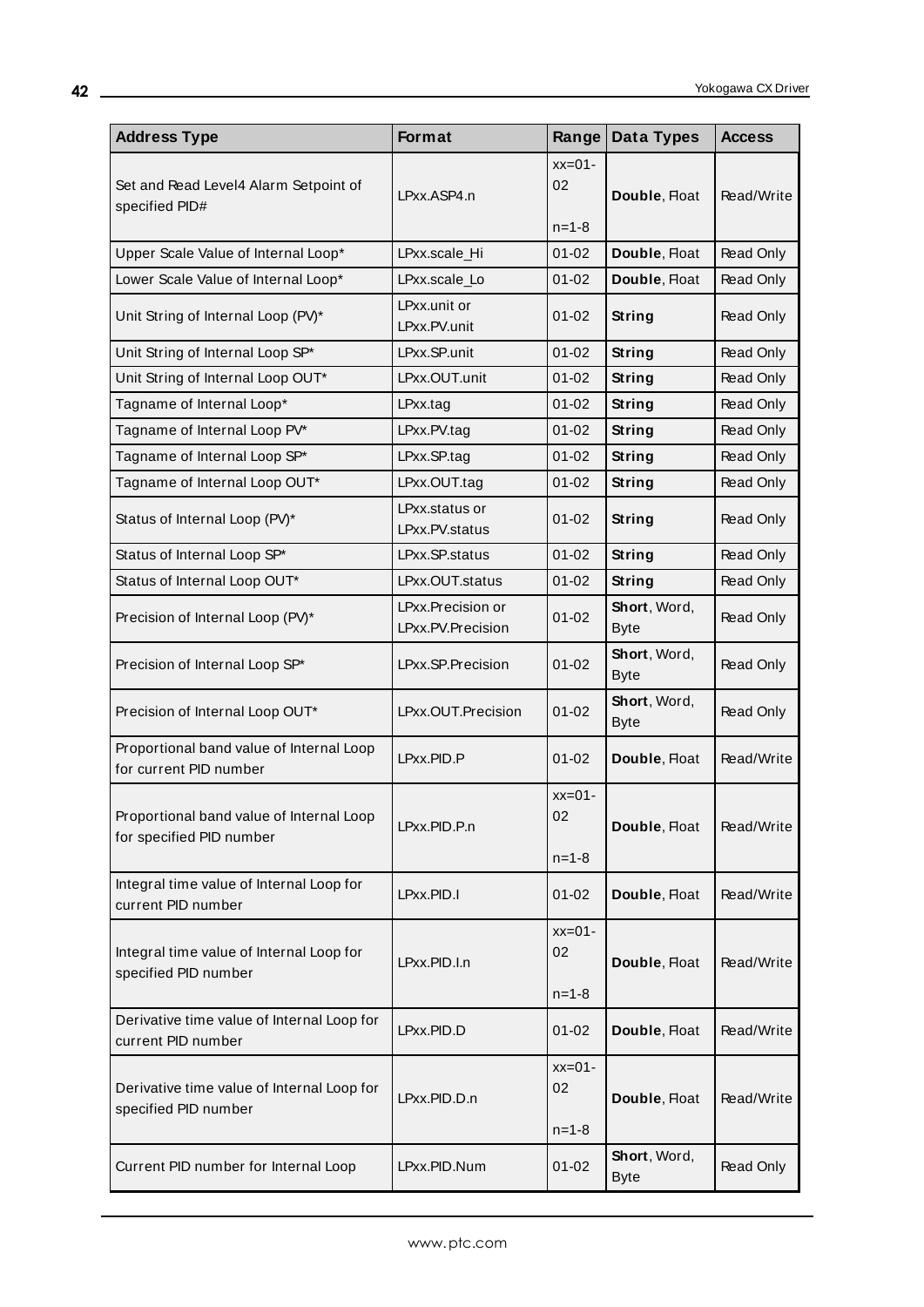| <b>Address Type</b>                                                       | Format                     | Range     | Data Types                  | <b>Access</b> |
|---------------------------------------------------------------------------|----------------------------|-----------|-----------------------------|---------------|
| Set and Read Run/Stop<br>$(0=Stop, 1=Run)$                                | LPxx.RUN                   | $01 - 02$ | Short, Word,<br><b>Byte</b> | Read/Write    |
| Set and Read Remote/Local<br>$(0 = Local, 1 = Remove)$                    | LPxx.Remote                | $01 - 02$ | Short, Word,<br><b>Byte</b> | Read/Write    |
| Set and Read auto/manual/cascade<br>$(0 = Auto, 1 = Manual, 2 = Cascade)$ | LPxx.Mode                  | $01 - 02$ | Short, Word,<br><b>Byte</b> | Read/Write    |
| Lowest Internal Loop Number*                                              | LP.Low                     |           | Short, Word,<br><b>Byte</b> | Read Only     |
| Highest Internal Loop Number*                                             | LP.High                    |           | Short, Word,<br><b>Byte</b> | Read Only     |
| Ramp Up Rate**                                                            | LPxx.RUR<br>xx=loop number | $01 - 02$ | Double, Float               | Read/Write    |
| Ramp Down Rate**                                                          | LPxx.RDR<br>xx=loop number | $01 - 02$ | Double, Float               | Read/Write    |

# **External Loops**

| <b>Address Type</b>                            | <b>Format</b>               | Range     | <b>Data Types</b>           | <b>Access</b> |
|------------------------------------------------|-----------------------------|-----------|-----------------------------|---------------|
| Process Value of External<br>Loop              | LPExx or LPExx.PV           | $01 - 16$ | Double, Float               | Read Only     |
| Setpoint Value of External<br>Loop             | LPExx.SP                    | $01 - 16$ | Double, Float               | Read/Write    |
| Output Value of External Loop                  | LPExx.OUT                   | $01 - 16$ | Double, Float               | Read/Write    |
| Alarm Summary of External<br>Loop              | LPExx.Alarm                 | $01 - 16$ | DWord, Short,<br>Word, Byte | Read Only     |
| Alarm Level1 Status of<br><b>External Loop</b> | LPExx.Alarm1                | $01 - 16$ | Short, Word, Byte           | Read Only     |
| Alarm Level2 Status of<br><b>External Loop</b> | LPExx.Alarm2                | $01 - 16$ | Short, Word, Byte           | Read Only     |
| Alarm Level3 Status of<br><b>External Loop</b> | LPExx.Alarm3                | $01 - 16$ | Short, Word, Byte           | Read Only     |
| Alarm Level4 Status of<br><b>External Loop</b> | LPExx.Alarm4                | $01 - 16$ | Short, Word, Byte           | Read Only     |
| Upper Scale Value of External<br>Loop*         | LPExx.scale Hi              | $01 - 16$ | Double, Float               | Read Only     |
| Lower Scale Value of External<br>$Loop*$       | LPExx.scale Lo              | $01 - 16$ | Double, Float               | Read Only     |
| Unit String of External Loop<br>$(PV)^*$       | LPExx.unit or LPExx.PV.unit | $01 - 16$ | String                      | Read Only     |
| Unit String of External Loop<br>$SP*$          | LPExx.SP.unit               | $01 - 16$ | <b>String</b>               | Read Only     |
| Unit String of External Loop                   | LPExx.OUT.unit              | $01 - 16$ | String                      | Read Only     |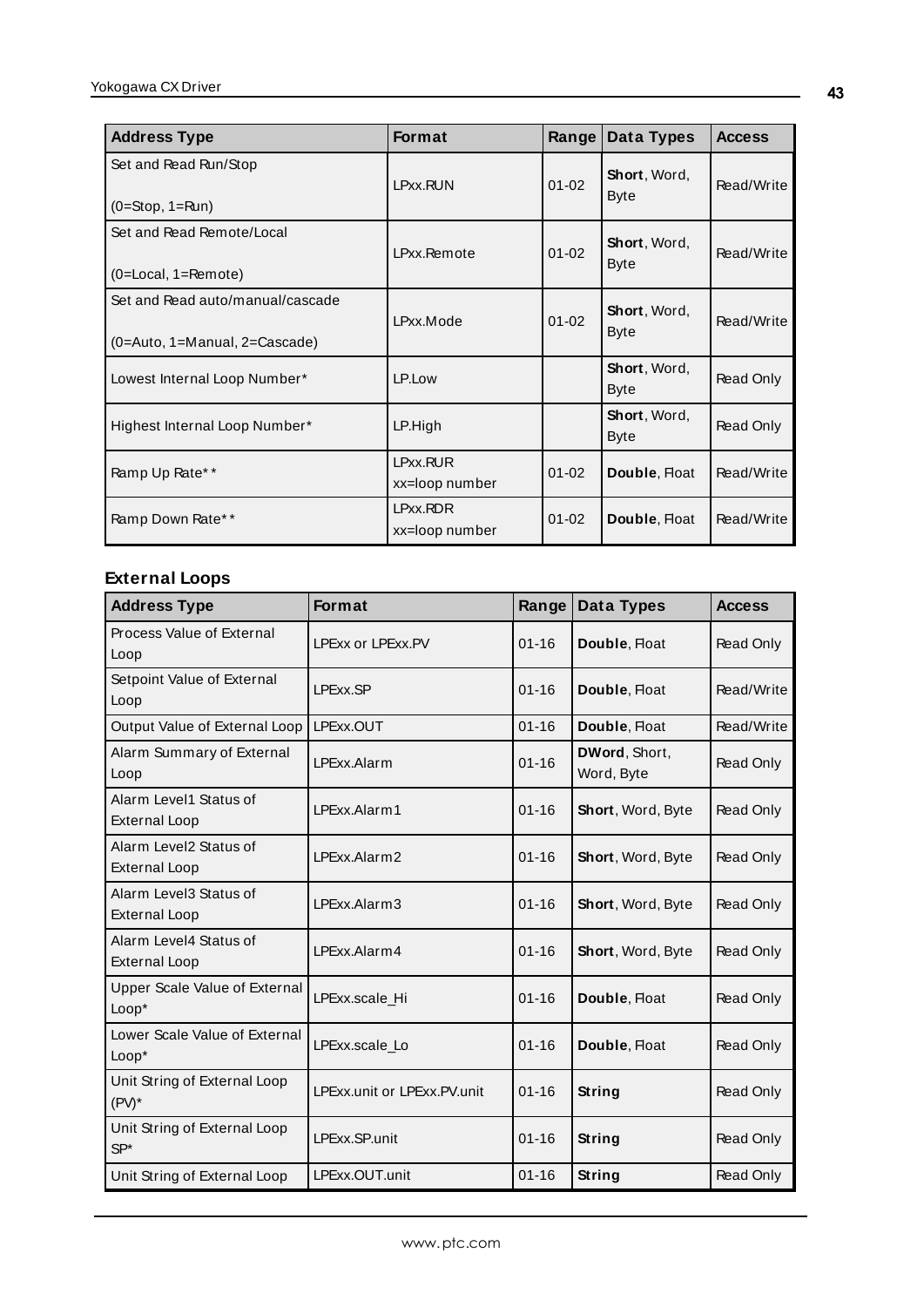| <b>Address Type</b>                                                          | Format                                   | Range     | <b>Data Types</b> | <b>Access</b> |
|------------------------------------------------------------------------------|------------------------------------------|-----------|-------------------|---------------|
| OUT*                                                                         |                                          |           |                   |               |
| Tagname of External Loop*                                                    | LPExx.tag                                | $01 - 16$ | String            | Read Only     |
| Tagname of External Loop<br>$PV^*$                                           | LPExx.PV.tag                             | $01 - 16$ | <b>String</b>     | Read Only     |
| Tagname of External Loop<br>$SP*$                                            | LPExx.SP.tag                             | $01 - 16$ | String            | Read Only     |
| Tagname of External Loop<br>OUT*                                             | LPExx.OUT.tag                            | $01 - 16$ | String            | Read Only     |
| Status of External Loop (PV)*                                                | LPExx.status or<br>LPExx.PV.status       | $01 - 16$ | String            | Read Only     |
| Status of External Loop SP*                                                  | LPExx.SP.status                          | $01 - 16$ | <b>String</b>     | Read Only     |
| Status of External Loop OUT*                                                 | LPExx.OUT.status                         | $01 - 16$ | <b>String</b>     | Read Only     |
| Precision of External Loop<br>$(PV)^*$                                       | LPExx.Precision or<br>LPExx.PV.Precision | $01 - 16$ | Short, Word, Byte | Read Only     |
| Precision of External Loop*                                                  | LPExx.SP.Precision                       | $01 - 16$ | Short, Word, Byte | Read Only     |
| Precision of External Loop*                                                  | LPExx.OUT.Precision                      | $01 - 16$ | Short, Word, Byte | Read Only     |
| Set and Read auto/-<br>manual/cascade<br>(0=Auto, 1=Manual, 2=Ca-<br>ascade) | LPExx.MODE                               | $01 - 02$ | Short, Word, Byte | Read/Write    |
| Lowest External Loop Num-<br>ber*                                            | LPE.Low                                  |           | Short, Word, Byte | Read Only     |
| Highest External Loop Num-<br>ber*                                           | LPE.High                                 |           | Short, Word, Byte | Read Only     |

<u> 1980 - Johann Barbara, martxa amerikan personal (</u>

## **Math Channels**

| <b>Address Type</b>                      | <b>Format</b>      | Range     | Data Types                         | <b>Access</b> |
|------------------------------------------|--------------------|-----------|------------------------------------|---------------|
| Process Value of Math Channel            | CHxx or<br>CHxx.PV | $31 - 60$ | Double, Float                      | Read Only     |
| Alarm Summary of Math Channel            | CHxx.Alarm         | $31 - 60$ | DWord, Short, Word,<br><b>Byte</b> | Read Only     |
| Alarm Level1 Status of Math Chan-<br>nel | CHxx.Alarm1        | $31 - 60$ | <b>Short, Word, Byte</b>           | Read Only     |
| Alarm Level2 Status of Math Chan-<br>nel | CHxx.Alarm2        | $31 - 60$ | <b>Short, Word, Byte</b>           | Read Only     |
| Alarm Level3 Status of Math Chan-<br>nel | CHxx.Alarm3        | $31 - 60$ | Short, Word, Byte                  | Read Only     |
| Alarm Level4 Status of Math Chan-<br>nel | CHxx.Alarm4        | $31 - 60$ | <b>Short, Word, Byte</b>           | Read Only     |
| Set and Read Level1 Alarm Setpoint       | CHxx.ASP1          | $31 - 60$ | Double, Float                      | Read/Write    |
| Set and Read Level2 Alarm Setpoint       | CHxx.ASP2          | $31 - 60$ | Double, Float                      | Read/Write    |
| Set and Read Level3 Alarm Setpoint       | CHxx.ASP3          | $31 - 60$ | Double, Float                      | Read/Write    |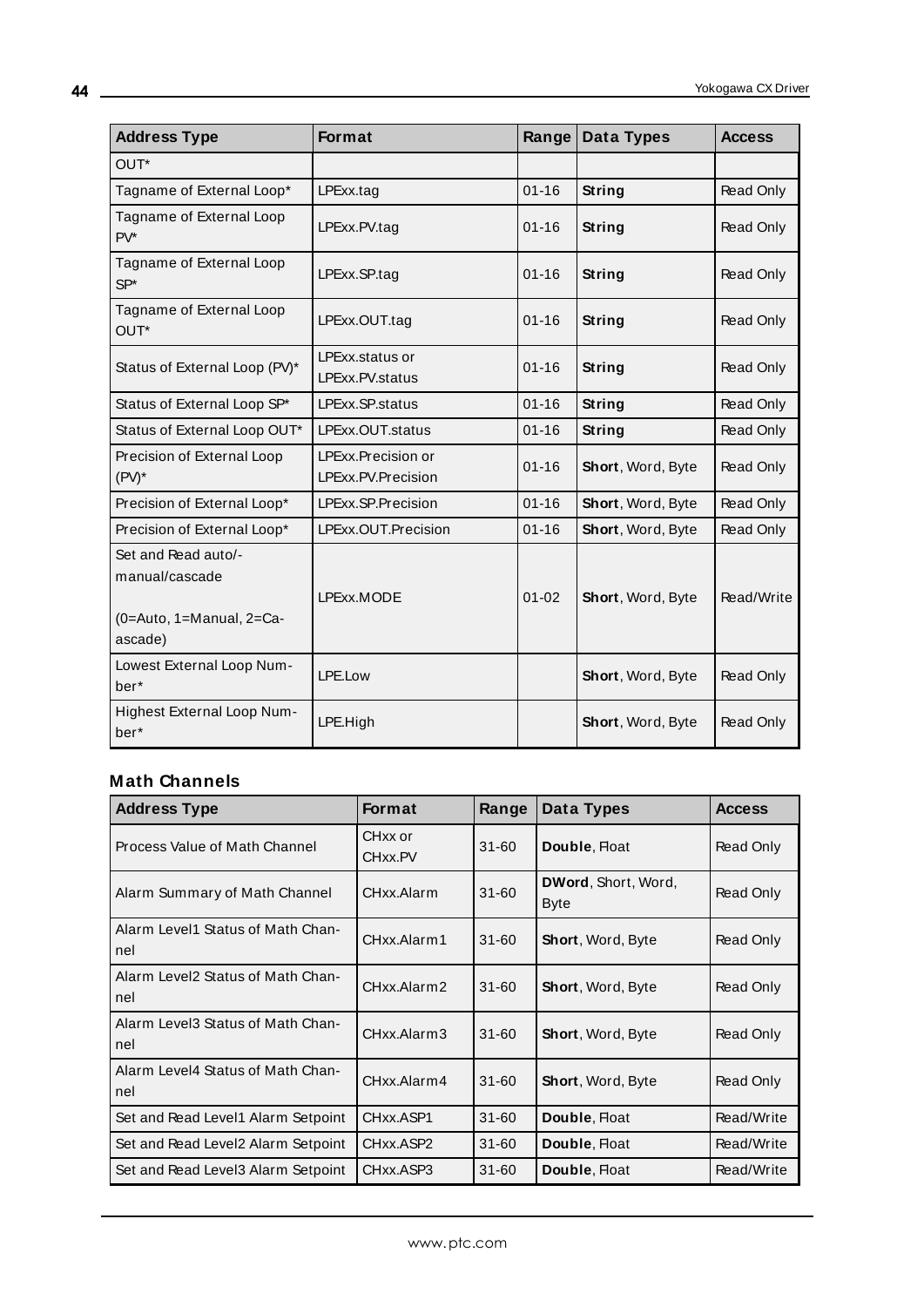| <b>Address Type</b>                     | <b>Format</b>  | Range     | Data Types               | <b>Access</b> |
|-----------------------------------------|----------------|-----------|--------------------------|---------------|
| Set and Read Level4 Alarm Setpoint      | CHxx.ASP4      | $31 - 60$ | Double, Float            | Read/Write    |
| Upper Scale Value of Math Chan-<br>nel* | CHxx.scale Hi  | $31 - 60$ | Double, Float            | Read Only     |
| Lower Scale Value of Math Channel*      | CHxx.scale Lo  | $31 - 60$ | Double, Float            | Read Only     |
| Unit String of Math Channel*            | CHxx.unit      | $31 - 60$ | <b>String</b>            | Read Only     |
| Tagname of Math Channel*                | CHxx.tag       | $31 - 60$ | <b>String</b>            | Read Only     |
| Status of Math Channel*                 | CHxx.status    | $31 - 60$ | String                   | Read Only     |
| Precision of Math Channel*              | CHxx.Precision | $31 - 60$ | Short, Word, Byte        | Read Only     |
| Lowest Math Channel*                    | CHA.Low        |           | Short, Word, Byte        | Read Only     |
| Highest Math Channel*                   | CHA.High       |           | <b>Short, Word, Byte</b> | Read Only     |

\* The data associated with these addresses is only read from the device at the start of a communications session. Once read, the values will not be refreshed until the server has been restarted or the Reset Tag has been invoked. To invoke a reset, write a non zero value to the Reset Tag. Once the Reset Tag has been invoked, the driver will reinitialize all startup data from the device.

\* \* Zero (0) can be written to the tag to disable the ramp parameters. When a 0 is written to the tag, the tag will display +1.inf upon successful disabling.

| <b>Address Type</b>              | <b>Format</b> | Range       | Data Types     | <b>Access</b> |
|----------------------------------|---------------|-------------|----------------|---------------|
| <b>Control Digital Inputs</b>    | DΙ            | DI001-DI006 | <b>Boolean</b> | Read Only     |
| <b>Control Digital Outputs</b>   | DO            | DO001-DO006 | <b>Boolean</b> | Read/Write    |
| <b>Expansion Digital Inputs</b>  | R             | RI001-RI012 | <b>Boolean</b> | Read/Write    |
| <b>Expansion Digital Outputs</b> | Read Only     | RO001-RO012 | <b>Boolean</b> | Read/Write    |
| <b>Internal Switches</b>         | <b>SW</b>     | SW001-SW036 | <b>Boolean</b> | Read/Write    |

### **DI/DO DATA and Internal Switch Status (Style Number S3 or Later)**

### **Alarm Setpoints**

Data associated with the addresses denoted in the device will be returned as +INF. Data values can only be written to Alarm Setpoints that are defined in the device: write operations to undefined Alarm Setpoints will return an error. Write operations are available only for users logged in at the Administrator level and will return an error otherwise.

### **Scales**

Data values for Scale Hi and Scale Lo for channels that are skipped will be returned as +INF.

### **Tag Names**

For devices that have unspecified tag names, the driver will construct an internal tag name based on the channel number. For example, the tag name of address 'CH01' will be returned as 'CH01'.

#### **General Device Data**

| <b>Address Type</b>   | <b>Format</b> | Range | Data Types     | <b>Access</b>    |
|-----------------------|---------------|-------|----------------|------------------|
| l Administrator Level | Admin         |       | <b>Boolean</b> | <b>Read Only</b> |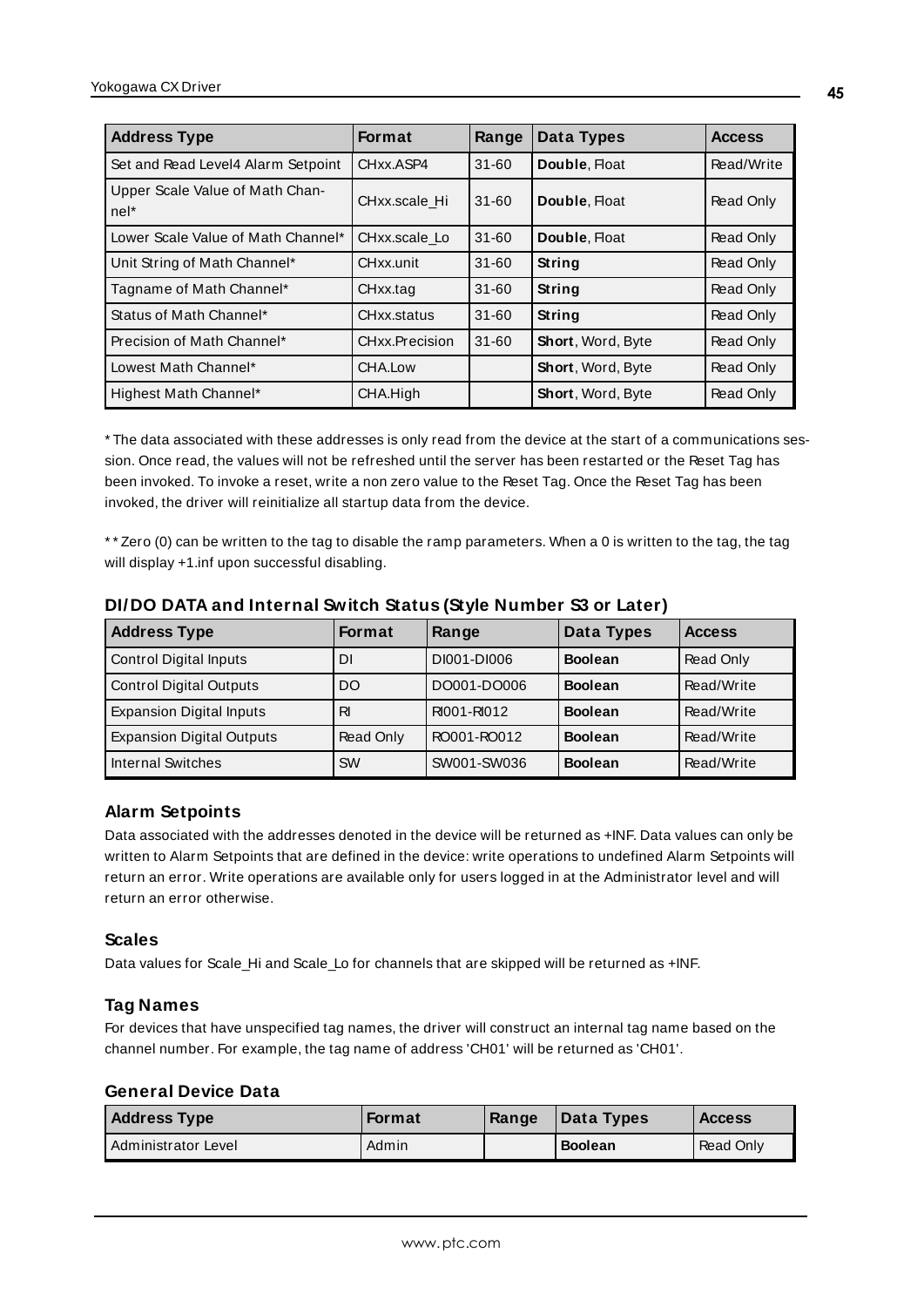| <b>Address Type</b>               | <b>Format</b>      | Range     | Data Types        | <b>Access</b> |
|-----------------------------------|--------------------|-----------|-------------------|---------------|
| Date of Last Data                 | Date               |           | String            | Read Only     |
| Time of Last Data                 | Time               |           | String            | Read Only     |
| Model Name of Device              | Model              |           | String            | Read Only     |
| <b>Host Name of Device</b>        | Hostname           |           | String            | Read Only     |
| Serial Number of Device           | SerialNumber       |           | String            | Read Only     |
| <b>IP Address of Device</b>       | IP                 |           | String            | Read Only     |
| <b>Math Communication Data</b>    | <b>CDxx</b>        | $01 - 30$ | <b>Float</b>      | Write Only    |
| <b>Control Math Execution</b>     | MathControl        |           | Short, Word, Byte | Write Only    |
| <b>Reset Alarms</b>               | <b>Alarm Reset</b> |           | <b>Boolean</b>    | Write Only    |
| Control Command and Response      | Command            |           | String            | Read/Write    |
| Previous Screen                   | PreScreen          |           | <b>Boolean</b>    | Write Only    |
| Direct Reloading of Configuration | Reset              |           | <b>Boolean</b>    | Write Only    |
| SetTime*                          | Tag                |           | <b>Boolean</b>    | Write Only    |

\* The SetTime tag will cause the device time to be updated. Writing 0 or 1 to the tag will update the Device Date and Time, which can be verified from the Date tag and the Time tag. The SetTime tag will always display 0 as it is a Write Only tag. After a successful update, the following message will be posted: "Device Clock set to system time [Device <device\_name>]."

## **Administrator Level**

The Admin address type has a value of '1' or 'true' when the user has logged on at the Administrator level and a value of '0' or 'false' when the user has logged on at the User level.

## **Math Communication Data**

The CD address type is only valid for devices equipped with the math option. Write operations to CD addresses for non-math equipped devices will return an error. Write operations are available only for users logged in at the Administrator level and will return an error otherwise.

### **Model Name of Device**

The Model address type will have a string value of 'CX1000' or 'CX2000,' indicating the model series returned by the device.

### **Control Math Execution**

The MathControl address type is only available for devices equipped with the math option. Write operations to the MathControl tag for non-math equipped devices will return an error.

### **Control Command and Response**

The Command address allows the user to send a string command and receive a string response to and from the device. This allows the user to send any command to the device, including commands not directly supported by the driver. This tag is only available to users logged in at the Administrator level. Otherwise, write operations will return an error.

Use caution when performing write operations using the Command address.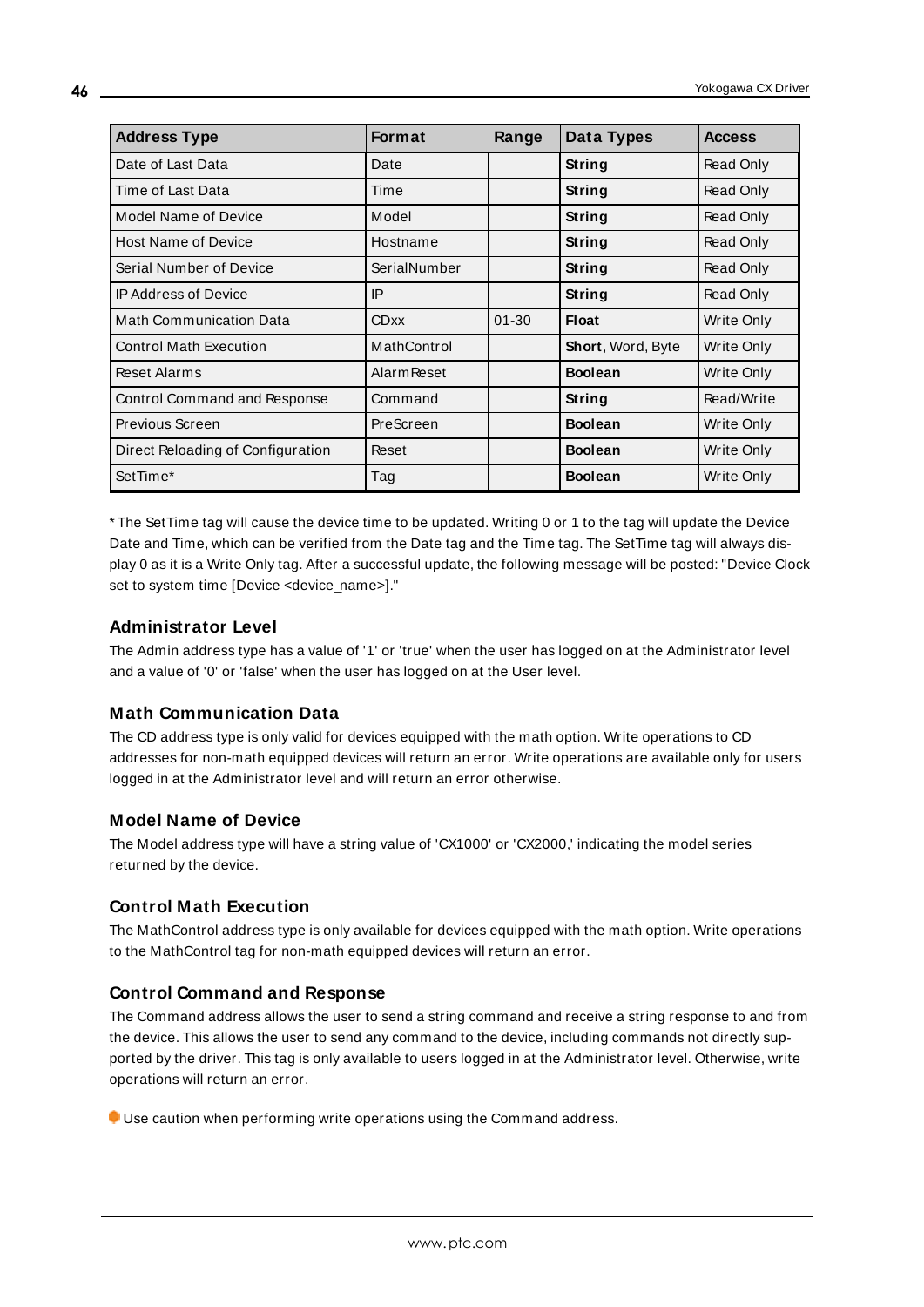**Note:** The actual number of addresses available for each type depends on the configuration of the Yokogawa device. If the driver finds that an address is not present in the device at Runtime, it will post an error message and remove the tag from its scan list.

Addresses that have Write Only access are assigned a default access of Read/Write; however, data values are unreadable for these addresses and the associated tags are not included in the scan list. The current data value for these tags will always be 0 for numeric data types and null string for string data types.

## **CX2220 Addressing**

The driver supports the following addresses for this device. The default data type for each address type is shown in **bold**.

| <b>Address Type</b>                | <b>Format</b>      | Range     | Data Types                  | <b>Access</b> |
|------------------------------------|--------------------|-----------|-----------------------------|---------------|
| Process Value of Channel           | CHxx or<br>CHxx.PV | $01 - 20$ | Double, Float               | Read Only     |
| Alarm Summary of Channel           | CHxx.Alarm         | $01 - 20$ | DWord, Short, Word,<br>Byte | Read Only     |
| Alarm Level1 Status of Channel     | CHxx.Alarm1        | $01 - 20$ | Short, Word, Byte           | Read Only     |
| Alarm Level2 Status of Channel     | CHxx.Alarm2        | $01 - 20$ | Short, Word, Byte           | Read Only     |
| Alarm Level3 Status of Channel     | CHxx.Alarm3        | $01 - 20$ | Short, Word, Byte           | Read Only     |
| Alarm Level4 Status of Channel     | CHxx.Alarm4        | $01 - 20$ | <b>Short, Word, Byte</b>    | Read Only     |
| Set and Read Level1 Alarm Setpoint | CHxx.ASP1          | $01 - 20$ | Double, Float               | Read/Write    |
| Set and Read Level2 Alarm Setpoint | CHxx.ASP2          | $01 - 20$ | Double, Float               | Read/Write    |
| Set and Read Level3 Alarm Setpoint | CHxx ASP3          | $01 - 20$ | Double, Float               | Read/Write    |
| Set and Read Level4 Alarm Setpoint | CHxx.ASP4          | $01 - 20$ | Double, Float               | Read/Write    |
| Upper Scale Value of Channel*      | CHxx.scale Hi      | $01 - 20$ | Double, Float               | Read Only     |
| Lower Scale Value of Channel*      | CHxx.scale_Lo      | $01 - 20$ | Double, Float               | Read Only     |
| Unit String of Channel*            | CHxx.unit          | $01 - 20$ | String                      | Read Only     |
| Tagname of Channel*                | CHxx.tag           | $01 - 20$ | String                      | Read Only     |
| Status of Channel*                 | CHxx.status        | $01 - 20$ | String                      | Read Only     |
| Precision of Channel*              | CHxx.Precision     | $01 - 20$ | Short, Word, Byte           | Read Only     |
| Lowest Measuring Channel*          | CH.Low             |           | Short, Word, Byte           | Read Only     |
| Highest Measuring Channel*         | CH.High            |           | Short, Word, Byte           | Read Only     |

### **Measured Channels**

## **Internal Loops**

| <b>Address Type</b>                                          | <b>Format</b>   | Range                          | Data Types    | <b>Access</b> |
|--------------------------------------------------------------|-----------------|--------------------------------|---------------|---------------|
| Process Value of Internal Loop                               | LPxx or LPxx.PV | $01 - 02$                      | Double, Float | Read Only     |
| Setpoint Value of Internal Loop for current<br>SP number     | LPxx.SP         | $01 - 02$                      | Double, Float | Read/Write    |
| Setpoint Value of Internal Loop for spe-<br>cified SP number | $L$ Pxx.SP.n    | $xx=01$ -<br>02<br>$n = 1 - 8$ | Double, Float | Read/Write    |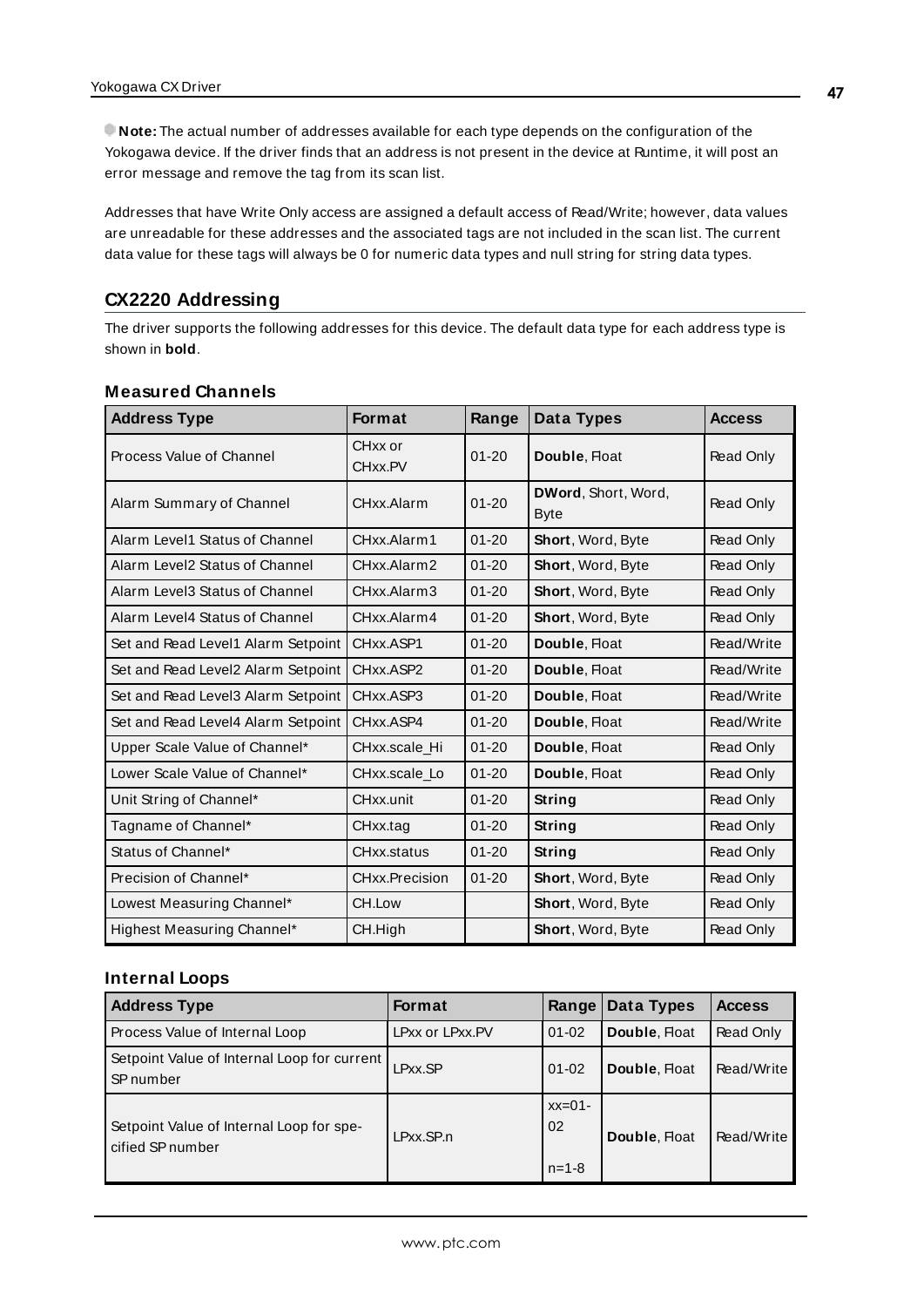| <b>Address Type</b>                                      | Format                       | Range          | Data Types                  | <b>Access</b> |
|----------------------------------------------------------|------------------------------|----------------|-----------------------------|---------------|
| Current SP number for Internal Loop                      | LPxx.SP.Num                  | $01 - 02$      | Short, Word,                | Read/Write    |
| Output Value of Internal Loop                            | LPxx.OUT                     | $01 - 02$      | Double, Float               | Read/Write    |
| Alarm Summary of Internal Loop                           | LPxx.Alarm                   | $01 - 02$      | DWord, Short,<br>Word, Byte | Read Only     |
| Alarm Level1 Status of Internal Loop                     | LPxx.Alarm1                  | $01 - 02$      | Short, Word,<br><b>Byte</b> | Read Only     |
| Alarm Level2 Status of Internal Loop                     | LPxx.Alarm2                  | $01 - 02$      | Short, Word,<br><b>Byte</b> | Read Only     |
| Alarm Level3 Status of Internal Loop                     | LPxx.Alarm3                  | $01 - 02$      | Short, Word,<br><b>Byte</b> | Read Only     |
| Alarm Level4 Status of Internal Loop                     | LPxx.Alarm4                  | $01 - 02$      | Short, Word,<br><b>Byte</b> | Read Only     |
| Set and Read Level1 Alarm Setpoint                       | LPxx.ASP1                    | $01 - 02$      | Double, Float               | Read/Write    |
| Set and Read Level2 Alarm Setpoint                       | LPxx.ASP2                    | $01 - 02$      | Double, Float               | Read/Write    |
| Set and Read Level3 Alarm Setpoint                       | LPxx.ASP3                    | $01 - 02$      | Double, Float               | Read/Write    |
| Set and Read Level4 Alarm Setpoint                       | LPxx.ASP4                    | $01 - 02$      | Double, Float               | Read/Write    |
| Set and Read Level1 Alarm Setpoint of<br>specified PID # | LPxx.ASP1.n                  | $xx=01-$<br>02 | Double, Float               | Read/Write    |
|                                                          |                              | $n = 1 - 8$    |                             |               |
| Set and Read Level2 Alarm Setpoint of<br>specified PID # | LPxx.ASP2.n                  | $xx=01-$<br>02 | Double, Float               | Read/Write    |
|                                                          |                              | $n = 1 - 8$    |                             |               |
| Set and Read Level3 Alarm Setpoint of<br>specified PID # | LPxx.ASP3.n                  | $xx=01-$<br>02 | Double, Float               | Read/Write    |
|                                                          |                              | $n = 1 - 8$    |                             |               |
| Set and Read Level4 Alarm Setpoint of<br>specified PID # | LPxx.ASP4.n                  | $xx=01-$<br>02 | Double, Float               | Read/Write    |
|                                                          |                              | $n = 1 - 8$    |                             |               |
| Upper Scale Value of Internal Loop*                      | LPxx.scale_Hi                | $01 - 02$      | Double, Float               | Read Only     |
| Lower Scale Value of Internal Loop*                      | LPxx.scale_Lo                | $01 - 02$      | Double, Float               | Read Only     |
| Unit String of Internal Loop (PV)*                       | LPxx.unit or<br>LPxx.PV.unit | $01 - 02$      | String                      | Read Only     |
| Unit String of Internal Loop SP*                         | LPxx.SP.unit                 | $01 - 02$      | <b>String</b>               | Read Only     |
| Unit String of Internal Loop OUT*                        | LPxx.OUT.unit                | $01 - 02$      | String                      | Read Only     |
| Tagname of Internal Loop*                                | LPxx.tag                     | $01 - 02$      | String                      | Read Only     |
| Tagname of Internal Loop PV*                             | LPxx.PV.tag                  | $01 - 02$      | String                      | Read Only     |
| Tagname of Internal Loop SP*                             | LPxx.SP.tag                  | $01 - 02$      | <b>String</b>               | Read Only     |
| Tagname of Internal Loop OUT*                            | LPxx.OUT.tag                 | $01 - 02$      | <b>String</b>               | Read Only     |
| Status of Internal Loop (PV)*                            | LPxx.status or               | $01 - 02$      | <b>String</b>               | Read Only     |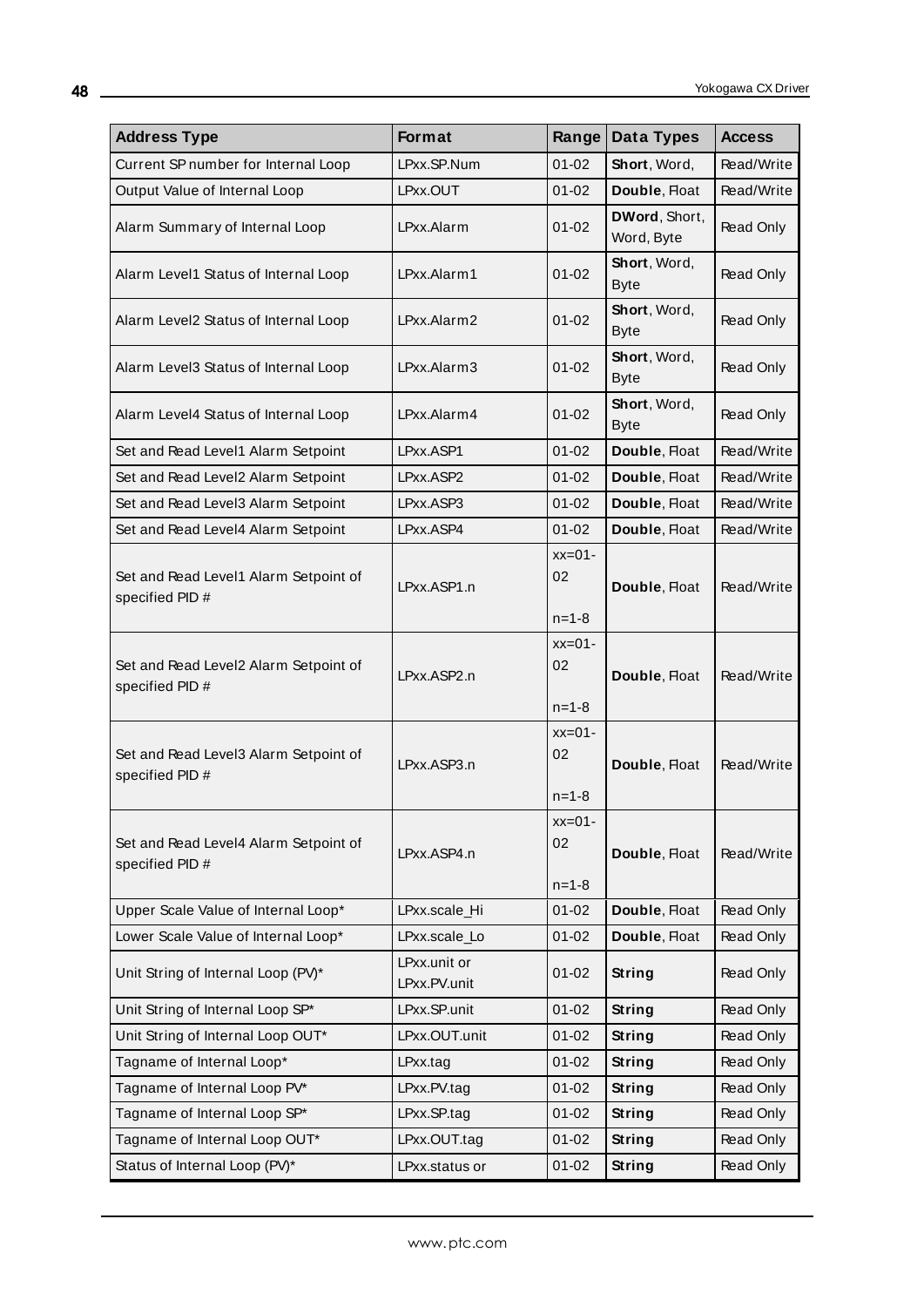| <b>Address Type</b>                                                  | Format                                 | Range                         | Data Types                  | <b>Access</b> |
|----------------------------------------------------------------------|----------------------------------------|-------------------------------|-----------------------------|---------------|
|                                                                      | LPxx.PV.status                         |                               |                             |               |
| Status of Internal Loop SP*                                          | LPxx.SP.status                         | $01 - 02$                     | String                      | Read Only     |
| Status of Internal Loop OUT*                                         | LPxx.OUT.status                        | $01 - 02$                     | String                      | Read Only     |
| Precision of Internal Loop (PV)*                                     | LPxx.Precision or<br>LPxx.PV.Precision | $01 - 02$                     | Short, Word,<br><b>Byte</b> | Read Only     |
| Precision of Internal Loop SP*                                       | LPxx.SP.Precision                      | $01 - 02$                     | Short, Word,<br><b>Byte</b> | Read Only     |
| Precision of Internal Loop OUT*                                      | LPxx.OUT.Precision                     | $01 - 02$                     | Short, Word,<br><b>Byte</b> | Read Only     |
| Proportional band value of Internal Loop<br>for current PID number   | LPxx.PID.P                             | $01 - 02$                     | Double, Float               | Read/Write    |
| Proportional band value of Internal Loop<br>for specified PID number | LPxx.PID.P.n                           | $xx=01-$<br>02<br>$n = 1 - 8$ | Double, Float               | Read/Write    |
| Integral time value of Internal Loop for<br>current PID number       | LPxx.PID.I                             | $01 - 02$                     | Double, Float               | Read/Write    |
| Integral time value of Internal Loop for<br>specified PID number     | LPxx.PID.I.n                           | $xx=01-$<br>02<br>$n = 1 - 8$ | Double, Float               | Read/Write    |
| Derivative time value of Internal Loop for<br>current PID number     | LPxx.PID.D                             | $01 - 02$                     | Double, Float               | Read/Write    |
| Derivative time value of Internal Loop for<br>specified PID number   | LPxx.PID.D.n                           | $xx=01-$<br>02<br>$n = 1 - 8$ | Double, Float               | Read/Write    |
| Current PID number for Internal Loop                                 | LPxx.PID.Num                           | $01 - 02$                     | Short, Word,<br>Byte        | Read Only     |
| Set and Read Run/Stop<br>$(0=Stop, 1=Run)$                           | LPxx.RUN                               | $01 - 02$                     | Short, Word,<br><b>Byte</b> | Read/Write    |
| Set and Read Remote/Local<br>(0=Local, 1=Remote)                     | LPxx.Remote                            | $01 - 02$                     | Short, Word,<br><b>Byte</b> | Read/Write    |
| Set and Read auto/manual/cascade<br>(0=Auto, 1=Manual, 2=Cascade)    | LPxx.Mode                              | $01 - 02$                     | Short, Word,<br><b>Byte</b> | Read/Write    |
| Lowest Internal Loop Number*                                         | LP.Low                                 |                               | Short, Word,<br><b>Byte</b> | Read Only     |
| Highest Internal Loop Number*                                        | LP.High                                |                               | Short, Word,<br><b>Byte</b> | Read Only     |
| Ramp Up Rate**                                                       | LPxx.RUR<br>xx=loop number             | $01 - 02$                     | Double, Float               | Read/Write    |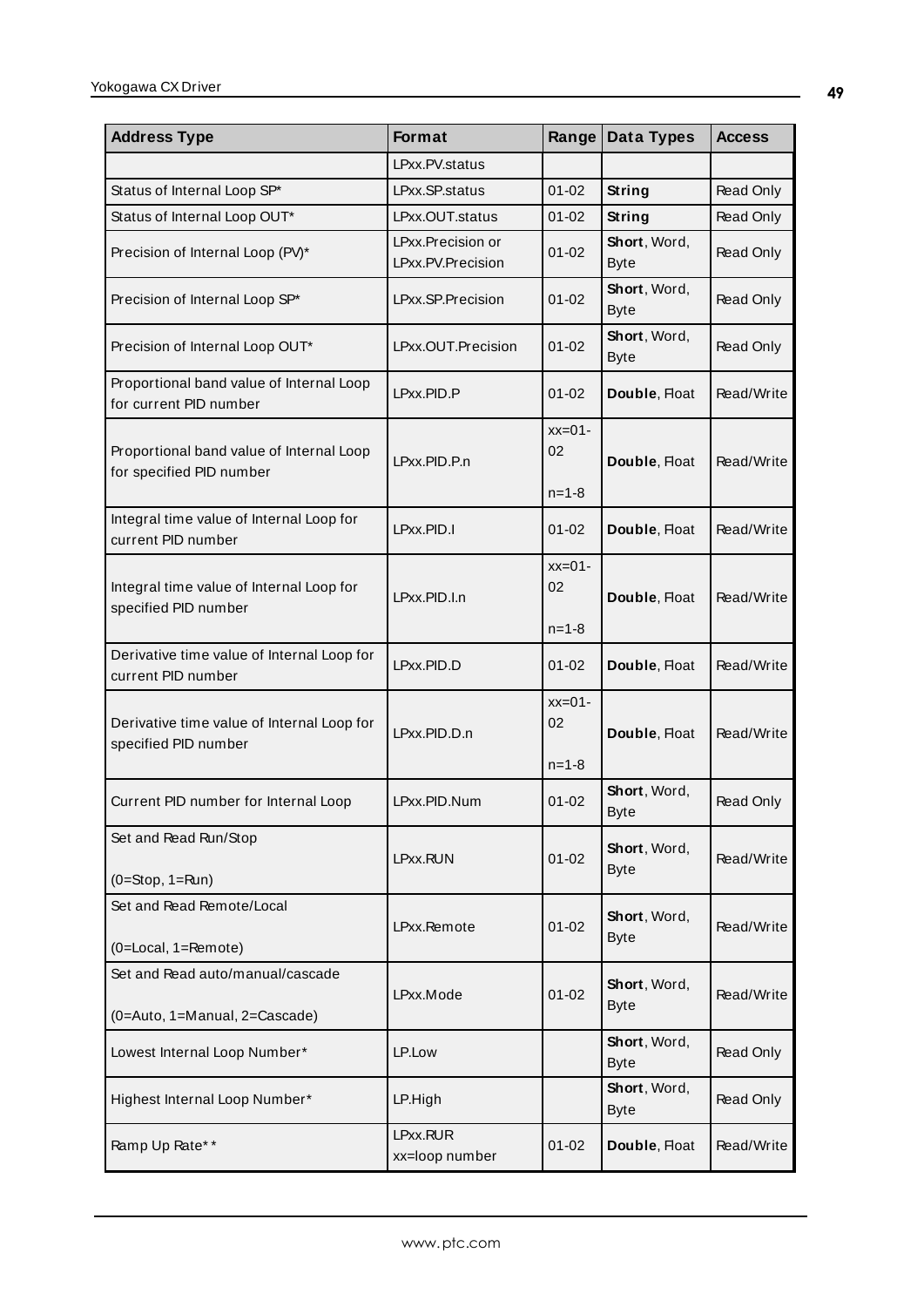| <b>Address Type</b> | <b>Format</b>              |          | Range   Data Types | <b>Access</b> |
|---------------------|----------------------------|----------|--------------------|---------------|
| Ramp Down Rate**    | LPxx.RDR<br>xx=loop number | $101-02$ | Double, Float      | Read/Write    |

<u> 1980 - Johann Barbara, martxa amerikan personal (h. 1980).</u>

# **External Loops**

| <b>Address Type</b>                            | Format                                   | Range     | Data Types                  | <b>Access</b> |
|------------------------------------------------|------------------------------------------|-----------|-----------------------------|---------------|
| Process Value of External<br>Loop              | LPExx or LPExx.PV                        | $01 - 16$ | Double, Float               | Read Only     |
| Setpoint Value of External<br>Loop             | LPExx.SP                                 | $01 - 16$ | Double, Float               | Read/Write    |
| Output Value of External Loop                  | LPExx.OUT                                | $01 - 16$ | Double, Float               | Read/Write    |
| Alarm Summary of External<br>Loop              | LPExx.Alarm                              | $01 - 16$ | DWord, Short,<br>Word, Byte | Read Only     |
| Alarm Level1 Status of<br><b>External Loop</b> | LPExx.Alarm1                             | $01 - 16$ | Short, Word, Byte           | Read Only     |
| Alarm Level2 Status of<br><b>External Loop</b> | LPExx.Alarm2                             | $01 - 16$ | Short, Word, Byte           | Read Only     |
| Alarm Level3 Status of<br><b>External Loop</b> | LPExx.Alarm3                             | $01 - 16$ | Short, Word, Byte           | Read Only     |
| Alarm Level4 Status of<br><b>External Loop</b> | LPExx.Alarm4                             | $01 - 16$ | Short, Word, Byte           | Read Only     |
| Upper Scale Value of External<br>Loop*         | LPExx.scale_Hi                           | $01 - 16$ | Double, Float               | Read Only     |
| Lower Scale Value of External<br>Loop*         | LPExx.scale_Lo                           | $01 - 16$ | Double, Float               | Read Only     |
| Unit String of External Loop<br>$(PV)^*$       | LPExx.unit or LPExx.PV.unit              | $01 - 16$ | String                      | Read Only     |
| Unit String of External Loop<br>$SP*$          | LPExx.SP.unit                            | $01 - 16$ | <b>String</b>               | Read Only     |
| Unit String of External Loop<br>OUT*           | LPExx.OUT.unit                           | $01 - 16$ | <b>String</b>               | Read Only     |
| Tagname of External Loop*                      | LPExx.tag                                | $01 - 16$ | <b>String</b>               | Read Only     |
| Tagname of External Loop<br>PV*                | LPExx.PV.tag                             | $01 - 16$ | <b>String</b>               | Read Only     |
| Tagname of External Loop<br>$SP*$              | LPExx.SP.tag                             | $01 - 16$ | String                      | Read Only     |
| Tagname of External Loop<br>OUT*               | LPExx.OUT.tag                            | $01 - 16$ | String                      | Read Only     |
| Status of External Loop (PV)*                  | LPExx.status or<br>LPExx.PV.status       | $01 - 16$ | <b>String</b>               | Read Only     |
| Status of External Loop SP*                    | LPExx.SP.status                          | $01 - 16$ | <b>String</b>               | Read Only     |
| Status of External Loop OUT*                   | LPExx.OUT.status                         | $01 - 16$ | <b>String</b>               | Read Only     |
| Precision of External Loop<br>$(PV)^*$         | LPExx.Precision or<br>LPExx.PV.Precision | $01 - 16$ | Short, Word, Byte           | Read Only     |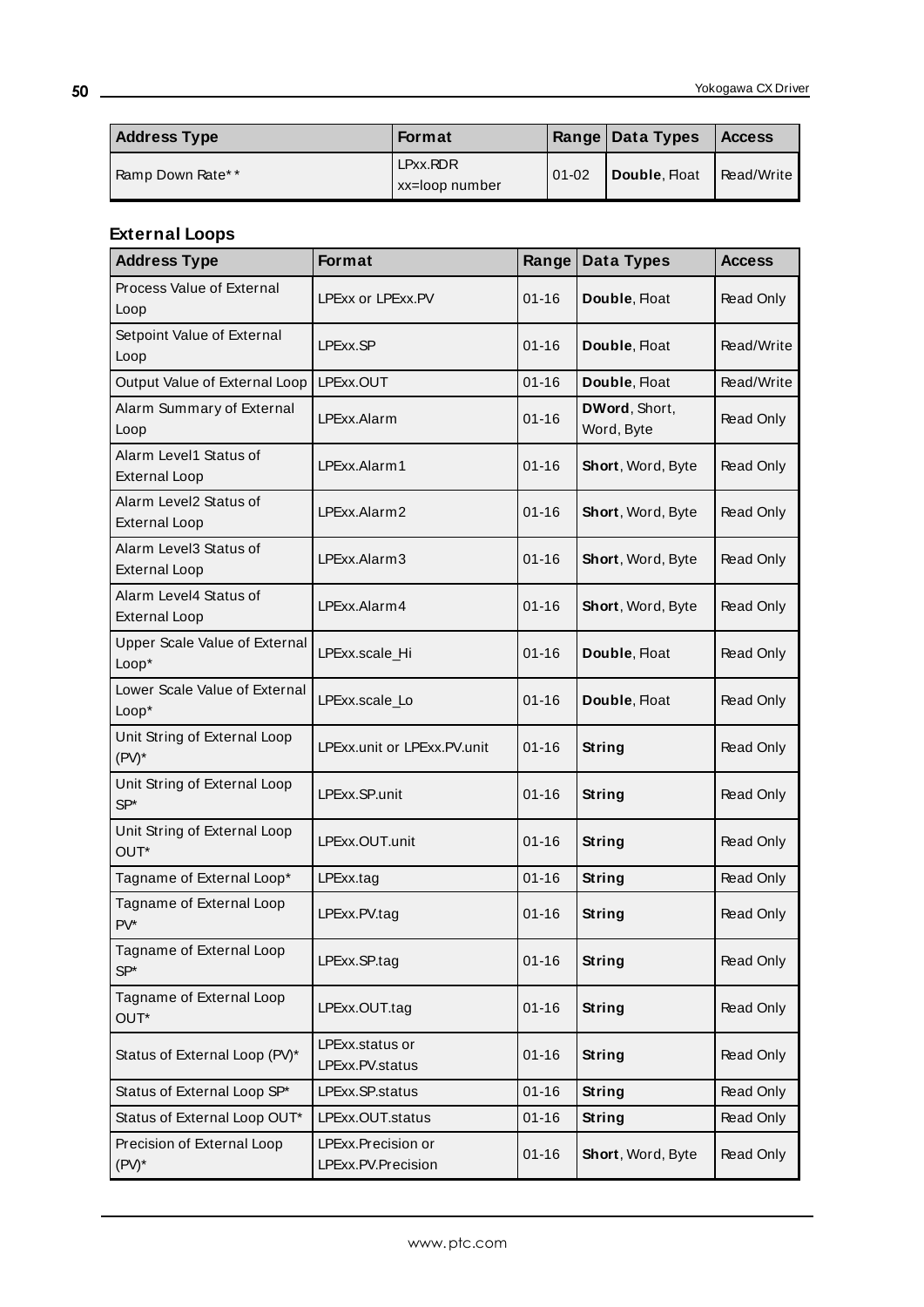| <b>Address Type</b>                                                             | <b>Format</b>       | Range     | Data Types               | <b>Access</b> |
|---------------------------------------------------------------------------------|---------------------|-----------|--------------------------|---------------|
| Precision of External Loop*                                                     | LPExx.SP.Precision  | $01 - 16$ | <b>Short, Word, Byte</b> | Read Only     |
| Precision of External Loop*                                                     | LPExx.OUT.Precision | $01 - 16$ | <b>Short, Word, Byte</b> | Read Only     |
| Set and Read auto/-<br>manual/cascade<br>$(0=Aut_0, 1=Manual, 2=Ca-$<br>ascade) | LPExx.MODE          | $01 - 02$ | Short, Word, Byte        | Read/Write    |
| Lowest External Loop Num-<br>ber <sup>*</sup>                                   | LPE.Low             |           | <b>Short, Word, Byte</b> | Read Only     |
| Highest External Loop Num-<br>ber <sup>*</sup>                                  | LPE.High            |           | Short, Word, Byte        | Read Only     |

## **Math Channels**

| <b>Address Type</b>                       | Format             | Range     | Data Types                         | <b>Access</b> |
|-------------------------------------------|--------------------|-----------|------------------------------------|---------------|
| Process Value of Math Channel             | CHxx or<br>CHxx.PV | $31 - 60$ | Double, Float                      | Read Only     |
| Alarm Summary of Math Channel             | CHxx.Alarm         | $31 - 60$ | DWord, Short, Word,<br><b>Byte</b> | Read Only     |
| Alarm Level1 Status of Math Chan-<br>nel  | CHxx.Alarm1        | $31 - 60$ | Short, Word, Byte                  | Read Only     |
| Alarm Level2 Status of Math Chan-<br>nel  | CHxx.Alarm2        | $31 - 60$ | Short, Word, Byte                  | Read Only     |
| Alarm Level3 Status of Math Chan-<br>nel  | CHxx.Alarm3        | $31 - 60$ | Short, Word, Byte                  | Read Only     |
| Alarm Level4 Status of Math Chan-<br>nel  | CHxx.Alarm4        | $31 - 60$ | Short, Word, Byte                  | Read Only     |
| Set and Read Level1 Alarm Setpoint        | CHxx.ASP1          | $31 - 60$ | Double, Float                      | Read/Write    |
| Set and Read Level2 Alarm Setpoint        | CHxx.ASP2          | $31 - 60$ | Double, Float                      | Read/Write    |
| Set and Read Level3 Alarm Setpoint        | CHxx.ASP3          | $31 - 60$ | Double, Float                      | Read/Write    |
| Set and Read Level4 Alarm Setpoint        | CHxx.ASP4          | $31 - 60$ | Double, Float                      | Read/Write    |
| Upper Scale Value of Math Chan-<br>$nel*$ | CHxx.scale_Hi      | $31 - 60$ | Double, Float                      | Read Only     |
| Lower Scale Value of Math Channel*        | CHxx.scale Lo      | $31 - 60$ | Double, Float                      | Read Only     |
| Unit String of Math Channel*              | CHxx.unit          | $31 - 60$ | String                             | Read Only     |
| Tagname of Math Channel*                  | CHxx.tag           | $31 - 60$ | String                             | Read Only     |
| Status of Math Channel*                   | CHxx.status        | $31 - 60$ | String                             | Read Only     |
| Precision of Math Channel*                | CHxx.Precision     | $31 - 60$ | Short, Word, Byte                  | Read Only     |
| Lowest Math Channel*                      | CHA.Low            |           | Short, Word, Byte                  | Read Only     |
| Highest Math Channel*                     | CHA.High           |           | Short, Word, Byte                  | Read Only     |

\* The data associated with these addresses is only read from the device at the start of a communications session. Once read, the values will not be refreshed until the server has been restarted or the Reset Tag has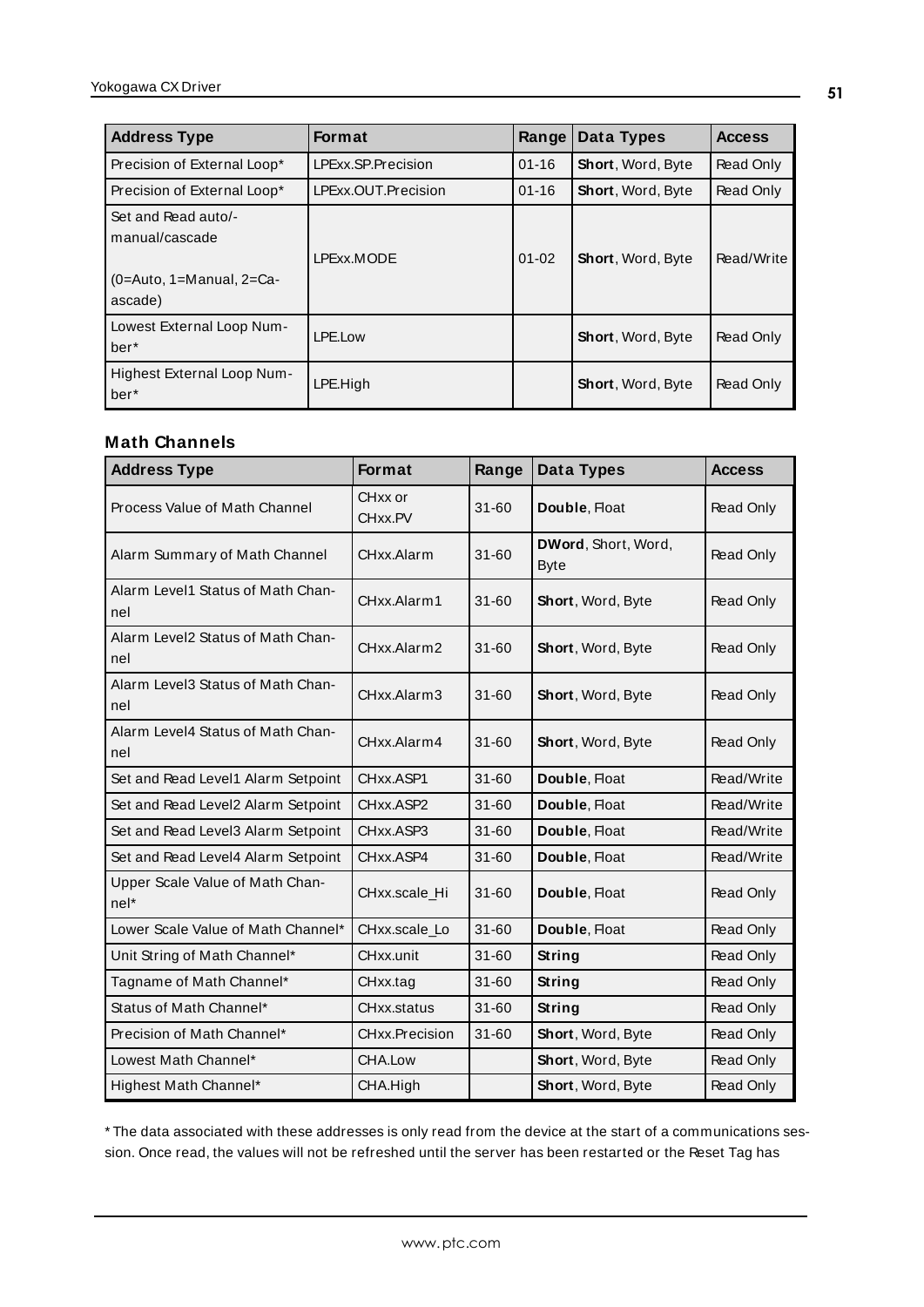been invoked. To invoke a reset, write a non zero value to the Reset Tag. Once the Reset Tag has been invoked, the driver will reinitialize all startup data from the device.

\* \* Zero (0) can be written to the tag to disable the ramp parameters. When a 0 is written to the tag, the tag will display +1.inf upon successful disabling.

| <b>Address Type</b>              | Format    | Range       | Data Types     | <b>Access</b> |
|----------------------------------|-----------|-------------|----------------|---------------|
| <b>Control Digital Inputs</b>    | DΙ        | DI001-DI006 | <b>Boolean</b> | Read Only     |
| <b>Control Digital Outputs</b>   | DO        | DO001-DO006 | <b>Boolean</b> | Read/Write    |
| <b>Expansion Digital Inputs</b>  | RI        | RI001-RI012 | <b>Boolean</b> | Read/Write    |
| <b>Expansion Digital Outputs</b> | Read Only | RO001-RO012 | <b>Boolean</b> | Read/Write    |
| <b>Internal Switches</b>         | <b>SW</b> | SW001-SW036 | <b>Boolean</b> | Read/Write    |

**DI/DO DATA and Internal Switch Status (Style Number S3 or Later)**

## **Alarm Setpoints**

Data associated with the addresses denoted in the device will be returned as +INF. Data values can only be written to Alarm Setpoints that are defined in the device: write operations to undefined Alarm Setpoints will return an error. Write operations are available only for users logged in at the Administrator level and will return an error otherwise.

### **Scales**

Data values for Scale\_Hi and Scale\_Lo for channels that are skipped will be returned as +INF.

### **Tag Names**

For devices that have unspecified tag names, the driver will construct an internal tag name based on the channel number. For example, the tag name of address 'CH01' will be returned as 'CH01'.

## **General Device Data**

| <b>Address Type</b>               | <b>Format</b>      | Range     | <b>Data Types</b> | <b>Access</b>     |
|-----------------------------------|--------------------|-----------|-------------------|-------------------|
| Administrator Level               | Admin              |           | <b>Boolean</b>    | Read Only         |
| Date of Last Data                 | Date               |           | String            | Read Only         |
| Time of Last Data                 | Time               |           | String            | Read Only         |
| <b>Model Name of Device</b>       | Model              |           | String            | Read Only         |
| <b>Host Name of Device</b>        | Hostname           |           | <b>String</b>     | Read Only         |
| Serial Number of Device           | SerialNumber       |           | String            | Read Only         |
| <b>IP Address of Device</b>       | IP                 |           | String            | Read Only         |
| <b>Math Communication Data</b>    | <b>CDxx</b>        | $01 - 30$ | <b>Float</b>      | Write Only        |
| <b>Control Math Execution</b>     | MathControl        |           | Short, Word, Byte | Write Only        |
| <b>Reset Alarms</b>               | <b>Alarm Reset</b> |           | <b>Boolean</b>    | Write Only        |
| Control Command and Response      | Command            |           | String            | Read/Write        |
| Previous Screen                   | PreScreen          |           | <b>Boolean</b>    | Write Only        |
| Direct Reloading of Configuration | Reset              |           | <b>Boolean</b>    | Write Only        |
| SetTime*                          | Tag                |           | <b>Boolean</b>    | <b>Write Only</b> |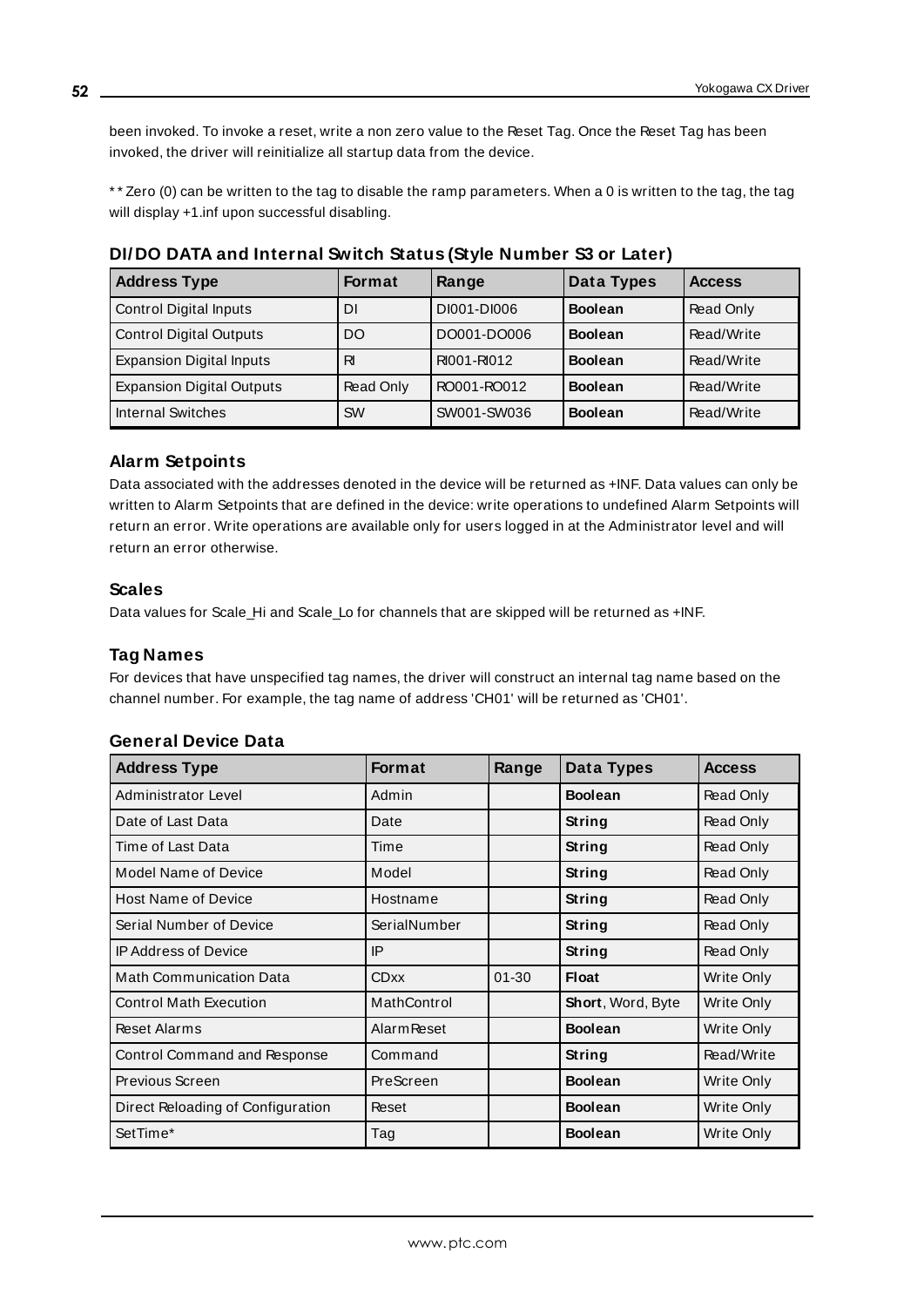\* The SetTime tag will cause the device time to be updated. Writing 0 or 1 to the tag will update the Device Date and Time, which can be verified from the Date tag and the Time tag. The SetTime tag will always display 0 as it is a Write Only tag. After a successful update, the following message will be posted: "Device Clock set to system time [Device <device\_name>]."

### **Administrator Level**

The Admin address type has a value of '1' or 'true' when the user has logged on at the Administrator level and a value of '0' or 'false' when the user has logged on at the User level.

### **Math Communication Data**

The CD address type is only valid for devices equipped with the math option. Write operations to CD addresses for non-math equipped devices will return an error. Write operations are available only for users logged in at the Administrator level and will return an error otherwise.

### **Model Name of Device**

The Model address type will have a string value of 'CX1000' or 'CX2000,' indicating the model series returned by the device.

### **Control Math Execution**

The MathControl address type is only available for devices equipped with the math option. Write operations to the MathControl tag for non-math equipped devices will return an error.

### **Control Command and Response**

The Command address allows the user to send a string command and receive a string response to and from the device. This allows the user to send any command to the device, including commands not directly supported by the driver. This tag is only available to users logged in at the Administrator level. Otherwise, write operations will return an error.

Use caution when performing write operations using the Command address.

**Note:** The actual number of addresses available for each type depends on the configuration of the Yokogawa device. If the driver finds that an address is not present in the device at Runtime, it will post an error message and remove the tag from its scan list.

Addresses that have Write Only access are assigned a default access of Read/Write; however, data values are unreadable for these addresses and the associated tags are not included in the scan list. The current data value for these tags will always be 0 for numeric data types and null string for string data types.

## **CX2410 Addressing**

The driver supports the following addresses for this device. The default data type for each address type is shown in **bold**.

| <b>Address Type</b>            | <b>Format</b>                  | Range     | Data Types                         | <b>Access</b> |
|--------------------------------|--------------------------------|-----------|------------------------------------|---------------|
| Process Value of Channel       | CH <sub>xx</sub> or<br>CHxx.PV | $01 - 10$ | Double, Float                      | Read Only     |
| Alarm Summary of Channel       | CHxx.Alarm                     | $01 - 10$ | DWord, Short, Word,<br><b>Byte</b> | Read Only     |
| Alarm Level1 Status of Channel | CHxx.Alarm1                    | $01 - 10$ | Short, Word, Byte                  | Read Only     |

### **Measured Channels**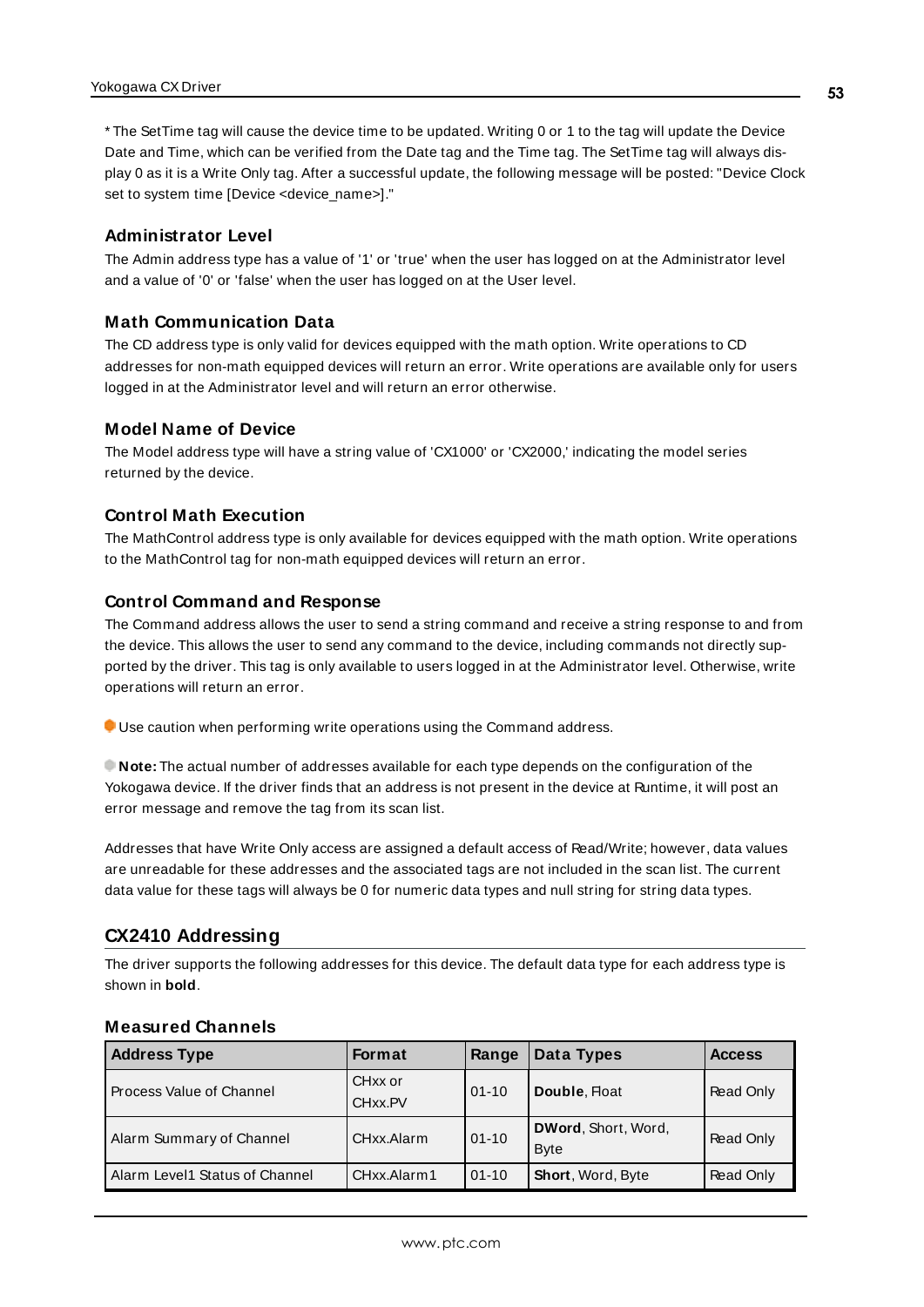| <b>Address Type</b>                | <b>Format</b>                      | Range     | Data Types               | <b>Access</b> |
|------------------------------------|------------------------------------|-----------|--------------------------|---------------|
| Alarm Level2 Status of Channel     | CHxx.Alarm2                        | $01 - 10$ | Short, Word, Byte        | Read Only     |
| Alarm Level3 Status of Channel     | CHxx.Alarm3                        | $01 - 10$ | Short, Word, Byte        | Read Only     |
| Alarm Level4 Status of Channel     | CHxx Alarm4                        | $01 - 10$ | <b>Short, Word, Byte</b> | Read Only     |
| Set and Read Level1 Alarm Setpoint | CHxx.ASP1                          | $01 - 10$ | Double, Float            | Read/Write    |
| Set and Read Level2 Alarm Setpoint | CH <sub>xx</sub> .ASP <sub>2</sub> | $01 - 10$ | Double, Float            | Read/Write    |
| Set and Read Level3 Alarm Setpoint | CH <sub>xx</sub> .ASP3             | $01 - 10$ | Double, Float            | Read/Write    |
| Set and Read Level4 Alarm Setpoint | CHxx.ASP4                          | $01 - 10$ | Double, Float            | Read/Write    |
| Upper Scale Value of Channel*      | CHxx.scale Hi                      | $01 - 10$ | Double, Float            | Read Only     |
| Lower Scale Value of Channel*      | CHxx.scale Lo                      | $01 - 10$ | Double, Float            | Read Only     |
| Unit String of Channel*            | CHxx.unit                          | $01 - 10$ | String                   | Read Only     |
| Tagname of Channel*                | CHxx.tag                           | $01 - 10$ | String                   | Read Only     |
| Status of Channel*                 | CHxx.status                        | $01 - 10$ | String                   | Read Only     |
| Precision of Channel*              | CHxx.Precision                     | $01 - 10$ | <b>Short, Word, Byte</b> | Read Only     |
| Lowest Measuring Channel*          | CH.Low                             |           | Short, Word, Byte        | Read Only     |
| Highest Measuring Channel*         | CH.High                            |           | Short, Word, Byte        | Read Only     |

# **Internal Loops**

| <b>Address Type</b>                                                 | Format          | Range                         | Data Types                  | <b>Access</b> |
|---------------------------------------------------------------------|-----------------|-------------------------------|-----------------------------|---------------|
| Process Value of Internal Loop                                      | LPxx or LPxx.PV | $01 - 04$                     | Double, Float               | Read Only     |
| Setpoint Value of Internal Loop for current<br>SP <sub>number</sub> | LPxx.SP         | $01 - 04$                     | Double, Float               | Read/Write    |
| Setpoint Value of Internal Loop for specified<br>SP number          | LPxx.SP.n       | $xx=01-$<br>04<br>$n = 1 - 8$ | Double, Float               | Read/Write    |
| Current SP number for Internal Loop                                 | LPxx.SP.Num     | $01 - 04$                     | Short, Word,                | Read/Write    |
| Output Value of Internal Loop                                       | LPxx.OUT        | $01 - 04$                     | Double, Float               | Read/Write    |
| Alarm Summary of Internal Loop                                      | LPxx.Alarm      | $01 - 04$                     | DWord, Short,<br>Word, Byte | Read Only     |
| Alarm Level1 Status of Internal Loop                                | LPxx.Alarm1     | $01 - 04$                     | Short, Word,<br><b>Byte</b> | Read Only     |
| Alarm Level2 Status of Internal Loop                                | LPxx.Alarm2     | $01 - 04$                     | Short, Word,<br><b>Byte</b> | Read Only     |
| Alarm Level3 Status of Internal Loop                                | LPxx.Alarm3     | $01 - 04$                     | Short, Word,<br><b>Byte</b> | Read Only     |
| Alarm Level4 Status of Internal Loop                                | LPxx.Alarm4     | $01 - 04$                     | Short, Word,<br><b>Byte</b> | Read Only     |
| Set and Read Level1 Alarm Setpoint                                  | LPxx.ASP1       | $01 - 04$                     | Double, Float               | Read/Write    |
| Set and Read Level2 Alarm Setpoint                                  | LPxx.ASP2       | $01 - 04$                     | Double, Float               | Read/Write    |
| Set and Read Level3 Alarm Setpoint                                  | LPxx.ASP3       | $01 - 04$                     | Double, Float               | Read/Write    |
| Set and Read Level4 Alarm Setpoint                                  | LPxx.ASP4       | $01 - 04$                     | Double, Float               | Read/Write    |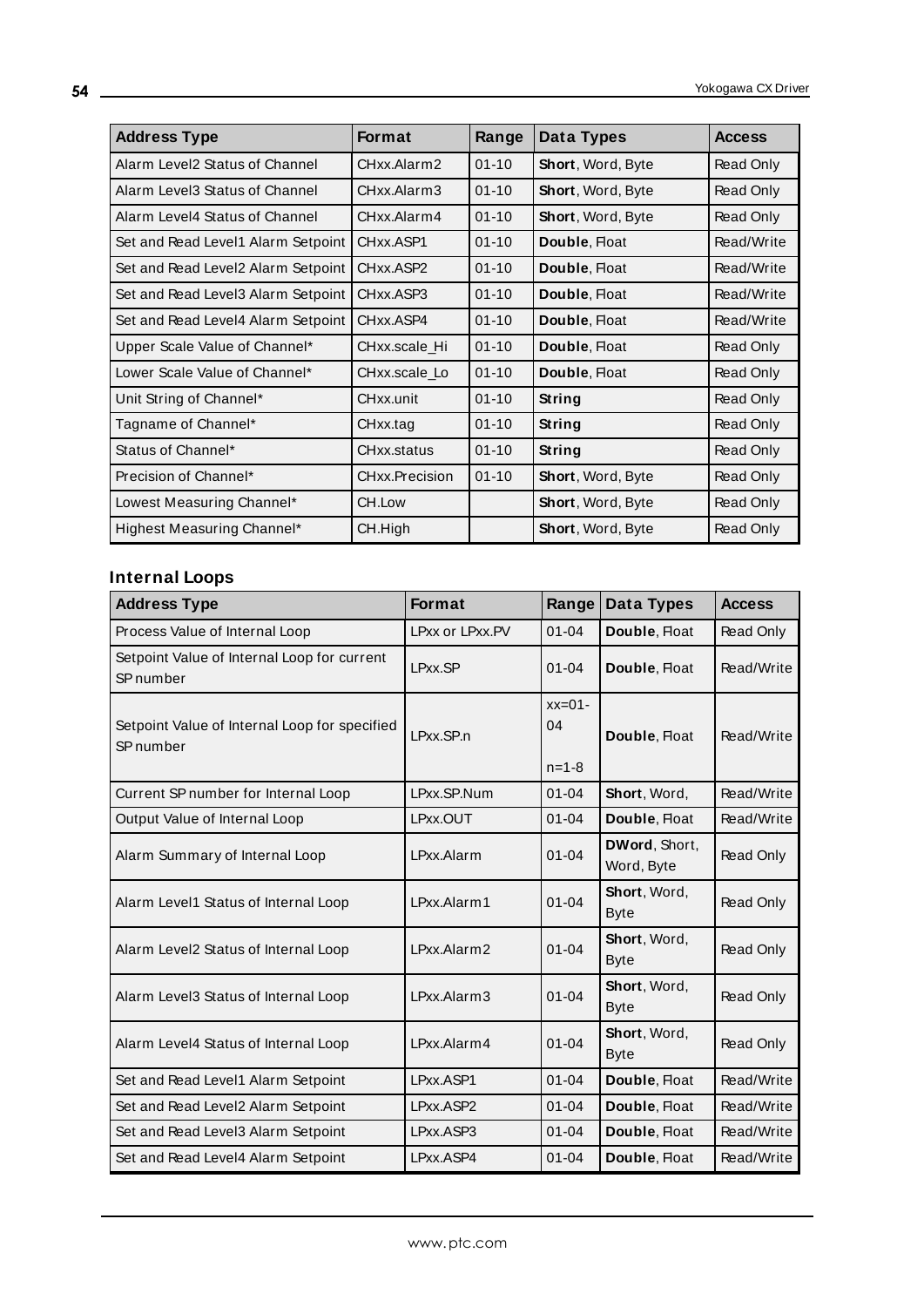| <b>Address Type</b>                                                  | Format                                 | Range                         | Data Types                  | <b>Access</b> |
|----------------------------------------------------------------------|----------------------------------------|-------------------------------|-----------------------------|---------------|
| Set and Read Level1 Alarm Setpoint of spe-<br>cified PID#            | LPxx.ASP1.n                            | $xx=01-$<br>04<br>$n = 1 - 8$ | Double, Float               | Read/Write    |
| Set and Read Level2 Alarm Setpoint of spe-<br>cified PID#            | LPxx.ASP2.n                            | $xx=01-$<br>04<br>$n = 1 - 8$ | Double, Float               | Read/Write    |
| Set and Read Level3 Alarm Setpoint of spe-<br>cified PID #           | LPxx.ASP3.n                            | $xx=01-$<br>04<br>$n = 1 - 8$ | Double, Float               | Read/Write    |
| Set and Read Level4 Alarm Setpoint of spe-<br>cified $PID#$          | LPxx.ASP4.n                            | $xx=01-$<br>04<br>$n = 1 - 8$ | Double, Float               | Read/Write    |
| Upper Scale Value of Internal Loop*                                  | LPxx.scale_Hi                          | $01 - 04$                     | Double, Float               | Read Only     |
| Lower Scale Value of Internal Loop*                                  | LPxx.scale_Lo                          | $01 - 04$                     | Double, Float               | Read Only     |
| Unit String of Internal Loop (PV)*                                   | LPxx.unit or<br>LPxx.PV.unit           | 01-04                         | String                      | Read Only     |
| Unit String of Internal Loop SP*                                     | LPxx.SP.unit                           | $01 - 04$                     | String                      | Read Only     |
| Unit String of Internal Loop OUT*                                    | LPxx.OUT.unit                          | $01 - 04$                     | String                      | Read Only     |
| Tagname of Internal Loop*                                            | LPxx.tag                               | $01 - 04$                     | String                      | Read Only     |
| Tagname of Internal Loop PV*                                         | LPxx.PV.tag                            | $01 - 04$                     | <b>String</b>               | Read Only     |
| Tagname of Internal Loop SP*                                         | LPxx.SP.tag                            | $01 - 04$                     | <b>String</b>               | Read Only     |
| Tagname of Internal Loop OUT*                                        | LPxx.OUT.tag                           | $01 - 04$                     | <b>String</b>               | Read Only     |
| Status of Internal Loop (PV)*                                        | LPxx.status or<br>LPxx.PV.status       | $01 - 04$                     | String                      | Read Only     |
| Status of Internal Loop SP*                                          | LPxx.SP.status                         | $01 - 04$                     | String                      | Read Only     |
| Status of Internal Loop OUT*                                         | LPxx.OUT.status                        | $01 - 04$                     | <b>String</b>               | Read Only     |
| Precision of Internal Loop (PV)*                                     | LPxx.Precision or<br>LPxx.PV.Precision | 01-04                         | Short, Word,<br><b>Byte</b> | Read Only     |
| Precision of Internal Loop SP*                                       | LPxx.SP.Precision                      | $01 - 04$                     | Short, Word,<br><b>Byte</b> | Read Only     |
| Precision of Internal Loop OUT*                                      | LPxx.OUT.Precision                     | $01 - 04$                     | Short, Word,<br><b>Byte</b> | Read Only     |
| Proportional band value of Internal Loop for<br>current PID number   | LPxx.PID.P                             | $01 - 04$                     | Double, Float               | Read/Write    |
| Proportional band value of Internal Loop for<br>specified PID number | LPxx.PID.P.n                           | $xx=01-$<br>04<br>$n = 1 - 8$ | Double, Float               | Read/Write    |
| Integral time value of Internal Loop for cur-<br>rent PID number     | LPxx.PID.I                             | $01 - 04$                     | Double, Float               | Read/Write    |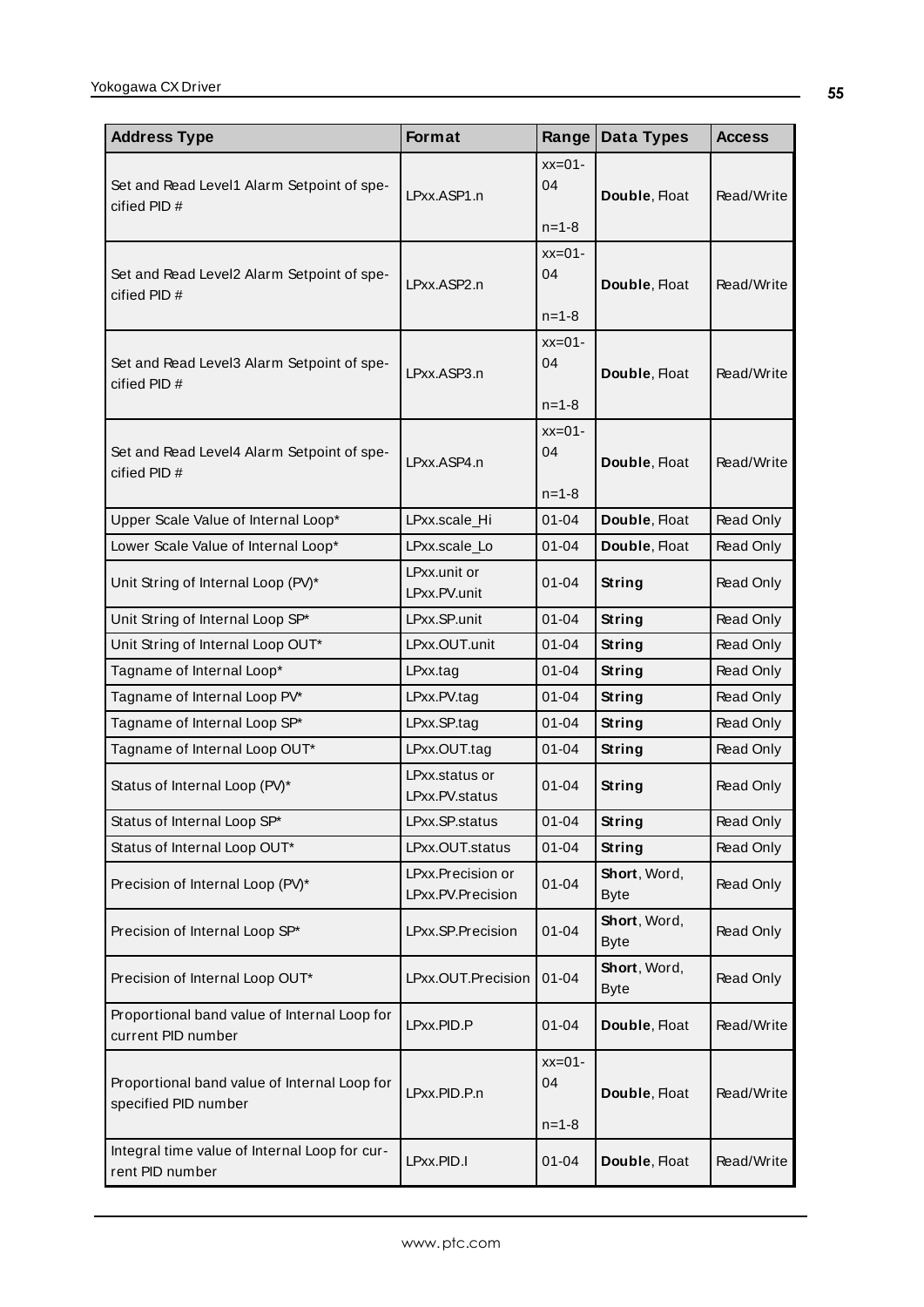| <b>Address Type</b>                                                | Format                     | Range                         | Data Types                  | <b>Access</b> |
|--------------------------------------------------------------------|----------------------------|-------------------------------|-----------------------------|---------------|
| Integral time value of Internal Loop for spe-<br>cified PID number | LPxx.PID.I.n               | $xx=01-$<br>04<br>$n = 1 - 8$ | Double, Float               | Read/Write    |
| Derivative time value of Internal Loop for<br>current PID number   | LPxx.PID.D                 | 01-04                         | Double, Float               | Read/Write    |
| Derivative time value of Internal Loop for<br>specified PID number | LPxx.PID.D.n               | $xx=01-$<br>04<br>$n = 1 - 8$ | Double, Float               | Read/Write    |
| Current PID number for Internal Loop                               | LPxx.PID.Num               | $01 - 04$                     | Short, Word,<br><b>Byte</b> | Read Only     |
| Set and Read Run/Stop<br>$(0=Stop, 1=Run)$                         | LPxx.RUN                   | $01 - 04$                     | Short, Word,<br><b>Byte</b> | Read/Write    |
| Set and Read Remote/Local<br>(0=Local, 1=Remote)                   | LPxx.Remote                | $01 - 04$                     | Short, Word,<br><b>Byte</b> | Read/Write    |
| Set and Read auto/manual/cascade<br>(0=Auto, 1=Manual, 2=Cascade)  | LPxx.Mode                  | $01 - 04$                     | Short, Word,<br><b>Byte</b> | Read/Write    |
| Lowest Internal Loop Number*                                       | LP.Low                     |                               | Short, Word,<br><b>Byte</b> | Read Only     |
| Highest Internal Loop Number*                                      | LP.High                    |                               | Short, Word,<br><b>Byte</b> | Read Only     |
| Ramp Up Rate**                                                     | LPxx.RUR<br>xx=loop number | $01 - 04$                     | Double, Float               | Read/Write    |
| Ramp Down Rate**                                                   | LPxx.RDR<br>xx=loop number | $01 - 04$                     | Double, Float               | Read/Write    |

# **External Loops**

| <b>Address Type</b>                       | <b>Format</b>     | Range     | Data Types                         | <b>Access</b> |
|-------------------------------------------|-------------------|-----------|------------------------------------|---------------|
| Process Value of External Loop            | LPExx or LPExx.PV | $01 - 16$ | Double, Float                      | Read Only     |
| Setpoint Value of External Loop           | LPExx.SP          | $01 - 16$ | Double, Float                      | Read/Write    |
| Output Value of External Loop             | LPExx.OUT         | $01 - 16$ | <b>Double, Float</b>               | Read/Write    |
| Alarm Summary of External Loop            | LPExx Alarm       | $01 - 16$ | <b>DWord, Short, Word,</b><br>Byte | Read Only     |
| Alarm Level1 Status of External<br>  Loop | LPFxx.Alarm1      | $01 - 16$ | <b>Short, Word, Byte</b>           | Read Only     |
| Alarm Level2 Status of External<br>Loop   | LPExx.Alarm2      | $01 - 16$ | <b>Short, Word, Byte</b>           | Read Only     |
| Alarm Level3 Status of External<br>Loop   | LPFxx Alarm3      | $01 - 16$ | <b>Short, Word, Byte</b>           | Read Only     |
| Alarm Level4 Status of External           | LPExx.Alarm4      | $01 - 16$ | <b>Short, Word, Byte</b>           | Read Only     |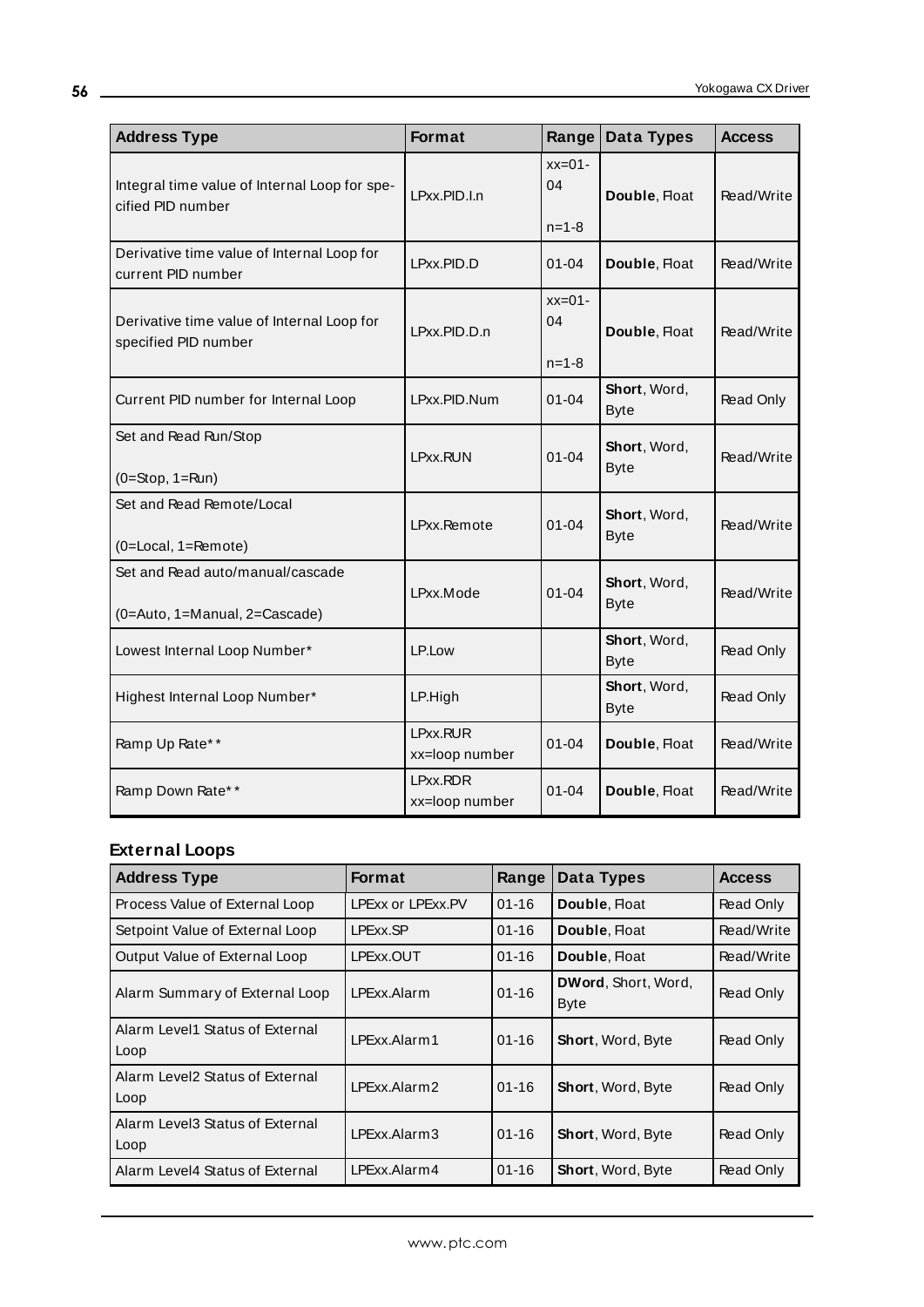| <b>Address Type</b>                    | Format                                   | Range     | Data Types        | <b>Access</b> |
|----------------------------------------|------------------------------------------|-----------|-------------------|---------------|
| Loop                                   |                                          |           |                   |               |
| Upper Scale Value of External<br>Loop* | LPExx.scale Hi                           | $01 - 16$ | Double, Float     | Read Only     |
| Lower Scale Value of External<br>Loop* | LPExx.scale_Lo                           | $01 - 16$ | Double, Float     | Read Only     |
| Unit String of External Loop (PV)*     | LPExx.unit or<br>LPExx.PV.unit           | $01 - 16$ | String            | Read Only     |
| Unit String of External Loop SP*       | LPExx.SP.unit                            | $01 - 16$ | String            | Read Only     |
| Unit String of External Loop OUT*      | LPExx.OUT.unit                           | $01 - 16$ | String            | Read Only     |
| Tagname of External Loop*              | LPExx.tag                                | $01 - 16$ | String            | Read Only     |
| Tagname of External Loop PV*           | LPExx.PV.tag                             | $01 - 16$ | String            | Read Only     |
| Tagname of External Loop SP*           | LPExx.SP.tag                             | $01 - 16$ | <b>String</b>     | Read Only     |
| Tagname of External Loop OUT*          | LPExx.OUT.tag                            | $01 - 16$ | String            | Read Only     |
| Status of External Loop (PV)*          | LPExx.status or<br>LPExx.PV.status       | $01 - 16$ | String            | Read Only     |
| Status of External Loop SP*            | LPExx.SP.status                          | $01 - 16$ | String            | Read Only     |
| Status of External Loop OUT*           | LPExx.OUT.status                         | $01 - 16$ | <b>String</b>     | Read Only     |
| Precision of External Loop (PV)*       | LPExx.Precision or<br>LPExx.PV.Precision | $01 - 16$ | Short, Word, Byte | Read Only     |
| Precision of External Loop*            | LPExx.SP.Precision                       | $01 - 16$ | Short, Word, Byte | Read Only     |
| Precision of External Loop*            | LPExx.OUT.Precision                      | $01 - 16$ | Short, Word, Byte | Read Only     |
| Set and Read auto/-<br>manual/cascade  | LPExx.MODE                               | $01 - 02$ | Short, Word, Byte | Read/Write    |
| (0=Auto, 1=Manual, 2=Cascade)          |                                          |           |                   |               |
| Lowest External Loop Number*           | LPE.Low                                  |           | Short, Word, Byte | Read Only     |
| Highest External Loop Number*          | LPE.High                                 |           | Short, Word, Byte | Read Only     |

## **Math Channels**

| <b>Address Type</b>                      | <b>Format</b>      | Range     | Data Types                                | <b>Access</b> |
|------------------------------------------|--------------------|-----------|-------------------------------------------|---------------|
| Process Value of Math Channel            | CHxx or<br>CHxx.PV | $31 - 60$ | Double, Float                             | Read Only     |
| Alarm Summary of Math Channel            | CHxx.Alarm         | $31 - 60$ | <b>DWord, Short, Word,</b><br><b>Byte</b> | Read Only     |
| Alarm Level1 Status of Math Chan-<br>nel | CHxx.Alarm1        | $31 - 60$ | Short, Word, Byte                         | Read Only     |
| Alarm Level2 Status of Math Chan-<br>nel | CHxx.Alarm2        | $31 - 60$ | <b>Short, Word, Byte</b>                  | Read Only     |
| Alarm Level3 Status of Math Chan-<br>nel | CHxx.Alarm3        | $31 - 60$ | <b>Short, Word, Byte</b>                  | Read Only     |
| Alarm Level4 Status of Math Chan-<br>nel | CHxx.Alarm4        | $31 - 60$ | <b>Short, Word, Byte</b>                  | Read Only     |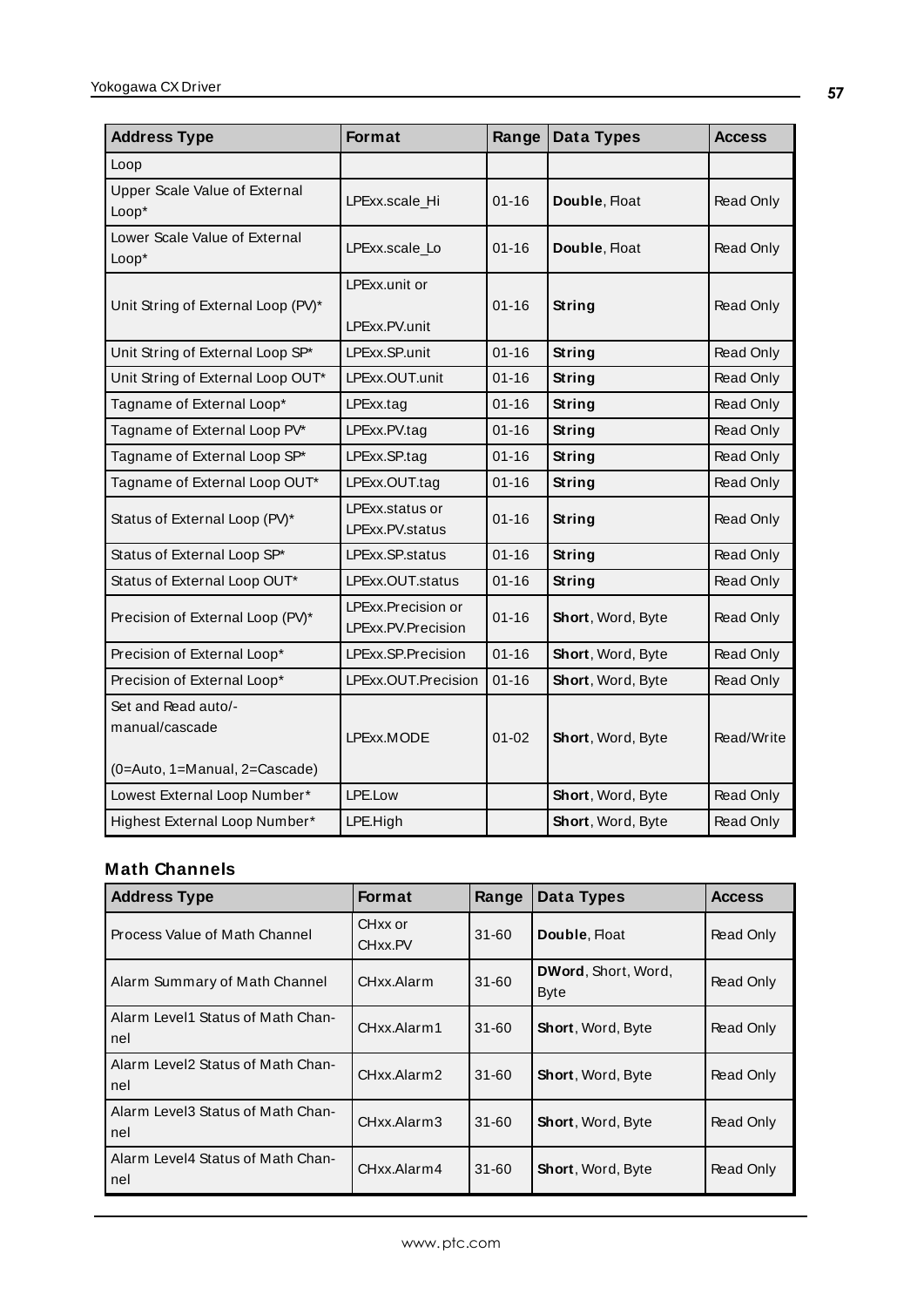| <b>Address Type</b>                     | <b>Format</b>  | Range     | Data Types        | <b>Access</b> |
|-----------------------------------------|----------------|-----------|-------------------|---------------|
| Set and Read Level1 Alarm Setpoint      | CHxx.ASP1      | $31 - 60$ | Double, Float     | Read/Write    |
| Set and Read Level2 Alarm Setpoint      | CHxx.ASP2      | $31 - 60$ | Double, Float     | Read/Write    |
| Set and Read Level 3 Alarm Setpoint     | CHxx.ASP3      | $31 - 60$ | Double, Float     | Read/Write    |
| Set and Read Level4 Alarm Setpoint      | CHxx.ASP4      | $31 - 60$ | Double, Float     | Read/Write    |
| Upper Scale Value of Math Chan-<br>nel* | CHxx.scale Hi  | $31 - 60$ | Double, Float     | Read Only     |
| Lower Scale Value of Math Channel*      | CHxx.scale Lo  | $31 - 60$ | Double, Float     | Read Only     |
| Unit String of Math Channel*            | CHxx.unit      | $31 - 60$ | <b>String</b>     | Read Only     |
| Tagname of Math Channel*                | CHxx.tag       | $31 - 60$ | <b>String</b>     | Read Only     |
| Status of Math Channel*                 | CHxx.status    | $31 - 60$ | <b>String</b>     | Read Only     |
| Precision of Math Channel*              | CHxx.Precision | $31 - 60$ | Short, Word, Byte | Read Only     |
| Lowest Math Channel*                    | CHA.Low        |           | Short, Word, Byte | Read Only     |
| Highest Math Channel*                   | CHA.High       |           | Short, Word, Byte | Read Only     |

\* The data associated with these addresses is only read from the device at the start of a communications session. Once read, the values will not be refreshed until the server has been restarted or the Reset Tag has been invoked. To invoke a reset, write a non zero value to the Reset Tag. Once the Reset Tag has been invoked, the driver will reinitialize all startup data from the device.

\* \* Zero (0) can be written to the tag to disable the ramp parameters. When a 0 is written to the tag, the tag will display +1.inf upon successful disabling.

| <b>Address Type</b>              | <b>Format</b> | Range       | Data Types     | <b>Access</b> |
|----------------------------------|---------------|-------------|----------------|---------------|
| <b>Control Digital Inputs</b>    | DI            | DI001-DI006 | <b>Boolean</b> | Read Only     |
| <b>Control Digital Outputs</b>   | DO            | DO001-DO006 | <b>Boolean</b> | Read/Write    |
| <b>Expansion Digital Inputs</b>  | RI            | RI001-RI012 | <b>Boolean</b> | Read/Write    |
| <b>Expansion Digital Outputs</b> | Read Only     | RO001-RO012 | <b>Boolean</b> | Read/Write    |
| Internal Switches                | <b>SW</b>     | SW001-SW036 | <b>Boolean</b> | Read/Write    |

**DI/DO DATA and Internal Switch Status (Style Number S3 or Later)**

## **Alarm Setpoints**

Data associated with the addresses denoted in the device will be returned as +INF. Data values can only be written to Alarm Setpoints that are defined in the device: write operations to undefined Alarm Setpoints will return an error. Write operations are available only for users logged in at the Administrator level and will return an error otherwise.

## **Scales**

Data values for Scale\_Hi and Scale\_Lo for channels that are skipped will be returned as +INF.

## **Tag Names**

For devices that have unspecified tag names, the driver will construct an internal tag name based on the channel number. For example, the tag name of address 'CH01' will be returned as 'CH01'.

## **General Device Data**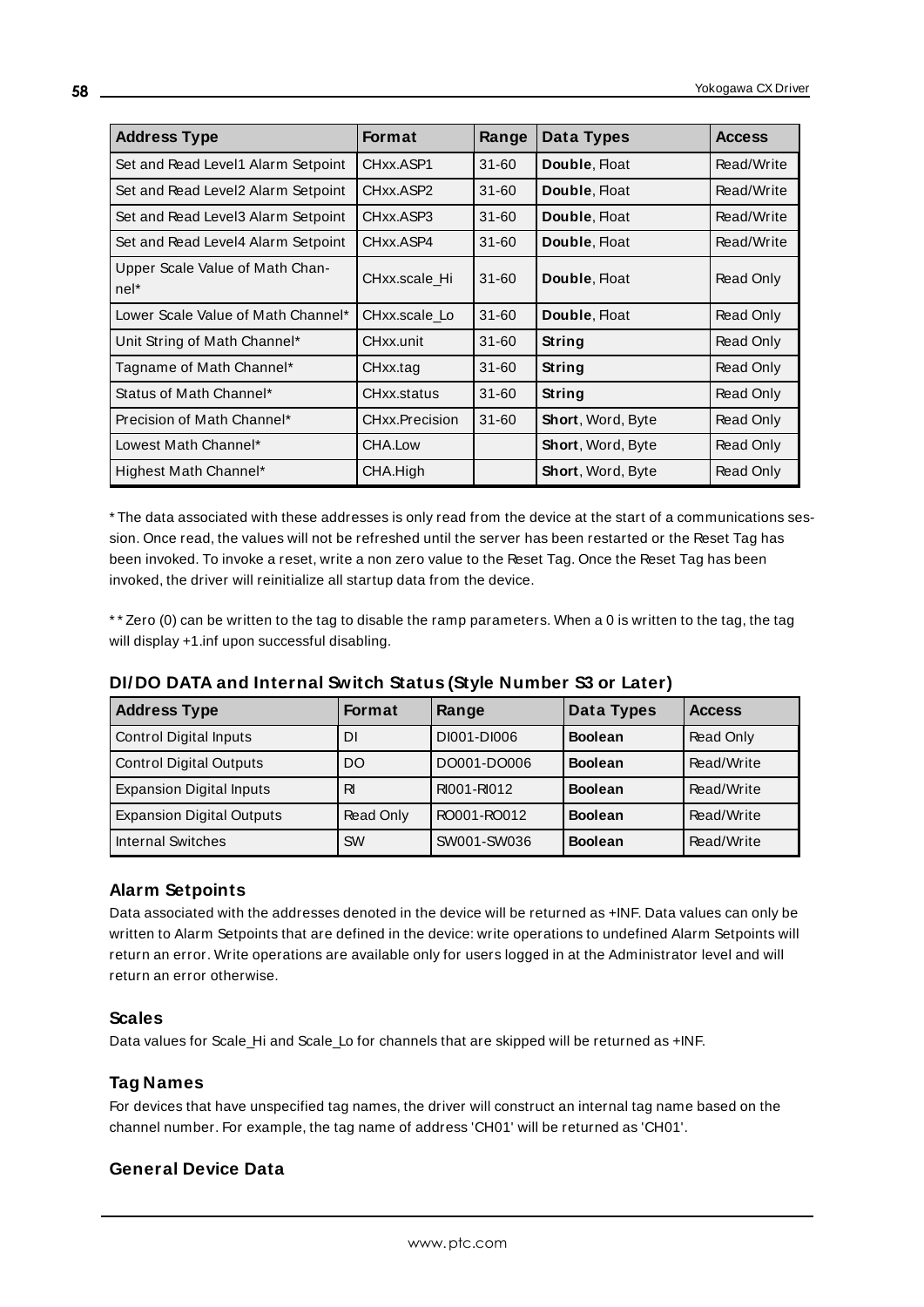| <b>Address Type</b>               | <b>Format</b>      | Range     | Data Types        | <b>Access</b> |
|-----------------------------------|--------------------|-----------|-------------------|---------------|
| Administrator Level               | Admin              |           | <b>Boolean</b>    | Read Only     |
| Date of Last Data                 | Date               |           | String            | Read Only     |
| Time of Last Data                 | Time               |           | String            | Read Only     |
| Model Name of Device              | Model              |           | String            | Read Only     |
| <b>Host Name of Device</b>        | Hostname           |           | String            | Read Only     |
| Serial Number of Device           | SerialNumber       |           | String            | Read Only     |
| <b>IP Address of Device</b>       | IP                 |           | String            | Read Only     |
| <b>Math Communication Data</b>    | <b>CDxx</b>        | $01 - 30$ | <b>Float</b>      | Write Only    |
| <b>Control Math Execution</b>     | MathControl        |           | Short, Word, Byte | Write Only    |
| <b>Reset Alarms</b>               | <b>Alarm Reset</b> |           | <b>Boolean</b>    | Write Only    |
| Control Command and Response      | Command            |           | String            | Read/Write    |
| Previous Screen                   | PreScreen          |           | <b>Boolean</b>    | Write Only    |
| Direct Reloading of Configuration | Reset              |           | <b>Boolean</b>    | Write Only    |
| SetTime*                          | Tag                |           | <b>Boolean</b>    | Write Only    |

\* The SetTime tag will cause the device time to be updated. Writing 0 or 1 to the tag will update the Device Date and Time, which can be verified from the Date tag and the Time tag. The SetTime tag will always display 0 as it is a Write Only tag. After a successful update, the following message will be posted: "Device Clock set to system time [Device <device\_name>]."

### **Administrator Level**

The Admin address type has a value of '1' or 'true' when the user has logged on at the Administrator level and a value of '0' or 'false' when the user has logged on at the User level.

## **Math Communication Data**

The CD address type is only valid for devices equipped with the math option. Write operations to CD addresses for non-math equipped devices will return an error. Write operations are available only for users logged in at the Administrator level and will return an error otherwise.

### **Model Name of Device**

The Model address type will have a string value of 'CX1000' or 'CX2000,' indicating the model series returned by the device.

### **Control Math Execution**

The MathControl address type is only available for devices equipped with the math option. Write operations to the MathControl tag for non-math equipped devices will return an error.

## **Control Command and Response**

The Command address allows the user to send a string command and receive a string response to and from the device. This allows the user to send any command to the device, including commands not directly supported by the driver. This tag is only available to users logged in at the Administrator level. Otherwise, write operations will return an error.

Use caution when performing write operations using the Command address.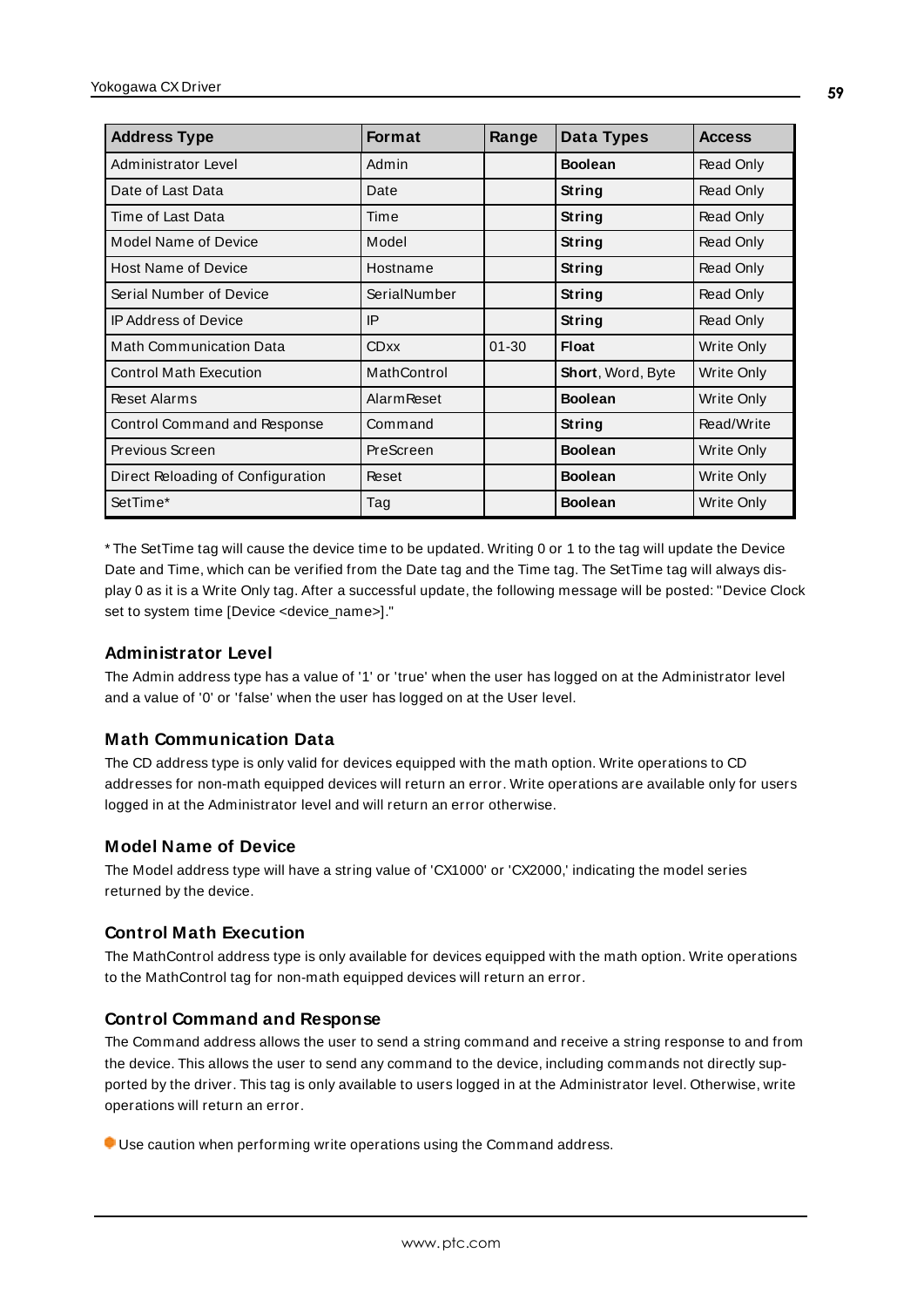**Note:** The actual number of addresses available for each type depends on the configuration of the Yokogawa device. If the driver finds that an address is not present in the device at Runtime, it will post an error message and remove the tag from its scan list.

Addresses that have Write Only access are assigned a default access of Read/Write; however, data values are unreadable for these addresses and the associated tags are not included in the scan list. The current data value for these tags will always be 0 for numeric data types and null string for string data types.

# **CX2420 Addressing**

The driver supports the following addresses for this device. The default data type for each address type is shown in **bold**.

| <b>Address Type</b>                | <b>Format</b>                   | Range     | Data Types                                | <b>Access</b> |
|------------------------------------|---------------------------------|-----------|-------------------------------------------|---------------|
| Process Value of Channel           | CHxx or<br>CH <sub>xx</sub> .PV | $01 - 20$ | Double, Float                             | Read Only     |
| Alarm Summary of Channel           | CHxx.Alarm                      | $01 - 20$ | <b>DWord, Short, Word,</b><br><b>Byte</b> | Read Only     |
| Alarm Level1 Status of Channel     | CHxx.Alarm1                     | $01 - 20$ | Short, Word, Byte                         | Read Only     |
| Alarm Level2 Status of Channel     | CHxx.Alarm2                     | $01 - 20$ | Short, Word, Byte                         | Read Only     |
| Alarm Level3 Status of Channel     | CHxx.Alarm3                     | $01 - 20$ | <b>Short, Word, Byte</b>                  | Read Only     |
| Alarm Level4 Status of Channel     | CHxx.Alarm4                     | $01 - 20$ | Short, Word, Byte                         | Read Only     |
| Set and Read Level1 Alarm Setpoint | CHxx.ASP1                       | $01 - 20$ | Double, Float                             | Read/Write    |
| Set and Read Level2 Alarm Setpoint | CHxx.ASP2                       | $01 - 20$ | Double, Float                             | Read/Write    |
| Set and Read Level3 Alarm Setpoint | CHxx.ASP3                       | $01 - 20$ | Double, Float                             | Read/Write    |
| Set and Read Level4 Alarm Setpoint | CHxx.ASP4                       | $01 - 20$ | Double, Float                             | Read/Write    |
| Upper Scale Value of Channel*      | CHxx.scale Hi                   | $01 - 20$ | Double, Float                             | Read Only     |
| Lower Scale Value of Channel*      | CHxx.scale Lo                   | $01 - 20$ | Double, Float                             | Read Only     |
| Unit String of Channel*            | CHxx.unit                       | $01 - 20$ | String                                    | Read Only     |
| Tagname of Channel*                | CHxx.tag                        | $01 - 20$ | String                                    | Read Only     |
| Status of Channel*                 | CHxx.status                     | $01 - 20$ | String                                    | Read Only     |
| Precision of Channel*              | CHxx.Precision                  | $01 - 20$ | Short, Word, Byte                         | Read Only     |
| Lowest Measuring Channel*          | CH.Low                          |           | Short, Word, Byte                         | Read Only     |
| Highest Measuring Channel*         | CH.High                         |           | Short, Word, Byte                         | Read Only     |

## **Measured Channels**

## **Internal Loops**

| <b>Address Type</b>                                        | <b>Format</b>   | Range                         | Data Types    | <b>Access</b> |
|------------------------------------------------------------|-----------------|-------------------------------|---------------|---------------|
| Process Value of Internal Loop                             | LPxx or LPxx.PV | $01 - 04$                     | Double, Float | Read Only     |
| Setpoint Value of Internal Loop<br>I for current SP number | LPxx.SP         | $01 - 04$                     | Double, Float | Read/Write    |
| Setpoint Value of Internal Loop<br>for specified SP number | LPxx.SP.n       | $xx=01-$<br>04<br>$n = 1 - 8$ | Double, Float | Read/Write    |

**60**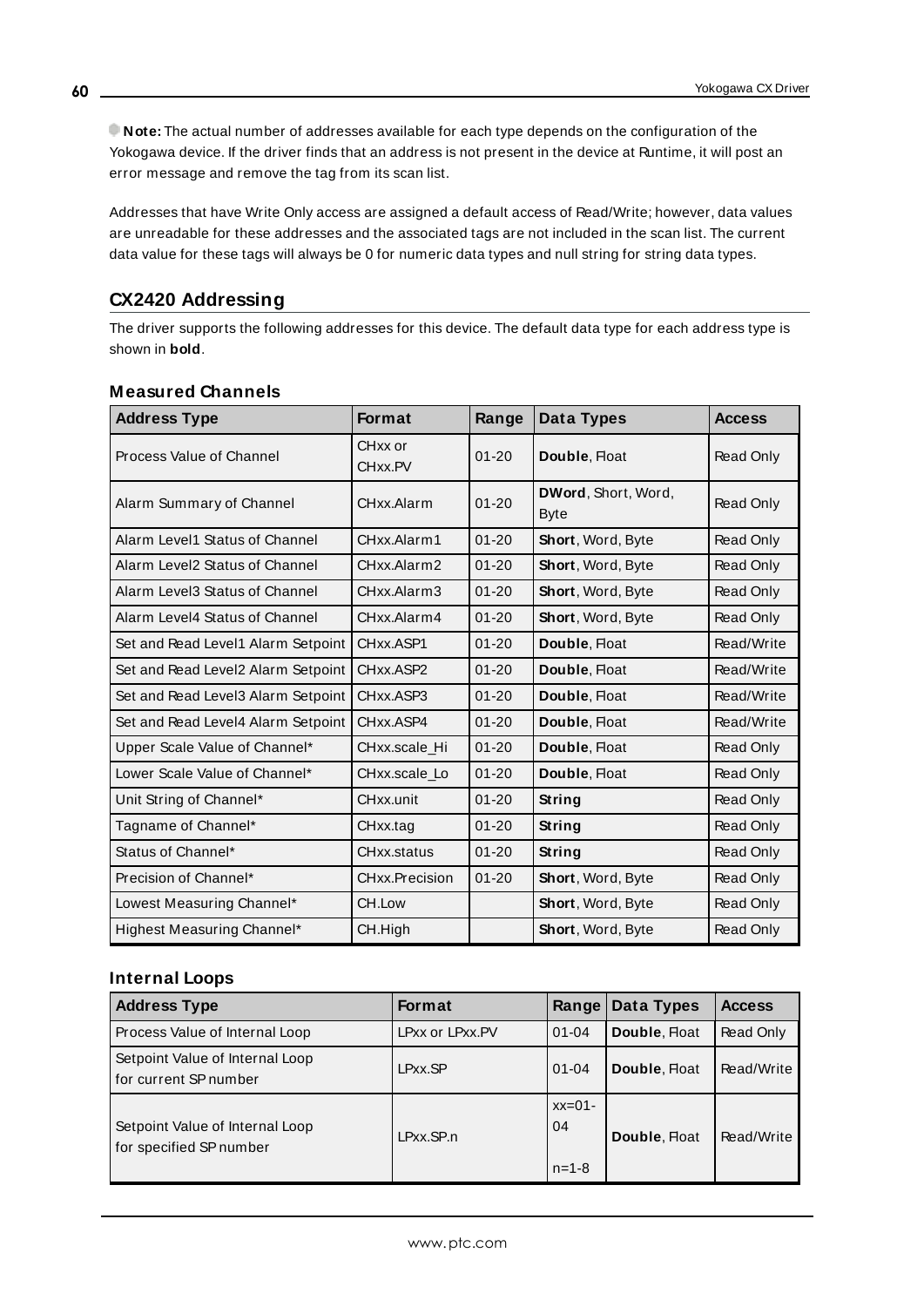| <b>Address Type</b>                                     | Format<br>Range              |                                          | Data Types                  | <b>Access</b> |
|---------------------------------------------------------|------------------------------|------------------------------------------|-----------------------------|---------------|
| Current SP number for Internal Loop                     | LPxx.SP.Num                  | $01 - 04$                                | Short, Word,                | Read/Write    |
| Output Value of Internal Loop                           | LPxx.OUT                     | $01 - 04$                                | Double, Float               | Read/Write    |
| Alarm Summary of Internal Loop                          | LPxx.Alarm                   | $01 - 04$                                | DWord, Short,<br>Word, Byte | Read Only     |
| Alarm Level1 Status of Internal Loop                    | LPxx.Alarm1                  | $01 - 04$                                | Short, Word,<br><b>Byte</b> | Read Only     |
| Alarm Level2 Status of Internal Loop                    | LPxx.Alarm2                  | $01 - 04$                                | Short, Word,<br><b>Byte</b> | Read Only     |
| Alarm Level3 Status of Internal Loop                    | LPxx.Alarm3                  | Short, Word,<br>$01 - 04$<br><b>Byte</b> |                             | Read Only     |
| Alarm Level4 Status of Internal Loop                    | LPxx.Alarm4                  | $01 - 04$                                | Short, Word,<br><b>Byte</b> | Read Only     |
| Set and Read Level1 Alarm Setpoint                      | LPxx.ASP1                    | $01 - 04$                                | Double, Float               | Read/Write    |
| Set and Read Level2 Alarm Setpoint                      | LPxx.ASP2                    | $01 - 04$                                | Double, Float               | Read/Write    |
| Set and Read Level3 Alarm Setpoint                      | LPxx.ASP3                    | $01 - 04$                                | Double, Float               | Read/Write    |
| Set and Read Level4 Alarm Setpoint                      | LPxx.ASP4                    | $01 - 04$                                | Double, Float               | Read/Write    |
| Set and Read Level1 Alarm<br>Setpoint of specified PID# | LPxx.ASP1.n                  | $xx=01-$<br>04                           | Double, Float               | Read/Write    |
|                                                         |                              | $n = 1 - 8$                              |                             |               |
| Set and Read Level2 Alarm<br>Setpoint of specified PID# | LPxx.ASP2.n                  | $xx=01-$<br>04                           | Double, Float               | Read/Write    |
|                                                         |                              | $n = 1 - 8$                              |                             |               |
| Set and Read Level3 Alarm<br>Setpoint of specified PID# | LPxx.ASP3.n                  | $xx=01-$<br>04                           | Double, Float               | Read/Write    |
|                                                         |                              | $n = 1 - 8$                              |                             |               |
| Set and Read Level4 Alarm<br>Setpoint of specified PID# | LPxx.ASP4.n                  | $xx=01-$<br>04                           | Double, Float               | Read/Write    |
|                                                         |                              | $n = 1 - 8$                              |                             |               |
| Upper Scale Value of Internal Loop*                     | LPxx.scale_Hi                | $01 - 04$                                | Double, Float               | Read Only     |
| Lower Scale Value of Internal Loop*                     | LPxx.scale_Lo                | $01 - 04$                                | Double, Float               | Read Only     |
| Unit String of Internal Loop (PV)*                      | LPxx.unit or<br>LPxx.PV.unit | $01 - 04$                                | <b>String</b>               | Read Only     |
| Unit String of Internal Loop SP*                        | LPxx.SP.unit                 | $01 - 04$                                | String                      | Read Only     |
| Unit String of Internal Loop OUT*                       | LPxx.OUT.unit                | $01 - 04$                                | String                      | Read Only     |
| Tagname of Internal Loop*                               | LPxx.tag                     | $01 - 04$                                | <b>String</b>               | Read Only     |
| Tagname of Internal Loop PV*                            | LPxx.PV.tag                  | $01 - 04$                                | <b>String</b>               | Read Only     |
| Tagname of Internal Loop SP*                            | LPxx.SP.tag                  | $01 - 04$                                | <b>String</b>               | Read Only     |
| Tagname of Internal Loop OUT*                           | LPxx.OUT.tag                 | $01 - 04$                                | String                      | Read Only     |
| Status of Internal Loop (PV)*                           | LPxx.status or               | $01 - 04$                                | <b>String</b>               | Read Only     |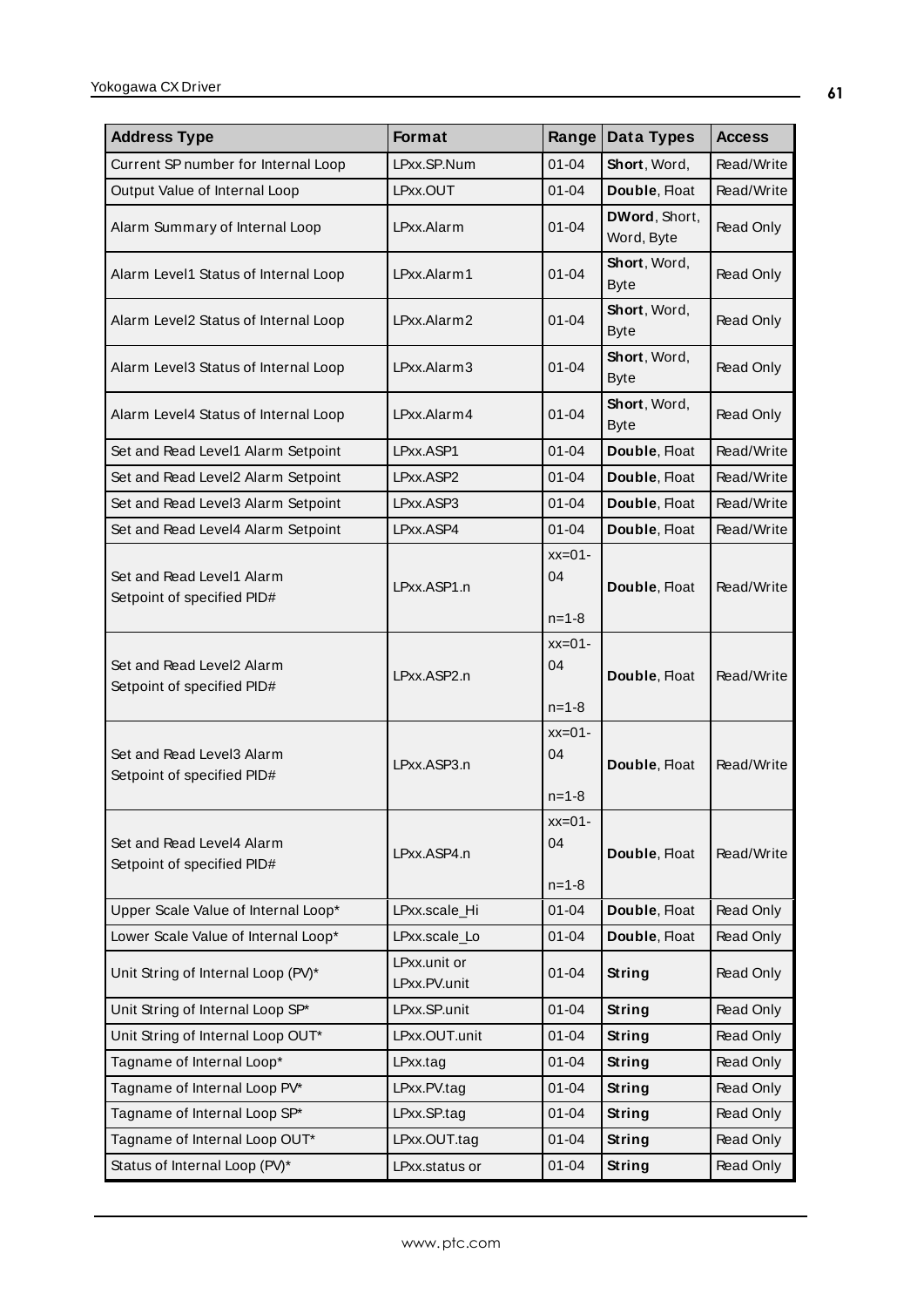| <b>Address Type</b>                                                  | <b>Format</b><br>Range                 |                                          | Data Types                          | <b>Access</b> |
|----------------------------------------------------------------------|----------------------------------------|------------------------------------------|-------------------------------------|---------------|
|                                                                      | LPxx.PV.status                         |                                          |                                     |               |
| Status of Internal Loop SP*                                          | LPxx.SP.status                         | $01 - 04$                                | <b>String</b>                       | Read Only     |
| Status of Internal Loop OUT*                                         | LPxx.OUT.status                        | $01 - 04$                                | String                              | Read Only     |
| Precision of Internal Loop (PV)*                                     | LPxx.Precision or<br>LPxx.PV.Precision | $01 - 04$                                | Short, Word,<br><b>Byte</b>         | Read Only     |
| Precision of Internal Loop SP*                                       | LPxx.SP.Precision                      | Short, Word,<br>$01 - 04$<br><b>Byte</b> |                                     | Read Only     |
| Precision of Internal Loop OUT*                                      | LPxx.OUT.Precision                     | Short, Word,<br>$01 - 04$<br><b>Byte</b> |                                     | Read Only     |
| Proportional band value of Internal Loop<br>for current PID number   | LPxx.PID.P                             | $01 - 04$                                | Double, Float                       | Read/Write    |
| Proportional band value of Internal Loop<br>for specified PID number | LPxx.PID.P.n                           | $xx=01-$<br>04<br>$n = 1 - 8$            | Double, Float                       | Read/Write    |
| Integral time value of Internal Loop for<br>current PID number       | LPxx.PID.I                             | $01 - 04$                                | Double, Float                       | Read/Write    |
| Integral time value of Internal Loop for<br>specified PID number     | LPxx.PID.I.n                           | $xx=01-$<br>04<br>$n = 1 - 8$            | Double, Float                       | Read/Write    |
| Derivative time value of Internal Loop for<br>current PID number     | LPxx.PID.D                             | $01 - 04$                                | Double, Float                       | Read/Write    |
| Derivative time value of Internal Loop for<br>specified PID number   | LPxx.PID.D.n                           | $xx=01-$<br>04<br>$n = 1 - 8$            | Double, Float                       | Read/Write    |
| Current PID number for Internal Loop                                 | LPxx.PID.Num                           | $01 - 04$                                | Short, Word,<br><b>Byte</b>         | Read Only     |
| Set and Read Run/Stop<br>$(0=Stop, 1=Run)$                           | LPxx.RUN                               | $01 - 04$                                | Short, Word,<br><b>Byte</b>         | Read/Write    |
| Set and Read Remote/Local<br>(0=Local, 1=Remote)                     | LPxx.Remote                            | $01 - 04$                                | Short, Word,<br><b>Byte</b>         | Read/Write    |
| Set and Read auto/manual/cascade<br>(0=Auto, 1=Manual, 2=Cascade)    | LPxx.Mode                              | $01 - 04$                                | Short, Word,<br><b>Byte</b>         | Read/Write    |
| Lowest Internal Loop Number*                                         | LP.Low                                 |                                          | <b>Short</b> , Word,<br><b>Byte</b> | Read Only     |
| Highest Internal Loop Number*                                        | LP.High                                |                                          | Short, Word,<br><b>Byte</b>         | Read Only     |
|                                                                      | LPxx.RUR                               |                                          |                                     |               |
| Ramp Up Rate**                                                       | xx=loop number                         | $01 - 04$                                | Double, Float                       | Read/Write    |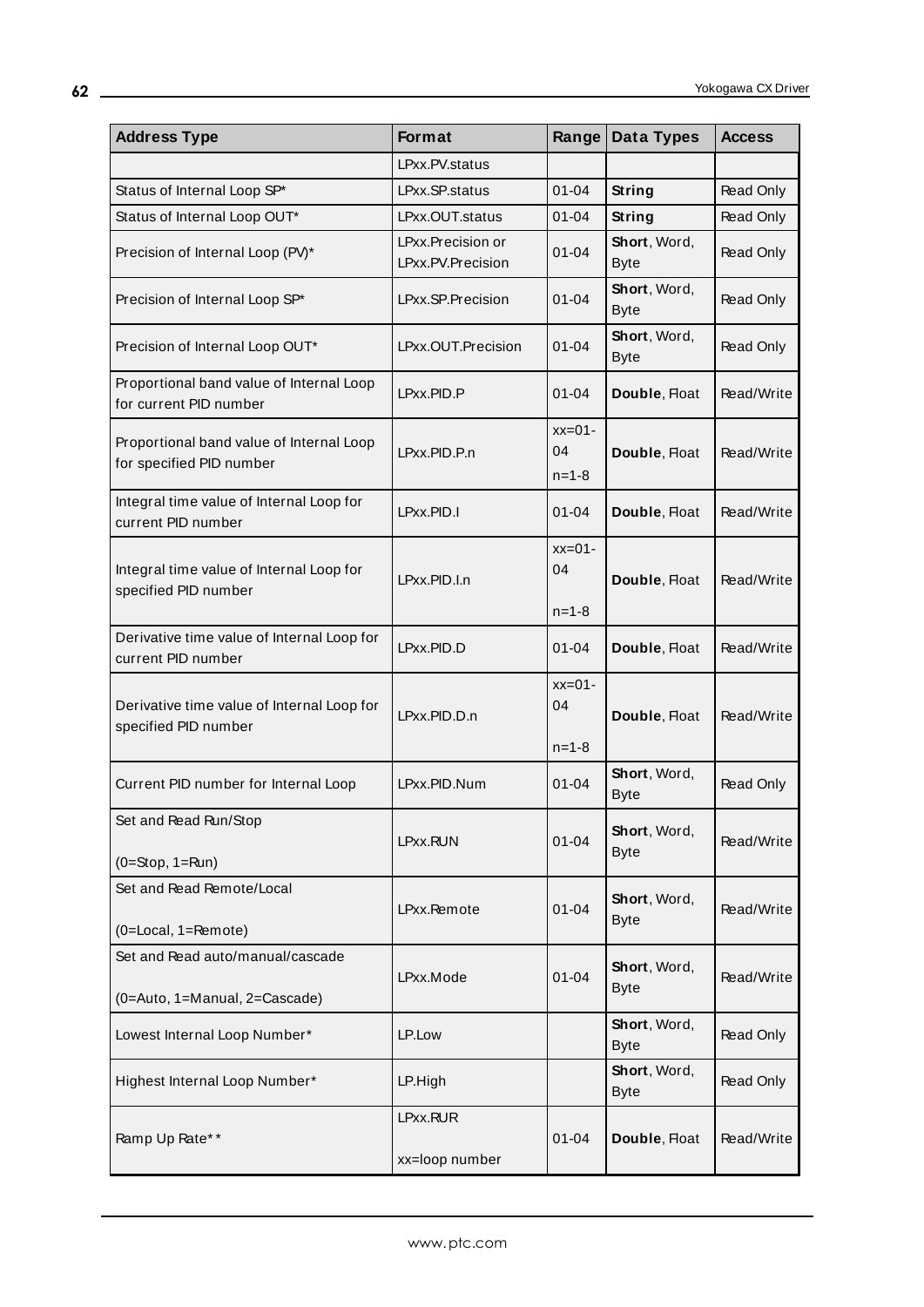| <b>Address Type</b> | <b>Format</b>  |         | Range   Data Types | <b>Access</b> |
|---------------------|----------------|---------|--------------------|---------------|
| Ramp Down Rate**    | LPxx.RDR       | l 01-04 | Double, Float      | Read/Write    |
|                     | xx=loop number |         |                    |               |

# **External Loops**

| <b>Address Type</b>                            | Format                             | Range     | Data Types                  | <b>Access</b> |
|------------------------------------------------|------------------------------------|-----------|-----------------------------|---------------|
| Process Value of External<br>Loop              | LPExx or LPExx.PV                  | $01 - 16$ | Double, Float               | Read Only     |
| Setpoint Value of External<br>Loop             | LPExx.SP                           | $01 - 16$ | Double, Float               | Read/Write    |
| Output Value of External Loop                  | LPExx.OUT                          | $01 - 16$ | Double, Float               | Read/Write    |
| Alarm Summary of External<br>Loop              | LPExx.Alarm                        | $01 - 16$ | DWord, Short,<br>Word, Byte | Read Only     |
| Alarm Level1 Status of<br><b>External Loop</b> | LPExx.Alarm1                       | $01 - 16$ | Short, Word, Byte           | Read Only     |
| Alarm Level2 Status of<br><b>External Loop</b> | LPExx.Alarm2                       | $01 - 16$ | Short, Word, Byte           | Read Only     |
| Alarm Level3 Status of<br><b>External Loop</b> | LPExx.Alarm3                       | $01 - 16$ | Short, Word, Byte           | Read Only     |
| Alarm Level4 Status of<br><b>External Loop</b> | LPExx.Alarm4                       | $01 - 16$ | Short, Word, Byte           | Read Only     |
| Upper Scale Value of External<br>Loop*         | LPExx.scale_Hi                     | $01 - 16$ | Double, Float               | Read Only     |
| Lower Scale Value of External<br>Loop          | LPExx.scale_Lo                     | $01 - 16$ | Double, Float               | Read Only     |
| Unit String of External Loop<br>$(PV)^*$       | LPExx.unit or LPExx.PV.unit        | $01 - 16$ | <b>String</b>               | Read Only     |
| Unit String of External Loop<br>$SP*$          | LPExx.SP.unit                      | $01 - 16$ | <b>String</b>               | Read Only     |
| Unit String of External Loop<br>OUT*           | LPExx.OUT.unit                     | $01 - 16$ | <b>String</b>               | Read Only     |
| Tagname of External Loop*                      | LPExx.tag                          | $01 - 16$ | <b>String</b>               | Read Only     |
| Tagname of External Loop<br>$PV^*$             | LPExx.PV.tag                       | $01 - 16$ | String                      | Read Only     |
| Tagname of External Loop<br>$SP*$              | LPExx.SP.tag                       | $01 - 16$ | <b>String</b>               | Read Only     |
| Tagname of External Loop<br>OUT*               | LPExx.OUT.tag                      | $01 - 16$ | <b>String</b>               | Read Only     |
| Status of External Loop (PV)*                  | LPExx.status or<br>LPExx.PV.status | $01 - 16$ | <b>String</b>               | Read Only     |
| Status of External Loop SP*                    | LPExx.SP.status                    | $01 - 16$ | <b>String</b>               | Read Only     |
| Status of External Loop OUT*                   | LPExx.OUT.status                   | $01 - 16$ | <b>String</b>               | Read Only     |
| Precision of External Loop                     | LPExx.Precision or                 | $01 - 16$ | Short, Word, Byte           | Read Only     |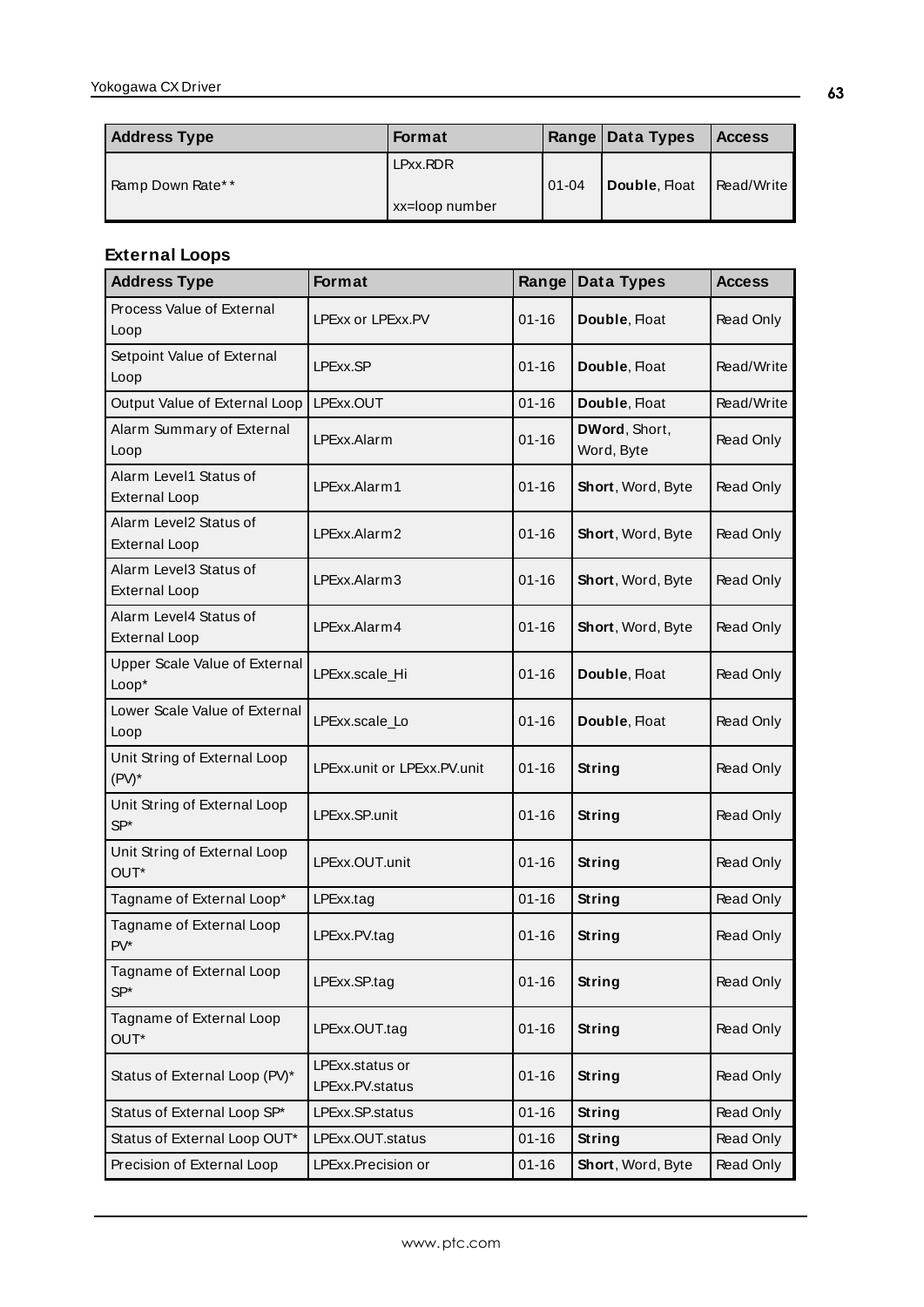| <b>Address Type</b>                                                             | <b>Format</b>       | Range     | Data Types               | <b>Access</b> |
|---------------------------------------------------------------------------------|---------------------|-----------|--------------------------|---------------|
| $(PV)^*$                                                                        | LPExx.PV.Precision  |           |                          |               |
| Precision of External Loop*                                                     | LPExx.SP.Precision  | $01 - 16$ | Short, Word, Byte        | Read Only     |
| Precision of External Loop*                                                     | LPExx.OUT.Precision | $01 - 16$ | <b>Short, Word, Byte</b> | Read Only     |
| Set and Read auto/-<br>manual/cascade<br>$(0=Aut_0, 1=Manual, 2=Ca-$<br>ascade) | LPExx.MODE          | $01 - 02$ | Short, Word, Byte        | Read/Write    |
| Lowest External Loop Num-<br>ber*                                               | LPE.Low             |           | <b>Short, Word, Byte</b> | Read Only     |
| Highest External Loop Num-<br>ber*                                              | LPE.High            |           | Short, Word, Byte        | Read Only     |

## **Math Channels**

| <b>Address Type</b>                      | Format                | Range     | Data Types                         | <b>Access</b> |
|------------------------------------------|-----------------------|-----------|------------------------------------|---------------|
| Process Value of Math Channel            | CHxx or<br>CHxx.PV    | $31 - 60$ | Double, Float                      | Read Only     |
| Alarm Summary of Math Channel            | CHxx.Alarm            | $31 - 60$ | DWord, Short, Word,<br><b>Byte</b> | Read Only     |
| Alarm Level1 Status of Math Chan-<br>nel | CHxx.Alarm1           | $31 - 60$ | Short, Word, Byte                  | Read Only     |
| Alarm Level2 Status of Math Chan-<br>nel | CHxx.Alarm2           | $31 - 60$ | Short, Word, Byte                  | Read Only     |
| Alarm Level3 Status of Math Chan-<br>nel | CHxx.Alarm3           | $31 - 60$ | Short, Word, Byte                  | Read Only     |
| Alarm Level4 Status of Math Chan-<br>nel | CHxx.Alarm4           | $31 - 60$ | Short, Word, Byte                  | Read Only     |
| Set and Read Level1 Alarm Setpoint       | CHxx.ASP1             | $31 - 60$ | Double, Float                      | Read/Write    |
| Set and Read Level2 Alarm Setpoint       | CHxx.ASP2             | $31 - 60$ | Double, Float                      | Read/Write    |
| Set and Read Level3 Alarm Setpoint       | CHxx.ASP3             | $31 - 60$ | Double, Float                      | Read/Write    |
| Set and Read Level4 Alarm Setpoint       | CHxx.ASP4             | $31 - 60$ | Double, Float                      | Read/Write    |
| Upper Scale Value of Math Chan-<br>nel*  | CHxx.scale Hi         | $31 - 60$ | Double, Float                      | Read Only     |
| Lower Scale Value of Math Channel*       | CHxx.scale Lo         | $31 - 60$ | Double, Float                      | Read Only     |
| Unit String of Math Channel*             | CHxx.unit             | $31 - 60$ | String                             | Read Only     |
| Tagname of Math Channel*                 | CHxx.tag              | $31 - 60$ | String                             | Read Only     |
| Status of Math Channel*                  | CHxx.status           | $31 - 60$ | String                             | Read Only     |
| Precision of Math Channel*               | <b>CHxx.Precision</b> | $31 - 60$ | Short, Word, Byte                  | Read Only     |
| Lowest Math Channel*                     | CHA.Low               |           | Short, Word, Byte                  | Read Only     |
| Highest Math Channel*                    | CHA.High              |           | Short, Word, Byte                  | Read Only     |

\* The data associated with these addresses is only read from the device at the start of a communications session. Once read, the values will not be refreshed until the server has been restarted or the Reset Tag has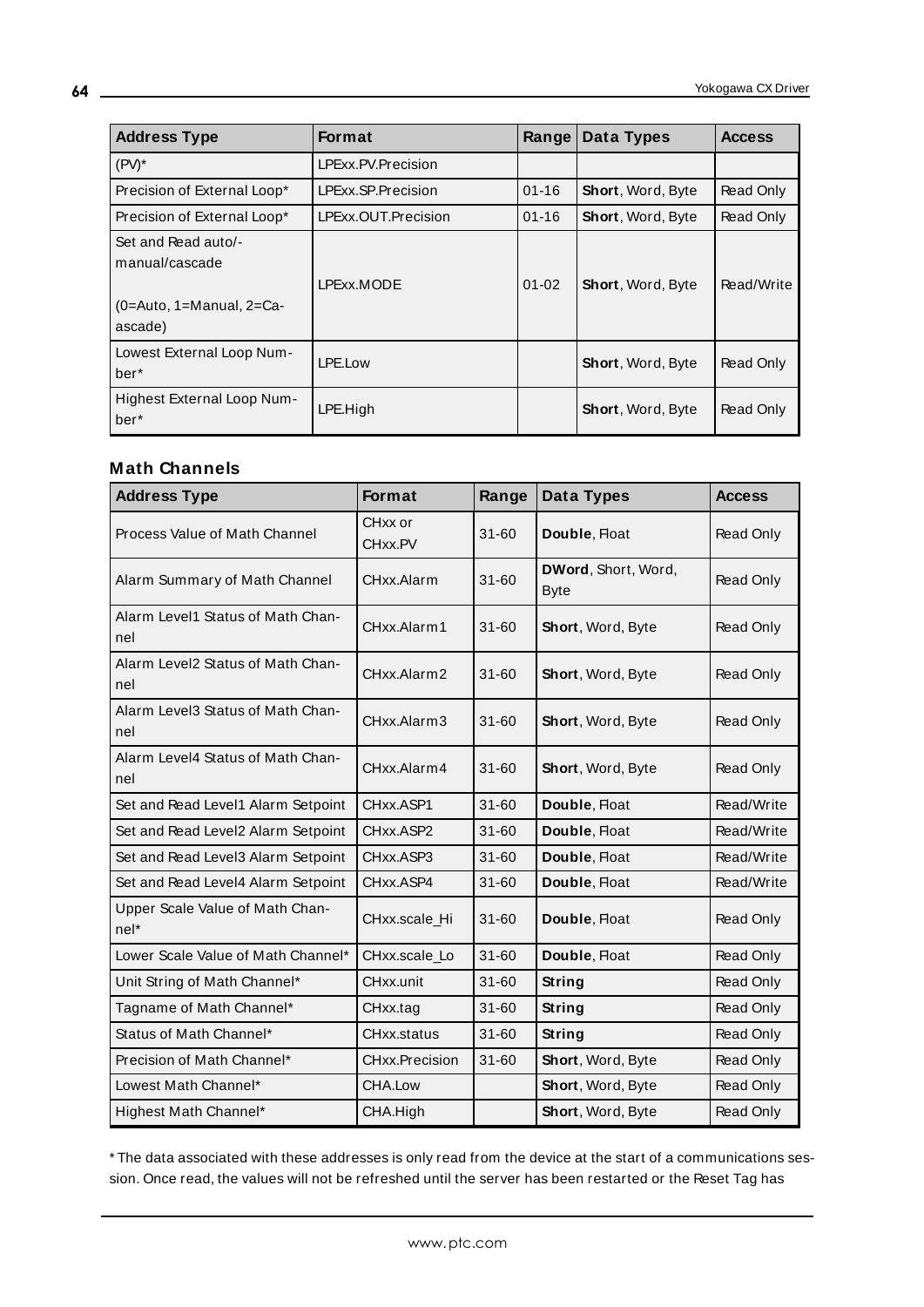been invoked. To invoke a reset, write a non zero value to the Reset Tag. Once the Reset Tag has been invoked, the driver will reinitialize all startup data from the device.

\* \* Zero (0) can be written to the tag to disable the ramp parameters. When a 0 is written to the tag, the tag will display +1.inf upon successful disabling.

| <b>Address Type</b>              | <b>Format</b> | Range       | Data Types     | <b>Access</b> |
|----------------------------------|---------------|-------------|----------------|---------------|
| <b>Control Digital Inputs</b>    | DΙ            | DI001-DI006 | <b>Boolean</b> | Read Only     |
| <b>Control Digital Outputs</b>   | DO            | DO001-DO006 | <b>Boolean</b> | Read/Write    |
| <b>Expansion Digital Inputs</b>  | RI            | RI001-RI012 | <b>Boolean</b> | Read/Write    |
| <b>Expansion Digital Outputs</b> | Read Only     | RO001-RO012 | <b>Boolean</b> | Read/Write    |
| <b>Internal Switches</b>         | <b>SW</b>     | SW001-SW036 | <b>Boolean</b> | Read/Write    |

#### **DI/DO DATA and Internal Switch Status (Style Number S3 or Later)**

## **Alarm Setpoints**

Data associated with the addresses denoted in the device will be returned as +INF. Data values can only be written to Alarm Setpoints that are defined in the device: write operations to undefined Alarm Setpoints will return an error. Write operations are available only for users logged in at the Administrator level and will return an error otherwise.

#### **Scales**

Data values for Scale\_Hi and Scale\_Lo for channels that are skipped will be returned as +INF.

#### **Tag Names**

For devices that have unspecified tag names, the driver will construct an internal tag name based on the channel number. For example, the tag name of address 'CH01' will be returned as 'CH01'.

### **General Device Data**

| <b>Address Type</b>               | <b>Format</b>      | Range     | Data Types        | <b>Access</b>     |
|-----------------------------------|--------------------|-----------|-------------------|-------------------|
| Administrator Level               | Admin              |           | <b>Boolean</b>    | Read Only         |
| Date of Last Data                 | Date               |           | String            | Read Only         |
| Time of Last Data                 | Time               |           | String            | Read Only         |
| Model Name of Device              | Model              |           | String            | Read Only         |
| <b>Host Name of Device</b>        | Hostname           |           | String            | Read Only         |
| Serial Number of Device           | SerialNumber       |           | String            | Read Only         |
| <b>IP Address of Device</b>       | IP                 |           | String            | Read Only         |
| <b>Math Communication Data</b>    | <b>CDxx</b>        | $01 - 30$ | Float             | Write Only        |
| <b>Control Math Execution</b>     | MathControl        |           | Short, Word, Byte | Write Only        |
| <b>Reset Alarms</b>               | <b>Alarm Reset</b> |           | <b>Boolean</b>    | Write Only        |
| Control Command and Response      | Command            |           | String            | Read/Write        |
| Previous Screen                   | PreScreen          |           | <b>Boolean</b>    | Write Only        |
| Direct Reloading of Configuration | Reset              |           | <b>Boolean</b>    | Write Only        |
| SetTime*                          | Tag                |           | <b>Boolean</b>    | <b>Write Only</b> |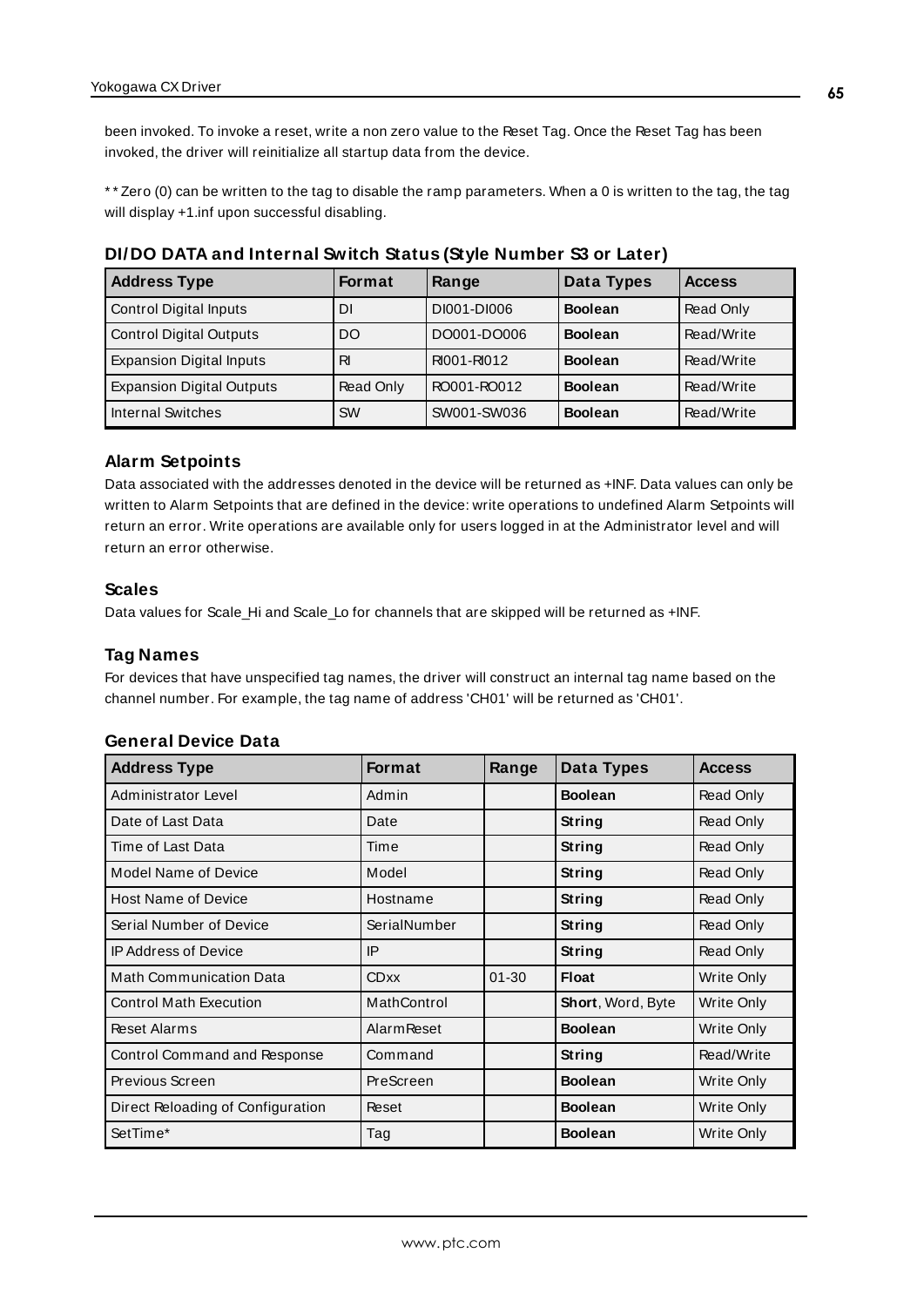\* The SetTime tag will cause the device time to be updated. Writing 0 or 1 to the tag will update the Device Date and Time, which can be verified from the Date tag and the Time tag. The SetTime tag will always display 0 as it is a Write Only tag. After a successful update, the following message will be posted: "Device Clock set to system time [Device <device\_name>]."

### **Administrator Level**

The Admin address type has a value of '1' or 'true' when the user has logged on at the Administrator level and a value of '0' or 'false' when the user has logged on at the User level.

### **Math Communication Data**

The CD address type is only valid for devices equipped with the math option. Write operations to CD addresses for non-math equipped devices will return an error. Write operations are available only for users logged in at the Administrator level and will return an error otherwise.

### **Model Name of Device**

The Model address type will have a string value of 'CX1000' or 'CX2000,' indicating the model series returned by the device.

### **Control Math Execution**

The MathControl address type is only available for devices equipped with the math option. Write operations to the MathControl tag for non-math equipped devices will return an error.

### **Control Command and Response**

The Command address allows the user to send a string command and receive a string response to and from the device. This allows the user to send any command to the device, including commands not directly supported by the driver. This tag is only available to users logged in at the Administrator level. Otherwise, write operations will return an error.

Use caution when performing write operations using the Command address.

**Note:** The actual number of addresses available for each type depends on the configuration of the Yokogawa device. If the driver finds that an address is not present in the device at Runtime, it will post an error message and remove the tag from its scan list.

Addresses that have Write Only access are assigned a default access of Read/Write; however, data values are unreadable for these addresses and the associated tags are not included in the scan list. The current data value for these tags will always be 0 for numeric data types and null string for string data types.

## **CX2610 Addressing**

The driver supports the following addresses for this device. The default data type for each address type is shown in **bold**.

| <b>Address Type</b>            | <b>Format</b>                  | Range     | Data Types                         | <b>Access</b> |
|--------------------------------|--------------------------------|-----------|------------------------------------|---------------|
| Process Value of Channel       | CH <sub>xx</sub> or<br>CHxx.PV | $01 - 10$ | Double, Float                      | Read Only     |
| Alarm Summary of Channel       | CHxx.Alarm                     | $01 - 10$ | DWord, Short, Word,<br><b>Byte</b> | Read Only     |
| Alarm Level1 Status of Channel | CHxx.Alarm1                    | $01 - 10$ | <b>Short, Word, Byte</b>           | Read Only     |

### **Measured Channels**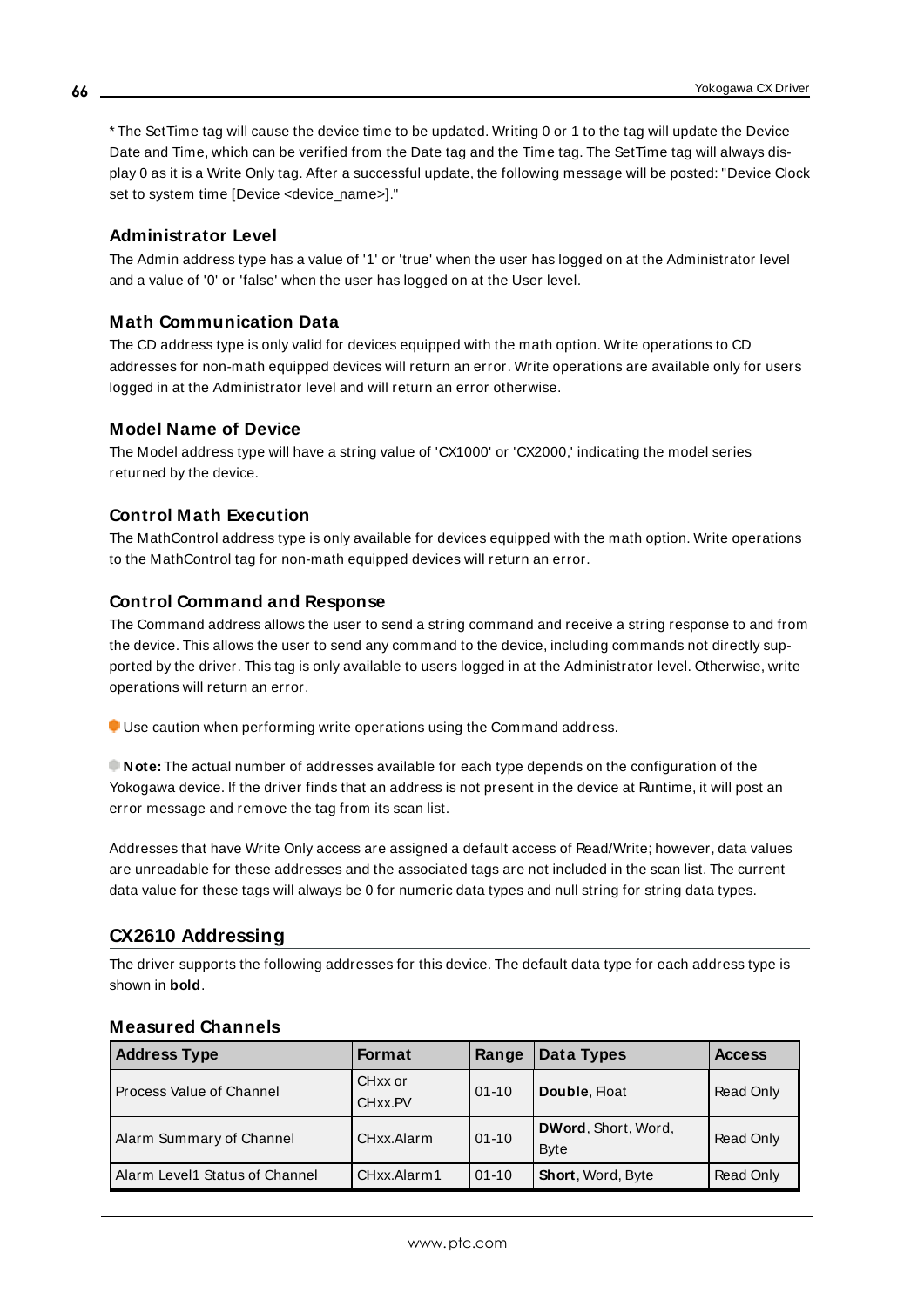| <b>Address Type</b>                | <b>Format</b>  | Range     | Data Types        | <b>Access</b> |
|------------------------------------|----------------|-----------|-------------------|---------------|
| Alarm Level2 Status of Channel     | CHxx.Alarm2    | $01 - 10$ | Short, Word, Byte | Read Only     |
| Alarm Level3 Status of Channel     | CHxx.Alarm3    | $01 - 10$ | Short, Word, Byte | Read Only     |
| Alarm Level4 Status of Channel     | CHxx.Alarm4    | $01 - 10$ | Short, Word, Byte | Read Only     |
| Set and Read Level1 Alarm Setpoint | CHxx.ASP1      | $01 - 10$ | Double, Float     | Read/Write    |
| Set and Read Level2 Alarm Setpoint | CHxx.ASP2      | $01 - 10$ | Double, Float     | Read/Write    |
| Set and Read Level3 Alarm Setpoint | CHxx.ASP3      | $01 - 10$ | Double, Float     | Read/Write    |
| Set and Read Level4 Alarm Setpoint | CHxx.ASP4      | $01 - 10$ | Double, Float     | Read/Write    |
| Upper Scale Value of Channel*      | CHxx.scale Hi  | $01 - 10$ | Double, Float     | Read Only     |
| Lower Scale Value of Channel*      | CHxx.scale Lo  | $01 - 10$ | Double, Float     | Read Only     |
| Unit String of Channel*            | CHxx.unit      | $01 - 10$ | String            | Read Only     |
| Tagname of Channel*                | CHxx.tag       | $01 - 10$ | String            | Read Only     |
| Status of Channel*                 | CHxx.status    | $01 - 10$ | String            | Read Only     |
| Precision of Channel*              | CHxx.Precision | $01 - 10$ | Short, Word, Byte | Read Only     |
| Lowest Measuring Channel*          | CH.Low         |           | Short, Word, Byte | Read Only     |
| Highest Measuring Channel*         | CH.High        |           | Short, Word, Byte | Read Only     |

# **Internal Loops**

| <b>Address Type</b>                                          | <b>Format</b>   | Range                         | Data Types                  | <b>Access</b> |
|--------------------------------------------------------------|-----------------|-------------------------------|-----------------------------|---------------|
| Process Value of Internal Loop                               | LPxx or LPxx.PV | $01 - 06$                     | Double, Float               | Read Only     |
| Setpoint Value of Internal Loop for current<br>SP number     | LPxx.SP         | $01 - 06$                     | Double, Float               | Read/Write    |
| Setpoint Value of Internal Loop for spe-<br>cified SP number | LPxx.SP.n       | $xx=01-$<br>06<br>$n = 1 - 8$ | Double, Float               | Read/Write    |
| Current SP number for Internal Loop                          | LPxx.SP.Num     | $01 - 06$                     | Short, Word,                | Read/Write    |
| Output Value of Internal Loop                                | LPxx.OUT        | $01 - 06$                     | Double, Float               | Read/Write    |
| Alarm Summary of Internal Loop                               | LPxx.Alarm      | $01 - 06$                     | DWord, Short,<br>Word, Byte | Read Only     |
| Alarm Level1 Status of Internal Loop                         | LPxx.Alarm1     | $01 - 06$                     | Short, Word,<br><b>Byte</b> | Read Only     |
| Alarm Level2 Status of Internal Loop                         | LPxx.Alarm2     | $01 - 06$                     | Short, Word,<br><b>Byte</b> | Read Only     |
| Alarm Level3 Status of Internal Loop                         | LPxx.Alarm3     | $01 - 06$                     | Short, Word,<br><b>Byte</b> | Read Only     |
| Alarm Level4 Status of Internal Loop                         | LPxx.Alarm4     | $01 - 06$                     | Short, Word,<br><b>Byte</b> | Read Only     |
| Set and Read Level1 Alarm Setpoint                           | LPxx.ASP1       | $01 - 06$                     | Double, Float               | Read/Write    |
| Set and Read Level2 Alarm Setpoint                           | LPxx.ASP2       | $01 - 06$                     | Double, Float               | Read/Write    |
| Set and Read Level3 Alarm Setpoint                           | LPxx.ASP3       | $01 - 06$                     | Double, Float               | Read/Write    |
| Set and Read Level4 Alarm Setpoint                           | LPxx.ASP4       | $01 - 06$                     | Double, Float               | Read/Write    |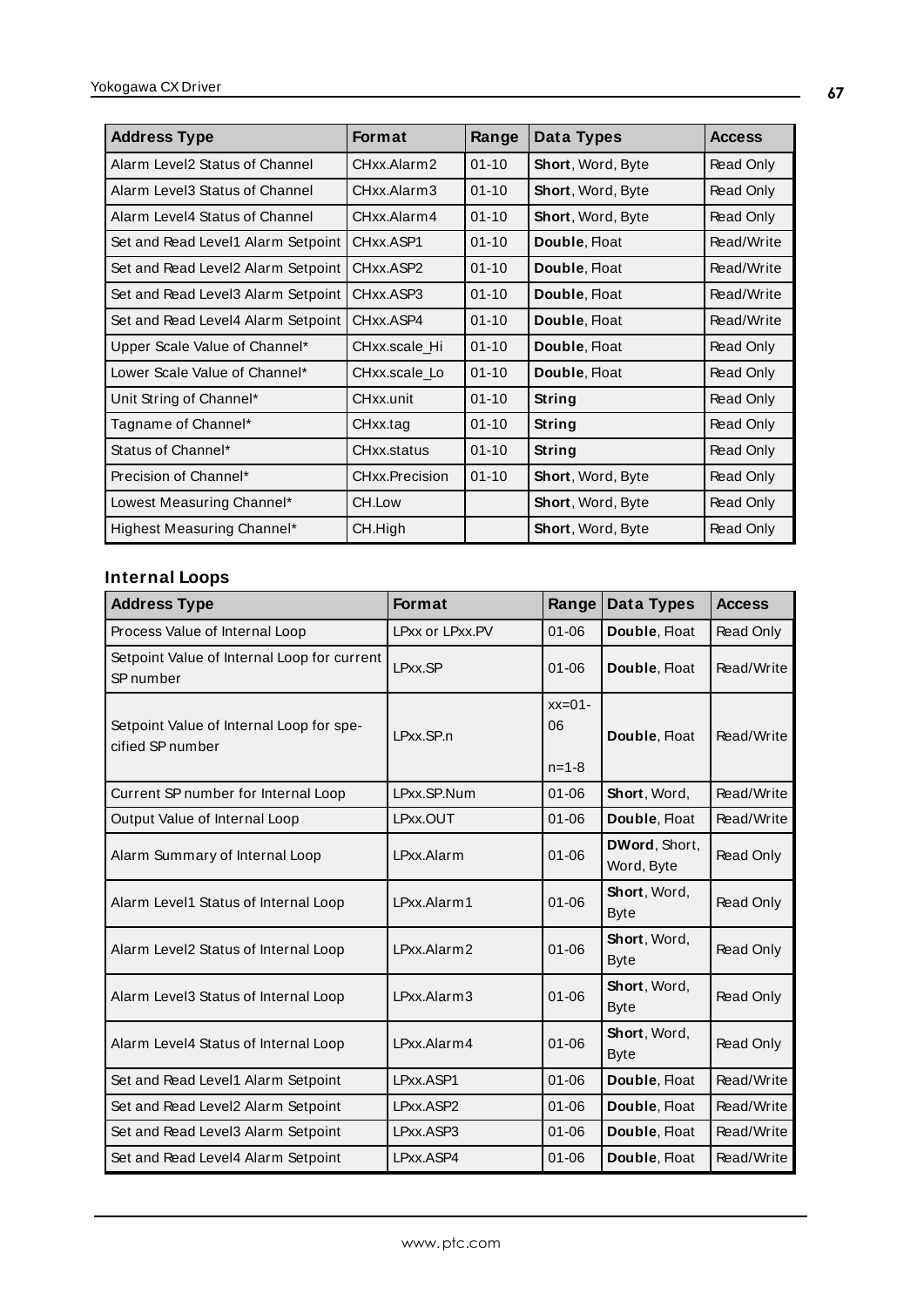| <b>Address Type</b>                                                  | Format                                 | Range                         | Data Types                  | <b>Access</b> |
|----------------------------------------------------------------------|----------------------------------------|-------------------------------|-----------------------------|---------------|
| Set and Read Level1 Alarm<br>Setpoint of specified PID#              | LPxx.ASP1.n                            | $xx=01-$<br>06<br>$n = 1 - 8$ | Double, Float               | Read/Write    |
| Set and Read Level2 Alarm<br>Setpoint of specified PID#              | LPxx.ASP2.n                            | $xx=01-$<br>06<br>$n = 1 - 8$ | Double, Float               | Read/Write    |
| Set and Read Level3 Alarm<br>Setpoint of specified PID#              | LPxx.ASP3.n                            | $xx=01-$<br>06<br>$n = 1 - 8$ | Double, Float               | Read/Write    |
| Set and Read Level4 Alarm<br>Setpoint of specified PID#              | LPxx.ASP4.n                            | $xx=01-$<br>06<br>$n = 1 - 8$ | Double, Float               | Read/Write    |
| Upper Scale Value of Internal Loop*                                  | LPxx.scale_Hi                          | $01 - 06$                     | Double, Float               | Read Only     |
| Lower Scale Value of Internal Loop*                                  | LPxx.scale_Lo                          | $01 - 06$                     | Double, Float               | Read Only     |
| Unit String of Internal Loop (PV)*                                   | LPxx.unit or<br>LPxx.PV.unit           | $01 - 06$                     | <b>String</b>               | Read Only     |
| Unit String of Internal Loop SP*                                     | LPxx.SP.unit                           | $01 - 06$                     | <b>String</b>               | Read Only     |
| Unit String of Internal Loop OUT*                                    | LPxx.OUT.unit                          | $01 - 06$                     | <b>String</b>               | Read Only     |
| Tagname of Internal Loop*                                            | LPxx.tag                               | $01 - 06$                     | <b>String</b>               | Read Only     |
| Tagname of Internal Loop PV*                                         | LPxx.PV.tag                            | $01 - 06$                     | <b>String</b>               | Read Only     |
| Tagname of Internal Loop SP*                                         | LPxx.SP.tag                            | $01 - 06$                     | <b>String</b>               | Read Only     |
| Tagname of Internal Loop OUT*                                        | LPxx.OUT.tag                           | $01 - 06$                     | <b>String</b>               | Read Only     |
| Status of Internal Loop (PV)*                                        | LPxx.status or<br>LPxx.PV.status       | $01 - 06$                     | String                      | Read Only     |
| Status of Internal Loop SP*                                          | LPxx.SP.status                         | $01 - 06$                     | String                      | Read Only     |
| Status of Internal Loop OUT*                                         | LPxx.OUT.status                        | $01 - 06$                     | <b>String</b>               | Read Only     |
| Precision of Internal Loop (PV)*                                     | LPxx.Precision or<br>LPxx.PV.Precision | $01 - 06$                     | Short, Word,<br><b>Byte</b> | Read Only     |
| Precision of Internal Loop SP*                                       | LPxx.SP.Precision                      | $01 - 06$                     | Short, Word,<br><b>Byte</b> | Read Only     |
| Precision of Internal Loop OUT*                                      | LPxx.OUT.Precision                     | $01 - 06$                     | Short, Word,<br><b>Byte</b> | Read Only     |
| Proportional band value of Internal Loop<br>for current PID number   | LPxx.PID.P                             | $01 - 06$                     | Double, Float               | Read/Write    |
| Proportional band value of Internal Loop<br>for specified PID number | LPxx.PID.P.n                           | $xx=01-$<br>06<br>$n = 1 - 8$ | Double, Float               | Read/Write    |
| Integral time value of Internal Loop for<br>current PID number       | LPxx.PID.I                             | $01 - 06$                     | Double, Float               | Read/Write    |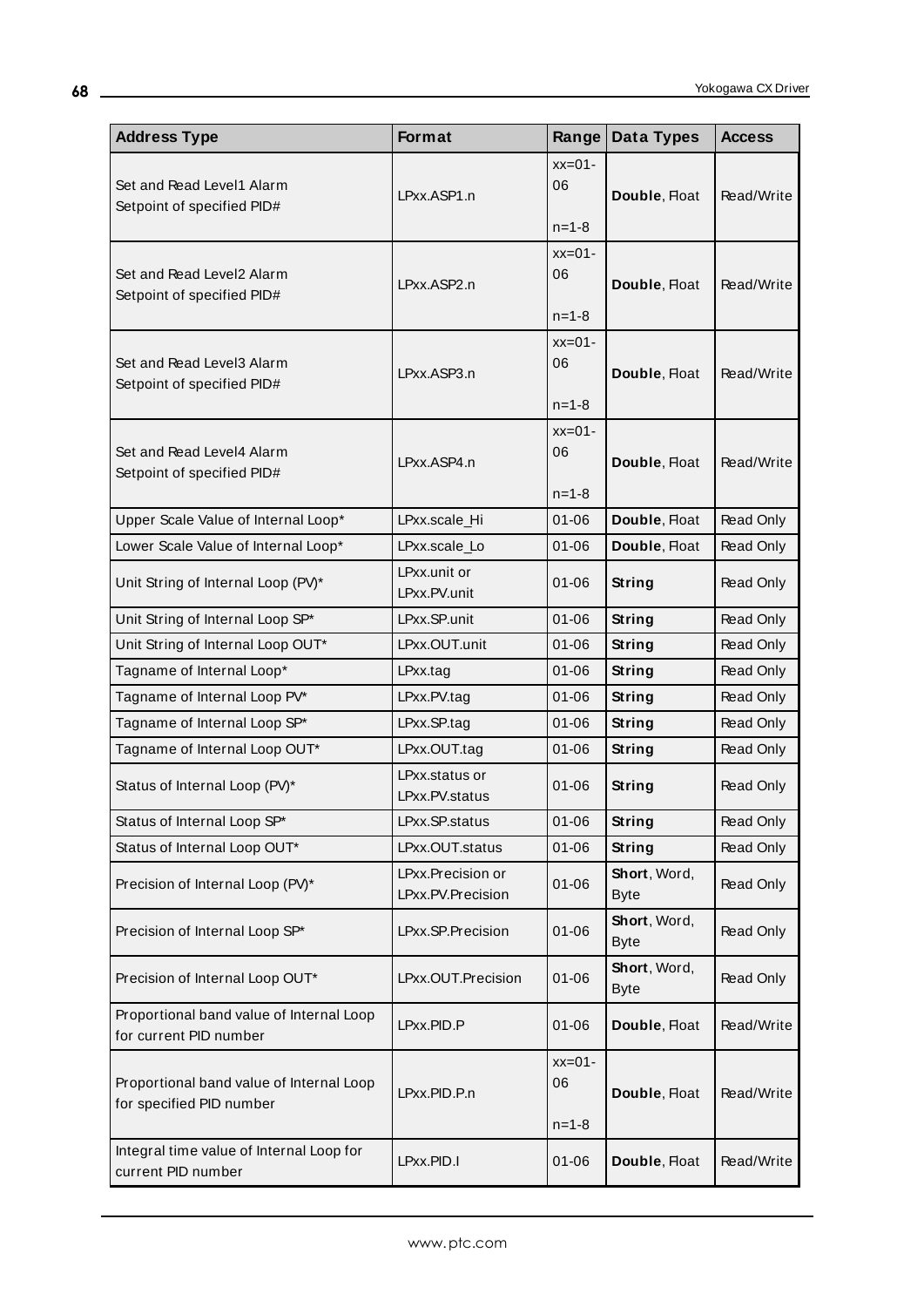| <b>Address Type</b>                                                | Format                     | Range                         | Data Types                  | <b>Access</b> |
|--------------------------------------------------------------------|----------------------------|-------------------------------|-----------------------------|---------------|
| Integral time value of Internal Loop for<br>specified PID number   | LPxx.PID.I.n               | $xx=01-$<br>06<br>$n = 1 - 8$ | Double, Float               | Read/Write    |
| Derivative time value of Internal Loop for<br>current PID number   | LPxx.PID.D                 | $01 - 06$                     | Double, Float               | Read/Write    |
| Derivative time value of Internal Loop for<br>specified PID number | LPxx.PID.D.n               | $xx=01-$<br>06                | Double, Float               | Read/Write    |
|                                                                    |                            | $n = 1 - 8$                   |                             |               |
| Current PID number for Internal Loop                               | LPxx.PID.Num               | $01 - 06$                     | Short, Word,<br><b>Byte</b> | Read Only     |
| Set and Read Run/Stop<br>$(0=Stop, 1=Run)$                         | LPxx.RUN                   | $01 - 06$                     | Short, Word,<br><b>Byte</b> | Read/Write    |
| Set and Read Remote/Local<br>$(0 = Local, 1 = Remove)$             | LPxx.Remote                | $01 - 06$                     | Short, Word,<br><b>Byte</b> | Read/Write    |
| Set and Read auto/manual/cascade<br>(0=Auto, 1=Manual, 2=Cascade)  | LPxx.Mode                  | $01 - 06$                     | Short, Word,<br><b>Byte</b> | Read/Write    |
| Lowest Internal Loop Number*                                       | LP.Low                     |                               | Short, Word,<br><b>Byte</b> | Read Only     |
| Highest Internal Loop Number*                                      | LP.High                    |                               | Short, Word,<br><b>Byte</b> | Read Only     |
| Ramp Up Rate**                                                     | LPxx.RUR<br>xx=loop number | $01 - 06$                     | Double, Float               | Read/Write    |
| Ramp Down Rate**                                                   | LPxx.RDR<br>xx=loop number | $01 - 06$                     | Double, Float               | Read/Write    |

# **External Loops**

| <b>Address Type</b>                     | <b>Format</b>     | Range     | Data Types                  | <b>Access</b> |
|-----------------------------------------|-------------------|-----------|-----------------------------|---------------|
| Process Value of External<br>Loop       | LPExx or LPExx.PV | $01 - 16$ | Double, Float               | Read Only     |
| Setpoint Value of External<br>Loop      | LPExx.SP          | $01 - 16$ | Double, Float               | Read/Write    |
| Output Value of External Loop           | LPExx.OUT         | $01 - 16$ | Double, Float               | Read/Write    |
| Alarm Summary of External<br>Loop       | LPExx Alarm       | $01 - 16$ | DWord, Short,<br>Word, Byte | Read Only     |
| Alarm Level1 Status of<br>External Loop | LPExx.Alarm1      | $01 - 16$ | <b>Short, Word, Byte</b>    | Read Only     |
| Alarm Level2 Status of<br>External Loop | LPExx.Alarm2      | $01 - 16$ | <b>Short, Word, Byte</b>    | Read Only     |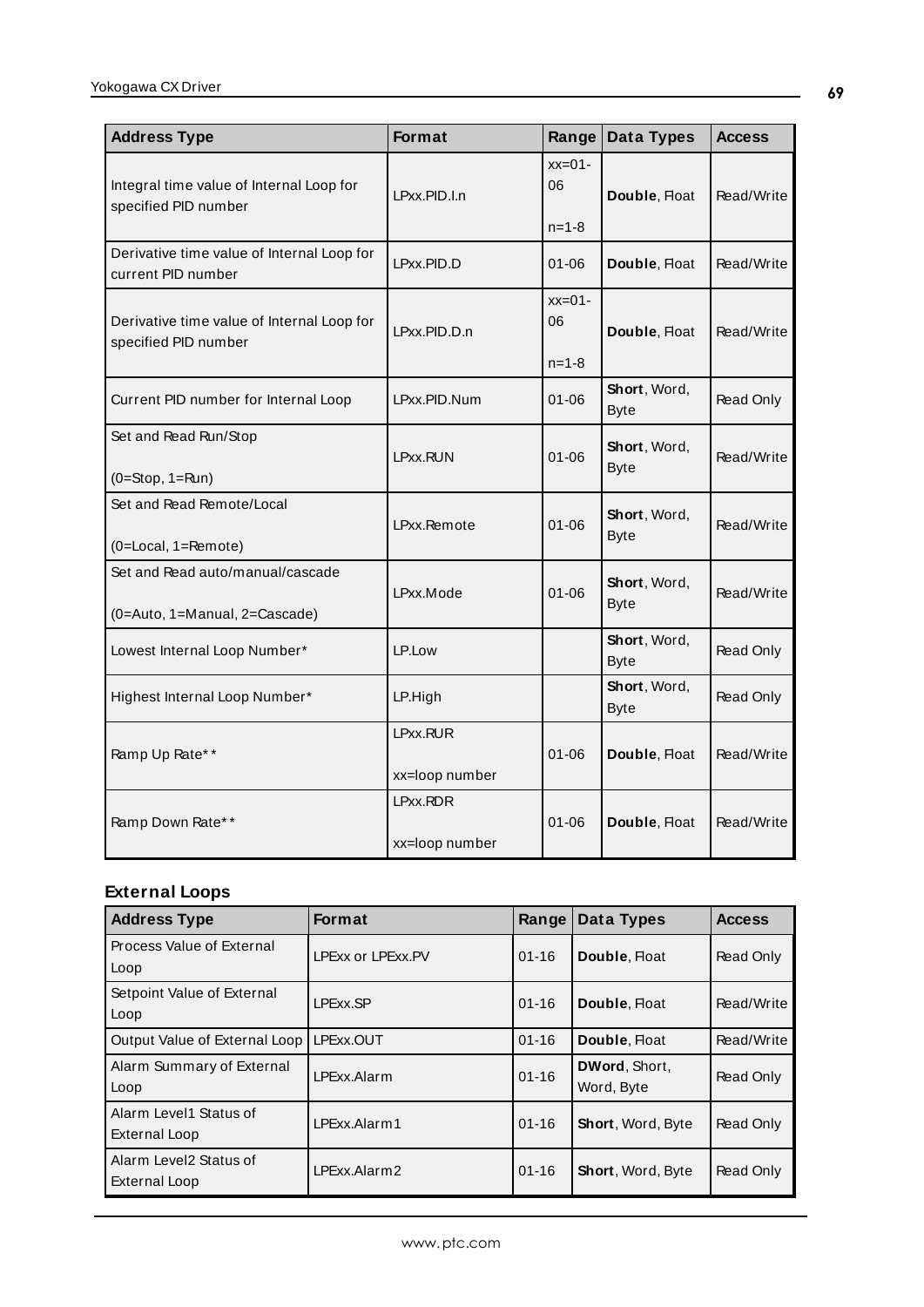| <b>Address Type</b>                                                          | Format                                   | Range                      | Data Types        | <b>Access</b> |
|------------------------------------------------------------------------------|------------------------------------------|----------------------------|-------------------|---------------|
| Alarm Level3 Status of<br><b>External Loop</b>                               | LPExx.Alarm3                             | $01 - 16$                  | Short, Word, Byte | Read Only     |
| Alarm Level4 Status of<br><b>External Loop</b>                               | LPExx.Alarm4<br>$01 - 16$                |                            | Short, Word, Byte | Read Only     |
| Upper Scale Value of External<br>Loop*                                       | LPExx.scale_Hi                           | $01 - 16$<br>Double, Float |                   | Read Only     |
| Lower Scale Value of External<br>Loop*                                       | LPExx.scale_Lo                           | $01 - 16$                  | Double, Float     | Read Only     |
| Unit String of External Loop<br>$(PV)^*$                                     | LPExx.unit or LPExx.PV.unit              | $01 - 16$                  | <b>String</b>     | Read Only     |
| Unit String of External Loop<br>$SP*$                                        | LPExx.SP.unit                            | $01 - 16$                  | <b>String</b>     | Read Only     |
| Unit String of External Loop<br>OUT*                                         | LPExx.OUT.unit                           | $01 - 16$                  | <b>String</b>     | Read Only     |
| Tagname of External Loop*                                                    | LPExx.tag                                | $01 - 16$<br><b>String</b> |                   | Read Only     |
| Tagname of External Loop<br>$PV^*$                                           | LPExx.PV.tag                             | $01 - 16$                  | String            | Read Only     |
| Tagname of External Loop<br>$SP*$                                            | LPExx.SP.tag                             | $01 - 16$                  | String            | Read Only     |
| Tagname of External Loop<br>OUT*                                             | LPExx.OUT.tag                            | $01 - 16$                  | <b>String</b>     | Read Only     |
| Status of External Loop (PV)*                                                | LPExx.status or<br>LPExx.PV.status       | $01 - 16$                  | <b>String</b>     | Read Only     |
| Status of External Loop SP*                                                  | LPExx.SP.status                          | $01 - 16$                  | <b>String</b>     | Read Only     |
| Status of External Loop OUT*                                                 | LPExx.OUT.status                         | $01 - 16$                  | String            | Read Only     |
| Precision of External Loop<br>$(PV)^*$                                       | LPExx.Precision or<br>LPExx.PV.Precision | $01 - 16$                  | Short, Word, Byte | Read Only     |
| Precision of External Loop*                                                  | LPExx.SP.Precision                       | $01 - 16$                  | Short, Word, Byte | Read Only     |
| Precision of External Loop*                                                  | LPExx.OUT.Precision                      | $01 - 16$                  | Short, Word, Byte | Read Only     |
| Set and Read auto/-<br>manual/cascade<br>(0=Auto, 1=Manual, 2=Ca-<br>ascade) | LPExx.MODE                               | $01 - 02$                  | Short, Word, Byte | Read/Write    |
| Lowest External Loop Num-<br>ber*                                            | LPE.Low                                  |                            | Short, Word, Byte | Read Only     |
| Highest External Loop Num-<br>ber*                                           | LPE.High                                 |                            | Short, Word, Byte | Read Only     |

# **Math Channels**

| <b>Address Type</b>           | <b>Format</b>                   |           | Range   Data Types | <b>Access</b> |
|-------------------------------|---------------------------------|-----------|--------------------|---------------|
| Process Value of Math Channel | CHxx or<br>CH <sub>xx</sub> .PV | $31 - 60$ | Double, Float      | Read Only     |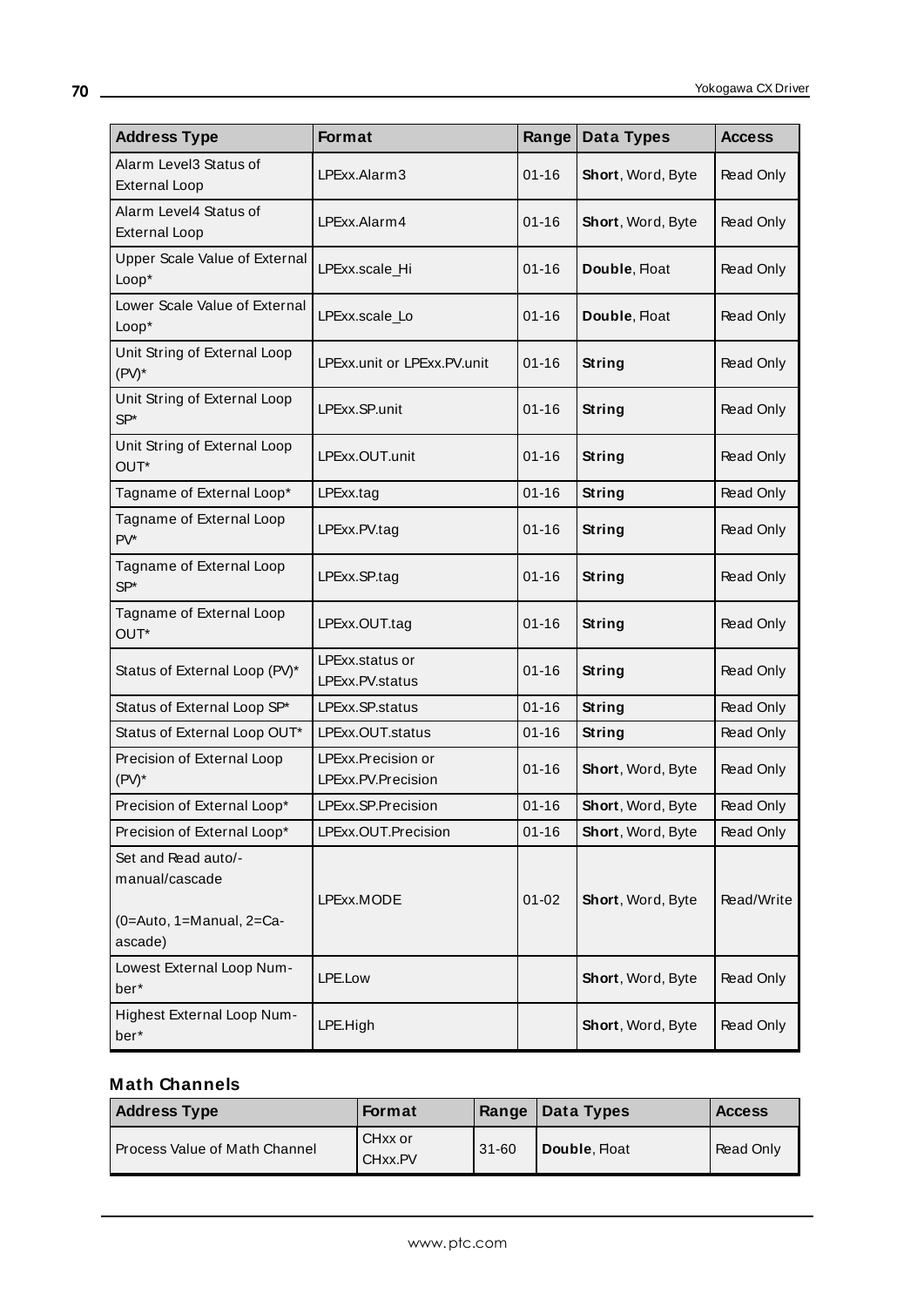| <b>Address Type</b>                       | <b>Format</b>  | Range     | Data Types                                | <b>Access</b>    |
|-------------------------------------------|----------------|-----------|-------------------------------------------|------------------|
| Alarm Summary of Math Channel             | CHxx.Alarm     | $31 - 60$ | <b>DWord, Short, Word,</b><br><b>Byte</b> | Read Only        |
| Alarm Level1 Status of Math Chan-<br>nel  | CHxx.Alarm1    | $31 - 60$ | Short, Word, Byte                         | Read Only        |
| Alarm Level2 Status of Math Chan-<br>nel  | CHxx.Alarm2    | $31 - 60$ | Short, Word, Byte                         | Read Only        |
| Alarm Level3 Status of Math Chan-<br>nel  | CHxx.Alarm3    | $31 - 60$ | Short, Word, Byte                         | <b>Read Only</b> |
| Alarm Level4 Status of Math Chan-<br>nel  | CHxx.Alarm4    | $31 - 60$ | Short, Word, Byte                         | Read Only        |
| Set and Read Level1 Alarm Setpoint        | CHxx.ASP1      | $31 - 60$ | Double, Float                             | Read/Write       |
| Set and Read Level2 Alarm Setpoint        | CHxx.ASP2      | $31 - 60$ | Double, Float                             | Read/Write       |
| Set and Read Level3 Alarm Setpoint        | CHxx.ASP3      | $31 - 60$ | Double, Float                             | Read/Write       |
| Set and Read Level4 Alarm Setpoint        | CHxx.ASP4      | $31 - 60$ | Double, Float                             | Read/Write       |
| Upper Scale Value of Math Chan-<br>$nel*$ | CHxx.scale Hi  | $31 - 60$ | Double, Float                             | Read Only        |
| Lower Scale Value of Math Channel*        | CHxx.scale_Lo  | $31 - 60$ | Double, Float                             | Read Only        |
| Unit String of Math Channel*              | CHxx.unit      | 31-60     | String                                    | Read Only        |
| Tagname of Math Channel*                  | CHxx.tag       | $31 - 60$ | String                                    | Read Only        |
| Status of Math Channel*                   | CHxx.status    | 31-60     | String                                    | Read Only        |
| Precision of Math Channel*                | CHxx.Precision | $31 - 60$ | Short, Word, Byte                         | Read Only        |
| Lowest Math Channel*                      | CHA.Low        |           | Short, Word, Byte                         | Read Only        |
| Highest Math Channel*                     | CHA.High       |           | Short, Word, Byte                         | Read Only        |

\* The data associated with these addresses is only read from the device at the start of a communications session. Once read, the values will not be refreshed until the server has been restarted or the Reset Tag has been invoked. To invoke a reset, write a non zero value to the Reset Tag. Once the Reset Tag has been invoked, the driver will reinitialize all startup data from the device.

\* \* Zero (0) can be written to the tag to disable the ramp parameters. When a 0 is written to the tag, the tag will display +1.inf upon successful disabling.

| DI/DO DATA and Internal Switch Status (Style Number S3 or Later) |  |
|------------------------------------------------------------------|--|
|------------------------------------------------------------------|--|

| <b>Address Type</b>              | <b>Format</b> | Range       | Data Types     | <b>Access</b> |
|----------------------------------|---------------|-------------|----------------|---------------|
| <b>Control Digital Inputs</b>    | DI            | DI001-DI006 | <b>Boolean</b> | Read Only     |
| <b>Control Digital Outputs</b>   | DO            | DO001-DO006 | <b>Boolean</b> | Read/Write    |
| <b>Expansion Digital Inputs</b>  | R             | RI001-RI012 | <b>Boolean</b> | Read/Write    |
| <b>Expansion Digital Outputs</b> | Read Only     | RO001-RO012 | <b>Boolean</b> | Read/Write    |
| <b>Internal Switches</b>         | <b>SW</b>     | SW001-SW036 | <b>Boolean</b> | Read/Write    |

## **Alarm Setpoints**

Data associated with the addresses denoted in the device will be returned as +INF. Data values can only be written to Alarm Setpoints that are defined in the device: write operations to undefined Alarm Setpoints will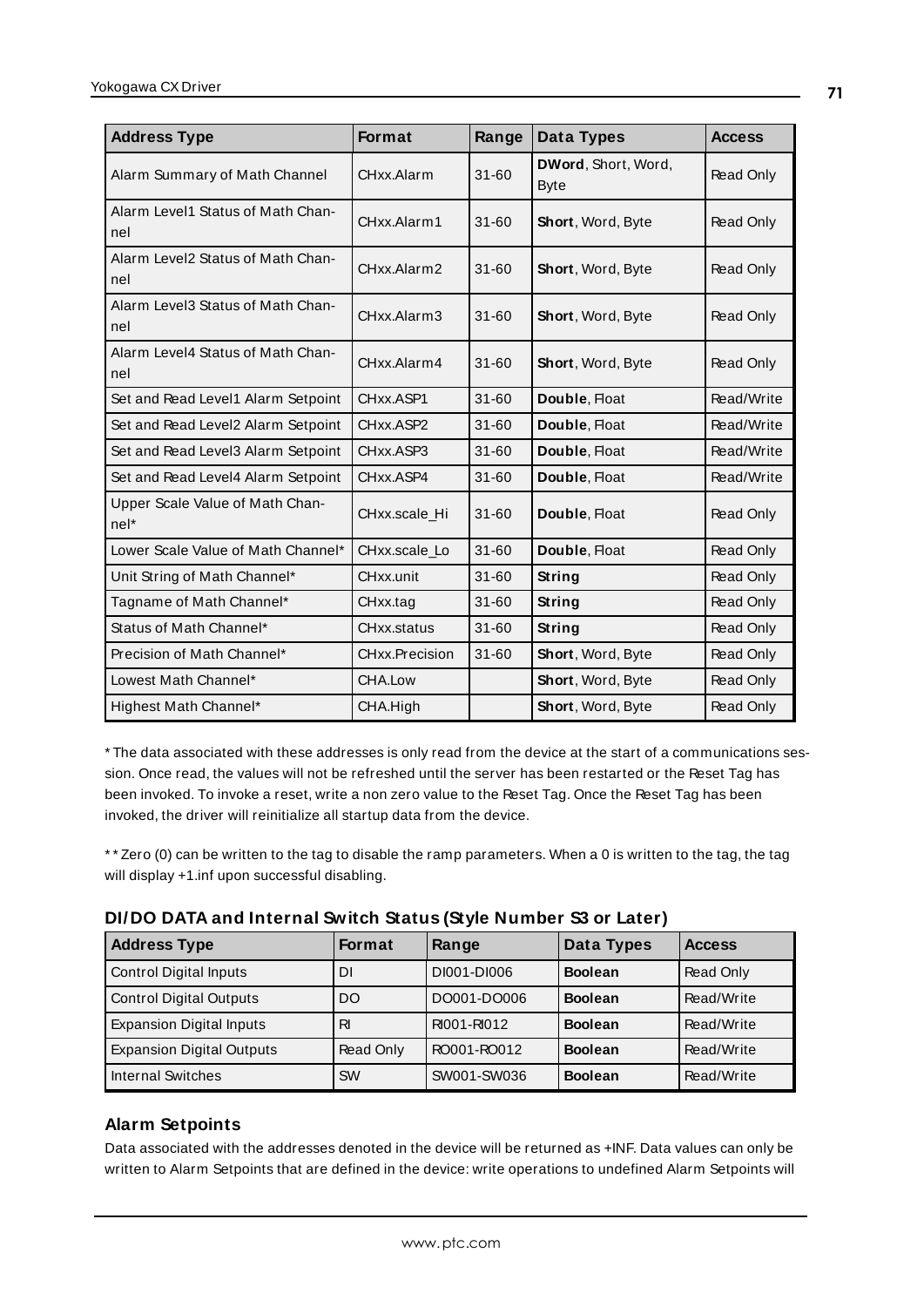return an error. Write operations are available only for users logged in at the Administrator level and will return an error otherwise.

### **Scales**

Data values for Scale Hi and Scale Lo for channels that are skipped will be returned as +INF.

## **Tag Names**

For devices that have unspecified tag names, the driver will construct an internal tag name based on the channel number. For example, the tag name of address 'CH01' will be returned as 'CH01'.

| <b>Address Type</b>               | <b>Format</b>      | Range     | <b>Data Types</b> | <b>Access</b>     |
|-----------------------------------|--------------------|-----------|-------------------|-------------------|
| Administrator Level               | Admin              |           | <b>Boolean</b>    | Read Only         |
| Date of Last Data                 | Date               |           | String            | Read Only         |
| Time of Last Data                 | Time               |           | String            | Read Only         |
| Model Name of Device              | Model              |           | String            | Read Only         |
| <b>Host Name of Device</b>        | Hostname           |           | String            | Read Only         |
| Serial Number of Device           | SerialNumber       |           | String            | Read Only         |
| <b>IP Address of Device</b>       | IP                 |           | String            | Read Only         |
| <b>Math Communication Data</b>    | <b>CDxx</b>        | $01 - 30$ | <b>Float</b>      | Write Only        |
| <b>Control Math Execution</b>     | MathControl        |           | Short, Word, Byte | Write Only        |
| <b>Reset Alarms</b>               | <b>Alarm Reset</b> |           | <b>Boolean</b>    | Write Only        |
| Control Command and Response      | Command            |           | String            | Read/Write        |
| Previous Screen                   | PreScreen          |           | <b>Boolean</b>    | Write Only        |
| Direct Reloading of Configuration | Reset              |           | <b>Boolean</b>    | Write Only        |
| SetTime*                          | Tag                |           | <b>Boolean</b>    | <b>Write Only</b> |

## **General Device Data**

\* The SetTime tag will cause the device time to be updated. Writing 0 or 1 to the tag will update the Device Date and Time, which can be verified from the Date tag and the Time tag. The SetTime tag will always display 0 as it is a Write Only tag. After a successful update, the following message will be posted: "Device Clock set to system time [Device <device\_name>]."

## **Administrator Level**

The Admin address type has a value of '1' or 'true' when the user has logged on at the Administrator level and a value of '0' or 'false' when the user has logged on at the User level.

## **Math Communication Data**

The CD address type is only valid for devices equipped with the math option. Write operations to CD addresses for non-math equipped devices will return an error. Write operations are available only for users logged in at the Administrator level and will return an error otherwise.

## **Model Name of Device**

The Model address type will have a string value of 'CX1000' or 'CX2000,' indicating the model series returned by the device.

## **Control Math Execution**

**72**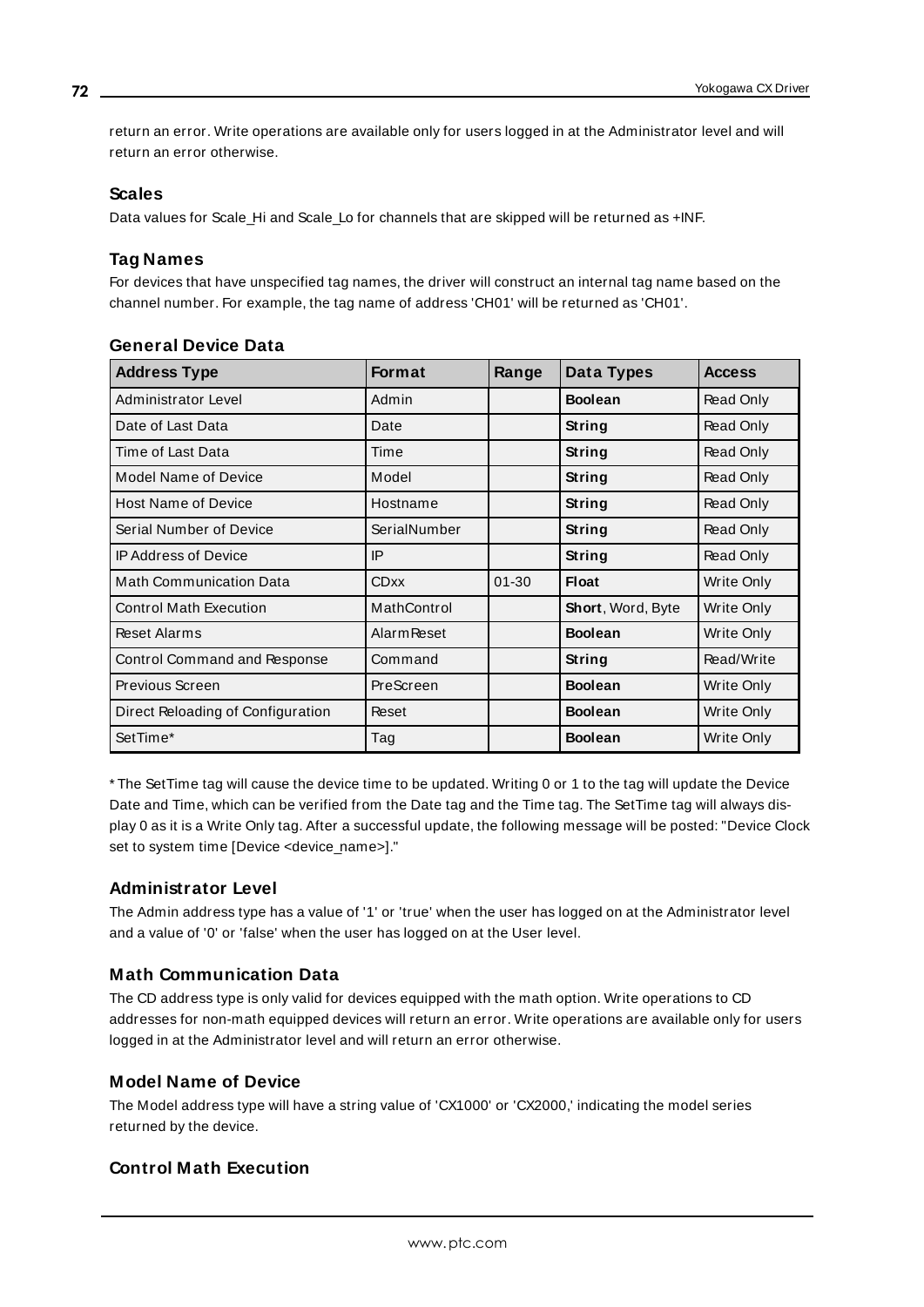The MathControl address type is only available for devices equipped with the math option. Write operations to the MathControl tag for non-math equipped devices will return an error.

#### **Control Command and Response**

The Command address allows the user to send a string command and receive a string response to and from the device. This allows the user to send any command to the device, including commands not directly supported by the driver. This tag is only available to users logged in at the Administrator level. Otherwise, write operations will return an error.

Use caution when performing write operations using the Command address.

**Note:** The actual number of addresses available for each type depends on the configuration of the Yokogawa device. If the driver finds that an address is not present in the device at Runtime, it will post an error message and remove the tag from its scan list.

Addresses that have Write Only access are assigned a default access of Read/Write; however, data values are unreadable for these addresses and the associated tags are not included in the scan list. The current data value for these tags will always be 0 for numeric data types and null string for string data types.

#### <span id="page-72-0"></span>**CX2620 Addressing**

The driver supports the following addresses for this device. The default data type for each address type is shown in **bold**.

| <b>Address Type</b>                | <b>Format</b>                  | Range     | Data Types                         | <b>Access</b> |
|------------------------------------|--------------------------------|-----------|------------------------------------|---------------|
| Process Value of Channel           | CH <sub>xx</sub> or<br>CHxx.PV | $01 - 20$ | Double, Float                      | Read Only     |
| Alarm Summary of Channel           | CHxx.Alarm                     | $01 - 20$ | DWord, Short, Word,<br><b>Byte</b> | Read Only     |
| Alarm Level1 Status of Channel     | CHxx.Alarm1                    | $01 - 20$ | Short, Word, Byte                  | Read Only     |
| Alarm Level2 Status of Channel     | CHxx.Alarm2                    | $01 - 20$ | <b>Short, Word, Byte</b>           | Read Only     |
| Alarm Level3 Status of Channel     | CHxx.Alarm3                    | $01 - 20$ | Short, Word, Byte                  | Read Only     |
| Alarm Level4 Status of Channel     | CHxx.Alarm4                    | $01 - 20$ | Short, Word, Byte                  | Read Only     |
| Set and Read Level1 Alarm Setpoint | CHxx.ASP1                      | $01 - 20$ | Double, Float                      | Read/Write    |
| Set and Read Level2 Alarm Setpoint | CHxx.ASP2                      | $01 - 20$ | Double, Float                      | Read/Write    |
| Set and Read Level3 Alarm Setpoint | CHxx.ASP3                      | $01 - 20$ | Double, Float                      | Read/Write    |
| Set and Read Level4 Alarm Setpoint | CHxx.ASP4                      | $01 - 20$ | Double, Float                      | Read/Write    |
| Upper Scale Value of Channel*      | CHxx.scale Hi                  | $01 - 20$ | Double, Float                      | Read Only     |
| Lower Scale Value of Channel*      | CHxx.scale Lo                  | $01 - 20$ | Double, Float                      | Read Only     |
| Unit String of Channel*            | CHxx.unit                      | $01 - 20$ | String                             | Read Only     |
| Tagname of Channel*                | CHxx.tag                       | $01 - 20$ | String                             | Read Only     |
| Status of Channel*                 | CHxx.status                    | $01 - 20$ | String                             | Read Only     |
| Precision of Channel*              | CHxx.Precision                 | $01 - 20$ | Short, Word, Byte                  | Read Only     |
| Lowest Measuring Channel*          | CH.Low                         |           | Short, Word, Byte                  | Read Only     |
| Highest Measuring Channel*         | CH.High                        |           | <b>Short, Word, Byte</b>           | Read Only     |

#### **Measured Channels**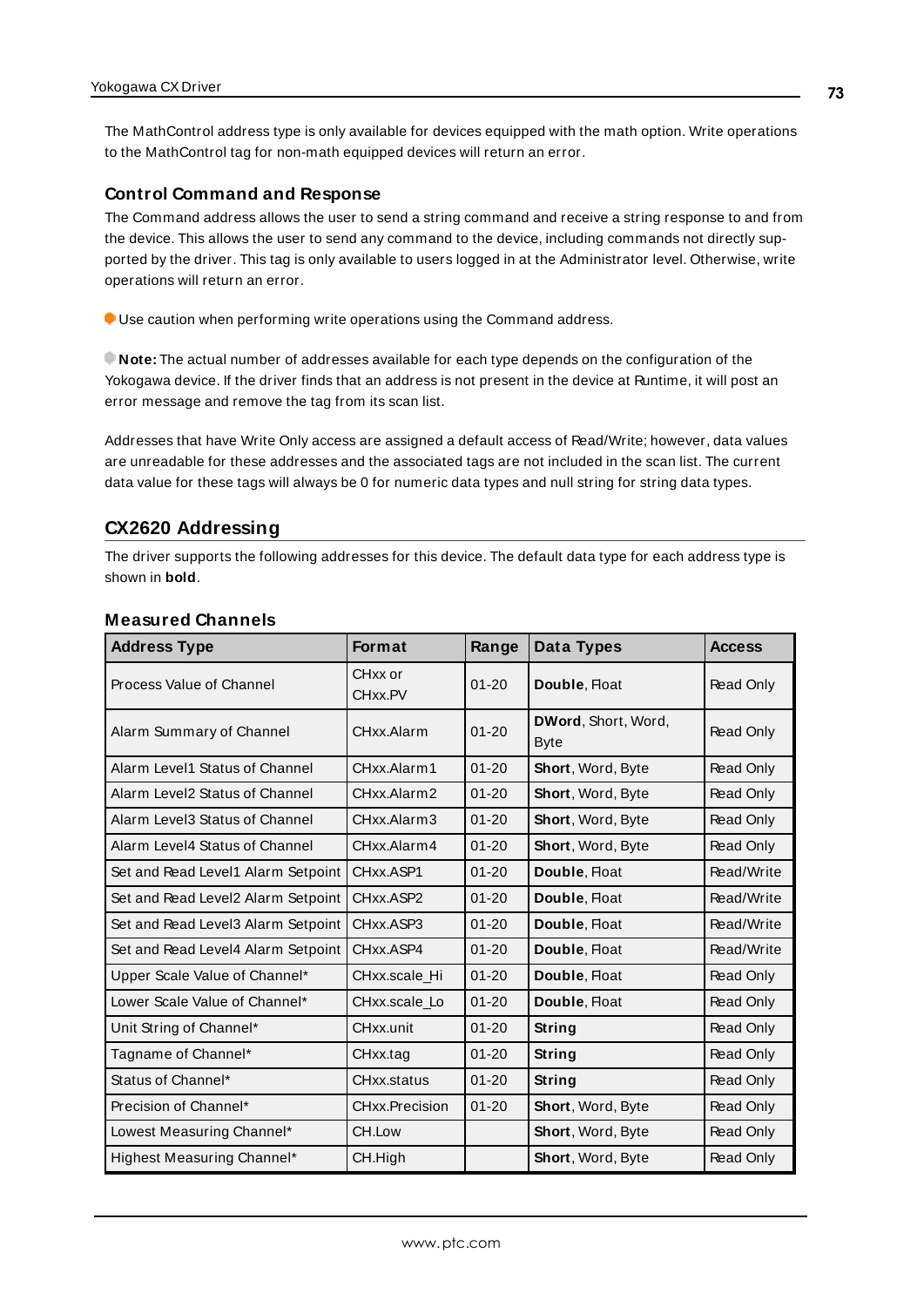# **Internal Loops**

<u> 1989 - Johann Stoff, deutscher Stoffen und der Stoffen und der Stoffen und der Stoffen und der Stoffen und der</u>

| <b>Address Type</b>                                          | Format                       | Range                         | Data Types                  | <b>Access</b> |
|--------------------------------------------------------------|------------------------------|-------------------------------|-----------------------------|---------------|
| Process Value of Internal Loop                               | LPxx or LPxx.PV              | $01 - 06$                     | Double, Float               | Read Only     |
| Setpoint Value of Internal Loop for current<br>SP number     | LPxx.SP                      | $01 - 06$                     | Double, Float               | Read/Write    |
| Setpoint Value of Internal Loop for spe-<br>cified SP number | LPxx.SP.n                    | $xx=01-$<br>06<br>$n = 1 - 8$ | Double, Float               | Read/Write    |
| Current SP number for Internal Loop                          | LPxx.SP.Num                  | $01 - 06$                     | Short, Word,                | Read/Write    |
| Output Value of Internal Loop                                | LPxx.OUT                     | $01 - 06$                     | Double, Float               | Read/Write    |
| Alarm Summary of Internal Loop                               | LPxx.Alarm                   | $01 - 06$                     | DWord, Short,<br>Word, Byte | Read Only     |
| Alarm Level1 Status of Internal Loop                         | LPxx.Alarm1                  | $01 - 06$                     | Short, Word,<br><b>Byte</b> | Read Only     |
| Alarm Level2 Status of Internal Loop                         | LPxx.Alarm2                  | $01 - 06$                     | Short, Word,<br><b>Byte</b> | Read Only     |
| Alarm Level3 Status of Internal Loop                         | LPxx.Alarm3                  | $01 - 06$                     | Short, Word,<br><b>Byte</b> | Read Only     |
| Alarm Level4 Status of Internal Loop                         | LPxx.Alarm4                  | $01 - 06$                     | Short, Word,<br><b>Byte</b> | Read Only     |
| Set and Read Level1 Alarm Setpoint                           | LPxx.ASP1                    | $01 - 06$                     | Double, Float               | Read/Write    |
| Set and Read Level2 Alarm Setpoint                           | LPxx.ASP2                    | $01 - 06$                     | Double, Float               | Read/Write    |
| Set and Read Level3 Alarm Setpoint                           | LPxx.ASP3                    | $01 - 06$                     | Double, Float               | Read/Write    |
| Set and Read Level4 Alarm Setpoint                           | LPxx.ASP4                    | $01 - 06$                     | Double, Float               | Read/Write    |
| Set and Read Level1 Alarm<br>Setpoint of specified PID#      | LPxx.ASP1.n                  | $xx=01-$<br>06<br>$n = 1 - 8$ | Double, Float               | Read/Write    |
| Set and Read Level2 Alarm<br>Setpoint of specified PID#      | LPxx.ASP2.n                  | $xx=01-$<br>06<br>$n = 1 - 8$ | Double, Float               | Read/Write    |
| Set and Read Level3 Alarm<br>Setpoint of specified PID#      | LPxx.ASP3.n                  | $xx=01-$<br>06<br>$n = 1 - 8$ | Double, Float               | Read/Write    |
| Set and Read Level4 Alarm<br>Setpoint of specified PID#      | LPxx.ASP4.n                  | $xx=01-$<br>06<br>$n = 1 - 8$ | Double, Float               | Read/Write    |
| Upper Scale Value of Internal Loop*                          | LPxx.scale_Hi                | $01 - 06$                     | Double, Float               | Read Only     |
| Lower Scale Value of Internal Loop*                          | LPxx.scale_Lo                | $01 - 06$                     | Double, Float               | Read Only     |
| Unit String of Internal Loop (PV)*                           | LPxx.unit or<br>LPxx.PV.unit | $01 - 06$                     | <b>String</b>               | Read Only     |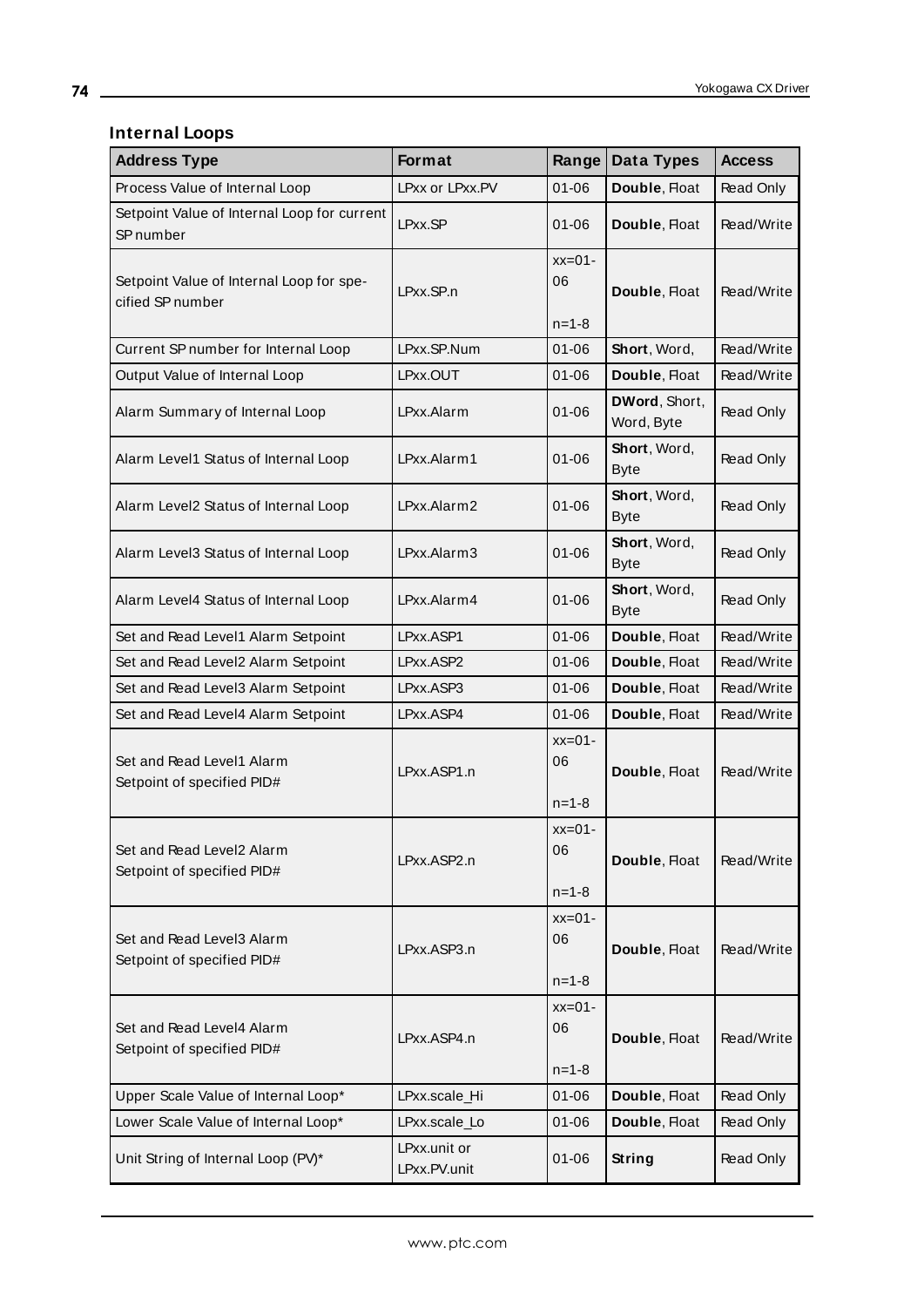| <b>Address Type</b>                                                  | Format                                 | Range                         | Data Types                  | <b>Access</b> |
|----------------------------------------------------------------------|----------------------------------------|-------------------------------|-----------------------------|---------------|
| Unit String of Internal Loop SP*                                     | LPxx.SP.unit                           | $01 - 06$                     | <b>String</b>               | Read Only     |
| Unit String of Internal Loop OUT*                                    | LPxx.OUT.unit                          | $01 - 06$                     | <b>String</b>               | Read Only     |
| Tagname of Internal Loop*                                            | $L$ Pxx.tag                            | $01 - 06$                     | String                      | Read Only     |
| Tagname of Internal Loop PV*                                         | LPxx.PV.tag                            | $01 - 06$                     | String                      | Read Only     |
| Tagname of Internal Loop SP*                                         | LPxx.SP.tag                            | $01 - 06$                     | <b>String</b>               | Read Only     |
| Tagname of Internal Loop OUT*                                        | LPxx.OUT.tag                           | $01 - 06$                     | <b>String</b>               | Read Only     |
| Status of Internal Loop (PV)*                                        | LPxx.status or<br>LPxx.PV.status       | $01 - 06$                     | String                      | Read Only     |
| Status of Internal Loop SP*                                          | LPxx.SP.status                         | $01 - 06$                     | <b>String</b>               | Read Only     |
| Status of Internal Loop OUT*                                         | LPxx.OUT.status                        | $01 - 06$                     | String                      | Read Only     |
| Precision of Internal Loop (PV)*                                     | LPxx.Precision or<br>LPxx.PV.Precision | $01 - 06$                     | Short, Word,<br><b>Byte</b> | Read Only     |
| Precision of Internal Loop SP*                                       | LPxx.SP.Precision                      | $01 - 06$                     | Short, Word,<br><b>Byte</b> | Read Only     |
| Precision of Internal Loop OUT*                                      | LPxx.OUT.Precision                     | $01 - 06$                     | Short, Word,<br><b>Byte</b> | Read Only     |
| Proportional band value of Internal Loop<br>for current PID number   | LPxx.PID.P                             | $01 - 06$                     | Double, Float               | Read/Write    |
| Proportional band value of Internal Loop<br>for specified PID number | LPxx.PID.P.n                           | $xx=01-$<br>06                | Double, Float               | Read/Write    |
|                                                                      |                                        | $n = 1 - 8$                   |                             |               |
| Integral time value of Internal Loop for<br>current PID number       | LPxx.PID.I                             | $01 - 06$                     | Double, Float               | Read/Write    |
| Integral time value of Internal Loop for<br>specified PID number     | LPxx.PID.I.n                           | $xx=01-$<br>06<br>$n = 1 - 8$ | Double, Float               | Read/Write    |
| Derivative time value of Internal Loop for<br>current PID number     | LPxx.PID.D                             | $01 - 06$                     | Double, Float               | Read/Write    |
| Derivative time value of Internal Loop for<br>specified PID number   | LPxx.PID.D.n                           | $xx=01-$<br>06<br>$n = 1 - 8$ | Double, Float               | Read/Write    |
| Current PID number for Internal Loop                                 | LPxx.PID.Num                           | 01-06                         | Short, Word,<br><b>Byte</b> | Read Only     |
| Set and Read Run/Stop                                                | LPxx.RUN                               | $01 - 06$                     | Short, Word,<br><b>Byte</b> | Read/Write    |
| $(0=Stop, 1=Run)$                                                    |                                        |                               |                             |               |
| Set and Read Remote/Local<br>(0=Local, 1=Remote)                     | LPxx.Remote                            | $01 - 06$                     | Short, Word,<br><b>Byte</b> | Read/Write    |
| Set and Read auto/manual/cascade<br>(0=Auto, 1=Manual, 2=Cascade)    | LPxx.Mode                              | $01 - 06$                     | Short, Word,<br><b>Byte</b> | Read/Write    |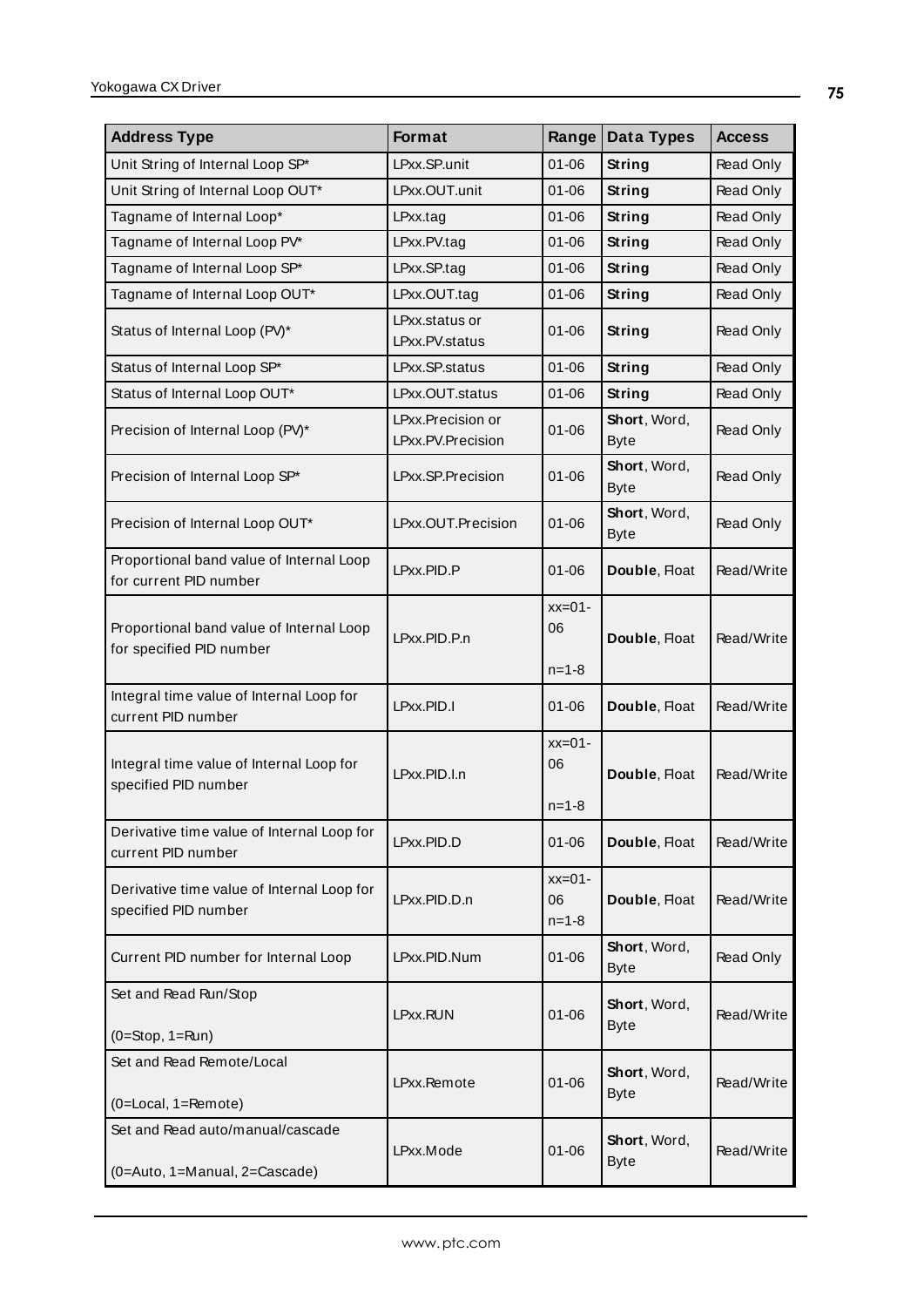| <b>Address Type</b>           | <b>Format</b>              | Range     | Data Types                  | <b>Access</b> |
|-------------------------------|----------------------------|-----------|-----------------------------|---------------|
| Lowest Internal Loop Number*  | LP.Low                     |           | Short, Word,<br><b>Byte</b> | Read Only     |
| Highest Internal Loop Number* | LP.High                    |           | Short, Word,<br><b>Byte</b> | Read Only     |
| Ramp Up Rate**                | LPxx.RUR<br>xx=loop number | $01 - 06$ | Double, Float               | Read/Write    |
| Ramp Down Rate**              | LPxx.RDR<br>xx=loop number | $01 - 06$ | Double, Float               | Read/Write    |

#### **External Loops**

| <b>Address Type</b>                            | Format                      | Range     | <b>Data Types</b>           | <b>Access</b> |
|------------------------------------------------|-----------------------------|-----------|-----------------------------|---------------|
| Process Value of External<br>Loop              | <b>LPExx or LPExx.PV</b>    | $01 - 16$ | Double, Float               | Read Only     |
| Setpoint Value of External<br>Loop             | LPExx.SP                    | $01 - 16$ | Double, Float               | Read/Write    |
| Output Value of External Loop                  | LPExx.OUT                   | $01 - 16$ | Double, Float               | Read/Write    |
| Alarm Summary of External<br>Loop              | LPExx.Alarm                 | $01 - 16$ | DWord, Short,<br>Word, Byte | Read Only     |
| Alarm Level1 Status of<br><b>External Loop</b> | LPExx.Alarm1                | $01 - 16$ | Short, Word, Byte           | Read Only     |
| Alarm Level2 Status of<br><b>External Loop</b> | LPExx.Alarm2                | $01 - 16$ | Short, Word, Byte           | Read Only     |
| Alarm Level3 Status of<br><b>External Loop</b> | LPExx.Alarm3                | $01 - 16$ | Short, Word, Byte           | Read Only     |
| Alarm Level4 Status of<br><b>External Loop</b> | LPExx.Alarm4                | $01 - 16$ | Short, Word, Byte           | Read Only     |
| Upper Scale Value of External<br>Loop*         | LPExx.scale_Hi              | $01 - 16$ | Double, Float               | Read Only     |
| Lower Scale Value of External<br>Loop*         | LPExx.scale_Lo              | $01 - 16$ | Double, Float               | Read Only     |
| Unit String of External Loop<br>$(PV)^*$       | LPExx.unit or LPExx.PV.unit | $01 - 16$ | <b>String</b>               | Read Only     |
| Unit String of External Loop<br>$SP*$          | LPExx.SP.unit               | $01 - 16$ | <b>String</b>               | Read Only     |
| Unit String of External Loop<br>OUT*           | LPExx.OUT.unit              | $01 - 16$ | String                      | Read Only     |
| Tagname of External Loop*                      | LPExx.tag                   | $01 - 16$ | <b>String</b>               | Read Only     |
| Tagname of External Loop<br>$PV^*$             | LPExx.PV.tag                | $01 - 16$ | <b>String</b>               | Read Only     |
| Tagname of External Loop<br>$SP*$              | LPExx.SP.tag                | $01 - 16$ | <b>String</b>               | Read Only     |
| Tagname of External Loop                       | LPExx.OUT.tag               | $01 - 16$ | <b>String</b>               | Read Only     |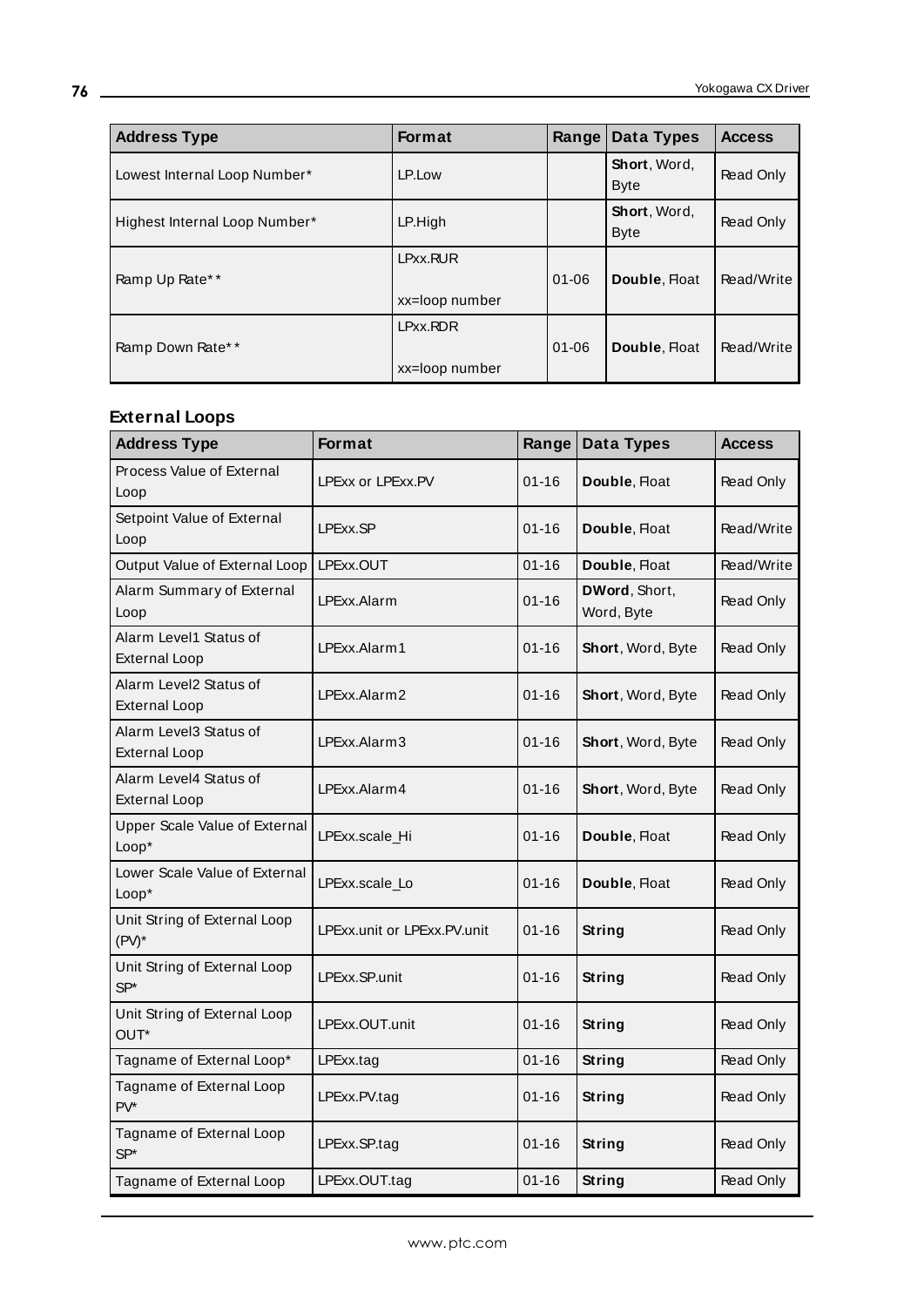| <b>Address Type</b>                                                          | <b>Format</b>                            | Range     | Data Types               | <b>Access</b> |
|------------------------------------------------------------------------------|------------------------------------------|-----------|--------------------------|---------------|
| OUT*                                                                         |                                          |           |                          |               |
| Status of External Loop (PV)*                                                | LPExx.status or<br>LPExx.PV.status       | $01 - 16$ | String                   | Read Only     |
| Status of External Loop SP*                                                  | LPExx.SP.status                          | $01 - 16$ | String                   | Read Only     |
| Status of External Loop OUT*                                                 | LPExx.OUT.status                         | $01 - 16$ | String                   | Read Only     |
| Precision of External Loop<br>$(PV)^*$                                       | LPExx.Precision or<br>LPExx.PV.Precision | $01 - 16$ | Short, Word, Byte        | Read Only     |
| Precision of External Loop*                                                  | LPExx.SP.Precision                       | $01 - 16$ | <b>Short, Word, Byte</b> | Read Only     |
| Precision of External Loop*                                                  | LPExx.OUT.Precision                      | $01 - 16$ | <b>Short, Word, Byte</b> | Read Only     |
| Set and Read auto/-<br>manual/cascade<br>(0=Auto, 1=Manual, 2=Ca-<br>ascade) | <b>LPExx.MODE</b>                        | $01 - 02$ | Short, Word, Byte        | Read/Write    |
| Lowest External Loop Num-<br>ber <sup>*</sup>                                | LPE.Low                                  |           | Short, Word, Byte        | Read Only     |
| Highest External Loop Num-<br>ber <sup>*</sup>                               | LPE.High                                 |           | Short, Word, Byte        | Read Only     |

### **Math Channels**

| <b>Address Type</b>                      | <b>Format</b>      | Range     | Data Types                         | <b>Access</b> |
|------------------------------------------|--------------------|-----------|------------------------------------|---------------|
| Process Value of Math Channel            | CHxx or<br>CHxx.PV | $31 - 60$ | Double, Float                      | Read Only     |
| Alarm Summary of Math Channel            | CHxx.Alarm         | $31 - 60$ | DWord, Short, Word,<br><b>Byte</b> | Read Only     |
| Alarm Level1 Status of Math Chan-<br>nel | CHxx.Alarm1        | $31 - 60$ | Short, Word, Byte                  | Read Only     |
| Alarm Level2 Status of Math Chan-<br>nel | CHxx.Alarm2        | $31 - 60$ | Short, Word, Byte                  | Read Only     |
| Alarm Level3 Status of Math Chan-<br>nel | CHxx.Alarm3        | $31 - 60$ | Short, Word, Byte                  | Read Only     |
| Alarm Level4 Status of Math Chan-<br>nel | CHxx.Alarm4        | $31 - 60$ | Short, Word, Byte                  | Read Only     |
| Set and Read Level1 Alarm Setpoint       | CHxx.ASP1          | $31 - 60$ | Double, Float                      | Read/Write    |
| Set and Read Level2 Alarm Setpoint       | CHxx.ASP2          | $31 - 60$ | Double, Float                      | Read/Write    |
| Set and Read Level3 Alarm Setpoint       | CHxx.ASP3          | $31 - 60$ | Double, Float                      | Read/Write    |
| Set and Read Level4 Alarm Setpoint       | CHxx.ASP4          | $31 - 60$ | Double, Float                      | Read/Write    |
| Upper Scale Value of Math Chan-<br>nel*  | CHxx.scale Hi      | $31 - 60$ | Double, Float                      | Read Only     |
| Lower Scale Value of Math Channel*       | CHxx.scale Lo      | $31 - 60$ | Double, Float                      | Read Only     |
| Unit String of Math Channel*             | CHxx.unit          | $31 - 60$ | String                             | Read Only     |
| Tagname of Math Channel*                 | CHxx.tag           | $31 - 60$ | String                             | Read Only     |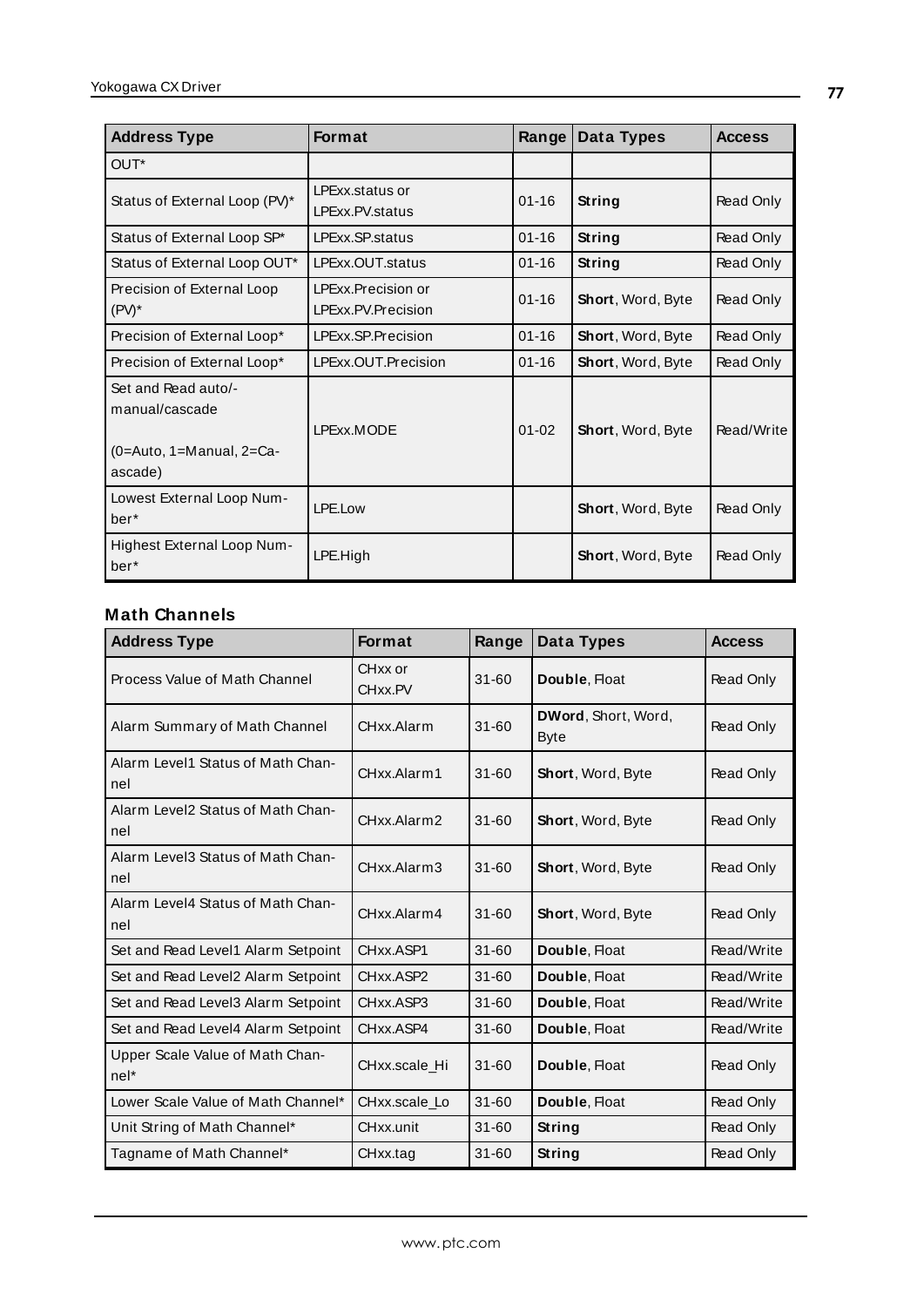| <b>Address Type</b>          | <b>Format</b>  | Range | Data Types               | <b>Access</b> |
|------------------------------|----------------|-------|--------------------------|---------------|
| Status of Math Channel*      | CHxx.status    | 31-60 | String                   | Read Only     |
| l Precision of Math Channel* | CHxx.Precision | 31-60 | Short, Word, Byte        | Read Only     |
| Lowest Math Channel*         | CHA.Low        |       | Short, Word, Byte        | Read Only     |
| Highest Math Channel*        | CHA.High       |       | <b>Short, Word, Byte</b> | Read Only     |

\* The data associated with these addresses is only read from the device at the start of a communications session. Once read, the values will not be refreshed until the server has been restarted or the Reset Tag has been invoked. To invoke a reset, write a non zero value to the Reset Tag. Once the Reset Tag has been invoked, the driver will reinitialize all startup data from the device.

\* \* Zero (0) can be written to the tag to disable the ramp parameters. When a 0 is written to the tag, the tag will display +1.inf upon successful disabling.

| <b>Address Type</b>              | <b>Format</b> | Range       | Data Types     | <b>Access</b> |
|----------------------------------|---------------|-------------|----------------|---------------|
| <b>Control Digital Inputs</b>    | DI            | DI001-DI006 | <b>Boolean</b> | Read Only     |
| <b>Control Digital Outputs</b>   | DO            | DO001-DO006 | <b>Boolean</b> | Read/Write    |
| <b>Expansion Digital Inputs</b>  | RI            | RI001-RI012 | <b>Boolean</b> | Read/Write    |
| <b>Expansion Digital Outputs</b> | Read Only     | RO001-RO012 | <b>Boolean</b> | Read/Write    |
| Internal Switches                | <b>SW</b>     | SW001-SW036 | <b>Boolean</b> | Read/Write    |

#### **DI/DO DATA and Internal Switch Status (Style Number S3 or Later)**

### **Alarm Setpoints**

Data associated with the addresses denoted in the device will be returned as +INF. Data values can only be written to Alarm Setpoints that are defined in the device: write operations to undefined Alarm Setpoints will return an error. Write operations are available only for users logged in at the Administrator level and will return an error otherwise.

#### **Scales**

Data values for Scale\_Hi and Scale\_Lo for channels that are skipped will be returned as +INF.

### **Tag Names**

For devices that have unspecified tag names, the driver will construct an internal tag name based on the channel number. For example, the tag name of address 'CH01' will be returned as 'CH01'.

| <b>Address Type</b>        | <b>Format</b> | Range | Data Types     | <b>Access</b> |
|----------------------------|---------------|-------|----------------|---------------|
| Administrator Level        | Admin         |       | <b>Boolean</b> | Read Only     |
| Date of Last Data          | Date          |       | String         | Read Only     |
| Time of Last Data          | Time          |       | String         | Read Only     |
| Model Name of Device       | Model         |       | String         | Read Only     |
| <b>Host Name of Device</b> | Hostname      |       | String         | Read Only     |
| Serial Number of Device    | SerialNumber  |       | String         | Read Only     |
| IP Address of Device       | IP            |       | String         | Read Only     |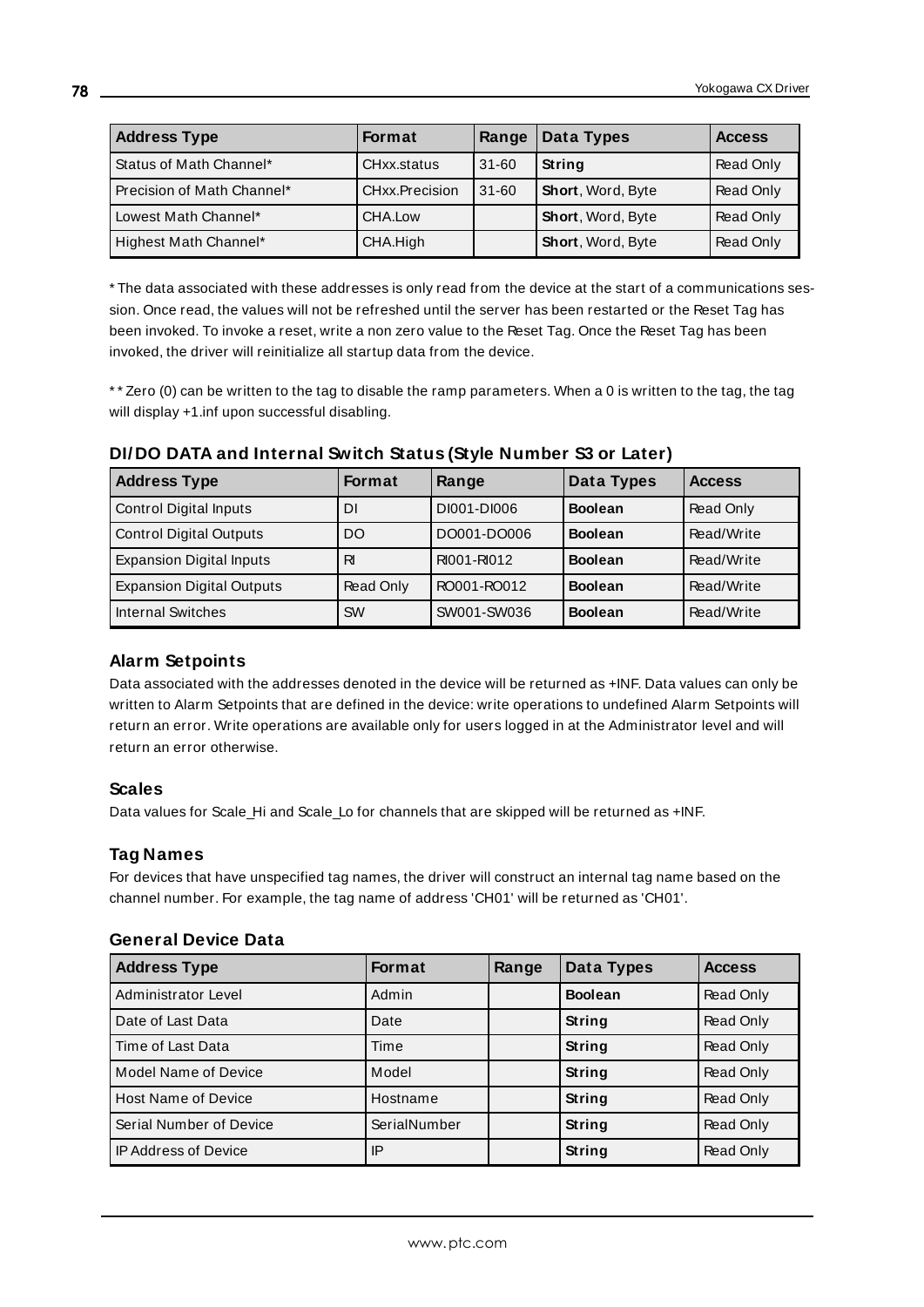| <b>Address Type</b>               | <b>Format</b>      | Range     | Data Types               | <b>Access</b> |
|-----------------------------------|--------------------|-----------|--------------------------|---------------|
| <b>Math Communication Data</b>    | <b>CDxx</b>        | $01 - 30$ | Float                    | Write Only    |
| <b>Control Math Execution</b>     | MathControl        |           | <b>Short, Word, Byte</b> | Write Only    |
| <b>Reset Alarms</b>               | <b>Alarm Reset</b> |           | <b>Boolean</b>           | Write Only    |
| Control Command and Response      | Command            |           | String                   | Read/Write    |
| Previous Screen                   | PreScreen          |           | <b>Boolean</b>           | Write Only    |
| Direct Reloading of Configuration | Reset              |           | <b>Boolean</b>           | Write Only    |
| SetTime*                          | Tag                |           | <b>Boolean</b>           | Write Only    |

\* The SetTime tag will cause the device time to be updated. Writing 0 or 1 to the tag will update the Device Date and Time, which can be verified from the Date tag and the Time tag. The SetTime tag will always display 0 as it is a Write Only tag. After a successful update, the following message will be posted: "Device Clock set to system time [Device <device\_name>]."

#### **Administrator Level**

The Admin address type has a value of '1' or 'true' when the user has logged on at the Administrator level and a value of '0' or 'false' when the user has logged on at the User level.

### **Math Communication Data**

The CD address type is only valid for devices equipped with the math option. Write operations to CD addresses for non-math equipped devices will return an error. Write operations are available only for users logged in at the Administrator level and will return an error otherwise.

#### **Model Name of Device**

The Model address type will have a string value of 'CX1000' or 'CX2000,' indicating the model series returned by the device.

### **Control Math Execution**

The MathControl address type is only available for devices equipped with the math option. Write operations to the MathControl tag for non-math equipped devices will return an error.

#### **Control Command and Response**

The Command address allows the user to send a string command and receive a string response to and from the device. This allows the user to send any command to the device, including commands not directly supported by the driver. This tag is only available to users logged in at the Administrator level. Otherwise, write operations will return an error.

Use caution when performing write operations using the Command address.

**Note:** The actual number of addresses available for each type depends on the configuration of the Yokogawa device. If the driver finds that an address is not present in the device at Runtime, the driver will post an error message and remove the tag from its scan list.

Addresses that have Write Only access are assigned a default access of Read/Write; however, data values are unreadable for these addresses and the associated tags are not included in the scan list. The current data value for these tags will always be 0 for numeric data types and null string for string data types.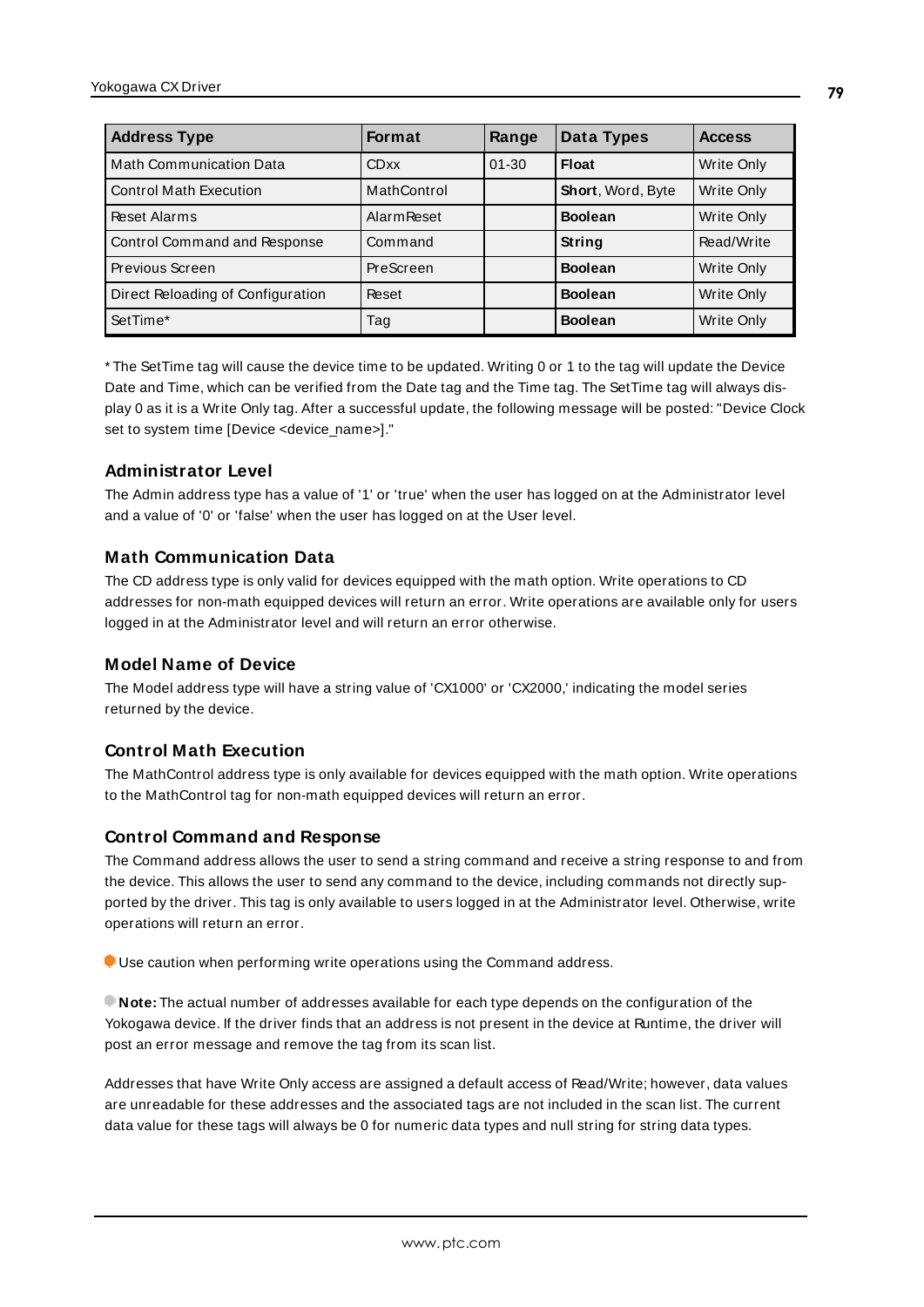### <span id="page-79-2"></span>**Error Descriptions**

The following error/warning messages may be generated. Click on the link for a description of the message.

#### **Address Validation**

**Address ['<address>'](#page-79-0) is out of range for the specified device or register Data Type '<type>' is not valid for device address ['<address>'](#page-79-1) Device address ['<address>'](#page-80-0) contains a syntax error Device address ['<address>'](#page-80-1) is Read Only [M issing](#page-80-2) address**

#### **Device Status Messages**

**Device '<device name>' is not [responding](#page-80-3) Device '<device name>' login failed. Check [username](#page-81-0) and password Device '<device name>' login not accepted. Choose [username](#page-81-1) of 'admin' or 'user' No more logins at this level on device ['<device](#page-81-2) name>' Unable to write to ['<address>'](#page-82-0) on device '<device name>' Write allowed for admin level only (Device '<device name>', Tag ['<address>'\)](#page-82-1) Write allowed for devices with math option only (Device ['<device](#page-82-2) name>', Tag ['<address>'\)](#page-82-2)**

#### **Driver Error Messages**

**Winsock [initialization](#page-83-0) failed (OSError=n) Winsock V1.1 or higher must be installed to use the [Yokogawa](#page-83-1) CX Ethernet device driver**

# <span id="page-79-0"></span>**Address '<address>' is out of range for the specified device or register**

#### **Error Type:**

Warning

#### **Possible Cause:**

A tag address that has been specified statically references a location that is beyond the range of supported locations for the device.

#### **Solution:**

<span id="page-79-1"></span>Verify that the address is correct; if it is not, re-enter it in the client application.

# **Data Type '<type>' is not valid for device address '<address>'**

#### **Error Type:**

Warning

#### **Possible Cause:**

A tag address that has been specified statically has been assigned an invalid data type.

#### **Solution:**

Modify the requested data type in the client application.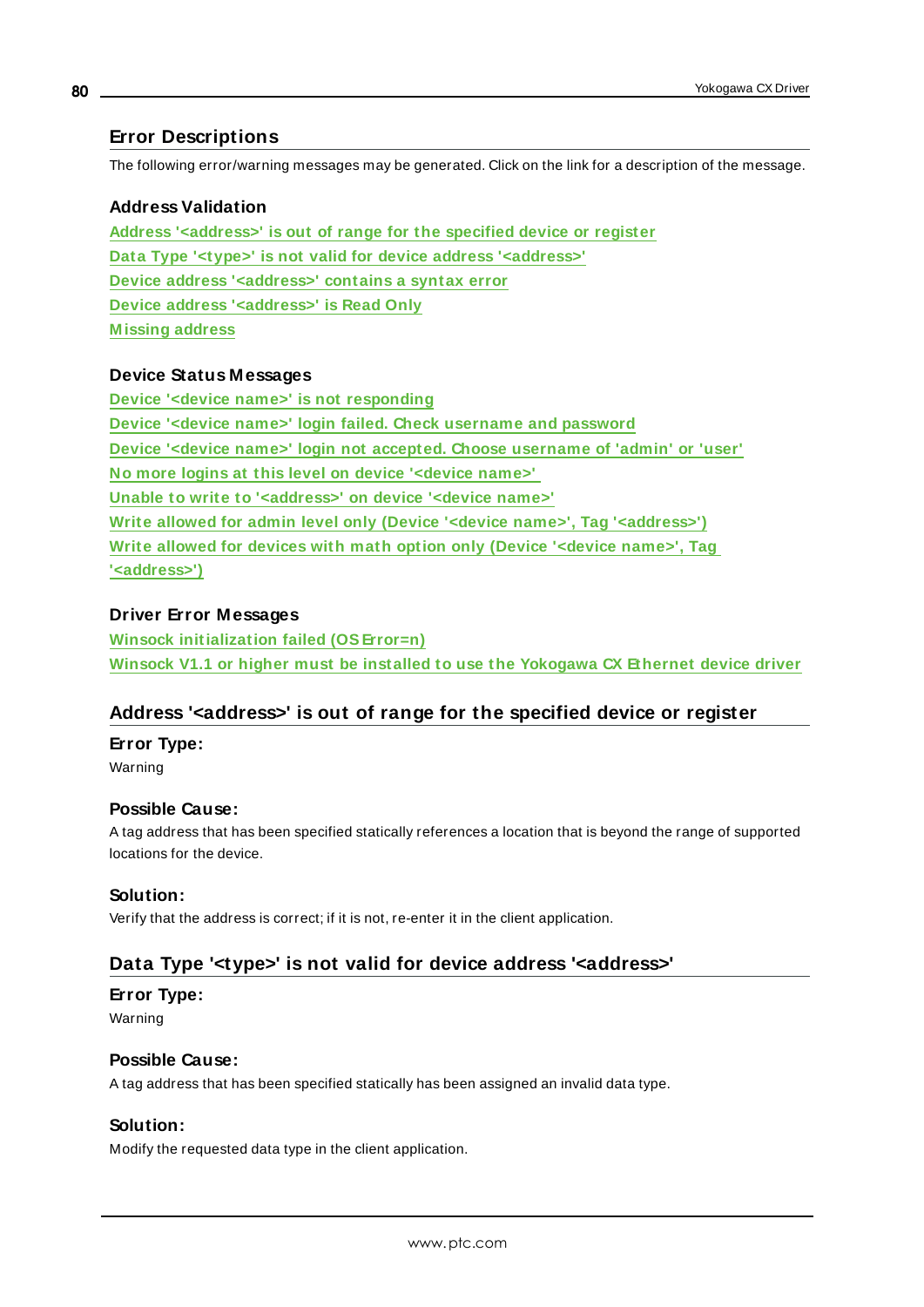### <span id="page-80-0"></span>**Device address '<address>' contains a syntax error**

#### **Error Type:**

Warning

#### **Possible Cause:**

A tag address that has been specified statically contains one or more invalid characters.

#### **Solution:**

<span id="page-80-1"></span>Re-enter the address in the client application.

#### **Device address '<address>' is Read Only**

#### **Error Type:**

Warning

#### **Possible Cause:**

A tag address that has been specified statically has a requested access mode that is not compatible with what the device supports for that address.

#### **Solution:**

<span id="page-80-2"></span>Change the access mode in the client application.

#### **Missing address**

# **Error Type:**

Warning

#### **Possible Cause:**

A tag address that has been specified statically has no length.

#### **Solution:**

<span id="page-80-3"></span>Re-enter the address in the client application.

#### **Device '<device name>' is not responding**

#### **Error Type:**

Serious

#### **Possible Cause:**

- 1. The connection between the device and the Host PC is broken.
- 2. The IPaddress assigned to the device is incorrect.
- 3. The connection cannot be established in the specified timeout period.
- 4. The response from the device took longer to receive than the amount of time specified in the "Request Timeout" device property.

### **Solution:**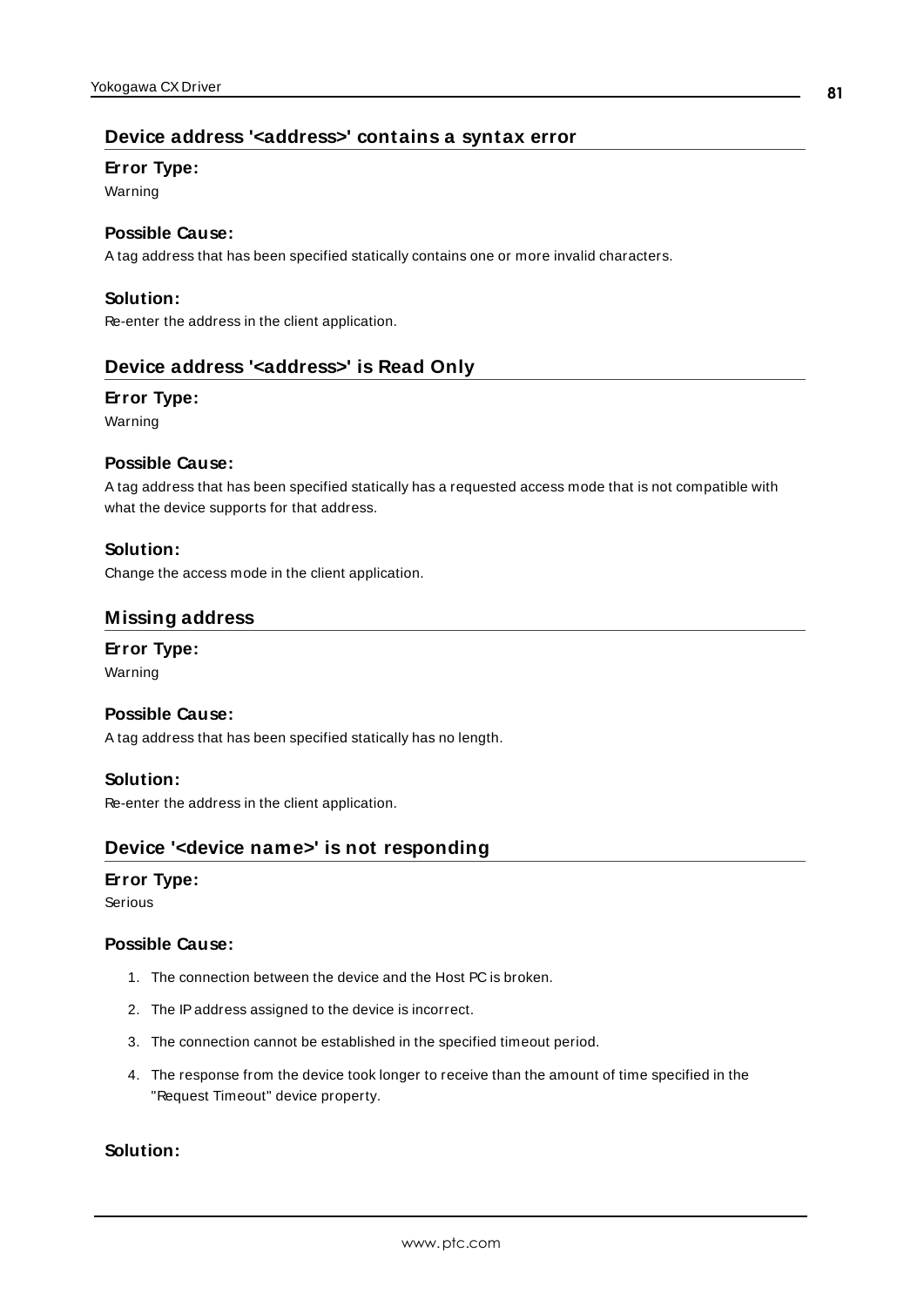- 1. Verify the cabling between the PC and the PLC device.
- 2. Verify the IPaddress given to the named device matches that of the actual device.
- 3. Increase the Connect Timeout value in the Timeout property group of Device Properties.
- 4. Increase the Request Timeout property so that the entire response can be handled.

#### <span id="page-81-0"></span>**Device '<device name>' login failed. Check username and password**

#### **Error Type:**

Serious

#### **Possible Cause:**

- 1. The username and password required for login to the device have not been specified in Device Configuration.
- 2. The username and password were entered incorrectly or entered in non-matching case.
- 3. The username and/or password specified in Device Configuration is not registered in the device.

#### **Solution:**

<span id="page-81-1"></span>Re-enter the correct username and password in Device Configuration.

# **Device '<device name>' login not accepted. Choose username of 'admin' or 'user'**

#### **Error Type:**

Serious

#### **Possible Cause:**

- 1. The password protected login feature of the device is disabled and the username specified in Device Configuration does not contain the expected user level required for login to the device.
- 2. The user level was entered incorrectly or entered in non-matching case.

#### **Solution:**

<span id="page-81-2"></span>Re-enter the correct user level (either 'admin' or 'user') in the username field in Device Configuration.

### **No more logins at this level on device '<device name>'**

#### **Error Type:**

Serious

#### **Possible Cause:**

There are no more users permitted to login at this user level. Other users may be connected to the device, or a connection may have been made and broken without logging off or disconnecting.

### **Solution:**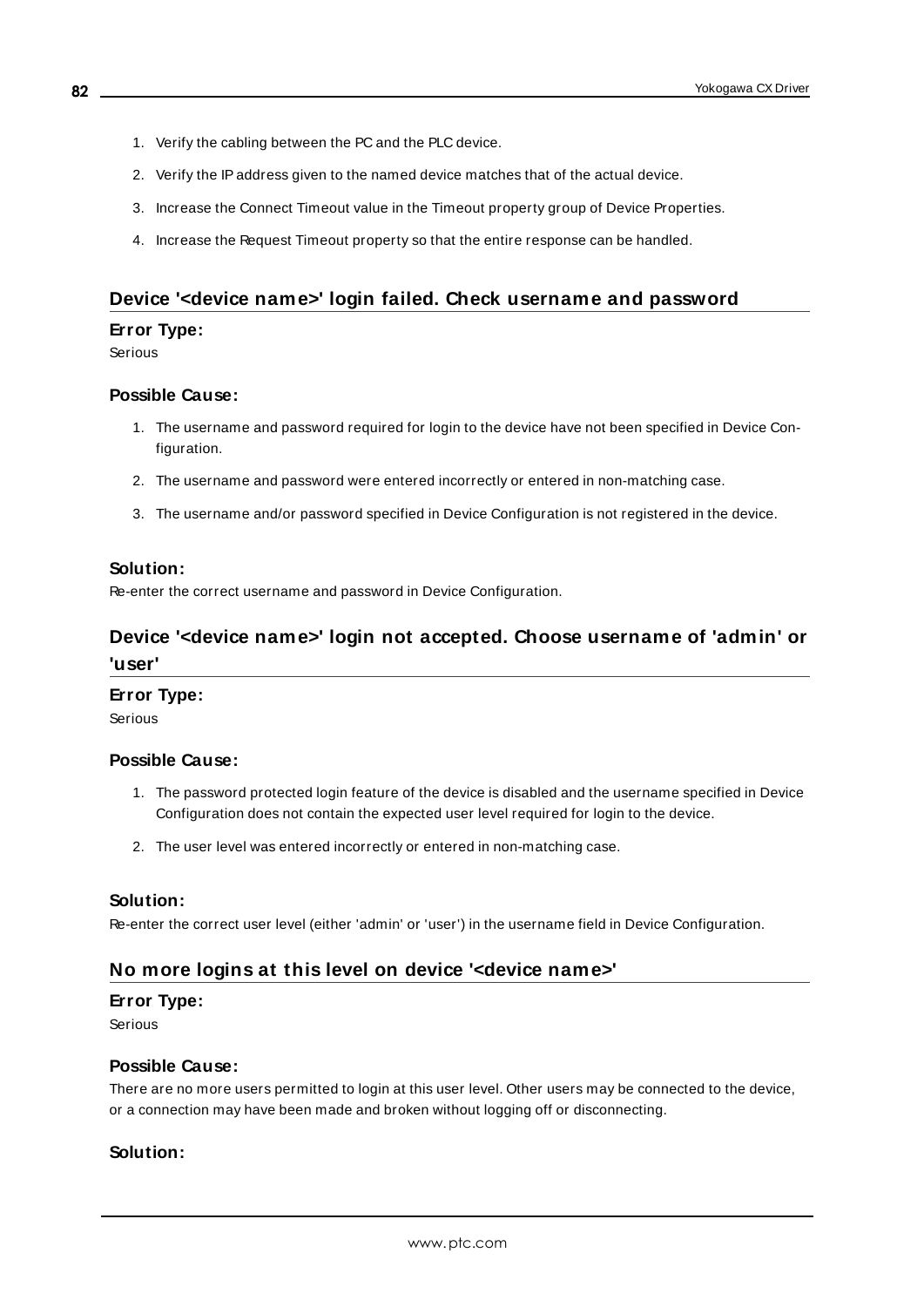- 1. Check for other user connections that are blocking connection.
- 2. Make sure that the Keep Alive feature for Ethernet communications is enabled in the device. This will cause the device to disconnect if there is a break in communications.

#### <span id="page-82-0"></span>**Unable to write to '<address>' on device '<device name>'**

#### **Error Type:**

Serious

#### **Possible Cause:**

- 1. The connection between the device and the Host PC is broken.
- 2. The named device may have been assigned an incorrect IPaddress.
- 3. The address specified may be Read Only or may not exist in the current device.

### **Solution:**

- 1. Verify the cabling between the PC and the PLC device.
- 2. Verify the IPaddress given to the named device matches that of the actual device.
- 3. Check address availability for the device.

# <span id="page-82-1"></span>**Write allowed for admin level only (Device '<device name>', Tag '<address>')**

#### **Error Type:**

Warning

#### **Possible Cause:**

The user is logged on to the named device at the user level and is attempting to write to a tag that is writeable at the administrator level only.

#### **Solution:**

<span id="page-82-2"></span>Verify the user/admin level used for login.

# **Write allowed for devices with math option only (Device '<device name>', Tag '<address>')**

### **Error Type:**

Warning

#### **Possible Cause:**

The named device is not equipped with the math option and a write was attempted to a tag that is available for math operations only.

#### **Solution:**

Verify that the tag address exists for the device.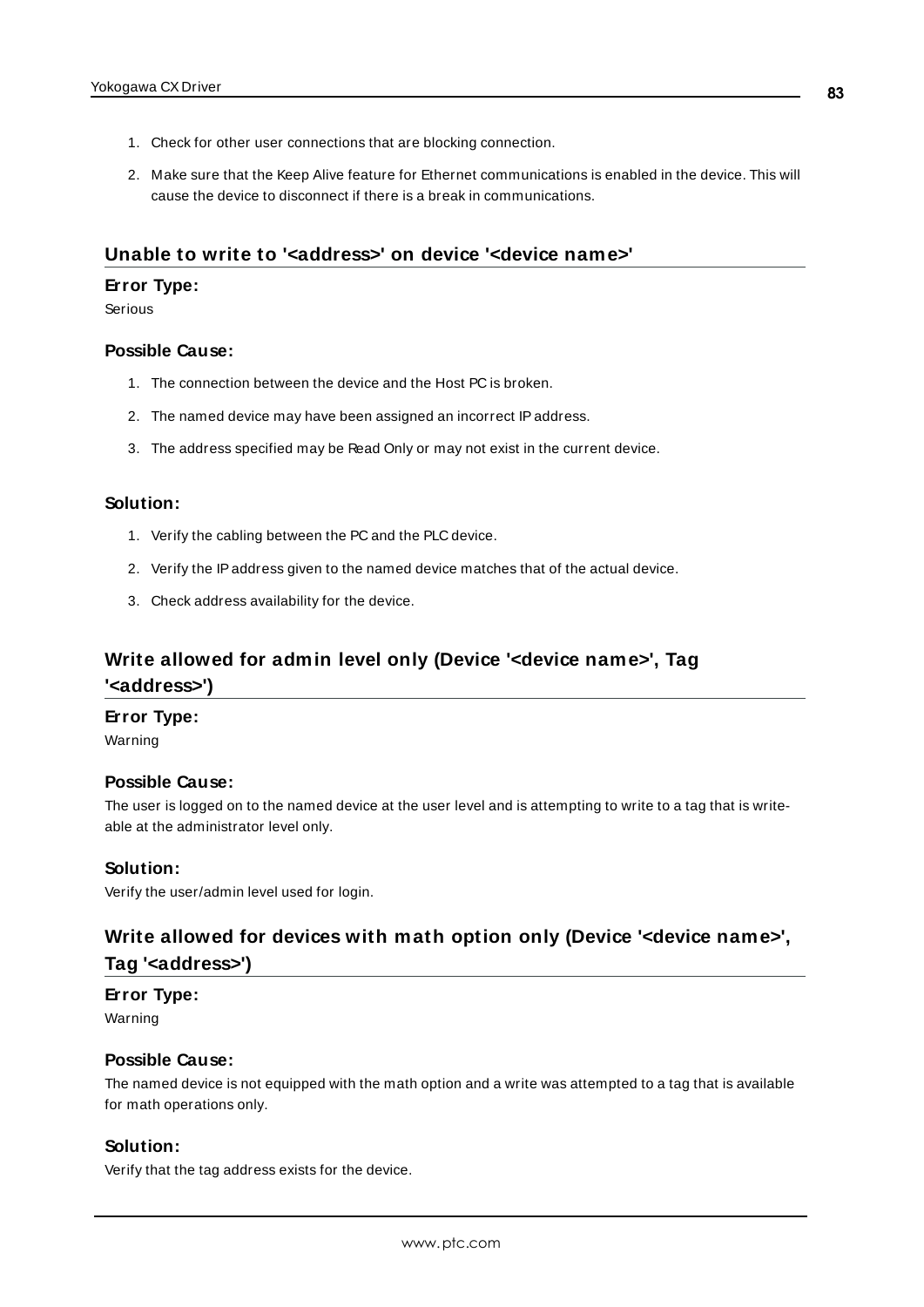# <span id="page-83-0"></span>**Winsock initialization failed (OS Error=n)**

# **Error Type:**

Fatal

| l OS Error | Indication                                                                                           | <b>Possible Solution</b>                                                               |
|------------|------------------------------------------------------------------------------------------------------|----------------------------------------------------------------------------------------|
| 10091      | Indicates that the underlying network sub-<br>system is not ready for network communication.         | Wait a few seconds and restart the<br>driver.                                          |
| 10067      | Limit on the number of tasks supported by the<br>Windows Sockets implementation has been<br>reached. | Close one or more applications that<br>may be using Winsock and restart the<br>driver. |

# <span id="page-83-1"></span>**Winsock V1.1 or higher must be installed to use the Yokogawa CX Ethernet device driver**

### **Error Type:**

Fatal

### **Possible Cause:**

The version number of the Winsock DLL found on the system is less than 1.1.

### **Solution:**

Upgrade Winsock to version 1.1 or higher.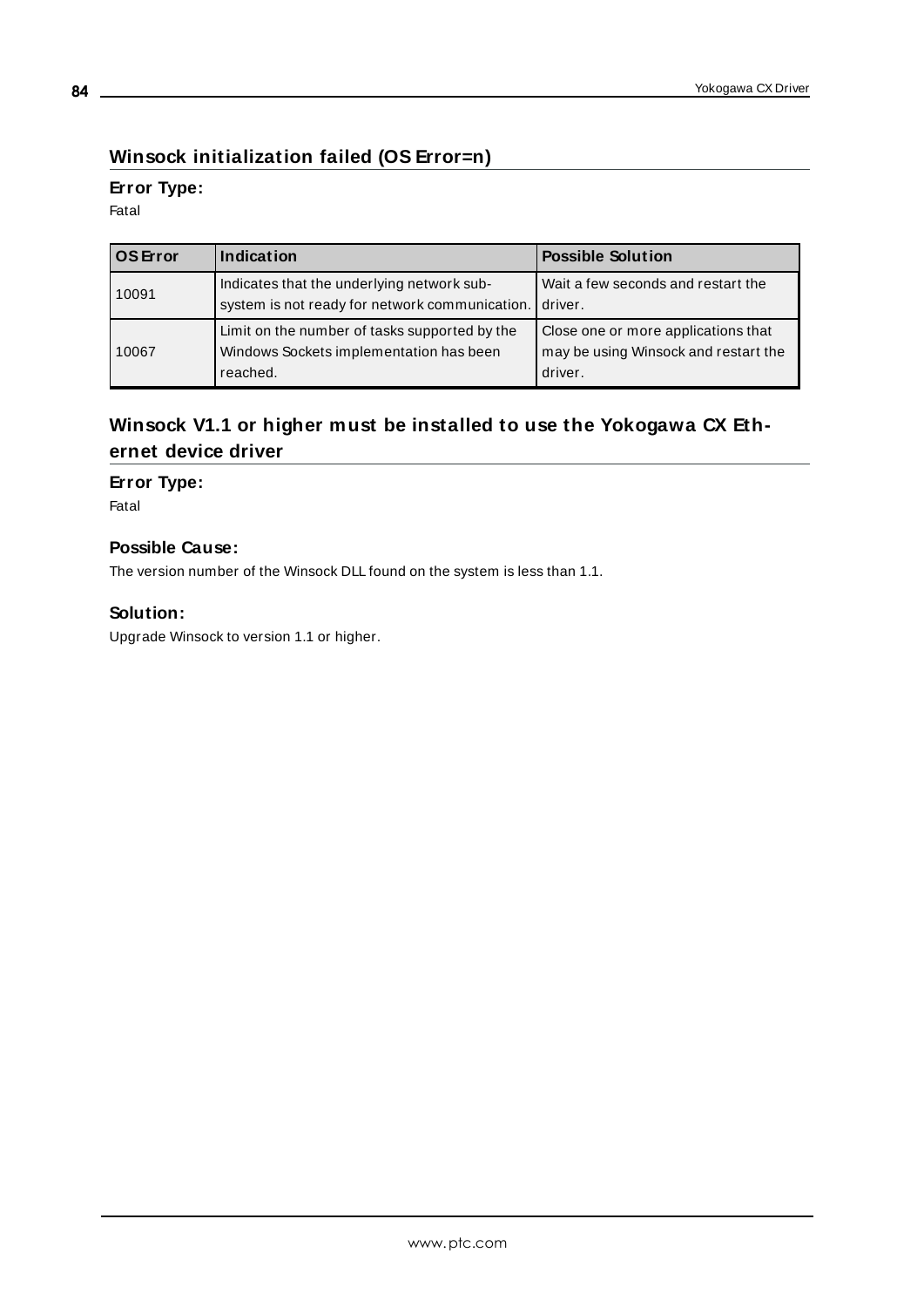# Index

# **A**

Address '<address>' is out of range for the specified device or register [80](#page-79-0) Address Descriptions [21](#page-20-0) Allow Sub Groups [14](#page-13-0) Attempts Before Timeout [12](#page-11-0) Auto-Demotion [12](#page-11-1) Automatic Tag Database Generation [19](#page-18-0)

# **C**

Channel Assignment [9](#page-8-0) Communications Timeouts [11-12](#page-10-0) Connect Timeout [11](#page-10-1) Create [14](#page-13-1) CX1006 Addressing [21](#page-20-1) CX1206 Addressing [25](#page-24-0) CX2010 Addressing [32](#page-31-0) CX2020 Addressing [36](#page-35-0) CX2210 Addressing [40](#page-39-0) CX2220 Addressing [47](#page-46-0) CX2410 Addressing [53](#page-52-0) CX2420 Addressing [60](#page-59-0) CX2610 Addressing [66](#page-65-0) CX2620 Addressing [73](#page-72-0)

# **D**

Data Collection [10](#page-9-0) Data Type '<type>' is not valid for device address '<aaddress>' [80](#page-79-1) Data Types Description [18](#page-17-0) Delete [14](#page-13-2) Demote on Failure [12](#page-11-2) Demotion Period [12](#page-11-3) Device '<device name>' login failed. Check username and password [82](#page-81-0) Device '<device name>' login not accepted. Choose username of 'admin' or 'user' [82](#page-81-1)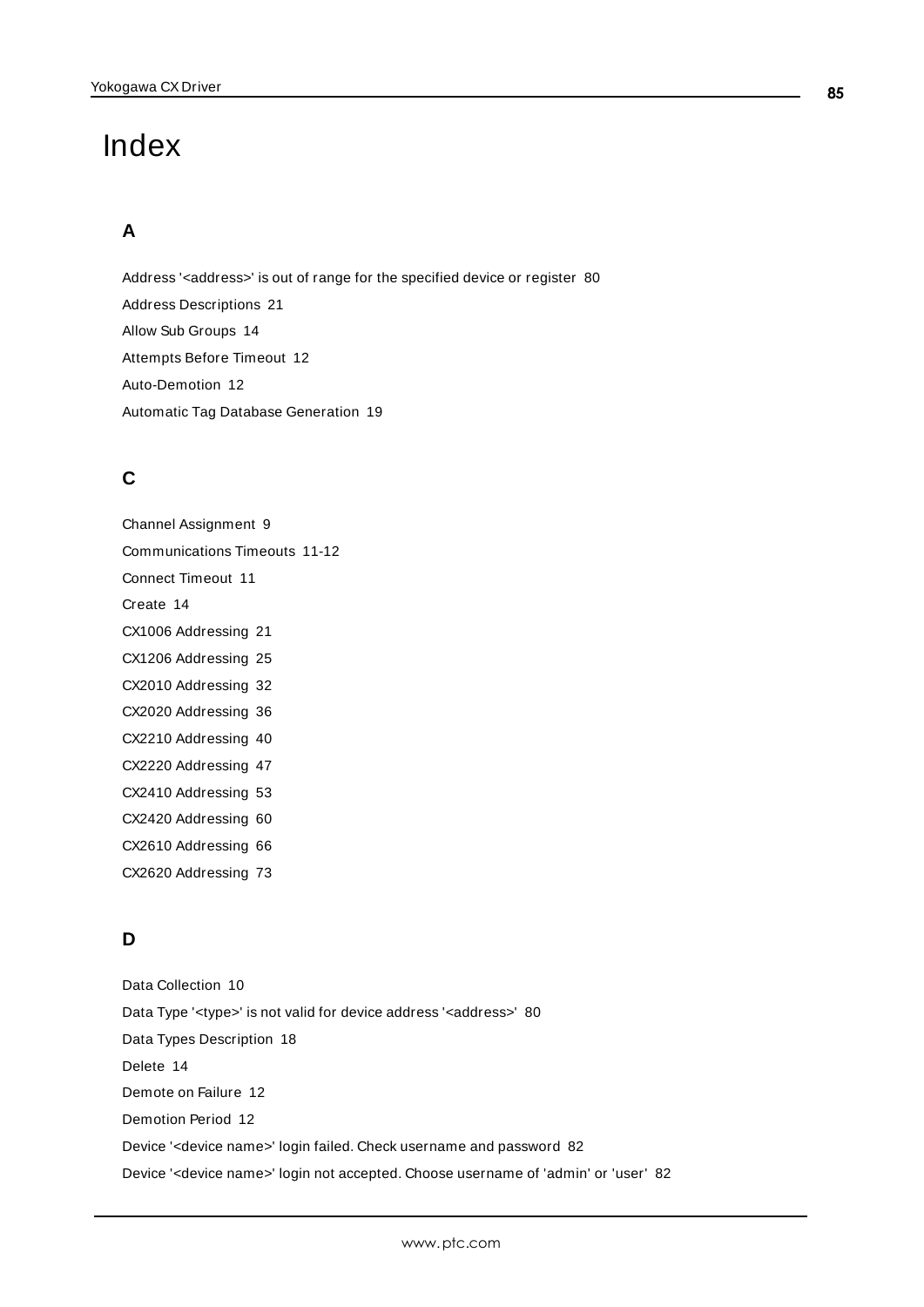Device 'device name>' is not responding [81](#page-80-3) Device address '< address>' contains a syntax error [81](#page-80-0) Device address '< address>' is Read Only [81](#page-80-1) Device Configuration [15](#page-14-0) Device Properties — Tag Generation [13](#page-12-0) Device Setup [5](#page-4-0) Discard Requests when Demoted [12](#page-11-4) Do Not Scan, Demand Poll Only [11](#page-10-2) Driver [9](#page-8-1)

# **E**

Error Descriptions [80](#page-79-2)

# **G**

General [9](#page-8-2) Generate [13](#page-12-1)

# **H**

Help Contents [4](#page-3-0)

# **I**

ID [9](#page-8-3) Identification [9](#page-8-2) Initial Updates from Cache [11](#page-10-3) Inter-Request Delay [12](#page-11-5)

# **M**

Missing address [81](#page-80-2) Model [9](#page-8-4)

# **N**

Name [9](#page-8-5)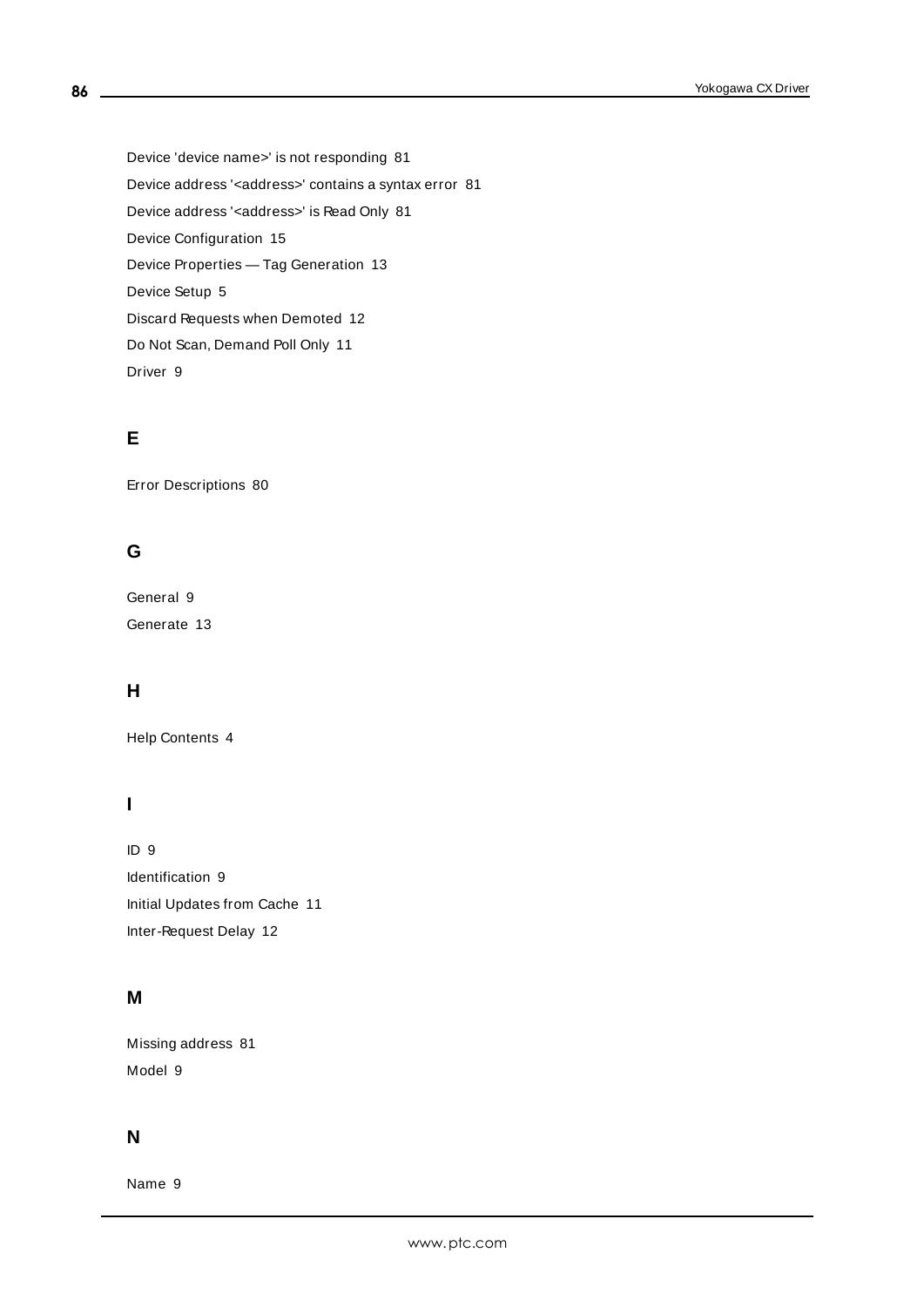No more logins at this level on device '<device name>' [82](#page-81-2)

# **O**

On Device Startup [13](#page-12-2) On Duplicate Tag [14](#page-13-3) On Property Change [13](#page-12-3) Operating Mode [10](#page-9-1) Optimizing Communications [17](#page-16-0) Overview [4](#page-3-1) Overwrite [14](#page-13-4)

# **P**

Parent Group [14](#page-13-5)

# **R**

Redundancy [16](#page-15-0) Request Timeout [11](#page-10-4) Respect Tag-Specified Scan Rate [11](#page-10-5)

# **S**

Scan Mode [10](#page-9-2) Simulated [10](#page-9-3)

# **T**

Tag Generation [13](#page-12-0) Timeouts to Demote [12](#page-11-6)

# **U**

Unable to write to '<address>' on device '<device name>' [83](#page-82-0)